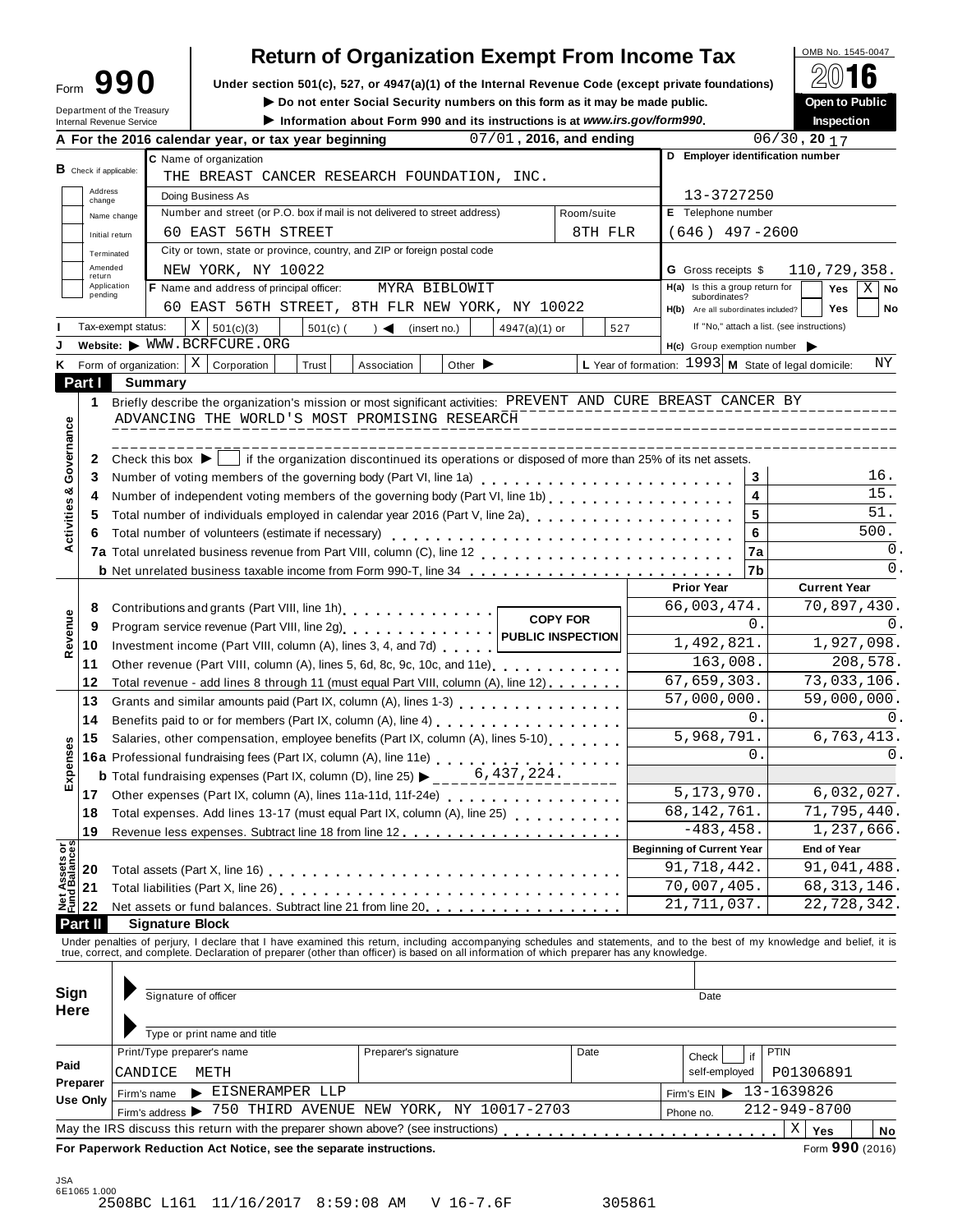THE BREAST CANCER RESEARCH FOUNDATION, INC. 13-3727250

| Part III<br><b>Statement of Program Service Accomplishments</b><br>1 Briefly describe the organization's mission:<br>THE MISSION OF THE BREAST CANCER RESEARCH FOUNDATION IS TO PREVENT<br>AND CURE BREAST CANCER BY ADVANCING THE WORLD'S MOST PROMISING<br>RESEARCH.<br>2 Did the organization undertake any significant program services during the year which were not listed on the<br>Yes<br>If "Yes," describe these new services on Schedule O.<br>Did the organization cease conducting, or make significant changes in how it conducts, any program<br><b>Yes</b><br>If "Yes," describe these changes on Schedule O.<br>4 Describe the organization's program service accomplishments for each of its three largest program services, as measured by<br>expenses. Section $501(c)(3)$ and $501(c)(4)$ organizations are required to report the amount of grants and allocations to others,<br>the total expenses, and revenue, if any, for each program service reported.<br>(Expenses \$ $_{63,239,446}$ , including grants of \$ $_{59,000,000}$ ) (Revenue \$<br>4a (Code:<br>ATTACHMENT 1<br>4b (Code: ) (Expenses \$ including grants of \$ ) (Revenue \$ | $\mathbf{X}$<br>$ X $ No<br>$ X $ No |
|--------------------------------------------------------------------------------------------------------------------------------------------------------------------------------------------------------------------------------------------------------------------------------------------------------------------------------------------------------------------------------------------------------------------------------------------------------------------------------------------------------------------------------------------------------------------------------------------------------------------------------------------------------------------------------------------------------------------------------------------------------------------------------------------------------------------------------------------------------------------------------------------------------------------------------------------------------------------------------------------------------------------------------------------------------------------------------------------------------------------------------------------------------------------------|--------------------------------------|
|                                                                                                                                                                                                                                                                                                                                                                                                                                                                                                                                                                                                                                                                                                                                                                                                                                                                                                                                                                                                                                                                                                                                                                          |                                      |
|                                                                                                                                                                                                                                                                                                                                                                                                                                                                                                                                                                                                                                                                                                                                                                                                                                                                                                                                                                                                                                                                                                                                                                          |                                      |
|                                                                                                                                                                                                                                                                                                                                                                                                                                                                                                                                                                                                                                                                                                                                                                                                                                                                                                                                                                                                                                                                                                                                                                          |                                      |
|                                                                                                                                                                                                                                                                                                                                                                                                                                                                                                                                                                                                                                                                                                                                                                                                                                                                                                                                                                                                                                                                                                                                                                          |                                      |
|                                                                                                                                                                                                                                                                                                                                                                                                                                                                                                                                                                                                                                                                                                                                                                                                                                                                                                                                                                                                                                                                                                                                                                          |                                      |
|                                                                                                                                                                                                                                                                                                                                                                                                                                                                                                                                                                                                                                                                                                                                                                                                                                                                                                                                                                                                                                                                                                                                                                          |                                      |
|                                                                                                                                                                                                                                                                                                                                                                                                                                                                                                                                                                                                                                                                                                                                                                                                                                                                                                                                                                                                                                                                                                                                                                          |                                      |
|                                                                                                                                                                                                                                                                                                                                                                                                                                                                                                                                                                                                                                                                                                                                                                                                                                                                                                                                                                                                                                                                                                                                                                          |                                      |
|                                                                                                                                                                                                                                                                                                                                                                                                                                                                                                                                                                                                                                                                                                                                                                                                                                                                                                                                                                                                                                                                                                                                                                          |                                      |
|                                                                                                                                                                                                                                                                                                                                                                                                                                                                                                                                                                                                                                                                                                                                                                                                                                                                                                                                                                                                                                                                                                                                                                          |                                      |
|                                                                                                                                                                                                                                                                                                                                                                                                                                                                                                                                                                                                                                                                                                                                                                                                                                                                                                                                                                                                                                                                                                                                                                          |                                      |
|                                                                                                                                                                                                                                                                                                                                                                                                                                                                                                                                                                                                                                                                                                                                                                                                                                                                                                                                                                                                                                                                                                                                                                          |                                      |
|                                                                                                                                                                                                                                                                                                                                                                                                                                                                                                                                                                                                                                                                                                                                                                                                                                                                                                                                                                                                                                                                                                                                                                          |                                      |
|                                                                                                                                                                                                                                                                                                                                                                                                                                                                                                                                                                                                                                                                                                                                                                                                                                                                                                                                                                                                                                                                                                                                                                          |                                      |
|                                                                                                                                                                                                                                                                                                                                                                                                                                                                                                                                                                                                                                                                                                                                                                                                                                                                                                                                                                                                                                                                                                                                                                          |                                      |
|                                                                                                                                                                                                                                                                                                                                                                                                                                                                                                                                                                                                                                                                                                                                                                                                                                                                                                                                                                                                                                                                                                                                                                          |                                      |
|                                                                                                                                                                                                                                                                                                                                                                                                                                                                                                                                                                                                                                                                                                                                                                                                                                                                                                                                                                                                                                                                                                                                                                          |                                      |
| (Expenses \$ including grants of \$ ) (Revenue \$<br>4c (Code:                                                                                                                                                                                                                                                                                                                                                                                                                                                                                                                                                                                                                                                                                                                                                                                                                                                                                                                                                                                                                                                                                                           |                                      |
|                                                                                                                                                                                                                                                                                                                                                                                                                                                                                                                                                                                                                                                                                                                                                                                                                                                                                                                                                                                                                                                                                                                                                                          |                                      |
|                                                                                                                                                                                                                                                                                                                                                                                                                                                                                                                                                                                                                                                                                                                                                                                                                                                                                                                                                                                                                                                                                                                                                                          |                                      |
|                                                                                                                                                                                                                                                                                                                                                                                                                                                                                                                                                                                                                                                                                                                                                                                                                                                                                                                                                                                                                                                                                                                                                                          |                                      |
| 4d Other program services (Describe in Schedule O.)<br>(Expenses \$<br>) (Revenue \$                                                                                                                                                                                                                                                                                                                                                                                                                                                                                                                                                                                                                                                                                                                                                                                                                                                                                                                                                                                                                                                                                     |                                      |
| including grants of \$<br>63, 239, 446.<br>4e Total program service expenses >                                                                                                                                                                                                                                                                                                                                                                                                                                                                                                                                                                                                                                                                                                                                                                                                                                                                                                                                                                                                                                                                                           |                                      |
| <b>JSA</b><br>Form 990 (2016)<br>6E1020 1.000                                                                                                                                                                                                                                                                                                                                                                                                                                                                                                                                                                                                                                                                                                                                                                                                                                                                                                                                                                                                                                                                                                                            |                                      |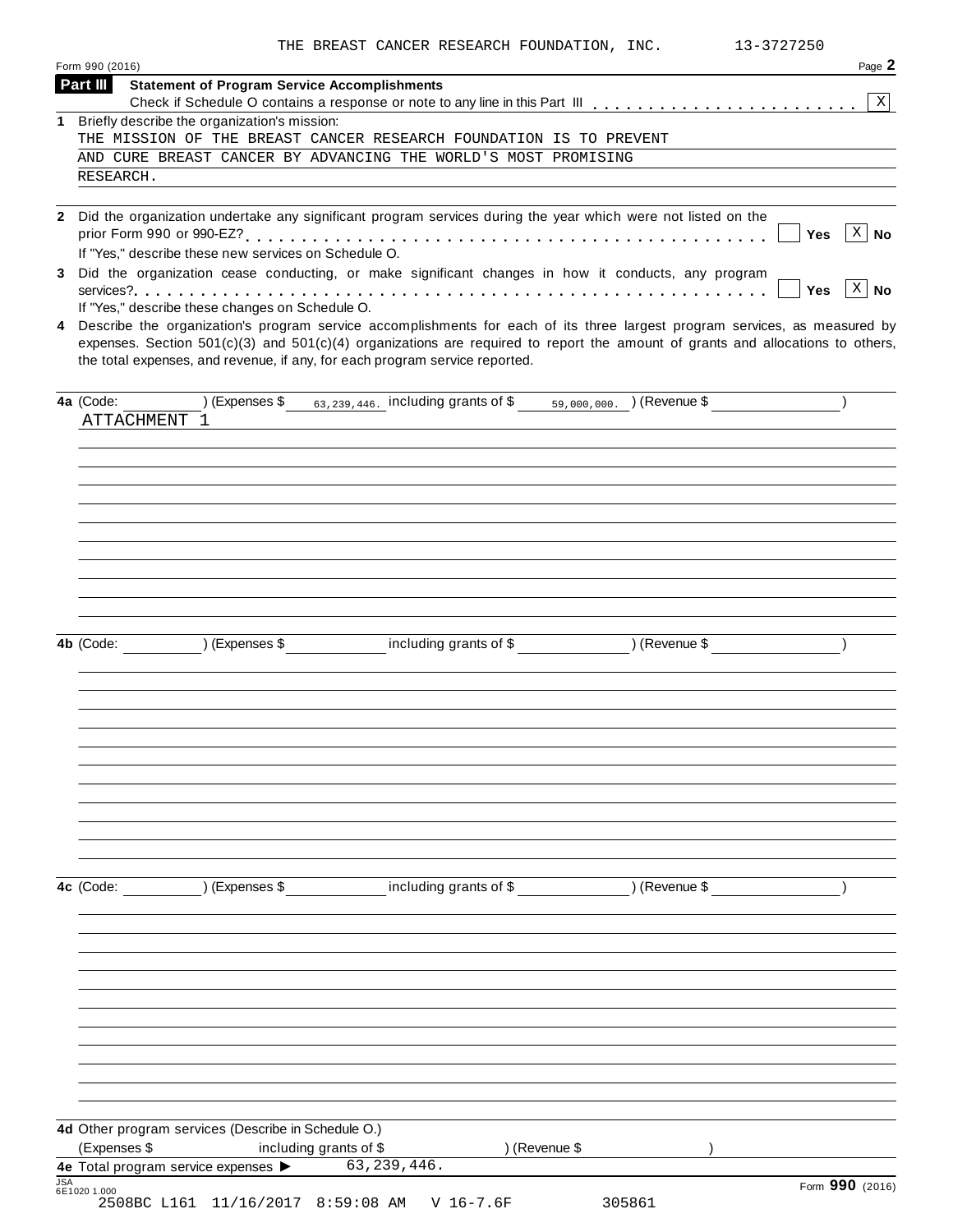THE BREAST CANCER RESEARCH FOUNDATION, INC. 13-3727250

|         | Form 990 (2016)                                                                                                           |    |                 |             | Page 3 |
|---------|---------------------------------------------------------------------------------------------------------------------------|----|-----------------|-------------|--------|
| Part IV | <b>Checklist of Required Schedules</b>                                                                                    |    |                 |             |        |
|         |                                                                                                                           |    |                 | Yes         | No     |
| 1       | Is the organization described in section $501(c)(3)$ or $4947(a)(1)$ (other than a private foundation)? If "Yes,"         |    |                 |             |        |
|         |                                                                                                                           |    | 1               | Χ           |        |
| 2       | Is the organization required to complete Schedule B, Schedule of Contributors (see instructions)?.                        |    | $\mathbf{2}$    | $\mathbf X$ |        |
| 3       | Did the organization engage in direct or indirect political campaign activities on behalf of or in opposition to          |    |                 |             |        |
|         | candidates for public office? If "Yes," complete Schedule C, Part I.                                                      |    | 3               |             | Χ      |
| 4       | Section 501(c)(3) organizations. Did the organization engage in lobbying activities, or have a section 501(h)             |    |                 |             |        |
|         |                                                                                                                           |    | $\overline{4}$  |             | Χ      |
| 5       | Is the organization a section $501(c)(4)$ , $501(c)(5)$ , or $501(c)(6)$ organization that receives membership dues,      |    |                 |             |        |
|         | assessments, or similar amounts as defined in Revenue Procedure 98-19? If "Yes," complete Schedule C,                     |    |                 |             |        |
|         |                                                                                                                           |    | 5               |             | Χ      |
| 6       | Did the organization maintain any donor advised funds or any similar funds or accounts for which donors                   |    |                 |             |        |
|         | have the right to provide advice on the distribution or investment of amounts in such funds or accounts? If               |    |                 |             |        |
|         |                                                                                                                           |    | 6               |             | Χ      |
| 7       | Did the organization receive or hold a conservation easement, including easements to preserve open space,                 |    |                 |             |        |
|         | the environment, historic land areas, or historic structures? If "Yes," complete Schedule D, Part II.                     |    | $\overline{7}$  |             | Χ      |
| 8       | Did the organization maintain collections of works of art, historical treasures, or other similar assets? If "Yes,"       |    |                 |             |        |
|         |                                                                                                                           | 8  |                 |             | Χ      |
| 9       | Did the organization report an amount in Part X, line 21, for escrow or custodial account liability, serve as a           |    |                 |             |        |
|         | custodian for amounts not listed in Part X; or provide credit counseling, debt management, credit repair, or              |    |                 |             |        |
|         |                                                                                                                           | 9  |                 |             | Χ      |
| 10      | Did the organization, directly or through a related organization, hold assets in temporarily restricted                   |    |                 |             |        |
|         | endowments, permanent endowments, or quasi-endowments? If "Yes," complete Schedule D, Part V.                             |    | 10              | Χ           |        |
| 11      | If the organization's answer to any of the following questions is "Yes," then complete Schedule D, Parts VI,              |    |                 |             |        |
|         | VII, VIII, IX, or X as applicable.                                                                                        |    |                 |             |        |
|         | a Did the organization report an amount for land, buildings, and equipment in Part X, line 10? If "Yes,"                  |    |                 |             |        |
|         |                                                                                                                           |    | 11a             | Χ           |        |
|         | <b>b</b> Did the organization report an amount for investments-other securities in Part X, line 12 that is 5% or more     |    |                 |             |        |
|         |                                                                                                                           |    | 11 <sub>b</sub> | Χ           |        |
|         | c Did the organization report an amount for investments-program related in Part X, line 13 that is 5% or more             |    |                 |             |        |
|         |                                                                                                                           |    | 11c             |             | Χ      |
|         | d Did the organization report an amount for other assets in Part X, line 15 that is 5% or more of its total assets        |    |                 |             |        |
|         | reported in Part X, line 16? If "Yes," complete Schedule D, Part IX.                                                      |    | 11d             |             | X      |
|         | e Did the organization report an amount for other liabilities in Part X, line 25? If "Yes," complete Schedule D, Part X   |    | 11e             |             | X      |
|         | f Did the organization's separate or consolidated financial statements for the tax year include a footnote that addresses |    |                 |             |        |
|         | the organization's liability for uncertain tax positions under FIN 48 (ASC 740)? If "Yes," complete Schedule D, Part X    |    | 11f             | Χ           |        |
|         | 12a Did the organization obtain separate, independent audited financial statements for the tax year? If "Yes," complete   |    |                 |             |        |
|         |                                                                                                                           |    | 12a             |             | Χ      |
|         | <b>b</b> Was the organization included in consolidated, independent audited financial statements for the tax year? If     |    |                 |             |        |
|         | "Yes," and if the organization answered "No" to line 12a, then completing Schedule D, Parts XI and XII is optional 1      |    | 12 <sub>b</sub> | Χ           |        |
| 13      | Is the organization a school described in section $170(b)(1)(A)(ii)?$ If "Yes," complete Schedule E.                      |    | 13              |             | X      |
|         | 14a Did the organization maintain an office, employees, or agents outside of the United States?.                          |    | 14a             |             | X      |
|         | <b>b</b> Did the organization have aggregate revenues or expenses of more than \$10,000 from grantmaking,                 |    |                 |             |        |
|         | fundraising, business, investment, and program service activities outside the United States, or aggregate                 |    |                 |             |        |
|         | foreign investments valued at \$100,000 or more? If "Yes," complete Schedule F, Parts I and IV                            |    | 14b             | Χ           |        |
| 15      | Did the organization report on Part IX, column (A), line 3, more than \$5,000 of grants or other assistance to or         |    |                 |             |        |
|         |                                                                                                                           | 15 |                 | Χ           |        |
| 16      | Did the organization report on Part IX, column (A), line 3, more than \$5,000 of aggregate grants or other                |    |                 |             |        |
|         | assistance to or for foreign individuals? If "Yes," complete Schedule F, Parts III and IV                                 |    | 16              |             | Χ      |
| 17      | Did the organization report a total of more than \$15,000 of expenses for professional fundraising services on            |    |                 |             |        |
|         | Part IX, column (A), lines 6 and 11e? If "Yes," complete Schedule G, Part I (see instructions)                            |    | 17              |             | Χ      |
| 18      | Did the organization report more than \$15,000 total of fundraising event gross income and contributions on               |    |                 |             |        |
|         |                                                                                                                           |    | 18              | X           |        |
| 19      | Did the organization report more than \$15,000 of gross income from gaming activities on Part VIII, line 9a?              |    |                 |             |        |
|         |                                                                                                                           | 19 |                 |             | Χ      |

Form **990** (2016)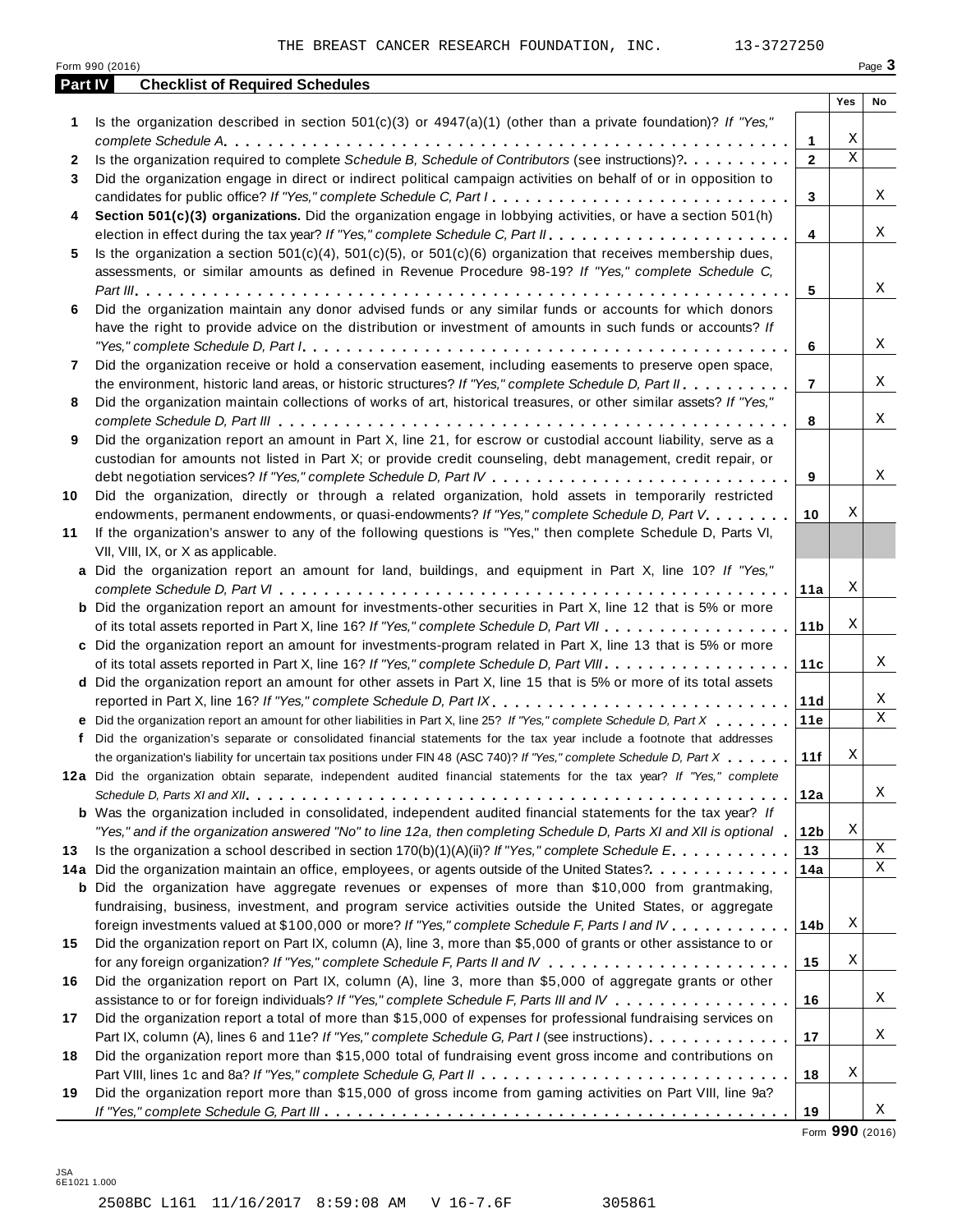| <b>Part IV</b> | <b>Checklist of Required Schedules (continued)</b>                                                                          |                 |     |    |
|----------------|-----------------------------------------------------------------------------------------------------------------------------|-----------------|-----|----|
|                |                                                                                                                             |                 | Yes | No |
| 20 a           | Did the organization operate one or more hospital facilities? If "Yes," complete Schedule H.                                | 20a             |     | X  |
| b              | If "Yes" to line 20a, did the organization attach a copy of its audited financial statements to this return?                | 20 <sub>b</sub> |     |    |
| 21             | Did the organization report more than \$5,000 of grants or other assistance to any domestic organization or                 |                 |     |    |
|                | domestic government on Part IX, column (A), line 1? If "Yes," complete Schedule I, Parts I and II.                          | 21              | Χ   |    |
| 22             | Did the organization report more than \$5,000 of grants or other assistance to or for domestic individuals on               |                 |     |    |
|                |                                                                                                                             | 22              |     | X  |
| 23             | Did the organization answer "Yes" to Part VII, Section A, line 3, 4, or 5 about compensation of the                         |                 |     |    |
|                | organization's current and former officers, directors, trustees, key employees, and highest compensated                     |                 |     |    |
|                |                                                                                                                             | 23              | Χ   |    |
| 24 a           | Did the organization have a tax-exempt bond issue with an outstanding principal amount of more than                         |                 |     |    |
|                | \$100,000 as of the last day of the year, that was issued after December 31, 2002? If "Yes," answer lines 24b               |                 |     |    |
|                | through 24d and complete Schedule K. If "No," go to line 25a                                                                | 24a             |     | Χ  |
| b              | Did the organization invest any proceeds of tax-exempt bonds beyond a temporary period exception?                           | 24b             |     |    |
| c              | Did the organization maintain an escrow account other than a refunding escrow at any time during the year                   |                 |     |    |
|                |                                                                                                                             | 24c             |     |    |
| d              | Did the organization act as an "on behalf of" issuer for bonds outstanding at any time during the year?                     | 24d             |     |    |
| 25 a           | Section 501(c)(3), 501(c)(4), and 501(c)(29) organizations. Did the organization engage in an excess benefit                |                 |     |    |
|                | transaction with a disqualified person during the year? If "Yes," complete Schedule L, Part $1, \ldots, \ldots, \ldots$     | 25a             |     | X  |
| b              | Is the organization aware that it engaged in an excess benefit transaction with a disqualified person in a prior            |                 |     |    |
|                | year, and that the transaction has not been reported on any of the organization's prior Forms 990 or 990-EZ?                |                 |     |    |
|                |                                                                                                                             | 25 <sub>b</sub> |     | X  |
| 26             | Did the organization report any amount on Part X, line 5, 6, or 22 for receivables from or payables to any                  |                 |     |    |
|                | current or former officers, directors, trustees, key employees, highest compensated employees, or                           |                 |     |    |
|                |                                                                                                                             | 26              |     | X  |
| 27             | Did the organization provide a grant or other assistance to an officer, director, trustee, key employee,                    |                 |     |    |
|                | substantial contributor or employee thereof, a grant selection committee member, or to a 35% controlled                     |                 |     |    |
|                | entity or family member of any of these persons? If "Yes," complete Schedule L, Part III.                                   | 27              |     | Χ  |
| 28             | Was the organization a party to a business transaction with one of the following parties (see Schedule L,                   |                 |     |    |
|                | Part IV instructions for applicable filing thresholds, conditions, and exceptions):                                         |                 | Χ   |    |
| а              | A current or former officer, director, trustee, or key employee? If "Yes," complete Schedule L, Part IV                     | 28a             |     |    |
| b              | A family member of a current or former officer, director, trustee, or key employee? If "Yes," complete                      |                 |     | Χ  |
|                |                                                                                                                             | 28b             |     |    |
| c              | An entity of which a current or former officer, director, trustee, or key employee (or a family member thereof)             |                 | Χ   |    |
|                | was an officer, director, trustee, or direct or indirect owner? If "Yes," complete Schedule L, Part IV.                     | 28c             | X   |    |
| 29             | Did the organization receive more than \$25,000 in non-cash contributions? If "Yes," complete Schedule M.                   | 29              |     |    |
| 30             | Did the organization receive contributions of art, historical treasures, or other similar assets, or qualified              |                 |     | Χ  |
|                |                                                                                                                             | 30              |     |    |
| 31             | Did the organization liquidate, terminate, or dissolve and cease operations? If "Yes," complete Schedule N,                 |                 |     | X  |
|                |                                                                                                                             | 31              |     |    |
| 32             | Did the organization sell, exchange, dispose of, or transfer more than 25% of its net assets? If "Yes,"                     |                 |     | Χ  |
|                |                                                                                                                             | 32              |     |    |
| 33             | Did the organization own 100% of an entity disregarded as separate from the organization under Regulations                  |                 |     | Χ  |
|                | sections 301.7701-2 and 301.7701-3? If "Yes," complete Schedule R, Part $1, \ldots, \ldots, \ldots, \ldots, \ldots, \ldots$ | 33              |     |    |
| 34             | Was the organization related to any tax-exempt or taxable entity? If "Yes," complete Schedule R, Part II, III,              |                 | Χ   |    |
|                |                                                                                                                             | 34              |     | X  |
| 35a            | Did the organization have a controlled entity within the meaning of section $512(b)(13)? \ldots \ldots \ldots \ldots$       | 35a             |     |    |
| b              | If "Yes" to line 35a, did the organization receive any payment from or engage in any transaction with a                     |                 |     |    |
|                | controlled entity within the meaning of section 512(b)(13)? If "Yes," complete Schedule R, Part V, line 2                   | 35 <sub>b</sub> |     |    |
| 36             | Section 501(c)(3) organizations. Did the organization make any transfers to an exempt non-charitable                        |                 |     |    |
|                |                                                                                                                             | 36              |     | Χ  |
| 37             | Did the organization conduct more than 5% of its activities through an entity that is not a related organization            |                 |     |    |
|                | and that is treated as a partnership for federal income tax purposes? If "Yes," complete Schedule R,                        |                 |     |    |
|                |                                                                                                                             | 37              |     | Χ  |
| 38             | Did the organization complete Schedule O and provide explanations in Schedule O for Part VI, lines 11b and                  |                 | Χ   |    |
|                | 19? Note. All Form 990 filers are required to complete Schedule O.                                                          | 38              |     |    |

Form **990** (2016)

Form <sup>990</sup> (2016) Page **4**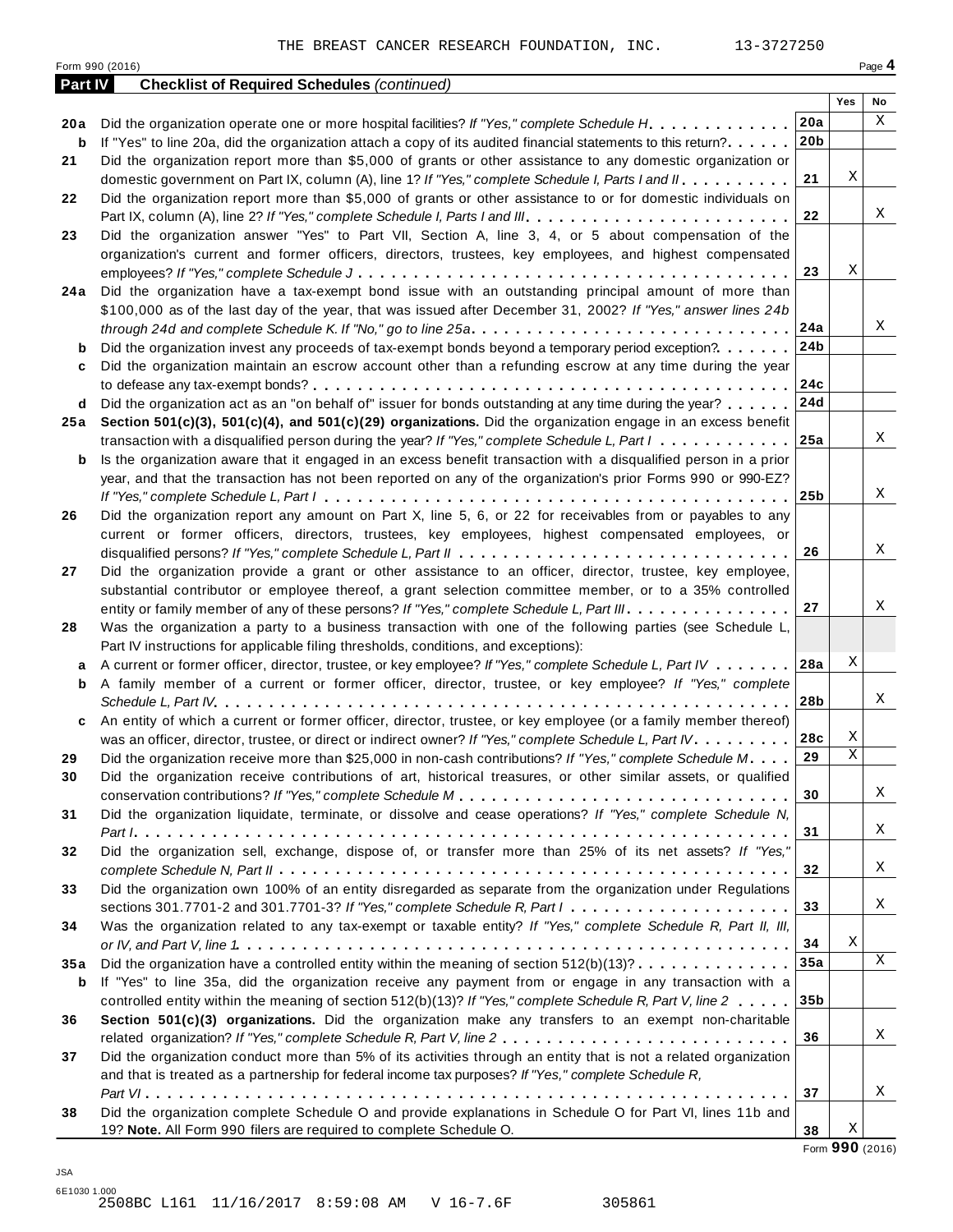THE BREAST CANCER RESEARCH FOUNDATION, INC. 13-3727250

Form <sup>990</sup> (2016) Page **5**

| <b>Part V</b> | <b>Statements Regarding Other IRS Filings and Tax Compliance</b>                                                                                                                                                            |                 |                 |    |
|---------------|-----------------------------------------------------------------------------------------------------------------------------------------------------------------------------------------------------------------------------|-----------------|-----------------|----|
|               | Check if Schedule O contains a response or note to any line in this Part V                                                                                                                                                  |                 | <b>Yes</b>      | No |
|               | 80<br>1a<br>1a Enter the number reported in Box 3 of Form 1096. Enter -0- if not applicable                                                                                                                                 |                 |                 |    |
|               | 0.<br>1b<br><b>b</b> Enter the number of Forms W-2G included in line 1a. Enter -0- if not applicable                                                                                                                        |                 |                 |    |
|               | c Did the organization comply with backup withholding rules for reportable payments to vendors and                                                                                                                          |                 |                 |    |
|               |                                                                                                                                                                                                                             | 1c              | Χ               |    |
|               | 2a Enter the number of employees reported on Form W-3, Transmittal of Wage and Tax                                                                                                                                          |                 |                 |    |
|               | 51<br>2a<br>Statements, filed for the calendar year ending with or within the year covered by this return                                                                                                                   |                 |                 |    |
|               | <b>b</b> If at least one is reported on line 2a, did the organization file all required federal employment tax returns?                                                                                                     | 2b              | Χ               |    |
|               | Note. If the sum of lines 1a and 2a is greater than 250, you may be required to e-file (see instructions)                                                                                                                   |                 |                 |    |
|               | 3a Did the organization have unrelated business gross income of \$1,000 or more during the year?                                                                                                                            | 3a              |                 | X  |
|               | <b>b</b> If "Yes," has it filed a Form 990-T for this year? If "No" to line 3b, provide an explanation in Schedule O.                                                                                                       | 3 <sub>b</sub>  |                 |    |
|               | 4a At any time during the calendar year, did the organization have an interest in, or a signature or other authority                                                                                                        |                 |                 |    |
|               | over, a financial account in a foreign country (such as a bank account, securities account, or other financial                                                                                                              |                 |                 |    |
|               |                                                                                                                                                                                                                             | 4a              | Χ               |    |
|               | <b>b</b> If "Yes," enter the name of the foreign country: $\triangleright$ CANADA                                                                                                                                           |                 |                 |    |
|               | See instructions for filing requirements for FinCEN Form 114, Report of Foreign Bank and Financial Accounts                                                                                                                 |                 |                 |    |
|               | (FBAR).                                                                                                                                                                                                                     |                 |                 | Χ  |
|               | 5a Was the organization a party to a prohibited tax shelter transaction at any time during the tax year?                                                                                                                    | 5a              |                 | Χ  |
|               | <b>b</b> Did any taxable party notify the organization that it was or is a party to a prohibited tax shelter transaction?                                                                                                   | 5b<br>5c        |                 |    |
|               |                                                                                                                                                                                                                             |                 |                 |    |
|               | 6a Does the organization have annual gross receipts that are normally greater than \$100,000, and did the                                                                                                                   | 6a              |                 | Χ  |
|               | organization solicit any contributions that were not tax deductible as charitable contributions?<br><b>b</b> If "Yes," did the organization include with every solicitation an express statement that such contributions or |                 |                 |    |
|               |                                                                                                                                                                                                                             | 6b              |                 |    |
| 7             | Organizations that may receive deductible contributions under section 170(c).                                                                                                                                               |                 |                 |    |
|               | a Did the organization receive a payment in excess of \$75 made partly as a contribution and partly for goods                                                                                                               |                 |                 |    |
|               |                                                                                                                                                                                                                             | 7а              | Χ               |    |
|               | <b>b</b> If "Yes," did the organization notify the donor of the value of the goods or services provided?                                                                                                                    | 7b              | X               |    |
|               | c Did the organization sell, exchange, or otherwise dispose of tangible personal property for which it was                                                                                                                  |                 |                 |    |
|               |                                                                                                                                                                                                                             | 7c              |                 | Χ  |
|               | 7d<br>d If "Yes," indicate the number of Forms 8282 filed during the year                                                                                                                                                   |                 |                 |    |
|               | e Did the organization receive any funds, directly or indirectly, to pay premiums on a personal benefit contract?                                                                                                           | 7е              |                 | Χ  |
|               | f Did the organization, during the year, pay premiums, directly or indirectly, on a personal benefit contract?                                                                                                              | 7f              |                 | Χ  |
|               | g If the organization received a contribution of qualified intellectual property, did the organization file Form 8899 as required?                                                                                          | 7g              |                 |    |
|               | h If the organization received a contribution of cars, boats, airplanes, or other vehicles, did the organization file a Form 1098-C?                                                                                        | 7h              |                 |    |
|               | Sponsoring organizations maintaining donor advised funds. Did a donor advised fund maintained by the                                                                                                                        |                 |                 |    |
|               | sponsoring organization have excess business holdings at any time during the year?                                                                                                                                          | 8               |                 |    |
| 9             | Sponsoring organizations maintaining donor advised funds.                                                                                                                                                                   |                 |                 |    |
|               | a Did the sponsoring organization make any taxable distributions under section 4966?                                                                                                                                        | 9a              |                 |    |
|               | <b>b</b> Did the sponsoring organization make a distribution to a donor, donor advisor, or related person?                                                                                                                  | 9b              |                 |    |
| 10            | Section 501(c)(7) organizations. Enter:                                                                                                                                                                                     |                 |                 |    |
|               | 10a<br>a Initiation fees and capital contributions included on Part VIII, line 12                                                                                                                                           |                 |                 |    |
|               | 10b<br><b>b</b> Gross receipts, included on Form 990, Part VIII, line 12, for public use of club facilities                                                                                                                 |                 |                 |    |
| 11            | Section 501(c)(12) organizations. Enter:                                                                                                                                                                                    |                 |                 |    |
|               | 11a                                                                                                                                                                                                                         |                 |                 |    |
|               | <b>b</b> Gross income from other sources (Do not net amounts due or paid to other sources                                                                                                                                   |                 |                 |    |
|               | 11 <sub>b</sub><br>against amounts due or received from them.) $\ldots \ldots \ldots \ldots \ldots \ldots \ldots \ldots \ldots$                                                                                             |                 |                 |    |
|               | 12a Section 4947(a)(1) non-exempt charitable trusts. Is the organization filing Form 990 in lieu of Form 1041?                                                                                                              | 12a             |                 |    |
|               | 12b<br><b>b</b> If "Yes," enter the amount of tax-exempt interest received or accrued during the year                                                                                                                       |                 |                 |    |
| 13            | Section 501(c)(29) qualified nonprofit health insurance issuers.                                                                                                                                                            |                 |                 |    |
|               | a Is the organization licensed to issue qualified health plans in more than one state?                                                                                                                                      | 13a             |                 |    |
|               | Note. See the instructions for additional information the organization must report on Schedule O.                                                                                                                           |                 |                 |    |
|               | <b>b</b> Enter the amount of reserves the organization is required to maintain by the states in which                                                                                                                       |                 |                 |    |
|               | 13 <sub>b</sub><br>13c                                                                                                                                                                                                      |                 |                 |    |
|               |                                                                                                                                                                                                                             | 14a             |                 | X  |
|               | 14a Did the organization receive any payments for indoor tanning services during the tax year?<br><b>b</b> If "Yes," has it filed a Form 720 to report these payments? If "No," provide an explanation in Schedule $0$      | 14 <sub>b</sub> |                 |    |
| <b>JSA</b>    | 6E1040 1.000                                                                                                                                                                                                                |                 | Form 990 (2016) |    |

2508BC L161 11/16/2017 8:59:08 AM V 16-7.6F 305861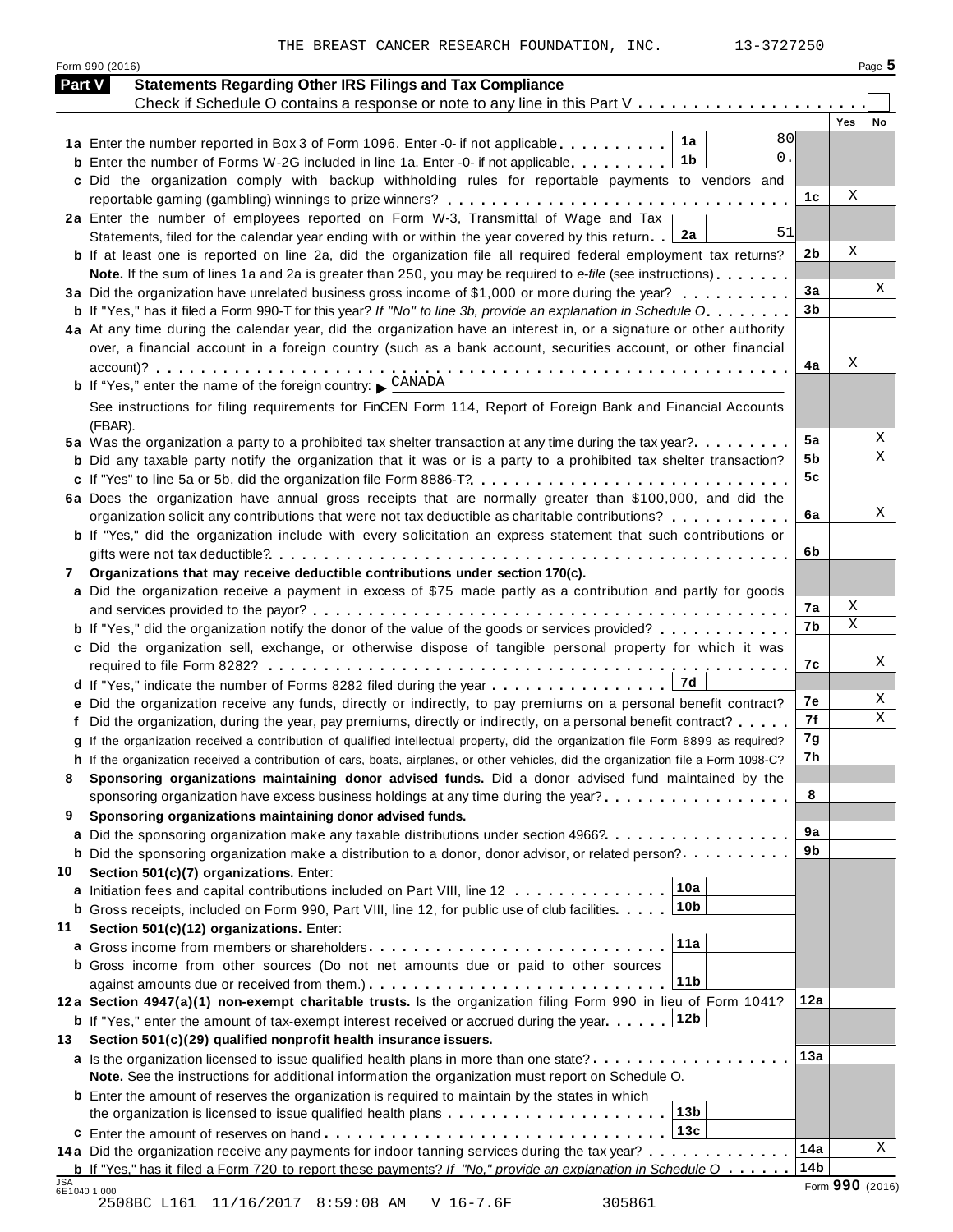| Form 990 (2016) |  |  |
|-----------------|--|--|

### Form <sup>990</sup> (2016) Page **6** THE BREAST CANCER RESEARCH FOUNDATION, INC. 13-3727250

| <b>Part VI</b> | Governance, Management, and Disclosure For each "Yes" response to lines 2 through 7b below, and for a "No"                     |
|----------------|--------------------------------------------------------------------------------------------------------------------------------|
|                | response to line 8a, 8b, or 10b below, describe the circumstances, processes, or changes in Schedule O. See instructions.      |
|                | Check if Schedule O contains a response or note to any line in this Part VI $\cdots \cdots \cdots \cdots \cdots \cdots \cdots$ |
|                | <b>Section A. Governing Body and Management</b>                                                                                |

|      |                                                                                                                                                                                                                 |                 | Yes | No |
|------|-----------------------------------------------------------------------------------------------------------------------------------------------------------------------------------------------------------------|-----------------|-----|----|
| 1a   | 16<br>1a<br>Enter the number of voting members of the governing body at the end of the tax year                                                                                                                 |                 |     |    |
|      | If there are material differences in voting rights among members of the governing body, or if the governing                                                                                                     |                 |     |    |
|      | body delegated broad authority to an executive committee or similar committee, explain in Schedule O.                                                                                                           |                 |     |    |
| b    | 15<br>1b<br>Enter the number of voting members included in line 1a, above, who are independent                                                                                                                  |                 |     |    |
| 2    | Did any officer, director, trustee, or key employee have a family relationship or a business relationship with                                                                                                  |                 |     |    |
|      |                                                                                                                                                                                                                 | 2               | Χ   |    |
| 3    | Did the organization delegate control over management duties customarily performed by or under the direct                                                                                                       |                 |     |    |
|      | supervision of officers, directors, or trustees, or key employees to a management company or other person?                                                                                                      | 3               |     | Χ  |
| 4    | Did the organization make any significant changes to its governing documents since the prior Form 990 was filed?                                                                                                | 4               |     | X  |
| 5    | Did the organization become aware during the year of a significant diversion of the organization's assets?                                                                                                      | 5               |     | X  |
| 6    |                                                                                                                                                                                                                 | 6               |     | X  |
| 7a   | Did the organization have members, stockholders, or other persons who had the power to elect or appoint                                                                                                         |                 |     |    |
|      |                                                                                                                                                                                                                 | 7a              |     | Χ  |
| b    | Are any governance decisions of the organization reserved to (or subject to approval by) members,                                                                                                               |                 |     |    |
|      |                                                                                                                                                                                                                 | 7b              |     | Χ  |
| 8    | Did the organization contemporaneously document the meetings held or written actions undertaken during                                                                                                          |                 |     |    |
|      | the year by the following:                                                                                                                                                                                      |                 |     |    |
| a    |                                                                                                                                                                                                                 | 8a              | Χ   |    |
| b    |                                                                                                                                                                                                                 | 8b              | X   |    |
| 9    | Is there any officer, director, trustee, or key employee listed in Part VII, Section A, who cannot be reached at<br>the organization's mailing address? If "Yes," provide the names and addresses in Schedule O | 9               |     | Χ  |
|      | Section B. Policies (This Section B requests information about policies not required by the Internal Revenue Code.)                                                                                             |                 |     |    |
|      |                                                                                                                                                                                                                 |                 | Yes | No |
| 10a  |                                                                                                                                                                                                                 | 10a             |     | Χ  |
| b    | If "Yes," did the organization have written policies and procedures governing the activities of such chapters,                                                                                                  |                 |     |    |
|      | affiliates, and branches to ensure their operations are consistent with the organization's exempt purposes?                                                                                                     | 10 <sub>b</sub> |     |    |
| 11 a | Has the organization provided a complete copy of this Form 990 to all members of its governing body before filing the form?                                                                                     | 11a             | Χ   |    |
| b    | Describe in Schedule O the process, if any, used by the organization to review this Form 990.                                                                                                                   |                 |     |    |
| 12a  | Did the organization have a written conflict of interest policy? If "No," go to line 13                                                                                                                         | 12a             | Χ   |    |
| b    | Were officers, directors, or trustees, and key employees required to disclose annually interests that could give                                                                                                |                 |     |    |
|      |                                                                                                                                                                                                                 | 12 <sub>b</sub> | Χ   |    |
| c    | Did the organization regularly and consistently monitor and enforce compliance with the policy? If "Yes,"                                                                                                       |                 |     |    |
|      |                                                                                                                                                                                                                 | 12c             | X   |    |
| 13   |                                                                                                                                                                                                                 | 13              | Χ   |    |
| 14   | Did the organization have a written document retention and destruction policy?                                                                                                                                  | 14              | Χ   |    |
| 15   | Did the process for determining compensation of the following persons include a review and approval by                                                                                                          |                 |     |    |
|      | independent persons, comparability data, and contemporaneous substantiation of the deliberation and decision?                                                                                                   |                 |     |    |
| a    | The organization's CEO, Executive Director, or top management official                                                                                                                                          | 15a             | Χ   |    |
| b    |                                                                                                                                                                                                                 | 15b             | Χ   |    |
|      | If "Yes" to line 15a or 15b, describe the process in Schedule O (see instructions).                                                                                                                             |                 |     |    |
|      | 16a Did the organization invest in, contribute assets to, or participate in a joint venture or similar arrangement                                                                                              |                 |     |    |
|      |                                                                                                                                                                                                                 | 16a             |     | Χ  |
|      | <b>b</b> If "Yes," did the organization follow a written policy or procedure requiring the organization to evaluate its                                                                                         |                 |     |    |
|      | participation in joint venture arrangements under applicable federal tax law, and take steps to safeguard the                                                                                                   |                 |     |    |
|      |                                                                                                                                                                                                                 | 16b             |     |    |
|      | <b>Section C. Disclosure</b>                                                                                                                                                                                    |                 |     |    |
| 17   | List the states with which a copy of this Form 990 is required to be filed $\blacktriangleright$ $\frac{\text{ATTACHMENT}}{2}$                                                                                  |                 |     |    |
| 18   | Section 6104 requires an organization to make its Forms 1023 (or 1024 if applicable) 000, and 000-T (Section 501(c)(3)s only)                                                                                   |                 |     |    |

| 18 Section 6104 requires an organization to make its Forms 1023 (or 1024 if applicable), 990, and 990-T (Section 501(c)(3)s only) |
|-----------------------------------------------------------------------------------------------------------------------------------|
| available for public inspection. Indicate how you made these available. Check all that apply.                                     |
| l les seus de la level de la commune de la commune de la commune de la commune de la commune de la commune de                     |

Own website  $\begin{bmatrix} \end{bmatrix}$  Another's website  $\begin{bmatrix} X \\ Y \end{bmatrix}$  Upon request  $\begin{bmatrix} \end{bmatrix}$  Other *(explain in Schedule O)* 

| 19 Describe in Schedule O whether (and if so, how) the organization made its governing documents, conflict of interest policy, and |  |
|------------------------------------------------------------------------------------------------------------------------------------|--|
| financial statements available to the public during the tax year.                                                                  |  |

**20** Inflaticial statements available to the public during the tax year.<br>State the name, address, and telephone number of the person who possesses the organization's books and records:<br>LISA RISI C/O BCRF 60 EAST 56TH STREET, 8T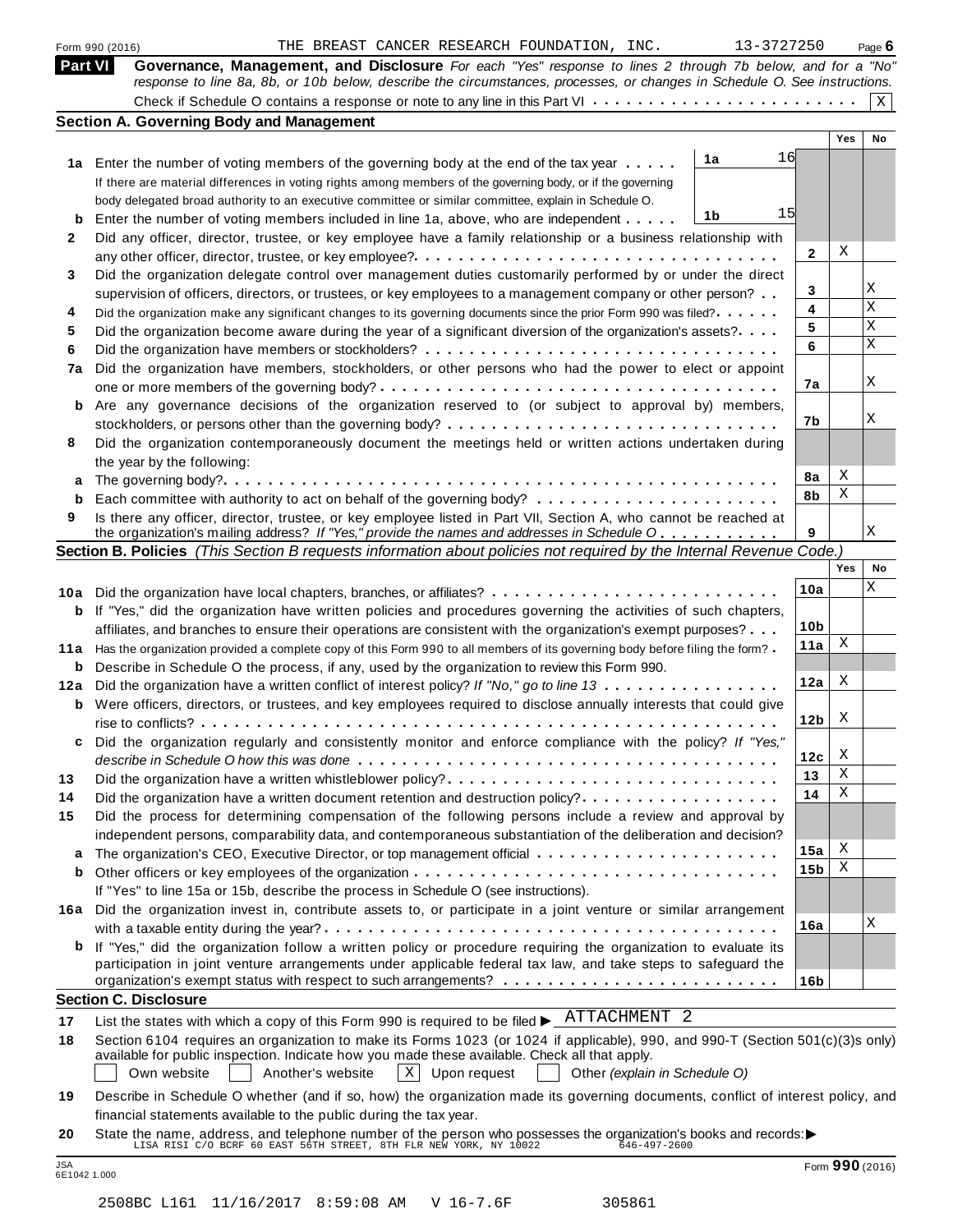| <b>Part VII</b> | Compensation of Officers, Directors, Trustees, Key Employees, Highest Compensated Employees, and<br><b>Independent Contractors</b> |
|-----------------|------------------------------------------------------------------------------------------------------------------------------------|
|                 |                                                                                                                                    |
|                 | Section A. Officers, Directors, Trustees, Key Employees, and Highest Compensated Employees                                         |
|                 | 1a Complete this table for all persons required to be listed. Report compensation for the calendar vear ending with or within the  |

table for all persons required to be listed. Report compensation for the calendar year ending with or within organization's tax year.

anization's lax year.<br>● List all of the organization's **current** officers, directors, trustees (whether individuals or organizations), regardless of amount of<br>nnensation Enter -0- in columns (D) (E) and (E) if no compensa compensation. Enter -0- in columns (D), (E), and (F) if no compensation was paid.

• List all of the organization's **current** key employees, if any. See instructions for definition of "key employee."<br>● List the experientials five expect highest expressed explores (other than an efficer director of

• List all of the organization's **current** key employees, if any. See instructions for definition of key employee.<br>• List the organization's five **current** highest compensated employees (other than an officer, director, tr who received reportable compensation (Box 5 of Form W-2 and/or Box 7 of Form 1099-MISC) of more than \$100,000 from the

organization and any related organizations.<br>• List all of the organization's **former** officers, key employees, and highest compensated employees who received more than<br>\$1.00.000 of reportable componention from the erganiza \$100,000 of reportable compensation from the organization and any related organizations.

% List all of the organization's **former directors or trustees** that received, in the capacity as a former director or trustee of the organization, more than \$10,000 of reportable compensation from the organization and any related organizations.

List persons in the following order: individual trustees or directors; institutional trustees; officers; key employees; highest compensated employees; and former such persons.

Check this box if neither the organization nor any related organization compensated any current officer, director, or trustee.

|                              |                                                   |                                                                                                 |                       | (C)     |              |                                 |        |                                 |                          |                                                          |
|------------------------------|---------------------------------------------------|-------------------------------------------------------------------------------------------------|-----------------------|---------|--------------|---------------------------------|--------|---------------------------------|--------------------------|----------------------------------------------------------|
| (A)                          | (B)                                               | Position                                                                                        |                       |         |              |                                 |        | (D)                             | (E)                      | (F)                                                      |
| Name and Title               | Average                                           | (do not check more than one<br>box, unless person is both an<br>officer and a director/trustee) |                       |         |              |                                 |        | Reportable                      | Reportable               | Estimated                                                |
|                              | hours per                                         |                                                                                                 |                       |         |              |                                 |        | compensation                    | compensation from        | amount of                                                |
|                              | week (list any<br>hours for                       |                                                                                                 |                       |         |              |                                 |        | from<br>the                     | related<br>organizations | other<br>compensation                                    |
|                              | related<br>organizations<br>below dotted<br>line) | Individual trustee<br>  or director                                                             | Institutional trustee | Officer | Key employee | Highest compensated<br>employee | Former | organization<br>(W-2/1099-MISC) | (W-2/1099-MISC)          | from the<br>organization<br>and related<br>organizations |
| (1) KINGA LAMPERT            | 1.00                                              |                                                                                                 |                       |         |              |                                 |        |                                 |                          |                                                          |
| VICE CHAIR                   | 0.                                                | Χ                                                                                               |                       | Χ       |              |                                 |        | 0                               | $\mathbf 0$ .            | 0.                                                       |
| (2) WILLIAM LAUDER           | 1.00                                              |                                                                                                 |                       |         |              |                                 |        |                                 |                          |                                                          |
| VICE CHAIR                   | 0.                                                | Χ                                                                                               |                       | X       |              |                                 |        | 0                               | $\mathsf{O}$ .           | $\mathbf 0$ .                                            |
| (3) DEBORAH KRULEWITCH       | 1.00                                              |                                                                                                 |                       |         |              |                                 |        |                                 |                          |                                                          |
| SECRETARY                    | 1.00                                              | Χ                                                                                               |                       | Χ       |              |                                 |        | 0                               | 0                        | $\mathbf 0$ .                                            |
| (4) ROBERT BIGLER            | 1.00                                              |                                                                                                 |                       |         |              |                                 |        |                                 |                          |                                                          |
| TREASURER                    | 1.00                                              | Χ                                                                                               |                       | Χ       |              |                                 |        | 0                               | О.                       | $\mathsf 0$ .                                            |
| (5) BETSY BATTLE             | 1.00                                              |                                                                                                 |                       |         |              |                                 |        |                                 |                          |                                                          |
| DIRECTOR (AS OF 11/2016)     | $0$ .                                             | Χ                                                                                               |                       |         |              |                                 |        | 0                               | $\mathsf{O}$ .           | $\mathsf 0$ .                                            |
| (6) MARIA BAUM               | 1.00                                              |                                                                                                 |                       |         |              |                                 |        |                                 |                          |                                                          |
| <b>DIRECTOR</b>              | $0$ .                                             | Χ                                                                                               |                       |         |              |                                 |        | 0                               | $\mathsf{O}$ .           | $0$ .                                                    |
| (7) CLARISSA ALCOCK BRONFMAN | 1.00                                              |                                                                                                 |                       |         |              |                                 |        |                                 |                          |                                                          |
| <b>DIRECTOR</b>              | $0$ .                                             | Χ                                                                                               |                       |         |              |                                 |        | 0                               | 0                        | $\mathsf 0$ .                                            |
| (8) TORY BURCH               | 1.00                                              |                                                                                                 |                       |         |              |                                 |        |                                 |                          |                                                          |
| <b>DIRECTOR</b>              | $0$ .                                             | Χ                                                                                               |                       |         |              |                                 |        | 0                               | $\mathsf{O}$             | $0$ .                                                    |
| (9) CINDY CITRONE            | 1.00                                              |                                                                                                 |                       |         |              |                                 |        |                                 |                          |                                                          |
| <b>DIRECTOR</b>              | $0$ .                                             | Χ                                                                                               |                       |         |              |                                 |        | $\mathbf 0$                     | 0                        | $0$ .                                                    |
| (10) CAROLEE LEE             | 1.00                                              |                                                                                                 |                       |         |              |                                 |        |                                 |                          |                                                          |
| <b>DIRECTOR</b>              | $0$ .                                             | Χ                                                                                               |                       |         |              |                                 |        | 0                               | 0.                       | $0$ .                                                    |
| (11) KAY KRILL               | 1.00                                              |                                                                                                 |                       |         |              |                                 |        |                                 |                          |                                                          |
| <b>DIRECTOR</b>              | 0.                                                | Χ                                                                                               |                       |         |              |                                 |        | 0                               | $\mathbf{0}$             | $0$ .                                                    |
| (12) LAURA LANG              | 1.00                                              |                                                                                                 |                       |         |              |                                 |        |                                 |                          |                                                          |
| <b>DIRECTOR</b>              | $0$ .                                             | Χ                                                                                               |                       |         |              |                                 |        | 0                               | 0                        | $\mathsf 0$ .                                            |
| (13) BLYTHE MASTERS          | 1.00                                              |                                                                                                 |                       |         |              |                                 |        |                                 |                          |                                                          |
| <b>DIRECTOR</b>              | $0$ .                                             | Χ                                                                                               |                       |         |              |                                 |        | 0                               | $\mathsf{O}$             | $0$ .                                                    |
| (14) CARLYN S. MCCAFFREY     | 1.00                                              |                                                                                                 |                       |         |              |                                 |        |                                 |                          |                                                          |
| <b>DIRECTOR</b>              | 0.                                                | Χ                                                                                               |                       |         |              |                                 |        | $\mathsf{O}$                    | $0$ .                    | $0$ .                                                    |

6E1041 1.000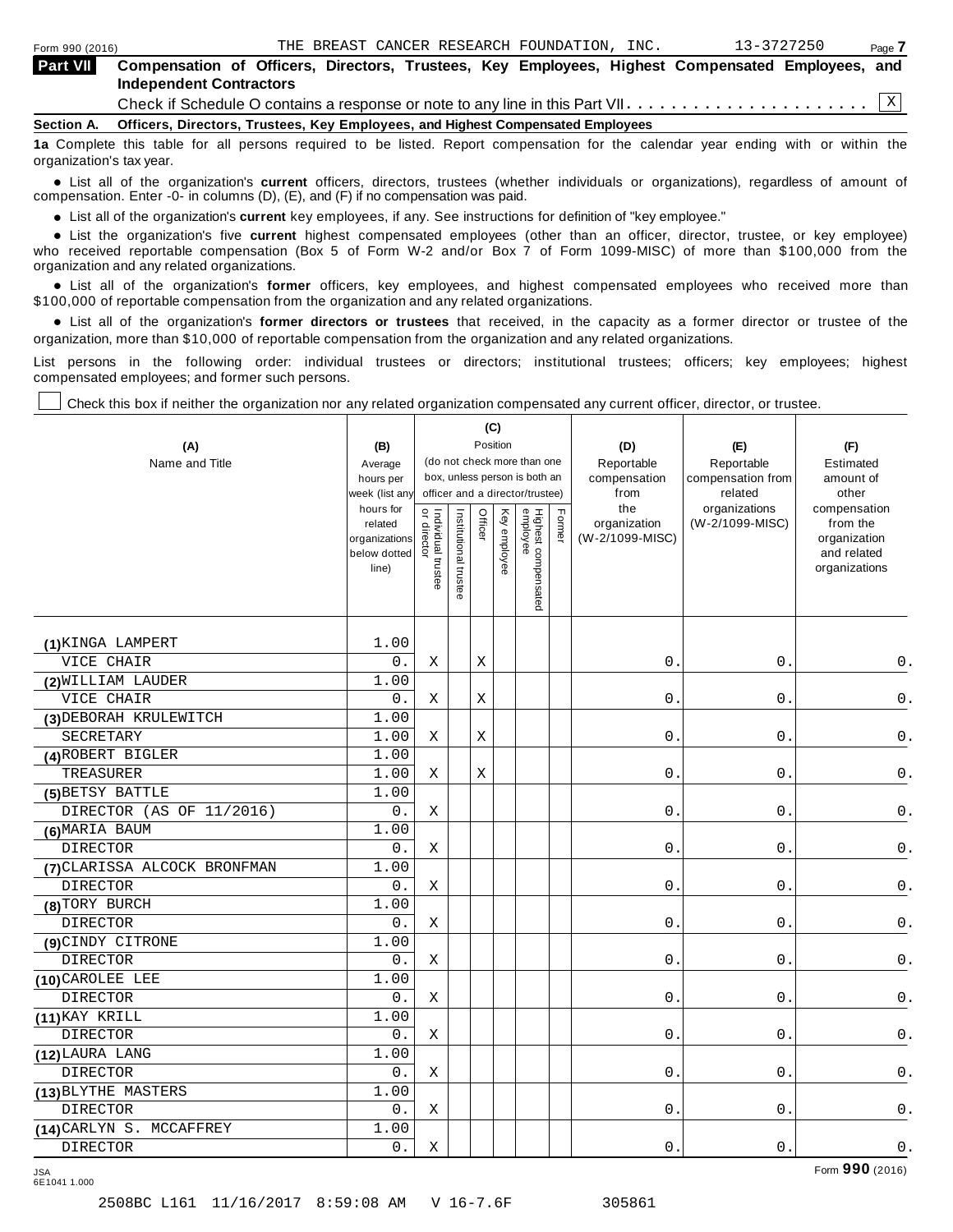|    | (A)                                                                                                                                                                                                                                              | (B)                                                            |                                   |                      |          | (C)             |                                                                    |        | (D)                                    | (E)                                        |                                                                                                                                              | (F)                                                                      |     |
|----|--------------------------------------------------------------------------------------------------------------------------------------------------------------------------------------------------------------------------------------------------|----------------------------------------------------------------|-----------------------------------|----------------------|----------|-----------------|--------------------------------------------------------------------|--------|----------------------------------------|--------------------------------------------|----------------------------------------------------------------------------------------------------------------------------------------------|--------------------------------------------------------------------------|-----|
|    | Name and title                                                                                                                                                                                                                                   | Average<br>hours per<br>week (list any                         |                                   |                      | Position |                 | (do not check more than one<br>box, unless person is both an       |        | Reportable<br>compensation<br>from     | Reportable<br>compensation from<br>related |                                                                                                                                              | Estimated<br>amount of<br>other                                          |     |
|    |                                                                                                                                                                                                                                                  | hours for<br>related<br>organizations<br>below dotted<br>line) | Individual trustee<br>or director | Institutional truste | Officer  | Κey<br>employee | officer and a director/trustee)<br>Highest compensated<br>employee | Former | the<br>organization<br>(W-2/1099-MISC) | organizations<br>(W-2/1099-MISC)           |                                                                                                                                              | compensation<br>from the<br>organization<br>and related<br>organizations |     |
|    | (15) ABBE RAVEN                                                                                                                                                                                                                                  | 1.00                                                           |                                   |                      |          |                 |                                                                    |        |                                        |                                            |                                                                                                                                              |                                                                          |     |
|    | <b>DIRECTOR</b>                                                                                                                                                                                                                                  | 0.                                                             | Χ                                 |                      |          |                 |                                                                    |        | 0.                                     | 0                                          |                                                                                                                                              |                                                                          | 0.  |
|    | (16) TERUCA RULLAN                                                                                                                                                                                                                               | 1.00                                                           |                                   |                      |          |                 |                                                                    |        |                                        |                                            |                                                                                                                                              |                                                                          |     |
|    | <b>DIRECTOR</b>                                                                                                                                                                                                                                  | 0.                                                             | Χ                                 |                      |          |                 |                                                                    |        | 0.                                     | 0                                          |                                                                                                                                              |                                                                          | 0.  |
|    | (17) MYRA BIBLOWIT                                                                                                                                                                                                                               | 40.00                                                          |                                   |                      |          |                 |                                                                    |        |                                        |                                            |                                                                                                                                              |                                                                          |     |
|    | PRESIDENT                                                                                                                                                                                                                                        | 1.00                                                           |                                   |                      | Χ        |                 |                                                                    |        | 743,288.                               | 0                                          |                                                                                                                                              | 71,967.                                                                  |     |
|    | (18) LISA RISI                                                                                                                                                                                                                                   | 40.00                                                          |                                   |                      |          |                 |                                                                    |        |                                        |                                            |                                                                                                                                              |                                                                          |     |
|    | CHIEF OPERATING OFFICER                                                                                                                                                                                                                          | 1.00                                                           |                                   |                      | Χ        |                 |                                                                    |        | 248,452.                               | 0                                          |                                                                                                                                              | 19,414.                                                                  |     |
|    | (19) MARC HURLBERT                                                                                                                                                                                                                               | 40.00                                                          |                                   |                      |          |                 |                                                                    |        |                                        |                                            |                                                                                                                                              |                                                                          |     |
|    | CHIEF MISSION OFFICER                                                                                                                                                                                                                            | 0.                                                             |                                   |                      |          | Χ               |                                                                    |        | 317,886.                               | 0                                          |                                                                                                                                              | 31,261.                                                                  |     |
|    | (20) LUCRETIA GILBERT                                                                                                                                                                                                                            | 40.00                                                          |                                   |                      |          |                 |                                                                    |        |                                        |                                            |                                                                                                                                              |                                                                          |     |
|    |                                                                                                                                                                                                                                                  |                                                                |                                   |                      |          |                 |                                                                    |        |                                        |                                            |                                                                                                                                              |                                                                          |     |
|    | CHIEF DEVELOPMENT OFFICER                                                                                                                                                                                                                        | 0.                                                             |                                   |                      |          | Χ               |                                                                    |        | 263,154.                               | 0                                          |                                                                                                                                              | 27,013.                                                                  |     |
|    | (21) CHRISTINA MALITO ROSE                                                                                                                                                                                                                       | 40.00                                                          |                                   |                      |          |                 |                                                                    |        |                                        |                                            |                                                                                                                                              |                                                                          |     |
|    | CHIEF PARTNERSHIP OFFICER                                                                                                                                                                                                                        | 0.                                                             |                                   |                      |          | Χ               |                                                                    |        | 225,024.                               | 0                                          |                                                                                                                                              | 43,384.                                                                  |     |
|    | (22) STEPHANIE HAMBURGER                                                                                                                                                                                                                         | 40.00                                                          |                                   |                      |          |                 |                                                                    |        |                                        |                                            |                                                                                                                                              |                                                                          |     |
|    | EXECUTIVE DIR/PLAY FOR PINK                                                                                                                                                                                                                      | 0.                                                             |                                   |                      |          | Χ               |                                                                    |        | 177,449.                               | 0                                          |                                                                                                                                              | 30,269.                                                                  |     |
|    | (23) KATHLEEN TRIPP                                                                                                                                                                                                                              | 40.00                                                          |                                   |                      |          |                 |                                                                    |        |                                        |                                            |                                                                                                                                              |                                                                          |     |
|    | DIRECTOR DIGITAL COMMUNICATION                                                                                                                                                                                                                   | 0.                                                             |                                   |                      |          |                 | Χ                                                                  |        | 187,690.                               | 0                                          |                                                                                                                                              | 21,804.                                                                  |     |
|    | (24) MARGARET FLOWERS                                                                                                                                                                                                                            | 40.00                                                          |                                   |                      |          |                 |                                                                    |        |                                        |                                            |                                                                                                                                              |                                                                          |     |
|    | ASSOC DIRECTOR GRANTS PROGRAM                                                                                                                                                                                                                    | 0.                                                             |                                   |                      |          |                 | Χ                                                                  |        | 132,851.                               | 0                                          |                                                                                                                                              | 17,821.                                                                  |     |
|    | (25) STEPHANIE KAUFMAN                                                                                                                                                                                                                           | 40.00                                                          |                                   |                      |          |                 |                                                                    |        |                                        |                                            |                                                                                                                                              |                                                                          |     |
|    | CHIEF COMMUNICATIONS OFFICER                                                                                                                                                                                                                     | 0.                                                             |                                   |                      |          |                 | Χ                                                                  |        | 121,590.                               | 0                                          |                                                                                                                                              | 22,725.                                                                  |     |
|    | 1b Sub-total                                                                                                                                                                                                                                     |                                                                |                                   |                      |          |                 |                                                                    |        | 0.                                     | 0.                                         |                                                                                                                                              |                                                                          | 0.  |
|    | .<br>c Total from continuation sheets to Part VII, Section A                                                                                                                                                                                     |                                                                |                                   |                      |          |                 |                                                                    |        | 2,654,304.                             | 0.                                         |                                                                                                                                              | 318,939.                                                                 |     |
|    |                                                                                                                                                                                                                                                  |                                                                |                                   |                      |          |                 |                                                                    | ▶      | 2,654,304.                             | 0.                                         |                                                                                                                                              | 318,939.                                                                 |     |
|    | 2 Total number of individuals (including but not limited to those listed above) who received more than \$100,000 of<br>reportable compensation from the organization ▶                                                                           |                                                                | 14                                |                      |          |                 |                                                                    |        |                                        |                                            |                                                                                                                                              |                                                                          |     |
|    |                                                                                                                                                                                                                                                  |                                                                |                                   |                      |          |                 |                                                                    |        |                                        |                                            |                                                                                                                                              | <b>Yes</b>                                                               | No. |
| 3  | Did the organization list any former officer, director, or trustee, key employee, or highest compensated                                                                                                                                         |                                                                |                                   |                      |          |                 |                                                                    |        |                                        |                                            |                                                                                                                                              |                                                                          |     |
|    | employee on line 1a? If "Yes," complete Schedule J for such individual                                                                                                                                                                           |                                                                |                                   |                      |          |                 |                                                                    |        |                                        |                                            | Section A. Officers, Directors, Trustees, Key Employees, and Highest Compensated Employees (continued)<br>3<br>4<br>5<br>(C)<br>Compensation |                                                                          | X   |
|    | 4 For any individual listed on line 1a, is the sum of reportable compensation and other compensation from the<br>organization and related organizations greater than \$150,000? If "Yes," complete Schedule J for such                           |                                                                |                                   |                      |          |                 |                                                                    |        |                                        |                                            |                                                                                                                                              |                                                                          |     |
|    |                                                                                                                                                                                                                                                  |                                                                |                                   |                      |          |                 |                                                                    |        |                                        |                                            |                                                                                                                                              | Χ                                                                        |     |
| 5. | Did any person listed on line 1a receive or accrue compensation from any unrelated organization or individual                                                                                                                                    |                                                                |                                   |                      |          |                 |                                                                    |        |                                        |                                            |                                                                                                                                              |                                                                          | Χ   |
|    | for services rendered to the organization? If "Yes," complete Schedule J for such person<br><b>Section B. Independent Contractors</b>                                                                                                            |                                                                |                                   |                      |          |                 |                                                                    |        |                                        |                                            |                                                                                                                                              |                                                                          |     |
|    | Complete this table for your five highest compensated independent contractors that received more than \$100,000 of<br>compensation from the organization. Report compensation for the calendar year ending with or within the organization's tax |                                                                |                                   |                      |          |                 |                                                                    |        |                                        |                                            |                                                                                                                                              |                                                                          |     |
|    | year.                                                                                                                                                                                                                                            |                                                                |                                   |                      |          |                 |                                                                    |        |                                        |                                            |                                                                                                                                              |                                                                          |     |
|    |                                                                                                                                                                                                                                                  |                                                                |                                   |                      |          |                 |                                                                    |        |                                        |                                            |                                                                                                                                              |                                                                          |     |
| 1. | (A)<br>Name and business address                                                                                                                                                                                                                 |                                                                |                                   |                      |          |                 |                                                                    |        | (B)                                    |                                            |                                                                                                                                              |                                                                          |     |
|    |                                                                                                                                                                                                                                                  |                                                                |                                   |                      |          |                 |                                                                    |        | Description of services                |                                            |                                                                                                                                              |                                                                          |     |

**2** Total number of independent contractors (including but not limited to those listed above) who received more than \$100,000 in compensation from the organization  $\triangleright$  0.

JSA Form **990** (2016) 6E1055 2.000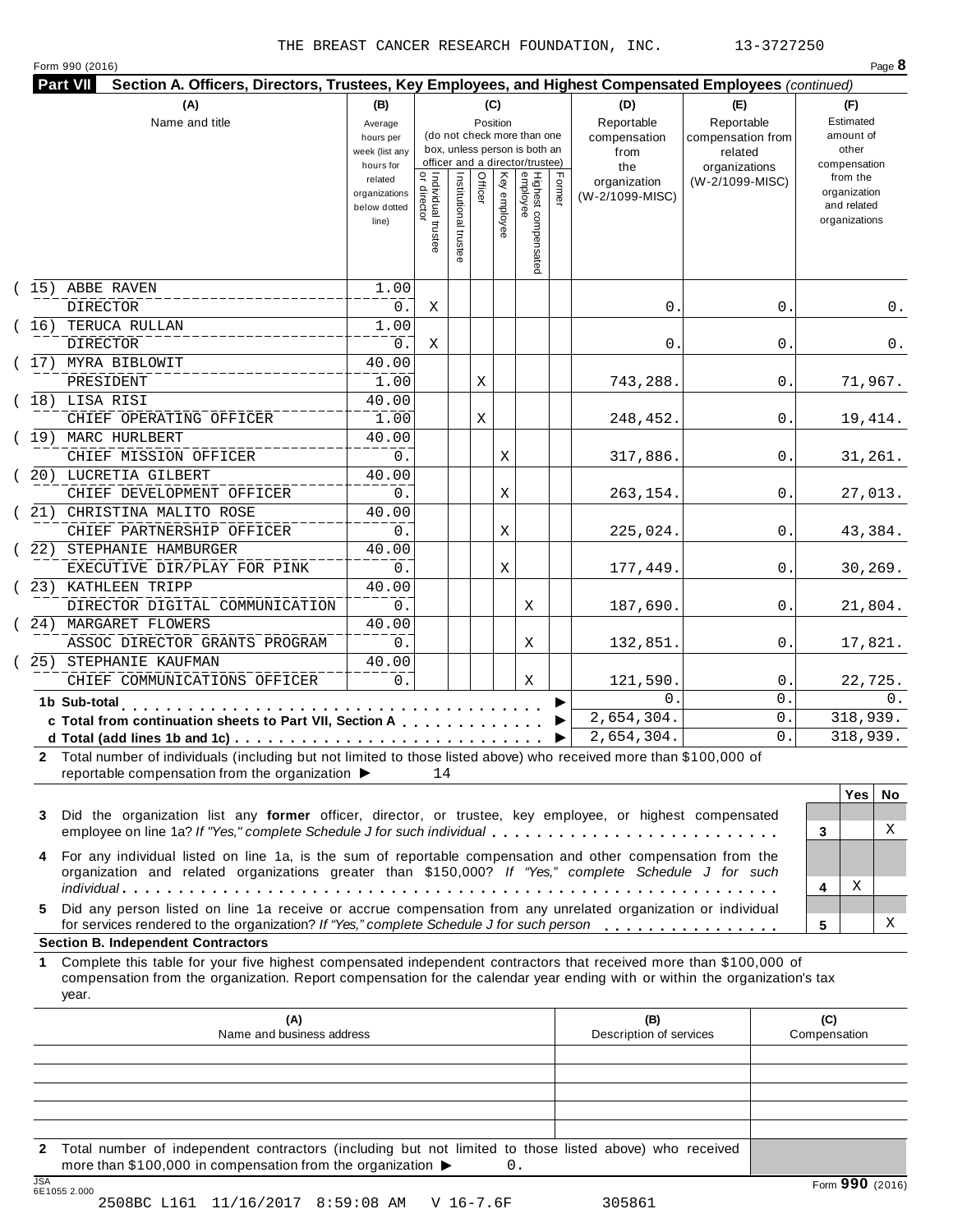| (A)<br>Name and title                                                                                                                                                                                                                                           | (B)<br>Average<br>hours per<br>week (list any<br>hours for |                                   |                       | (C)<br>Position | (do not check more than one<br>box, unless person is both an<br>officer and a director/trustee) |        | (D)<br>Reportable<br>compensation<br>from<br>the | (E)<br>Reportable<br>compensation from<br>related<br>organizations | (F)<br>Estimated<br>amount of<br>other<br>compensation   |          |
|-----------------------------------------------------------------------------------------------------------------------------------------------------------------------------------------------------------------------------------------------------------------|------------------------------------------------------------|-----------------------------------|-----------------------|-----------------|-------------------------------------------------------------------------------------------------|--------|--------------------------------------------------|--------------------------------------------------------------------|----------------------------------------------------------|----------|
|                                                                                                                                                                                                                                                                 | related<br>organizations<br>below dotted<br>line)          | Individual trustee<br>or director | Institutional trustee | Officer         | Highest compensated<br>employee<br>Key<br>employee                                              | Former | organization<br>(W-2/1099-MISC)                  | (W-2/1099-MISC)                                                    | from the<br>organization<br>and related<br>organizations |          |
| 26) KATHERINE MINSTER<br>ASSOC DIR DEVELOPMENT/EVENTS                                                                                                                                                                                                           | 40.00<br>0.                                                |                                   |                       |                 | Χ                                                                                               |        | 121,649.                                         | 0                                                                  |                                                          | 16,736.  |
| 27) CHANEL AJA LEILA GOODY<br>ASSOCIATE DIRECTOR/PARTNERSHIP                                                                                                                                                                                                    | 40.00<br>0.                                                |                                   |                       |                 | X                                                                                               |        | 115,271.                                         | 0 <sub>1</sub>                                                     |                                                          | 16,545.  |
|                                                                                                                                                                                                                                                                 |                                                            |                                   |                       |                 |                                                                                                 |        |                                                  |                                                                    |                                                          |          |
|                                                                                                                                                                                                                                                                 |                                                            |                                   |                       |                 |                                                                                                 |        |                                                  |                                                                    |                                                          |          |
|                                                                                                                                                                                                                                                                 |                                                            |                                   |                       |                 |                                                                                                 |        |                                                  |                                                                    |                                                          |          |
|                                                                                                                                                                                                                                                                 |                                                            |                                   |                       |                 |                                                                                                 |        |                                                  |                                                                    |                                                          |          |
|                                                                                                                                                                                                                                                                 |                                                            |                                   |                       |                 |                                                                                                 |        |                                                  |                                                                    |                                                          |          |
|                                                                                                                                                                                                                                                                 |                                                            |                                   |                       |                 |                                                                                                 |        |                                                  |                                                                    |                                                          |          |
|                                                                                                                                                                                                                                                                 |                                                            |                                   |                       |                 |                                                                                                 |        |                                                  |                                                                    |                                                          |          |
| c Total from continuation sheets to Part VII, Section A                                                                                                                                                                                                         |                                                            |                                   |                       |                 |                                                                                                 |        |                                                  |                                                                    |                                                          |          |
| 2 Total number of individuals (including but not limited to those listed above) who received more than \$100,000 of<br>reportable compensation from the organization ▶                                                                                          |                                                            | 14                                |                       |                 |                                                                                                 |        |                                                  |                                                                    | <b>Yes</b>                                               |          |
| Did the organization list any former officer, director, or trustee, key employee, or highest compensated<br>3<br>employee on line 1a? If "Yes," complete Schedule J for such individual                                                                         |                                                            |                                   |                       |                 |                                                                                                 |        |                                                  |                                                                    | 3                                                        | No.<br>X |
| 4 For any individual listed on line 1a, is the sum of reportable compensation and other compensation from the<br>organization and related organizations greater than \$150,000? If "Yes," complete Schedule J for such                                          |                                                            |                                   |                       |                 |                                                                                                 |        |                                                  |                                                                    | Χ                                                        |          |
| Did any person listed on line 1a receive or accrue compensation from any unrelated organization or individual<br>5.<br>for services rendered to the organization? If "Yes," complete Schedule J for such person                                                 |                                                            |                                   |                       |                 |                                                                                                 |        |                                                  |                                                                    | 4<br>5                                                   | Χ        |
| <b>Section B. Independent Contractors</b>                                                                                                                                                                                                                       |                                                            |                                   |                       |                 |                                                                                                 |        |                                                  |                                                                    |                                                          |          |
| Complete this table for your five highest compensated independent contractors that received more than \$100,000 of<br>1.<br>compensation from the organization. Report compensation for the calendar year ending with or within the organization's tax<br>year. |                                                            |                                   |                       |                 |                                                                                                 |        |                                                  |                                                                    |                                                          |          |
| (A)<br>Name and business address                                                                                                                                                                                                                                |                                                            |                                   |                       |                 |                                                                                                 |        | (B)<br>Description of services                   |                                                                    | (C)<br>Compensation                                      |          |
|                                                                                                                                                                                                                                                                 |                                                            |                                   |                       |                 |                                                                                                 |        |                                                  |                                                                    |                                                          |          |
|                                                                                                                                                                                                                                                                 |                                                            |                                   |                       |                 |                                                                                                 |        |                                                  |                                                                    |                                                          |          |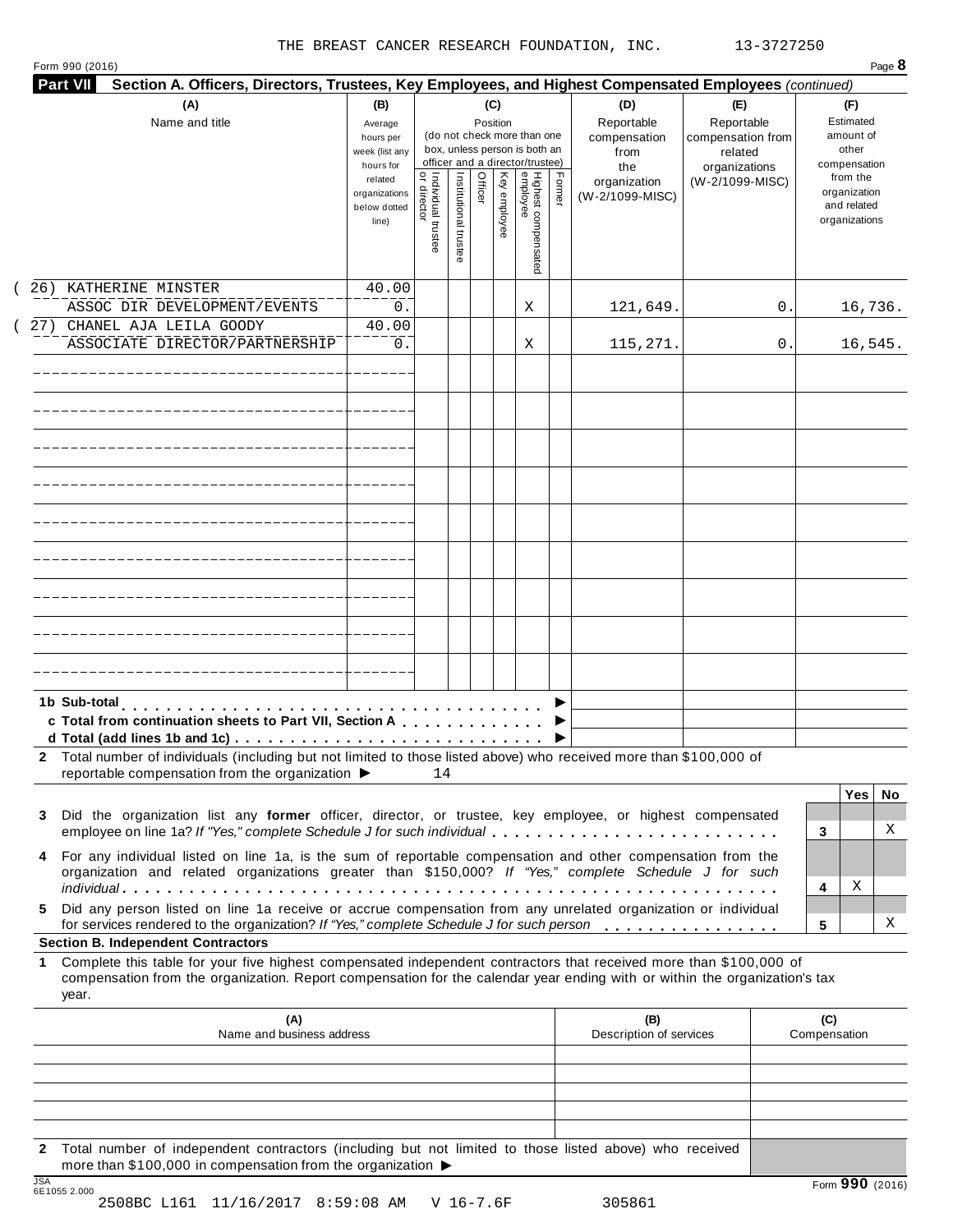|                                                                  | Form 990 (2016)  |                                                                                                                                                                                                                                                                        |                       |                           | THE BREAST CANCER RESEARCH FOUNDATION, INC. |                                                    | 13-3727250                              | Page 9                                                           |
|------------------------------------------------------------------|------------------|------------------------------------------------------------------------------------------------------------------------------------------------------------------------------------------------------------------------------------------------------------------------|-----------------------|---------------------------|---------------------------------------------|----------------------------------------------------|-----------------------------------------|------------------------------------------------------------------|
|                                                                  | <b>Part VIII</b> | <b>Statement of Revenue</b>                                                                                                                                                                                                                                            |                       |                           |                                             |                                                    |                                         |                                                                  |
|                                                                  |                  | Check if Schedule O contains a response or note to any line in this Part VIII.                                                                                                                                                                                         |                       |                           |                                             |                                                    |                                         |                                                                  |
|                                                                  |                  |                                                                                                                                                                                                                                                                        |                       |                           | (A)<br>Total revenue                        | (B)<br>Related or<br>exempt<br>function<br>revenue | (C)<br>Unrelated<br>business<br>revenue | (D)<br>Revenue<br>excluded from tax<br>under sections<br>512-514 |
| <b>Contributions, Gifts, Grants</b><br>and Other Similar Amounts | 1a<br>b<br>c     | Federated campaigns <b>Federated</b><br>Membership dues<br>Fundraising events <b>Fundraising</b>                                                                                                                                                                       | 1a<br>1b<br>1с        | 247, 413.<br>13,981,312.  |                                             |                                                    |                                         |                                                                  |
|                                                                  | d<br>е<br>f      | Related organizations <b>contains</b> and <b>Related</b> organizations<br>Government grants (contributions)<br>All other contributions, gifts, grants,                                                                                                                 | 1d<br>1e              | 542,342.                  |                                             |                                                    |                                         |                                                                  |
|                                                                  | g                | and similar amounts not included above<br>Noncash contributions included in lines 1a-1f: \$                                                                                                                                                                            | 1f                    | 56, 126, 363.<br>552,983. |                                             |                                                    |                                         |                                                                  |
|                                                                  | h                |                                                                                                                                                                                                                                                                        |                       |                           | 70,897,430.                                 |                                                    |                                         |                                                                  |
|                                                                  |                  |                                                                                                                                                                                                                                                                        |                       | <b>Business Code</b>      |                                             |                                                    |                                         |                                                                  |
| Program Service Revenue                                          | 2a<br>b          |                                                                                                                                                                                                                                                                        |                       |                           |                                             |                                                    |                                         |                                                                  |
|                                                                  | c<br>d           |                                                                                                                                                                                                                                                                        |                       |                           |                                             |                                                    |                                         |                                                                  |
|                                                                  | е                |                                                                                                                                                                                                                                                                        |                       |                           |                                             |                                                    |                                         |                                                                  |
|                                                                  | f                | All other program service revenue                                                                                                                                                                                                                                      |                       |                           |                                             |                                                    |                                         |                                                                  |
|                                                                  | g                |                                                                                                                                                                                                                                                                        |                       |                           | 0.                                          |                                                    |                                         |                                                                  |
|                                                                  | 3                | Investment<br>income                                                                                                                                                                                                                                                   | (including dividends, | interest,                 |                                             |                                                    |                                         |                                                                  |
|                                                                  |                  | and other similar amounts) $\cdots$ $\cdots$ $\cdots$ $\cdots$                                                                                                                                                                                                         |                       |                           | 885,320.                                    |                                                    |                                         | 885,320.                                                         |
|                                                                  | 4                | Income from investment of tax-exempt bond proceeds $\blacksquare$                                                                                                                                                                                                      |                       |                           | 0.                                          |                                                    |                                         |                                                                  |
|                                                                  | 5                |                                                                                                                                                                                                                                                                        | (i) Real              | (ii) Personal             | 0.                                          |                                                    |                                         |                                                                  |
|                                                                  |                  |                                                                                                                                                                                                                                                                        |                       |                           |                                             |                                                    |                                         |                                                                  |
|                                                                  | 6a               | Gross rents <b>Container and Container</b>                                                                                                                                                                                                                             |                       |                           |                                             |                                                    |                                         |                                                                  |
|                                                                  | b                | Less: rental expenses                                                                                                                                                                                                                                                  |                       |                           |                                             |                                                    |                                         |                                                                  |
|                                                                  | c                | Rental income or (loss)                                                                                                                                                                                                                                                |                       |                           |                                             |                                                    |                                         |                                                                  |
|                                                                  | d<br>7a          | Net rental income or (loss) <b>interact in the set of the set of the set of the set of the set of the set of the set of the set of the set of the set of the set of the set of the set of the set of the set of the set of the </b><br>Gross amount from sales of      | (i) Securities        | (ii) Other                | 0.                                          |                                                    |                                         |                                                                  |
|                                                                  |                  | assets other than inventory                                                                                                                                                                                                                                            | 35,659,441.           |                           |                                             |                                                    |                                         |                                                                  |
|                                                                  | b                | Less: cost or other basis                                                                                                                                                                                                                                              |                       |                           |                                             |                                                    |                                         |                                                                  |
|                                                                  |                  | and sales expenses                                                                                                                                                                                                                                                     | 34,617,663.           |                           |                                             |                                                    |                                         |                                                                  |
|                                                                  | c                | Gain or (loss) <u>  1,041,778.</u>                                                                                                                                                                                                                                     |                       |                           |                                             |                                                    |                                         |                                                                  |
|                                                                  | d                | Net gain or (loss) $\cdots$ $\cdots$ $\cdots$ $\cdots$ $\cdots$ $\cdots$ $\cdots$                                                                                                                                                                                      |                       |                           | 1,041,778.                                  |                                                    |                                         | 1,041,778.                                                       |
|                                                                  | 8а               | Gross income from fundraising                                                                                                                                                                                                                                          |                       |                           |                                             |                                                    |                                         |                                                                  |
|                                                                  |                  | events (not including $\frac{13,981,312}{2}$                                                                                                                                                                                                                           |                       |                           |                                             |                                                    |                                         |                                                                  |
|                                                                  |                  | of contributions reported on line 1c).                                                                                                                                                                                                                                 |                       |                           |                                             |                                                    |                                         |                                                                  |
| Other Revenue                                                    |                  | See Part IV, line 18 a                                                                                                                                                                                                                                                 |                       | 3,078,589.<br>3,078,589.  |                                             |                                                    |                                         |                                                                  |
|                                                                  | b                | Less: direct expenses b<br>Net income or (loss) from fundraising events ________                                                                                                                                                                                       |                       |                           | $0$ .                                       |                                                    |                                         |                                                                  |
|                                                                  | 9а               | Gross income from gaming activities.<br>See Part IV, line 19 and the set of the set of the set of the set of the set of the set of the set of the set of the set of the set of the set of the set of the set of the set of the set of the set of the set of the set of |                       | 0.                        |                                             |                                                    |                                         |                                                                  |
|                                                                  | b                | Less: direct expenses b                                                                                                                                                                                                                                                |                       | 0.                        |                                             |                                                    |                                         |                                                                  |
|                                                                  | с                | Net income or (loss) from gaming activities ________                                                                                                                                                                                                                   |                       |                           | $0$ .                                       |                                                    |                                         |                                                                  |
|                                                                  | 10a              | Gross<br>sales of inventory, less<br>returns and allowances and allowances                                                                                                                                                                                             |                       | 0.                        |                                             |                                                    |                                         |                                                                  |
|                                                                  | b<br>c           | Less: cost of goods sold exercise the set of goods sold<br>Net income or (loss) from sales of inventory                                                                                                                                                                | $\mathbf{b}$          | $0$ .                     | $0$ .                                       |                                                    |                                         |                                                                  |
|                                                                  |                  | Miscellaneous Revenue                                                                                                                                                                                                                                                  |                       | <b>Business Code</b>      |                                             |                                                    |                                         |                                                                  |
|                                                                  | 11a              | FOREIGN CURRENCY TRANSLATION                                                                                                                                                                                                                                           |                       | 900099                    | $-37,766.$                                  |                                                    |                                         | $-37,766$ .                                                      |
|                                                                  | b                | RETURN OF PRIOR-YEAR GRANT AWARDS                                                                                                                                                                                                                                      |                       | 541990                    | 246,344.                                    |                                                    |                                         | 246,344.                                                         |
|                                                                  | c                |                                                                                                                                                                                                                                                                        |                       |                           |                                             |                                                    |                                         |                                                                  |
|                                                                  | d                | All other revenue entitled and a series of the series of the series of the series of the series of the series                                                                                                                                                          |                       |                           |                                             |                                                    |                                         |                                                                  |
|                                                                  | е                |                                                                                                                                                                                                                                                                        |                       |                           | 208,578.                                    |                                                    |                                         |                                                                  |
| .ISA                                                             | 12               | Total revenue. See instructions.                                                                                                                                                                                                                                       |                       |                           | 73,033,106.                                 |                                                    |                                         | 2, 135, 676.                                                     |

JSA Form **990** (2016) 6E1051 1.000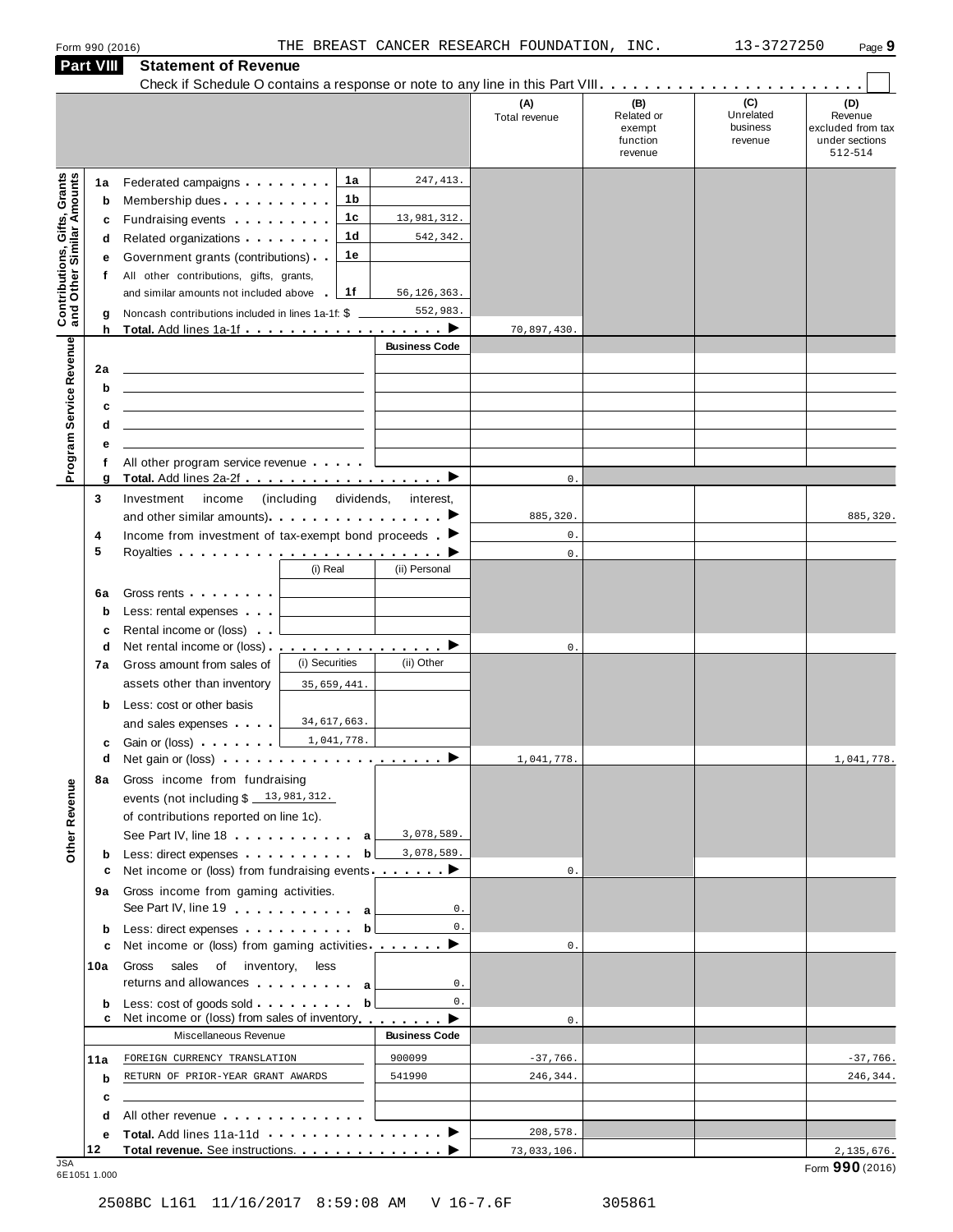### **Part IX Statement of Functional Expenses** Section 501(c)(3) and 501(c)(4) organizations must complete all columns. All other organizations must complete column (A). Check if Schedule O contains a response or note to any line in this Part  $\begin{array}{c|c|c|c|c} \hline \textbf{Check} & \textbf{if Schedule O contains a response or note to any line in this Part } \textbf{I} & \textbf{if } & \textbf{if } & \textbf{if } & \textbf{if } & \textbf{if } & \textbf{if } & \textbf{if } & \textbf{if } & \textbf{if } & \textbf{if } & \textbf{if } & \textbf{if } & \textbf{if } & \textbf{if$ *Do no* **(A) (B) (C) (D)** *t include amounts reported on lines 6b, 7b,* **8b, 9b, and 10b of Part VIII.** The contract position of **Part VIII.** The contract Program services Program services expenses Management and general expenses Fundraising expenses **1** Grants and other assistance to domestic organizations and domestic governments. See Part IV, line 21 m **2** Grants and other assistance to domestic individuals. See Part IV, line 22 **3** Grants and other assistance to foreign organizations, foreign governments, and foreign individuals. See Part IV, lines <sup>15</sup> and <sup>16</sup> <sup>m</sup> <sup>m</sup> <sup>m</sup> <sup>m</sup> <sup>m</sup> **<sup>4</sup>** Benefits paid to or for members <sup>m</sup> <sup>m</sup> <sup>m</sup> <sup>m</sup> <sup>m</sup> <sup>m</sup> <sup>m</sup> <sup>m</sup> <sup>m</sup> **5** Compensation of current officers, directors, trustees, and key employees m m m m m m m m m m **6** Compensation not included above, to disqualified persons (as defined under section 4958(f)(1)) and persons described in section 4958(c)(3)(B) <sup>m</sup> <sup>m</sup> <sup>m</sup> <sup>m</sup> <sup>m</sup> <sup>m</sup> **<sup>7</sup>** Other salaries and wages <sup>m</sup> <sup>m</sup> <sup>m</sup> <sup>m</sup> <sup>m</sup> <sup>m</sup> <sup>m</sup> <sup>m</sup> <sup>m</sup> <sup>m</sup> <sup>m</sup> <sup>m</sup> **8** Pension plan accruals and contributions (include section 401(k) and 403(b) employer contributions) **9** Section 401(k) and 403(b) employer contributions<br>9 Other employee benefits 9 Other employee benefits **10** Payroll taxes **10** Fees for services (non-employees): **11** Fees for services (non-employees):<br>**a** Management ..................<br>**b** Legal ......................... Legal m m m m m m m m m m m m m m m m m m m m m c Accounting . . . . . . . . . . . . . Lobbying **cd** m m m m m m m m m m m m m m m m m m m A) amount, list line 11g expenses on Schedule O.)<br>**12** Advertising and promotion **manual 13** Office expenses **13** Office expenses<br>**14** Information technology **manual manual metal of the metal of the metal of the metal of 15** 15 Royalties<sub>.・・・・・・・・・・・・・・・・・・・<br>16 Occupancy <sub>.・・・・・・・・・・・・・・・・・</sub></sub> **16** Occupancy ...................<br>17 Travel..................... **18** Payments of travel or entertainment expenses for any federal, state, or local public officials<br>**19** Conferences, conventions, and meetings **19** Conferences, conventions, and meetings **with meetings**<br>20 Interest **manual meetings 21** 21 Payments to affiliates<br>22 Depreciation, depletion, and amortization <sub>1</sub> , , , **22** Depreciation, depletion, and amortization **manufation**<br>23 Insurance 24 Other expenses. Itemize expenses not covered | **d** Lobbying **e**<br> **e** Professional fundraising services. See Part IV, line 17 **P** Professional fundraising services. See Part IV, line 17<br>**f** Investment management fees **g** Other. (If line 11g amount exceeds 10% of line 25, column m m m m m m m m m m m m m m m m m m (A) amount, list line 11g expenses on Schedule O.) means m m m m m m m m m m m m m m m m Royalties m m m m m m m m m m m m m m m m m m m m for any federal, state, or local public officials Interest<br>Payments to affiliates **m** m m m m m m m m m m m m m m m above (List miscellaneous expenses in line 24e. If line 24e amount exceeds 10% of line 25, column (A) amount, list line 24e expenses on Schedule O.) **a** <u>PRINTING</u>, POSTAGE & RELATED 248,374.<br> **b** BANK CHARGES 248,374. 248,374. **c** TAXES & LICENSES **and ALL OTHER EXPENSES 64,776. 12,150. 12,150. 13,918. 13,918. 13,918. e** All other expenses **25 Total functional expenses.** Add lines 1 through 24e **26 Joint costs.** Complete this line only if the organization reported in column (B) joint costs from a combined educational campaign and fundraising solicitation. Check here  $\blacktriangleright \begin{array}{|c|} \hline \ \ \end{array}$  if following SOP 98-2 (ASC 958-720) following SOP 98-2 (ASC 958-720) <sup>m</sup> <sup>m</sup> <sup>m</sup> <sup>m</sup> <sup>m</sup> <sup>m</sup> <sup>m</sup> JSA Form **<sup>990</sup>** (2016) 6E1052 1.000 54,371,918. 54,371,918.  $\Omega$ 4,628,082. 4,628,082.  $\Omega$ .  $1,975,253.$   $755,408.$   $330,984.$  888,861.  $\Omega$ 3,066,236. 1,035,424. 550,579. 1,480,233. 323,996. 115,089. 56,655. 152,252. 1,034,432. 367,450. 180,883. 486,099. 363,496. 129,121. 63,562. 170,813. 575,428. 134,475. 440,953. 5,951. 5,951. 48,000. 48,000. 0. 0. 159,400. 159,400. 3,059,538. 995,748. 2,063,790. 139,731. 139,731. 73,151. 73,151. 101,596.  $\mathsf{O}$ 503,379. 149,172. 143,647. 210,560. 70,886. 70,886.  $\Omega$ 510,711. 510,711. 0.  $\overline{0}$ . 30,478. 9,032. 8,697. 12,749. 30,279. 30,279. **a**PRINTING, POSTAGE & RELATED  $\begin{array}{|c|c|c|c|c|c|c|c|c|} \hline \text{378,199.} & \text{172,291.} & \text{147,903.} & \text{58,005.} \end{array}$  $\epsilon$ TAXES & LICENSES 12,150.  $71,795,440.$  63,239,446. 2,118,770. 6,437,224.

0.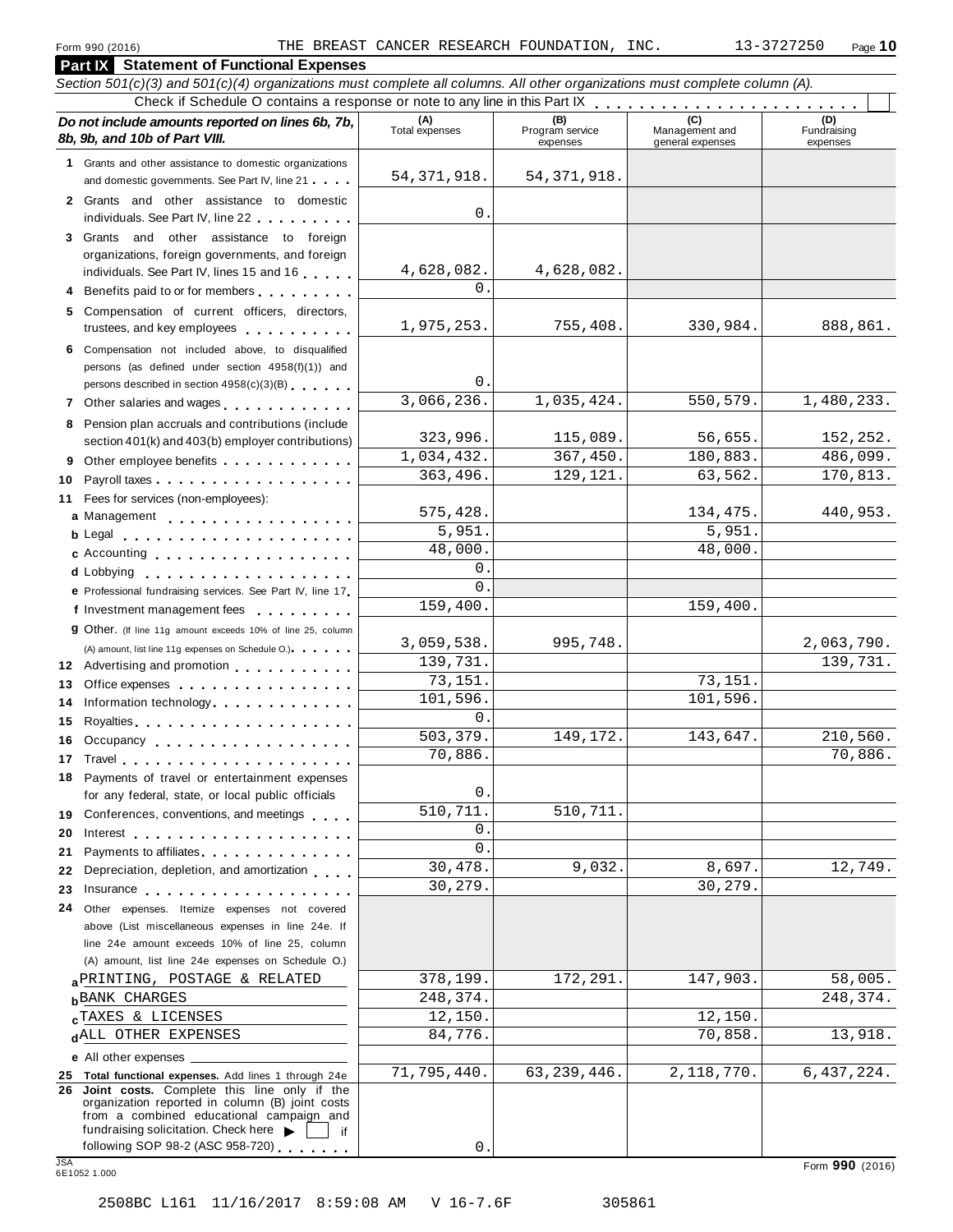| Form 990 (2016) |
|-----------------|
|-----------------|

| (A)<br>(B)<br>End of year<br>Beginning of year<br>19, 274, 174.<br>$\mathbf{1}$<br>1<br>20,651,422.<br>$\overline{2}$<br>$\mathbf{2}$<br>10,556,902.<br>$\mathbf{3}$<br>3<br>182,100.<br>4<br>4<br>Loans and other receivables from current and former officers, directors,<br>5<br>trustees, key employees, and highest compensated employees.<br>0.<br>5<br>Complete Part II of Schedule L<br>Loans and other receivables from other disqualified persons (as defined under section<br>6<br>4958(f)(1)), persons described in section 4958(c)(3)(B), and contributing employers<br>and sponsoring organizations of section 501(c)(9) voluntary employees' beneficiary<br>0.<br>0.<br>6<br>organizations (see instructions). Complete Part II of Schedule Letter Part 1 and 20<br>Assets<br>$\overline{0}$ .<br>0.<br>$\overline{7}$<br>7<br>0.<br>0.<br>Inventories for sale or use enterpreteration of the contract of the contract of the contract of the contract of<br>8<br>8<br>530, 315.<br>481,083.<br>9<br>9<br>10a Land, buildings, and equipment: cost or<br>399,261.<br>other basis. Complete Part VI of Schedule D<br>∣10a ∣<br>319,389.<br>79,872.<br>$110, 350.$  10c<br>6,866,415.<br>52,802,896.<br>11<br>11<br>33,506,703.<br>10,021,540.<br>12<br>12<br>Investments - other securities. See Part IV, line 11.<br>0.<br>13<br>0.<br>13<br>Investments - program-related. See Part IV, line 11<br>0.<br>$0$ .<br>14<br>14<br>40,061.<br>40,061.<br>15<br>15<br>91,041,488.<br>91,718,442.<br>16<br>16<br>Total assets. Add lines 1 through 15 (must equal line 34)<br>$\overline{277,201}$ .<br>417,671.<br>17<br>17<br>Accounts payable and accrued expenses entitled as a series of the series and accrued expenses<br>69,730,204.<br>67,895,475.<br>18<br>18<br>0.<br>0.<br>19<br>19<br>0.<br>0.<br>20<br>20<br>0.<br>0.<br>21<br>21<br>Escrow or custodial account liability. Complete Part IV of Schedule D.<br>Loans and other payables to current and former officers, directors,<br>22<br>Liabilities<br>trustees, key employees, highest compensated employees, and<br>0.<br>22<br>0.<br>disqualified persons. Complete Part II of Schedule L.<br>$0$ .<br>0.<br>23<br>Secured mortgages and notes payable to unrelated third parties<br>23<br>0.<br>Unsecured notes and loans payable to unrelated third parties [1, 1, 1, 1, 1, 1]<br>24<br>24<br>25<br>Other liabilities (including federal income tax, payables to related third<br>parties, and other liabilities not included on lines 17-24). Complete Part X<br>0.<br>25<br>of Schedule D<br>70,007,405.<br>68, 313, 146.<br>26<br>26<br>$\mathbf X$<br>Organizations that follow SFAS 117 (ASC 958), check here ▶<br>and<br>or Fund Balances<br>complete lines 27 through 29, and lines 33 and 34.<br>Unrestricted net assets<br>18, 343, 893.<br>13, 213, 138.<br>27<br>27<br>1,817,144.<br>28<br>28<br>$\overline{1,550,000}$ .<br>Permanently restricted net assets<br>interior  interior  interior  interior  interior  interior  interior  interior  interior  interior  interior  interior  interior  interior  interior  interior  interior  interior  interio<br>29<br>29<br>Organizations that do not follow SFAS 117 (ASC 958), check here ▶<br>and<br>complete lines 30 through 34.<br>Assets<br>30<br>30<br>Paid-in or capital surplus, or land, building, or equipment fund<br><br>31<br>31<br>Retained earnings, endowment, accumulated income, or other funds<br>32<br>32<br>Net<br>$\overline{21,7}$ 11,037.<br>33<br>33<br>Total liabilities and net assets/fund balances<br>91,718,442.<br>91,041,488.<br>34<br>34 | Part X | <b>Balance Sheet</b> |  |                             |
|--------------------------------------------------------------------------------------------------------------------------------------------------------------------------------------------------------------------------------------------------------------------------------------------------------------------------------------------------------------------------------------------------------------------------------------------------------------------------------------------------------------------------------------------------------------------------------------------------------------------------------------------------------------------------------------------------------------------------------------------------------------------------------------------------------------------------------------------------------------------------------------------------------------------------------------------------------------------------------------------------------------------------------------------------------------------------------------------------------------------------------------------------------------------------------------------------------------------------------------------------------------------------------------------------------------------------------------------------------------------------------------------------------------------------------------------------------------------------------------------------------------------------------------------------------------------------------------------------------------------------------------------------------------------------------------------------------------------------------------------------------------------------------------------------------------------------------------------------------------------------------------------------------------------------------------------------------------------------------------------------------------------------------------------------------------------------------------------------------------------------------------------------------------------------------------------------------------------------------------------------------------------------------------------------------------------------------------------------------------------------------------------------------------------------------------------------------------------------------------------------------------------------------------------------------------------------------------------------------------------------------------------------------------------------------------------------------------------------------------------------------------------------------------------------------------------------------------------------------------------------------------------------------------------------------------------------------------------------------------------------------------------------------------------------------------------------------------------------------------------------------------------------------------------------------------------------------------------------------------------------------------------------------------------------------------------------------------------------------------------------------------------------------------------------------------------------------------------------------------------------------------------------------------------------------------------------------------------------------------------------|--------|----------------------|--|-----------------------------|
|                                                                                                                                                                                                                                                                                                                                                                                                                                                                                                                                                                                                                                                                                                                                                                                                                                                                                                                                                                                                                                                                                                                                                                                                                                                                                                                                                                                                                                                                                                                                                                                                                                                                                                                                                                                                                                                                                                                                                                                                                                                                                                                                                                                                                                                                                                                                                                                                                                                                                                                                                                                                                                                                                                                                                                                                                                                                                                                                                                                                                                                                                                                                                                                                                                                                                                                                                                                                                                                                                                                                                                                                                          |        |                      |  |                             |
|                                                                                                                                                                                                                                                                                                                                                                                                                                                                                                                                                                                                                                                                                                                                                                                                                                                                                                                                                                                                                                                                                                                                                                                                                                                                                                                                                                                                                                                                                                                                                                                                                                                                                                                                                                                                                                                                                                                                                                                                                                                                                                                                                                                                                                                                                                                                                                                                                                                                                                                                                                                                                                                                                                                                                                                                                                                                                                                                                                                                                                                                                                                                                                                                                                                                                                                                                                                                                                                                                                                                                                                                                          |        |                      |  |                             |
|                                                                                                                                                                                                                                                                                                                                                                                                                                                                                                                                                                                                                                                                                                                                                                                                                                                                                                                                                                                                                                                                                                                                                                                                                                                                                                                                                                                                                                                                                                                                                                                                                                                                                                                                                                                                                                                                                                                                                                                                                                                                                                                                                                                                                                                                                                                                                                                                                                                                                                                                                                                                                                                                                                                                                                                                                                                                                                                                                                                                                                                                                                                                                                                                                                                                                                                                                                                                                                                                                                                                                                                                                          |        |                      |  | $\overline{12}$ , 385, 671. |
|                                                                                                                                                                                                                                                                                                                                                                                                                                                                                                                                                                                                                                                                                                                                                                                                                                                                                                                                                                                                                                                                                                                                                                                                                                                                                                                                                                                                                                                                                                                                                                                                                                                                                                                                                                                                                                                                                                                                                                                                                                                                                                                                                                                                                                                                                                                                                                                                                                                                                                                                                                                                                                                                                                                                                                                                                                                                                                                                                                                                                                                                                                                                                                                                                                                                                                                                                                                                                                                                                                                                                                                                                          |        |                      |  | 1,307,731.                  |
|                                                                                                                                                                                                                                                                                                                                                                                                                                                                                                                                                                                                                                                                                                                                                                                                                                                                                                                                                                                                                                                                                                                                                                                                                                                                                                                                                                                                                                                                                                                                                                                                                                                                                                                                                                                                                                                                                                                                                                                                                                                                                                                                                                                                                                                                                                                                                                                                                                                                                                                                                                                                                                                                                                                                                                                                                                                                                                                                                                                                                                                                                                                                                                                                                                                                                                                                                                                                                                                                                                                                                                                                                          |        |                      |  | 13,601,271.                 |
|                                                                                                                                                                                                                                                                                                                                                                                                                                                                                                                                                                                                                                                                                                                                                                                                                                                                                                                                                                                                                                                                                                                                                                                                                                                                                                                                                                                                                                                                                                                                                                                                                                                                                                                                                                                                                                                                                                                                                                                                                                                                                                                                                                                                                                                                                                                                                                                                                                                                                                                                                                                                                                                                                                                                                                                                                                                                                                                                                                                                                                                                                                                                                                                                                                                                                                                                                                                                                                                                                                                                                                                                                          |        |                      |  | 321, 363.                   |
|                                                                                                                                                                                                                                                                                                                                                                                                                                                                                                                                                                                                                                                                                                                                                                                                                                                                                                                                                                                                                                                                                                                                                                                                                                                                                                                                                                                                                                                                                                                                                                                                                                                                                                                                                                                                                                                                                                                                                                                                                                                                                                                                                                                                                                                                                                                                                                                                                                                                                                                                                                                                                                                                                                                                                                                                                                                                                                                                                                                                                                                                                                                                                                                                                                                                                                                                                                                                                                                                                                                                                                                                                          |        |                      |  |                             |
|                                                                                                                                                                                                                                                                                                                                                                                                                                                                                                                                                                                                                                                                                                                                                                                                                                                                                                                                                                                                                                                                                                                                                                                                                                                                                                                                                                                                                                                                                                                                                                                                                                                                                                                                                                                                                                                                                                                                                                                                                                                                                                                                                                                                                                                                                                                                                                                                                                                                                                                                                                                                                                                                                                                                                                                                                                                                                                                                                                                                                                                                                                                                                                                                                                                                                                                                                                                                                                                                                                                                                                                                                          |        |                      |  |                             |
|                                                                                                                                                                                                                                                                                                                                                                                                                                                                                                                                                                                                                                                                                                                                                                                                                                                                                                                                                                                                                                                                                                                                                                                                                                                                                                                                                                                                                                                                                                                                                                                                                                                                                                                                                                                                                                                                                                                                                                                                                                                                                                                                                                                                                                                                                                                                                                                                                                                                                                                                                                                                                                                                                                                                                                                                                                                                                                                                                                                                                                                                                                                                                                                                                                                                                                                                                                                                                                                                                                                                                                                                                          |        |                      |  | 0.                          |
|                                                                                                                                                                                                                                                                                                                                                                                                                                                                                                                                                                                                                                                                                                                                                                                                                                                                                                                                                                                                                                                                                                                                                                                                                                                                                                                                                                                                                                                                                                                                                                                                                                                                                                                                                                                                                                                                                                                                                                                                                                                                                                                                                                                                                                                                                                                                                                                                                                                                                                                                                                                                                                                                                                                                                                                                                                                                                                                                                                                                                                                                                                                                                                                                                                                                                                                                                                                                                                                                                                                                                                                                                          |        |                      |  |                             |
|                                                                                                                                                                                                                                                                                                                                                                                                                                                                                                                                                                                                                                                                                                                                                                                                                                                                                                                                                                                                                                                                                                                                                                                                                                                                                                                                                                                                                                                                                                                                                                                                                                                                                                                                                                                                                                                                                                                                                                                                                                                                                                                                                                                                                                                                                                                                                                                                                                                                                                                                                                                                                                                                                                                                                                                                                                                                                                                                                                                                                                                                                                                                                                                                                                                                                                                                                                                                                                                                                                                                                                                                                          |        |                      |  |                             |
|                                                                                                                                                                                                                                                                                                                                                                                                                                                                                                                                                                                                                                                                                                                                                                                                                                                                                                                                                                                                                                                                                                                                                                                                                                                                                                                                                                                                                                                                                                                                                                                                                                                                                                                                                                                                                                                                                                                                                                                                                                                                                                                                                                                                                                                                                                                                                                                                                                                                                                                                                                                                                                                                                                                                                                                                                                                                                                                                                                                                                                                                                                                                                                                                                                                                                                                                                                                                                                                                                                                                                                                                                          |        |                      |  |                             |
|                                                                                                                                                                                                                                                                                                                                                                                                                                                                                                                                                                                                                                                                                                                                                                                                                                                                                                                                                                                                                                                                                                                                                                                                                                                                                                                                                                                                                                                                                                                                                                                                                                                                                                                                                                                                                                                                                                                                                                                                                                                                                                                                                                                                                                                                                                                                                                                                                                                                                                                                                                                                                                                                                                                                                                                                                                                                                                                                                                                                                                                                                                                                                                                                                                                                                                                                                                                                                                                                                                                                                                                                                          |        |                      |  |                             |
|                                                                                                                                                                                                                                                                                                                                                                                                                                                                                                                                                                                                                                                                                                                                                                                                                                                                                                                                                                                                                                                                                                                                                                                                                                                                                                                                                                                                                                                                                                                                                                                                                                                                                                                                                                                                                                                                                                                                                                                                                                                                                                                                                                                                                                                                                                                                                                                                                                                                                                                                                                                                                                                                                                                                                                                                                                                                                                                                                                                                                                                                                                                                                                                                                                                                                                                                                                                                                                                                                                                                                                                                                          |        |                      |  |                             |
|                                                                                                                                                                                                                                                                                                                                                                                                                                                                                                                                                                                                                                                                                                                                                                                                                                                                                                                                                                                                                                                                                                                                                                                                                                                                                                                                                                                                                                                                                                                                                                                                                                                                                                                                                                                                                                                                                                                                                                                                                                                                                                                                                                                                                                                                                                                                                                                                                                                                                                                                                                                                                                                                                                                                                                                                                                                                                                                                                                                                                                                                                                                                                                                                                                                                                                                                                                                                                                                                                                                                                                                                                          |        |                      |  |                             |
|                                                                                                                                                                                                                                                                                                                                                                                                                                                                                                                                                                                                                                                                                                                                                                                                                                                                                                                                                                                                                                                                                                                                                                                                                                                                                                                                                                                                                                                                                                                                                                                                                                                                                                                                                                                                                                                                                                                                                                                                                                                                                                                                                                                                                                                                                                                                                                                                                                                                                                                                                                                                                                                                                                                                                                                                                                                                                                                                                                                                                                                                                                                                                                                                                                                                                                                                                                                                                                                                                                                                                                                                                          |        |                      |  |                             |
|                                                                                                                                                                                                                                                                                                                                                                                                                                                                                                                                                                                                                                                                                                                                                                                                                                                                                                                                                                                                                                                                                                                                                                                                                                                                                                                                                                                                                                                                                                                                                                                                                                                                                                                                                                                                                                                                                                                                                                                                                                                                                                                                                                                                                                                                                                                                                                                                                                                                                                                                                                                                                                                                                                                                                                                                                                                                                                                                                                                                                                                                                                                                                                                                                                                                                                                                                                                                                                                                                                                                                                                                                          |        |                      |  |                             |
|                                                                                                                                                                                                                                                                                                                                                                                                                                                                                                                                                                                                                                                                                                                                                                                                                                                                                                                                                                                                                                                                                                                                                                                                                                                                                                                                                                                                                                                                                                                                                                                                                                                                                                                                                                                                                                                                                                                                                                                                                                                                                                                                                                                                                                                                                                                                                                                                                                                                                                                                                                                                                                                                                                                                                                                                                                                                                                                                                                                                                                                                                                                                                                                                                                                                                                                                                                                                                                                                                                                                                                                                                          |        |                      |  |                             |
|                                                                                                                                                                                                                                                                                                                                                                                                                                                                                                                                                                                                                                                                                                                                                                                                                                                                                                                                                                                                                                                                                                                                                                                                                                                                                                                                                                                                                                                                                                                                                                                                                                                                                                                                                                                                                                                                                                                                                                                                                                                                                                                                                                                                                                                                                                                                                                                                                                                                                                                                                                                                                                                                                                                                                                                                                                                                                                                                                                                                                                                                                                                                                                                                                                                                                                                                                                                                                                                                                                                                                                                                                          |        |                      |  |                             |
|                                                                                                                                                                                                                                                                                                                                                                                                                                                                                                                                                                                                                                                                                                                                                                                                                                                                                                                                                                                                                                                                                                                                                                                                                                                                                                                                                                                                                                                                                                                                                                                                                                                                                                                                                                                                                                                                                                                                                                                                                                                                                                                                                                                                                                                                                                                                                                                                                                                                                                                                                                                                                                                                                                                                                                                                                                                                                                                                                                                                                                                                                                                                                                                                                                                                                                                                                                                                                                                                                                                                                                                                                          |        |                      |  |                             |
|                                                                                                                                                                                                                                                                                                                                                                                                                                                                                                                                                                                                                                                                                                                                                                                                                                                                                                                                                                                                                                                                                                                                                                                                                                                                                                                                                                                                                                                                                                                                                                                                                                                                                                                                                                                                                                                                                                                                                                                                                                                                                                                                                                                                                                                                                                                                                                                                                                                                                                                                                                                                                                                                                                                                                                                                                                                                                                                                                                                                                                                                                                                                                                                                                                                                                                                                                                                                                                                                                                                                                                                                                          |        |                      |  |                             |
|                                                                                                                                                                                                                                                                                                                                                                                                                                                                                                                                                                                                                                                                                                                                                                                                                                                                                                                                                                                                                                                                                                                                                                                                                                                                                                                                                                                                                                                                                                                                                                                                                                                                                                                                                                                                                                                                                                                                                                                                                                                                                                                                                                                                                                                                                                                                                                                                                                                                                                                                                                                                                                                                                                                                                                                                                                                                                                                                                                                                                                                                                                                                                                                                                                                                                                                                                                                                                                                                                                                                                                                                                          |        |                      |  |                             |
|                                                                                                                                                                                                                                                                                                                                                                                                                                                                                                                                                                                                                                                                                                                                                                                                                                                                                                                                                                                                                                                                                                                                                                                                                                                                                                                                                                                                                                                                                                                                                                                                                                                                                                                                                                                                                                                                                                                                                                                                                                                                                                                                                                                                                                                                                                                                                                                                                                                                                                                                                                                                                                                                                                                                                                                                                                                                                                                                                                                                                                                                                                                                                                                                                                                                                                                                                                                                                                                                                                                                                                                                                          |        |                      |  |                             |
|                                                                                                                                                                                                                                                                                                                                                                                                                                                                                                                                                                                                                                                                                                                                                                                                                                                                                                                                                                                                                                                                                                                                                                                                                                                                                                                                                                                                                                                                                                                                                                                                                                                                                                                                                                                                                                                                                                                                                                                                                                                                                                                                                                                                                                                                                                                                                                                                                                                                                                                                                                                                                                                                                                                                                                                                                                                                                                                                                                                                                                                                                                                                                                                                                                                                                                                                                                                                                                                                                                                                                                                                                          |        |                      |  |                             |
|                                                                                                                                                                                                                                                                                                                                                                                                                                                                                                                                                                                                                                                                                                                                                                                                                                                                                                                                                                                                                                                                                                                                                                                                                                                                                                                                                                                                                                                                                                                                                                                                                                                                                                                                                                                                                                                                                                                                                                                                                                                                                                                                                                                                                                                                                                                                                                                                                                                                                                                                                                                                                                                                                                                                                                                                                                                                                                                                                                                                                                                                                                                                                                                                                                                                                                                                                                                                                                                                                                                                                                                                                          |        |                      |  |                             |
|                                                                                                                                                                                                                                                                                                                                                                                                                                                                                                                                                                                                                                                                                                                                                                                                                                                                                                                                                                                                                                                                                                                                                                                                                                                                                                                                                                                                                                                                                                                                                                                                                                                                                                                                                                                                                                                                                                                                                                                                                                                                                                                                                                                                                                                                                                                                                                                                                                                                                                                                                                                                                                                                                                                                                                                                                                                                                                                                                                                                                                                                                                                                                                                                                                                                                                                                                                                                                                                                                                                                                                                                                          |        |                      |  |                             |
|                                                                                                                                                                                                                                                                                                                                                                                                                                                                                                                                                                                                                                                                                                                                                                                                                                                                                                                                                                                                                                                                                                                                                                                                                                                                                                                                                                                                                                                                                                                                                                                                                                                                                                                                                                                                                                                                                                                                                                                                                                                                                                                                                                                                                                                                                                                                                                                                                                                                                                                                                                                                                                                                                                                                                                                                                                                                                                                                                                                                                                                                                                                                                                                                                                                                                                                                                                                                                                                                                                                                                                                                                          |        |                      |  |                             |
|                                                                                                                                                                                                                                                                                                                                                                                                                                                                                                                                                                                                                                                                                                                                                                                                                                                                                                                                                                                                                                                                                                                                                                                                                                                                                                                                                                                                                                                                                                                                                                                                                                                                                                                                                                                                                                                                                                                                                                                                                                                                                                                                                                                                                                                                                                                                                                                                                                                                                                                                                                                                                                                                                                                                                                                                                                                                                                                                                                                                                                                                                                                                                                                                                                                                                                                                                                                                                                                                                                                                                                                                                          |        |                      |  |                             |
|                                                                                                                                                                                                                                                                                                                                                                                                                                                                                                                                                                                                                                                                                                                                                                                                                                                                                                                                                                                                                                                                                                                                                                                                                                                                                                                                                                                                                                                                                                                                                                                                                                                                                                                                                                                                                                                                                                                                                                                                                                                                                                                                                                                                                                                                                                                                                                                                                                                                                                                                                                                                                                                                                                                                                                                                                                                                                                                                                                                                                                                                                                                                                                                                                                                                                                                                                                                                                                                                                                                                                                                                                          |        |                      |  |                             |
|                                                                                                                                                                                                                                                                                                                                                                                                                                                                                                                                                                                                                                                                                                                                                                                                                                                                                                                                                                                                                                                                                                                                                                                                                                                                                                                                                                                                                                                                                                                                                                                                                                                                                                                                                                                                                                                                                                                                                                                                                                                                                                                                                                                                                                                                                                                                                                                                                                                                                                                                                                                                                                                                                                                                                                                                                                                                                                                                                                                                                                                                                                                                                                                                                                                                                                                                                                                                                                                                                                                                                                                                                          |        |                      |  |                             |
|                                                                                                                                                                                                                                                                                                                                                                                                                                                                                                                                                                                                                                                                                                                                                                                                                                                                                                                                                                                                                                                                                                                                                                                                                                                                                                                                                                                                                                                                                                                                                                                                                                                                                                                                                                                                                                                                                                                                                                                                                                                                                                                                                                                                                                                                                                                                                                                                                                                                                                                                                                                                                                                                                                                                                                                                                                                                                                                                                                                                                                                                                                                                                                                                                                                                                                                                                                                                                                                                                                                                                                                                                          |        |                      |  |                             |
|                                                                                                                                                                                                                                                                                                                                                                                                                                                                                                                                                                                                                                                                                                                                                                                                                                                                                                                                                                                                                                                                                                                                                                                                                                                                                                                                                                                                                                                                                                                                                                                                                                                                                                                                                                                                                                                                                                                                                                                                                                                                                                                                                                                                                                                                                                                                                                                                                                                                                                                                                                                                                                                                                                                                                                                                                                                                                                                                                                                                                                                                                                                                                                                                                                                                                                                                                                                                                                                                                                                                                                                                                          |        |                      |  | 0.                          |
|                                                                                                                                                                                                                                                                                                                                                                                                                                                                                                                                                                                                                                                                                                                                                                                                                                                                                                                                                                                                                                                                                                                                                                                                                                                                                                                                                                                                                                                                                                                                                                                                                                                                                                                                                                                                                                                                                                                                                                                                                                                                                                                                                                                                                                                                                                                                                                                                                                                                                                                                                                                                                                                                                                                                                                                                                                                                                                                                                                                                                                                                                                                                                                                                                                                                                                                                                                                                                                                                                                                                                                                                                          |        |                      |  |                             |
|                                                                                                                                                                                                                                                                                                                                                                                                                                                                                                                                                                                                                                                                                                                                                                                                                                                                                                                                                                                                                                                                                                                                                                                                                                                                                                                                                                                                                                                                                                                                                                                                                                                                                                                                                                                                                                                                                                                                                                                                                                                                                                                                                                                                                                                                                                                                                                                                                                                                                                                                                                                                                                                                                                                                                                                                                                                                                                                                                                                                                                                                                                                                                                                                                                                                                                                                                                                                                                                                                                                                                                                                                          |        |                      |  |                             |
|                                                                                                                                                                                                                                                                                                                                                                                                                                                                                                                                                                                                                                                                                                                                                                                                                                                                                                                                                                                                                                                                                                                                                                                                                                                                                                                                                                                                                                                                                                                                                                                                                                                                                                                                                                                                                                                                                                                                                                                                                                                                                                                                                                                                                                                                                                                                                                                                                                                                                                                                                                                                                                                                                                                                                                                                                                                                                                                                                                                                                                                                                                                                                                                                                                                                                                                                                                                                                                                                                                                                                                                                                          |        |                      |  | 0.                          |
|                                                                                                                                                                                                                                                                                                                                                                                                                                                                                                                                                                                                                                                                                                                                                                                                                                                                                                                                                                                                                                                                                                                                                                                                                                                                                                                                                                                                                                                                                                                                                                                                                                                                                                                                                                                                                                                                                                                                                                                                                                                                                                                                                                                                                                                                                                                                                                                                                                                                                                                                                                                                                                                                                                                                                                                                                                                                                                                                                                                                                                                                                                                                                                                                                                                                                                                                                                                                                                                                                                                                                                                                                          |        |                      |  |                             |
|                                                                                                                                                                                                                                                                                                                                                                                                                                                                                                                                                                                                                                                                                                                                                                                                                                                                                                                                                                                                                                                                                                                                                                                                                                                                                                                                                                                                                                                                                                                                                                                                                                                                                                                                                                                                                                                                                                                                                                                                                                                                                                                                                                                                                                                                                                                                                                                                                                                                                                                                                                                                                                                                                                                                                                                                                                                                                                                                                                                                                                                                                                                                                                                                                                                                                                                                                                                                                                                                                                                                                                                                                          |        |                      |  |                             |
|                                                                                                                                                                                                                                                                                                                                                                                                                                                                                                                                                                                                                                                                                                                                                                                                                                                                                                                                                                                                                                                                                                                                                                                                                                                                                                                                                                                                                                                                                                                                                                                                                                                                                                                                                                                                                                                                                                                                                                                                                                                                                                                                                                                                                                                                                                                                                                                                                                                                                                                                                                                                                                                                                                                                                                                                                                                                                                                                                                                                                                                                                                                                                                                                                                                                                                                                                                                                                                                                                                                                                                                                                          |        |                      |  |                             |
|                                                                                                                                                                                                                                                                                                                                                                                                                                                                                                                                                                                                                                                                                                                                                                                                                                                                                                                                                                                                                                                                                                                                                                                                                                                                                                                                                                                                                                                                                                                                                                                                                                                                                                                                                                                                                                                                                                                                                                                                                                                                                                                                                                                                                                                                                                                                                                                                                                                                                                                                                                                                                                                                                                                                                                                                                                                                                                                                                                                                                                                                                                                                                                                                                                                                                                                                                                                                                                                                                                                                                                                                                          |        |                      |  |                             |
|                                                                                                                                                                                                                                                                                                                                                                                                                                                                                                                                                                                                                                                                                                                                                                                                                                                                                                                                                                                                                                                                                                                                                                                                                                                                                                                                                                                                                                                                                                                                                                                                                                                                                                                                                                                                                                                                                                                                                                                                                                                                                                                                                                                                                                                                                                                                                                                                                                                                                                                                                                                                                                                                                                                                                                                                                                                                                                                                                                                                                                                                                                                                                                                                                                                                                                                                                                                                                                                                                                                                                                                                                          |        |                      |  | 2,965,204.                  |
|                                                                                                                                                                                                                                                                                                                                                                                                                                                                                                                                                                                                                                                                                                                                                                                                                                                                                                                                                                                                                                                                                                                                                                                                                                                                                                                                                                                                                                                                                                                                                                                                                                                                                                                                                                                                                                                                                                                                                                                                                                                                                                                                                                                                                                                                                                                                                                                                                                                                                                                                                                                                                                                                                                                                                                                                                                                                                                                                                                                                                                                                                                                                                                                                                                                                                                                                                                                                                                                                                                                                                                                                                          |        |                      |  | 6,550,000.                  |
|                                                                                                                                                                                                                                                                                                                                                                                                                                                                                                                                                                                                                                                                                                                                                                                                                                                                                                                                                                                                                                                                                                                                                                                                                                                                                                                                                                                                                                                                                                                                                                                                                                                                                                                                                                                                                                                                                                                                                                                                                                                                                                                                                                                                                                                                                                                                                                                                                                                                                                                                                                                                                                                                                                                                                                                                                                                                                                                                                                                                                                                                                                                                                                                                                                                                                                                                                                                                                                                                                                                                                                                                                          |        |                      |  |                             |
|                                                                                                                                                                                                                                                                                                                                                                                                                                                                                                                                                                                                                                                                                                                                                                                                                                                                                                                                                                                                                                                                                                                                                                                                                                                                                                                                                                                                                                                                                                                                                                                                                                                                                                                                                                                                                                                                                                                                                                                                                                                                                                                                                                                                                                                                                                                                                                                                                                                                                                                                                                                                                                                                                                                                                                                                                                                                                                                                                                                                                                                                                                                                                                                                                                                                                                                                                                                                                                                                                                                                                                                                                          |        |                      |  |                             |
|                                                                                                                                                                                                                                                                                                                                                                                                                                                                                                                                                                                                                                                                                                                                                                                                                                                                                                                                                                                                                                                                                                                                                                                                                                                                                                                                                                                                                                                                                                                                                                                                                                                                                                                                                                                                                                                                                                                                                                                                                                                                                                                                                                                                                                                                                                                                                                                                                                                                                                                                                                                                                                                                                                                                                                                                                                                                                                                                                                                                                                                                                                                                                                                                                                                                                                                                                                                                                                                                                                                                                                                                                          |        |                      |  |                             |
|                                                                                                                                                                                                                                                                                                                                                                                                                                                                                                                                                                                                                                                                                                                                                                                                                                                                                                                                                                                                                                                                                                                                                                                                                                                                                                                                                                                                                                                                                                                                                                                                                                                                                                                                                                                                                                                                                                                                                                                                                                                                                                                                                                                                                                                                                                                                                                                                                                                                                                                                                                                                                                                                                                                                                                                                                                                                                                                                                                                                                                                                                                                                                                                                                                                                                                                                                                                                                                                                                                                                                                                                                          |        |                      |  |                             |
|                                                                                                                                                                                                                                                                                                                                                                                                                                                                                                                                                                                                                                                                                                                                                                                                                                                                                                                                                                                                                                                                                                                                                                                                                                                                                                                                                                                                                                                                                                                                                                                                                                                                                                                                                                                                                                                                                                                                                                                                                                                                                                                                                                                                                                                                                                                                                                                                                                                                                                                                                                                                                                                                                                                                                                                                                                                                                                                                                                                                                                                                                                                                                                                                                                                                                                                                                                                                                                                                                                                                                                                                                          |        |                      |  | 22,728,342.                 |
|                                                                                                                                                                                                                                                                                                                                                                                                                                                                                                                                                                                                                                                                                                                                                                                                                                                                                                                                                                                                                                                                                                                                                                                                                                                                                                                                                                                                                                                                                                                                                                                                                                                                                                                                                                                                                                                                                                                                                                                                                                                                                                                                                                                                                                                                                                                                                                                                                                                                                                                                                                                                                                                                                                                                                                                                                                                                                                                                                                                                                                                                                                                                                                                                                                                                                                                                                                                                                                                                                                                                                                                                                          |        |                      |  |                             |

Form **990** (2016)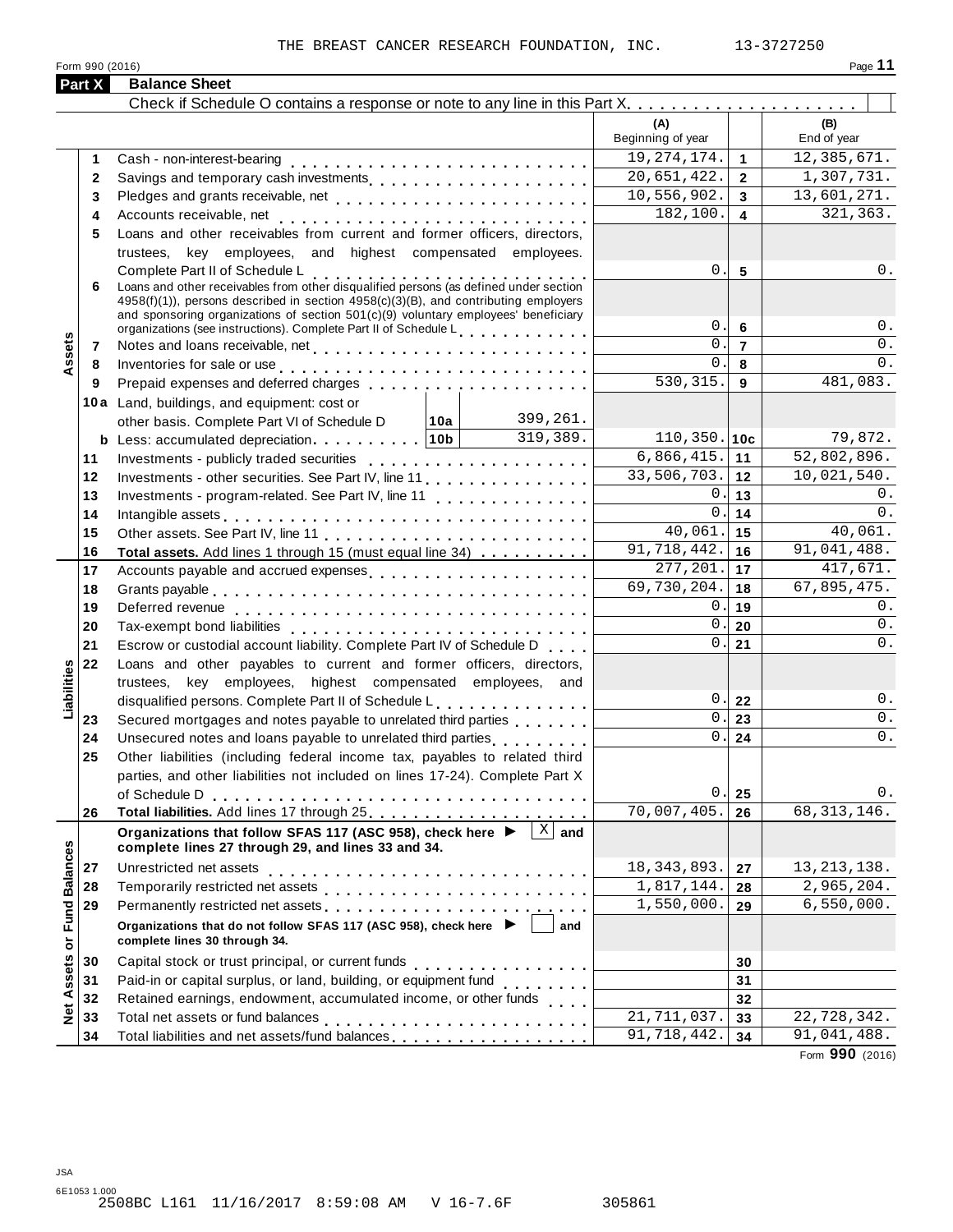THE BREAST CANCER RESEARCH FOUNDATION, INC. 13-3727250

|                | Form 990 (2016)<br><b>Reconciliation of Net Assets</b><br>$\mathbf{1}$<br>$\overline{2}$<br>$\mathbf{3}$<br>$\overline{\mathbf{4}}$<br>5<br>6<br>$\overline{7}$<br>8<br>9<br>10<br><b>Financial Statements and Reporting</b><br>$ X $ Accrual<br>Other<br>If the organization changed its method of accounting from a prior year or checked "Other," explain in<br>2a Were the organization's financial statements compiled or reviewed by an independent accountant?<br>If "Yes," check a box below to indicate whether the financial statements for the year were compiled or<br>Separate basis<br>Consolidated basis<br>Both consolidated and separate basis<br><b>b</b> Were the organization's financial statements audited by an independent accountant?<br>If "Yes," check a box below to indicate whether the financial statements for the year were audited on a<br>X<br>Separate basis<br>Consolidated basis<br>Both consolidated and separate basis<br>c If "Yes" to line 2a or 2b, does the organization have a committee that assumes responsibility for oversight<br>of the audit, review, or compilation of its financial statements and selection of an independent accountant?<br>If the organization changed either its oversight process or selection process during the tax year, explain in |  |                             | Page 12     |                 |
|----------------|------------------------------------------------------------------------------------------------------------------------------------------------------------------------------------------------------------------------------------------------------------------------------------------------------------------------------------------------------------------------------------------------------------------------------------------------------------------------------------------------------------------------------------------------------------------------------------------------------------------------------------------------------------------------------------------------------------------------------------------------------------------------------------------------------------------------------------------------------------------------------------------------------------------------------------------------------------------------------------------------------------------------------------------------------------------------------------------------------------------------------------------------------------------------------------------------------------------------------------------------------------------------------------------------------------------|--|-----------------------------|-------------|-----------------|
| <b>Part XI</b> |                                                                                                                                                                                                                                                                                                                                                                                                                                                                                                                                                                                                                                                                                                                                                                                                                                                                                                                                                                                                                                                                                                                                                                                                                                                                                                                  |  |                             |             |                 |
|                |                                                                                                                                                                                                                                                                                                                                                                                                                                                                                                                                                                                                                                                                                                                                                                                                                                                                                                                                                                                                                                                                                                                                                                                                                                                                                                                  |  |                             |             | X               |
| 1              |                                                                                                                                                                                                                                                                                                                                                                                                                                                                                                                                                                                                                                                                                                                                                                                                                                                                                                                                                                                                                                                                                                                                                                                                                                                                                                                  |  | 73,033,106.                 |             |                 |
| 2              | Total expenses (must equal Part IX, column (A), line 25)                                                                                                                                                                                                                                                                                                                                                                                                                                                                                                                                                                                                                                                                                                                                                                                                                                                                                                                                                                                                                                                                                                                                                                                                                                                         |  | 71,795,440.                 |             |                 |
| 3              | Revenue less expenses. Subtract line 2 from line 1                                                                                                                                                                                                                                                                                                                                                                                                                                                                                                                                                                                                                                                                                                                                                                                                                                                                                                                                                                                                                                                                                                                                                                                                                                                               |  |                             | 1,237,666.  |                 |
| 4              | Net assets or fund balances at beginning of year (must equal Part X, line 33, column (A))                                                                                                                                                                                                                                                                                                                                                                                                                                                                                                                                                                                                                                                                                                                                                                                                                                                                                                                                                                                                                                                                                                                                                                                                                        |  | $\overline{21}$ , 711, 037. |             |                 |
| 5              | Net unrealized gains (losses) on investments                                                                                                                                                                                                                                                                                                                                                                                                                                                                                                                                                                                                                                                                                                                                                                                                                                                                                                                                                                                                                                                                                                                                                                                                                                                                     |  |                             | $-19,306.$  |                 |
| 6              |                                                                                                                                                                                                                                                                                                                                                                                                                                                                                                                                                                                                                                                                                                                                                                                                                                                                                                                                                                                                                                                                                                                                                                                                                                                                                                                  |  |                             |             | 0.              |
| 7              |                                                                                                                                                                                                                                                                                                                                                                                                                                                                                                                                                                                                                                                                                                                                                                                                                                                                                                                                                                                                                                                                                                                                                                                                                                                                                                                  |  |                             |             | 0.              |
| 8              |                                                                                                                                                                                                                                                                                                                                                                                                                                                                                                                                                                                                                                                                                                                                                                                                                                                                                                                                                                                                                                                                                                                                                                                                                                                                                                                  |  | $\Omega$ .                  |             |                 |
| 9              | Other changes in net assets or fund balances (explain in Schedule O)                                                                                                                                                                                                                                                                                                                                                                                                                                                                                                                                                                                                                                                                                                                                                                                                                                                                                                                                                                                                                                                                                                                                                                                                                                             |  |                             | $-201,055.$ |                 |
| 10             | Net assets or fund balances at end of year. Combine lines 3 through 9 (must equal Part X, line                                                                                                                                                                                                                                                                                                                                                                                                                                                                                                                                                                                                                                                                                                                                                                                                                                                                                                                                                                                                                                                                                                                                                                                                                   |  |                             |             |                 |
|                |                                                                                                                                                                                                                                                                                                                                                                                                                                                                                                                                                                                                                                                                                                                                                                                                                                                                                                                                                                                                                                                                                                                                                                                                                                                                                                                  |  | 22,728,342.                 |             |                 |
| Part XII       |                                                                                                                                                                                                                                                                                                                                                                                                                                                                                                                                                                                                                                                                                                                                                                                                                                                                                                                                                                                                                                                                                                                                                                                                                                                                                                                  |  |                             |             |                 |
|                |                                                                                                                                                                                                                                                                                                                                                                                                                                                                                                                                                                                                                                                                                                                                                                                                                                                                                                                                                                                                                                                                                                                                                                                                                                                                                                                  |  |                             |             |                 |
|                |                                                                                                                                                                                                                                                                                                                                                                                                                                                                                                                                                                                                                                                                                                                                                                                                                                                                                                                                                                                                                                                                                                                                                                                                                                                                                                                  |  |                             | Yes         | No              |
| 1              | Accounting method used to prepare the Form 990:     Cash                                                                                                                                                                                                                                                                                                                                                                                                                                                                                                                                                                                                                                                                                                                                                                                                                                                                                                                                                                                                                                                                                                                                                                                                                                                         |  |                             |             |                 |
|                |                                                                                                                                                                                                                                                                                                                                                                                                                                                                                                                                                                                                                                                                                                                                                                                                                                                                                                                                                                                                                                                                                                                                                                                                                                                                                                                  |  |                             |             |                 |
|                | Schedule O.                                                                                                                                                                                                                                                                                                                                                                                                                                                                                                                                                                                                                                                                                                                                                                                                                                                                                                                                                                                                                                                                                                                                                                                                                                                                                                      |  |                             |             |                 |
|                |                                                                                                                                                                                                                                                                                                                                                                                                                                                                                                                                                                                                                                                                                                                                                                                                                                                                                                                                                                                                                                                                                                                                                                                                                                                                                                                  |  | 2a                          |             | X               |
|                |                                                                                                                                                                                                                                                                                                                                                                                                                                                                                                                                                                                                                                                                                                                                                                                                                                                                                                                                                                                                                                                                                                                                                                                                                                                                                                                  |  |                             |             |                 |
|                | reviewed on a separate basis, consolidated basis, or both:                                                                                                                                                                                                                                                                                                                                                                                                                                                                                                                                                                                                                                                                                                                                                                                                                                                                                                                                                                                                                                                                                                                                                                                                                                                       |  |                             |             |                 |
|                |                                                                                                                                                                                                                                                                                                                                                                                                                                                                                                                                                                                                                                                                                                                                                                                                                                                                                                                                                                                                                                                                                                                                                                                                                                                                                                                  |  |                             |             |                 |
|                |                                                                                                                                                                                                                                                                                                                                                                                                                                                                                                                                                                                                                                                                                                                                                                                                                                                                                                                                                                                                                                                                                                                                                                                                                                                                                                                  |  | 2 <sub>b</sub>              | Χ           |                 |
|                |                                                                                                                                                                                                                                                                                                                                                                                                                                                                                                                                                                                                                                                                                                                                                                                                                                                                                                                                                                                                                                                                                                                                                                                                                                                                                                                  |  |                             |             |                 |
|                | separate basis, consolidated basis, or both:                                                                                                                                                                                                                                                                                                                                                                                                                                                                                                                                                                                                                                                                                                                                                                                                                                                                                                                                                                                                                                                                                                                                                                                                                                                                     |  |                             |             |                 |
|                |                                                                                                                                                                                                                                                                                                                                                                                                                                                                                                                                                                                                                                                                                                                                                                                                                                                                                                                                                                                                                                                                                                                                                                                                                                                                                                                  |  |                             |             |                 |
|                |                                                                                                                                                                                                                                                                                                                                                                                                                                                                                                                                                                                                                                                                                                                                                                                                                                                                                                                                                                                                                                                                                                                                                                                                                                                                                                                  |  |                             |             |                 |
|                |                                                                                                                                                                                                                                                                                                                                                                                                                                                                                                                                                                                                                                                                                                                                                                                                                                                                                                                                                                                                                                                                                                                                                                                                                                                                                                                  |  | 2c                          | X           |                 |
|                |                                                                                                                                                                                                                                                                                                                                                                                                                                                                                                                                                                                                                                                                                                                                                                                                                                                                                                                                                                                                                                                                                                                                                                                                                                                                                                                  |  |                             |             |                 |
|                | Schedule O.                                                                                                                                                                                                                                                                                                                                                                                                                                                                                                                                                                                                                                                                                                                                                                                                                                                                                                                                                                                                                                                                                                                                                                                                                                                                                                      |  |                             |             |                 |
|                | 3a As a result of a federal award, was the organization required to undergo an audit or audits as set forth in                                                                                                                                                                                                                                                                                                                                                                                                                                                                                                                                                                                                                                                                                                                                                                                                                                                                                                                                                                                                                                                                                                                                                                                                   |  |                             |             |                 |
|                |                                                                                                                                                                                                                                                                                                                                                                                                                                                                                                                                                                                                                                                                                                                                                                                                                                                                                                                                                                                                                                                                                                                                                                                                                                                                                                                  |  | Зa                          |             | X               |
|                | <b>b</b> If "Yes," did the organization undergo the required audit or audits? If the organization did not undergo the                                                                                                                                                                                                                                                                                                                                                                                                                                                                                                                                                                                                                                                                                                                                                                                                                                                                                                                                                                                                                                                                                                                                                                                            |  |                             |             |                 |
|                | required audit or audits, explain why in Schedule O and describe any steps taken to undergo such audits.                                                                                                                                                                                                                                                                                                                                                                                                                                                                                                                                                                                                                                                                                                                                                                                                                                                                                                                                                                                                                                                                                                                                                                                                         |  | 3b                          |             |                 |
|                |                                                                                                                                                                                                                                                                                                                                                                                                                                                                                                                                                                                                                                                                                                                                                                                                                                                                                                                                                                                                                                                                                                                                                                                                                                                                                                                  |  |                             |             | Form 990 (2016) |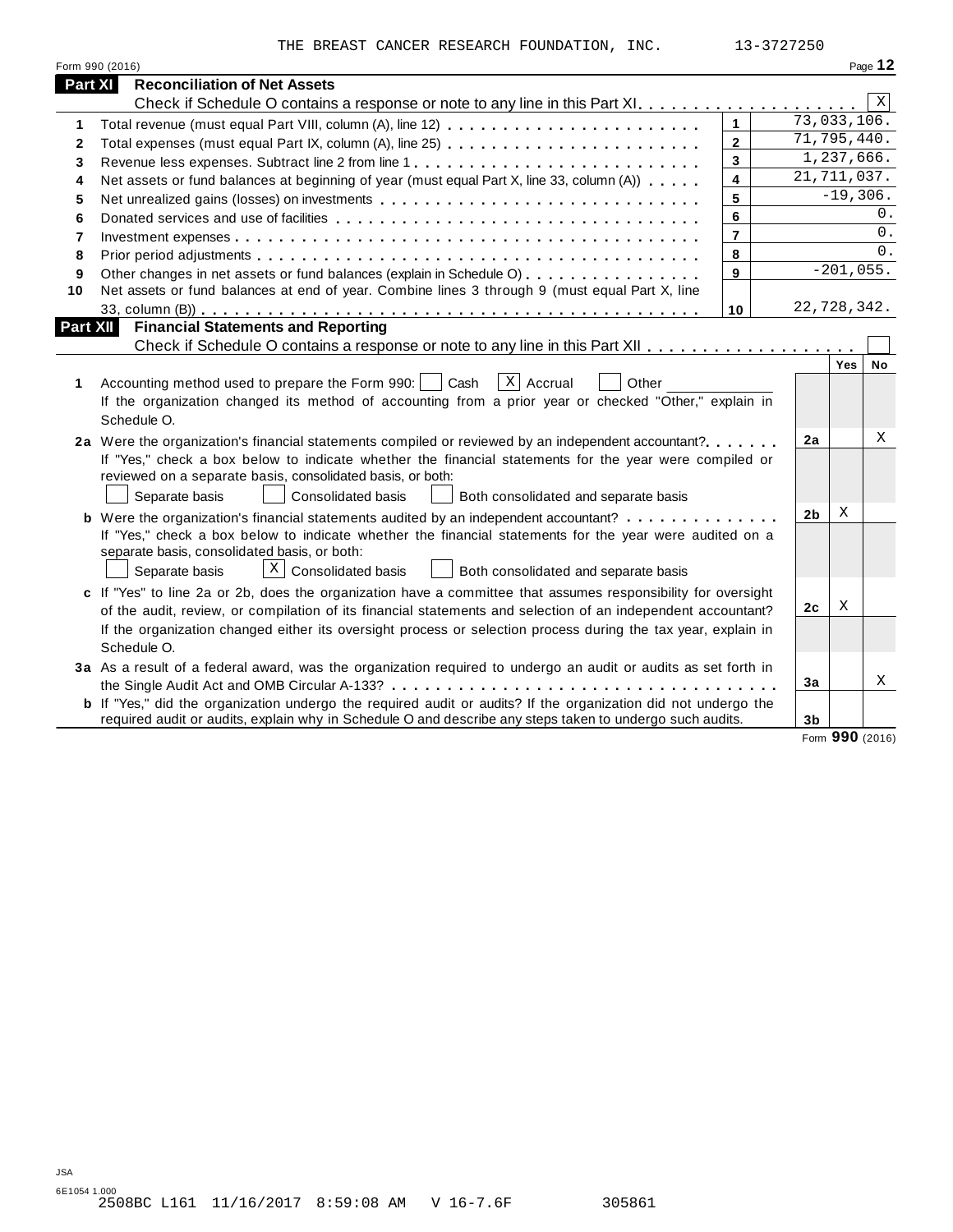## **CHEDULE A Public Charity Status and Public Support**  $\frac{100\text{dB No. }1545-0047}{000\text{dB No.}}$

(Form 990 or 990-EZ) complete if the organization is a section 501(c)(3) organization or a section 4947(a)(1) nonexempt charitable trust. 2016 <sup>D</sup> I **Attach to Form <sup>990</sup> or Form 990-EZ.** epartment of the Treasury **Open to Public**

|        | Department of the Treasury<br>Internal Revenue Service |                                                            | Attach to Form 990 or Form 990-EZ.                                                                                                                                                                              |     |                          |                                                                                                                                                                                                                                                                                                                                                                                 | Open to Public                                                                                                               |
|--------|--------------------------------------------------------|------------------------------------------------------------|-----------------------------------------------------------------------------------------------------------------------------------------------------------------------------------------------------------------|-----|--------------------------|---------------------------------------------------------------------------------------------------------------------------------------------------------------------------------------------------------------------------------------------------------------------------------------------------------------------------------------------------------------------------------|------------------------------------------------------------------------------------------------------------------------------|
|        |                                                        |                                                            |                                                                                                                                                                                                                 |     |                          | Information about Schedule A (Form 990 or 990-EZ) and its instructions is at www.irs.gov/form990.                                                                                                                                                                                                                                                                               | Inspection                                                                                                                   |
|        | Name of the organization                               |                                                            |                                                                                                                                                                                                                 |     |                          | <b>Employer identification number</b>                                                                                                                                                                                                                                                                                                                                           |                                                                                                                              |
|        | THE BREAST CANCER RESEARCH FOUNDATION, INC.            |                                                            |                                                                                                                                                                                                                 |     |                          | 13-3727250                                                                                                                                                                                                                                                                                                                                                                      |                                                                                                                              |
|        | Part I                                                 |                                                            |                                                                                                                                                                                                                 |     |                          | Reason for Public Charity Status (All organizations must complete this part.) See instructions.                                                                                                                                                                                                                                                                                 |                                                                                                                              |
| 1      |                                                        |                                                            | The organization is not a private foundation because it is: (For lines 1 through 12, check only one box.)<br>A church, convention of churches, or association of churches described in section 170(b)(1)(A)(i). |     |                          |                                                                                                                                                                                                                                                                                                                                                                                 |                                                                                                                              |
| 2      |                                                        |                                                            | A school described in section 170(b)(1)(A)(ii). (Attach Schedule E (Form 990 or 990-EZ).)                                                                                                                       |     |                          |                                                                                                                                                                                                                                                                                                                                                                                 |                                                                                                                              |
|        |                                                        |                                                            | A hospital or a cooperative hospital service organization described in section 170(b)(1)(A)(iii).                                                                                                               |     |                          |                                                                                                                                                                                                                                                                                                                                                                                 |                                                                                                                              |
| 3<br>4 |                                                        |                                                            |                                                                                                                                                                                                                 |     |                          | A medical research organization operated in conjunction with a hospital described in section 170(b)(1)(A)(iii). Enter the                                                                                                                                                                                                                                                       |                                                                                                                              |
|        | hospital's name, city, and state:                      |                                                            |                                                                                                                                                                                                                 |     |                          |                                                                                                                                                                                                                                                                                                                                                                                 |                                                                                                                              |
| 5      |                                                        |                                                            |                                                                                                                                                                                                                 |     |                          |                                                                                                                                                                                                                                                                                                                                                                                 | An organization operated for the benefit of a college or university owned or operated by a governmental unit described in    |
|        |                                                        | section 170(b)(1)(A)(iv). (Complete Part II.)              |                                                                                                                                                                                                                 |     |                          |                                                                                                                                                                                                                                                                                                                                                                                 |                                                                                                                              |
| 6      |                                                        |                                                            | A federal, state, or local government or governmental unit described in section 170(b)(1)(A)(v).                                                                                                                |     |                          |                                                                                                                                                                                                                                                                                                                                                                                 |                                                                                                                              |
| 7      | ΙX                                                     |                                                            |                                                                                                                                                                                                                 |     |                          |                                                                                                                                                                                                                                                                                                                                                                                 | An organization that normally receives a substantial part of its support from a governmental unit or from the general public |
|        |                                                        | described in section 170(b)(1)(A)(vi). (Complete Part II.) |                                                                                                                                                                                                                 |     |                          |                                                                                                                                                                                                                                                                                                                                                                                 |                                                                                                                              |
| 8      |                                                        |                                                            | A community trust described in section 170(b)(1)(A)(vi). (Complete Part II.)                                                                                                                                    |     |                          |                                                                                                                                                                                                                                                                                                                                                                                 |                                                                                                                              |
| 9      |                                                        |                                                            |                                                                                                                                                                                                                 |     |                          | An agricultural research organization described in section 170(b)(1)(A)(ix) operated in conjunction with a land-grant college                                                                                                                                                                                                                                                   |                                                                                                                              |
|        |                                                        |                                                            |                                                                                                                                                                                                                 |     |                          | or university or a non-land-grant college of agriculture (see instructions). Enter the name, city, and state of the college or                                                                                                                                                                                                                                                  |                                                                                                                              |
|        | university:                                            |                                                            |                                                                                                                                                                                                                 |     |                          |                                                                                                                                                                                                                                                                                                                                                                                 |                                                                                                                              |
| 10     |                                                        |                                                            | acquired by the organization after June 30, 1975. See section 509(a)(2). (Complete Part III.)                                                                                                                   |     |                          | An organization that normally receives: (1) more than 331/3% of its support from contributions, membership fees, and gross<br>receipts from activities related to its exempt functions - subject to certain exceptions, and (2) no more than 331/3% of its<br>support from gross investment income and unrelated business taxable income (less section 511 tax) from businesses |                                                                                                                              |
| 11     |                                                        |                                                            | An organization organized and operated exclusively to test for public safety. See section 509(a)(4).                                                                                                            |     |                          |                                                                                                                                                                                                                                                                                                                                                                                 |                                                                                                                              |
| 12     |                                                        |                                                            |                                                                                                                                                                                                                 |     |                          | An organization organized and operated exclusively for the benefit of, to perform the functions of, or to carry out the purposes                                                                                                                                                                                                                                                |                                                                                                                              |
|        |                                                        |                                                            |                                                                                                                                                                                                                 |     |                          | of one or more publicly supported organizations described in section 509(a)(1) or section 509(a)(2). See section 509(a)(3).                                                                                                                                                                                                                                                     |                                                                                                                              |
|        |                                                        |                                                            |                                                                                                                                                                                                                 |     |                          | Check the box in lines 12a through 12d that describes the type of supporting organization and complete lines 12e, 12f, and 12g.                                                                                                                                                                                                                                                 |                                                                                                                              |
| a      |                                                        |                                                            |                                                                                                                                                                                                                 |     |                          | Type I. A supporting organization operated, supervised, or controlled by its supported organization(s), typically by giving                                                                                                                                                                                                                                                     |                                                                                                                              |
|        |                                                        |                                                            |                                                                                                                                                                                                                 |     |                          | the supported organization(s) the power to regularly appoint or elect a majority of the directors or trustees of the                                                                                                                                                                                                                                                            |                                                                                                                              |
|        |                                                        |                                                            | supporting organization. You must complete Part IV, Sections A and B.                                                                                                                                           |     |                          |                                                                                                                                                                                                                                                                                                                                                                                 |                                                                                                                              |
| b      |                                                        |                                                            |                                                                                                                                                                                                                 |     |                          | Type II. A supporting organization supervised or controlled in connection with its supported organization(s), by having                                                                                                                                                                                                                                                         |                                                                                                                              |
|        |                                                        |                                                            |                                                                                                                                                                                                                 |     |                          | control or management of the supporting organization vested in the same persons that control or manage the supported                                                                                                                                                                                                                                                            |                                                                                                                              |
|        |                                                        |                                                            | organization(s). You must complete Part IV, Sections A and C.                                                                                                                                                   |     |                          |                                                                                                                                                                                                                                                                                                                                                                                 |                                                                                                                              |
| с      |                                                        |                                                            |                                                                                                                                                                                                                 |     |                          | Type III functionally integrated. A supporting organization operated in connection with, and functionally integrated with,                                                                                                                                                                                                                                                      |                                                                                                                              |
|        |                                                        |                                                            | its supported organization(s) (see instructions). You must complete Part IV, Sections A, D, and E.                                                                                                              |     |                          |                                                                                                                                                                                                                                                                                                                                                                                 |                                                                                                                              |
| d      |                                                        |                                                            |                                                                                                                                                                                                                 |     |                          | Type III non-functionally integrated. A supporting organization operated in connection with its supported organization(s)                                                                                                                                                                                                                                                       |                                                                                                                              |
|        |                                                        |                                                            |                                                                                                                                                                                                                 |     |                          | that is not functionally integrated. The organization generally must satisfy a distribution requirement and an attentiveness                                                                                                                                                                                                                                                    |                                                                                                                              |
|        |                                                        |                                                            | requirement (see instructions). You must complete Part IV, Sections A and D, and Part V.                                                                                                                        |     |                          | Check this box if the organization received a written determination from the IRS that it is a Type I, Type II, Type III                                                                                                                                                                                                                                                         |                                                                                                                              |
| е      |                                                        |                                                            | functionally integrated, or Type III non-functionally integrated supporting organization.                                                                                                                       |     |                          |                                                                                                                                                                                                                                                                                                                                                                                 |                                                                                                                              |
| Ť.     |                                                        |                                                            |                                                                                                                                                                                                                 |     |                          |                                                                                                                                                                                                                                                                                                                                                                                 |                                                                                                                              |
| g      |                                                        |                                                            | Provide the following information about the supported organization(s).                                                                                                                                          |     |                          |                                                                                                                                                                                                                                                                                                                                                                                 |                                                                                                                              |
|        | (i) Name of supported organization                     | (ii) EIN                                                   | (iii) Type of organization                                                                                                                                                                                      |     | (iv) Is the organization | (v) Amount of monetary                                                                                                                                                                                                                                                                                                                                                          | (vi) Amount of                                                                                                               |
|        |                                                        |                                                            | (described on lines 1-10                                                                                                                                                                                        |     | listed in your governing | support (see                                                                                                                                                                                                                                                                                                                                                                    | other support (see<br>instructions)                                                                                          |
|        |                                                        |                                                            | above (see instructions))                                                                                                                                                                                       | Yes | document?<br>No          | instructions)                                                                                                                                                                                                                                                                                                                                                                   |                                                                                                                              |
| (A)    |                                                        |                                                            |                                                                                                                                                                                                                 |     |                          |                                                                                                                                                                                                                                                                                                                                                                                 |                                                                                                                              |
|        |                                                        |                                                            |                                                                                                                                                                                                                 |     |                          |                                                                                                                                                                                                                                                                                                                                                                                 |                                                                                                                              |
| (B)    |                                                        |                                                            |                                                                                                                                                                                                                 |     |                          |                                                                                                                                                                                                                                                                                                                                                                                 |                                                                                                                              |
| (C)    |                                                        |                                                            |                                                                                                                                                                                                                 |     |                          |                                                                                                                                                                                                                                                                                                                                                                                 |                                                                                                                              |
| (D)    |                                                        |                                                            |                                                                                                                                                                                                                 |     |                          |                                                                                                                                                                                                                                                                                                                                                                                 |                                                                                                                              |
| (E)    |                                                        |                                                            |                                                                                                                                                                                                                 |     |                          |                                                                                                                                                                                                                                                                                                                                                                                 |                                                                                                                              |
| Total  |                                                        |                                                            |                                                                                                                                                                                                                 |     |                          |                                                                                                                                                                                                                                                                                                                                                                                 |                                                                                                                              |

For Paperwork Reduction Act Notice, see the Instructions for Form 990 or 990-EZ. Schedule A (Form 990 or 990-EZ) 2016 JSA 6E1210 1.000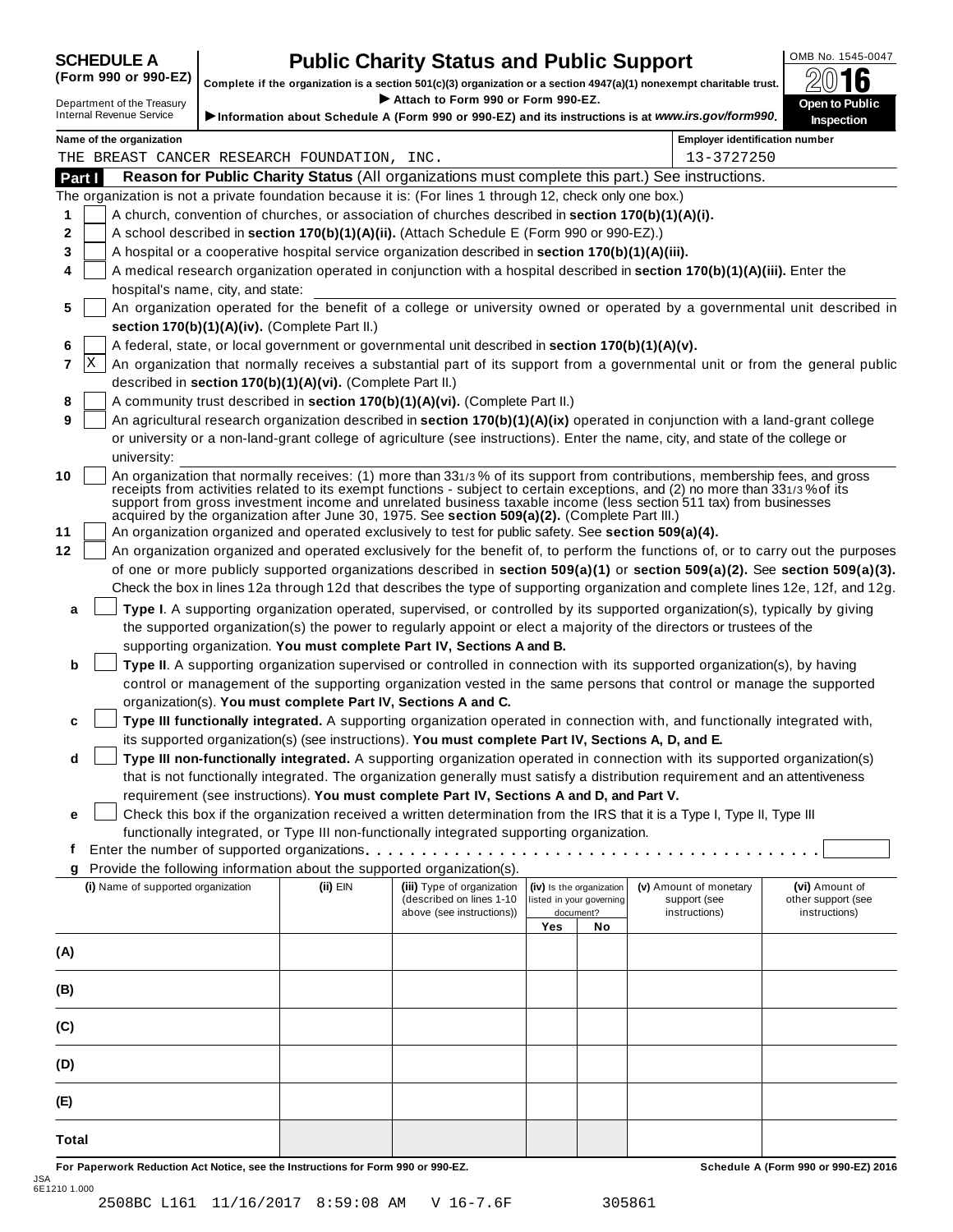Schedule <sup>A</sup> (Form <sup>990</sup> or 990-EZ) <sup>2016</sup> Page **2**

**Support Schedule for Organizations Described in Sections 170(b)(1)(A)(iv) and 170(b)(1)(A)(vi)** (Complete only if you checked the box on line 5, 7, or 8 of Part I or if the organization failed to qualify under Part III. If the organization fails to qualify under the tests listed below, please complete Part III.) **Part II**

|                                  | <b>Section A. Public Support</b>                                                                                                                                                                                                                                                       |             |             |             |             |             |                              |
|----------------------------------|----------------------------------------------------------------------------------------------------------------------------------------------------------------------------------------------------------------------------------------------------------------------------------------|-------------|-------------|-------------|-------------|-------------|------------------------------|
|                                  | Calendar year (or fiscal year beginning in) ▶                                                                                                                                                                                                                                          | (a) $2012$  | (b) $2013$  | (c) 2014    | $(d)$ 2015  | (e) 2016    | (f) Total                    |
| 1.                               | Gifts,<br>grants,<br>contributions,<br>and<br>membership fees received. (Do not<br>include any "unusual grants.")                                                                                                                                                                      | 71,040,344. | 55,890,938. | 57,983,842. | 66,003,474. | 70,897,429. | 321,816,027.                 |
| $\mathbf{2}$                     | Tax<br>revenues<br>levied<br>for<br>the<br>organization's benefit and either paid<br>to or expended on its behalf                                                                                                                                                                      |             |             |             |             |             | 0.                           |
| 3                                | The value of services or facilities<br>furnished by a governmental unit to the<br>organization without charge                                                                                                                                                                          |             |             |             |             |             | 0.                           |
| 4                                | Total. Add lines 1 through 3                                                                                                                                                                                                                                                           | 71,040,344. | 55,890,938. | 57,983,842. | 66,003,474. | 70,897,429. | 321,816,027.                 |
| 5                                | The portion of total contributions by<br>(other<br>each<br>person<br>than<br>a<br>governmental<br>unit<br>or<br>publicly<br>supported organization) included on<br>line 1 that exceeds 2% of the amount<br>shown on line 11, column (f)                                                |             |             |             |             |             | 87, 468, 117.                |
| 6.                               | Public support. Subtract line 5 from line 4.                                                                                                                                                                                                                                           |             |             |             |             |             | 234, 347, 910.               |
|                                  | <b>Section B. Total Support</b>                                                                                                                                                                                                                                                        |             |             |             |             |             |                              |
|                                  | Calendar year (or fiscal year beginning in) ▶                                                                                                                                                                                                                                          | (a) $2012$  | (b) $2013$  | (c) 2014    | (d) $2015$  | (e) 2016    | (f) Total                    |
| 7                                | Amounts from line 4                                                                                                                                                                                                                                                                    | 71,040,344. | 55,890,938. | 57,983,842. | 66,003,474. | 70,897,429  | 321,816,027.                 |
| 8                                | Gross income from interest, dividends,<br>payments received on securities loans,<br>rents, royalties and income from similar<br>sources and the set of the set of the set of the set of the set of the set of the set of the set of the set of                                         | 282,825.    | 2,361,613.  | 1,825,906.  | 1,520,995.  | 885, 320.   | 6,876,659.                   |
| 9                                | Net income from unrelated business<br>activities, whether or not the business<br>is regularly carried on the control of the state of the control of the control of the control of the control o                                                                                        |             |             |             |             |             | 0.                           |
| 10                               | Other income. Do not include gain or<br>loss from the sale of capital assets<br>(Explain in Part VI.) ATCH 1                                                                                                                                                                           | 203, 311.   | 88,720.     | 306,948.    | 232,080.    | 208,578.    | 1,039,637.<br>329, 732, 323. |
|                                  |                                                                                                                                                                                                                                                                                        |             |             |             |             |             |                              |
|                                  | Total support. Add lines 7 through 10                                                                                                                                                                                                                                                  |             |             |             |             |             |                              |
|                                  | First five years. If the Form 990 is for the organization's first, second, third, fourth, or fifth tax year as a section 501(c)(3)<br>organization, check this box and stop here entirely respect to the content of the content of the content of the content of $\blacktriangleright$ |             |             |             |             | 12          |                              |
|                                  | <b>Section C. Computation of Public Support Percentage</b>                                                                                                                                                                                                                             |             |             |             |             |             |                              |
|                                  | Public support percentage for 2016 (line 6, column (f) divided by line 11, column (f) $\ldots$ ,,,,,,                                                                                                                                                                                  |             |             |             |             | 14          | $71.07\%$                    |
|                                  |                                                                                                                                                                                                                                                                                        |             |             |             |             | 15          | 85.52%                       |
|                                  | 16a 331/3% support test - 2016. If the organization did not check the box on line 13, and line 14 is 331/3% or more, check                                                                                                                                                             |             |             |             |             |             |                              |
|                                  |                                                                                                                                                                                                                                                                                        |             |             |             |             |             | X                            |
|                                  | b 331/3% support test - 2015. If the organization did not check a box on line 13 or 16a, and line 15 is 331/3% or more,                                                                                                                                                                |             |             |             |             |             |                              |
|                                  |                                                                                                                                                                                                                                                                                        |             |             |             |             |             |                              |
|                                  | 17a 10%-facts-and-circumstances test - 2016. If the organization did not check a box on line 13, 16a, or 16b, and line 14 is                                                                                                                                                           |             |             |             |             |             |                              |
|                                  | 10% or more, and if the organization meets the "facts-and-circumstances" test, check this box and stop here. Explain in                                                                                                                                                                |             |             |             |             |             |                              |
|                                  | Part VI how the organization meets the "facts-and-circumstances" test. The organization qualifies as a publicly supported                                                                                                                                                              |             |             |             |             |             |                              |
|                                  |                                                                                                                                                                                                                                                                                        |             |             |             |             |             |                              |
|                                  | b 10%-facts-and-circumstances test - 2015. If the organization did not check a box on line 13, 16a, 16b, or 17a, and line                                                                                                                                                              |             |             |             |             |             |                              |
|                                  | 15 is 10% or more, and if the organization meets the "facts-and-circumstances" test, check this box and stop here.<br>Explain in Part VI how the organization meets the "facts-and-circumstances" test. The organization qualifies as a publicly                                       |             |             |             |             |             |                              |
| 11<br>12<br>13<br>14<br>15<br>18 | Private foundation. If the organization did not check a box on line 13, 16a, 16b, 17a, or 17b, check this box and see                                                                                                                                                                  |             |             |             |             |             |                              |

JSA 6E1220 1.000 2508BC L161 11/16/2017 8:59:08 AM V 16-7.6F 305861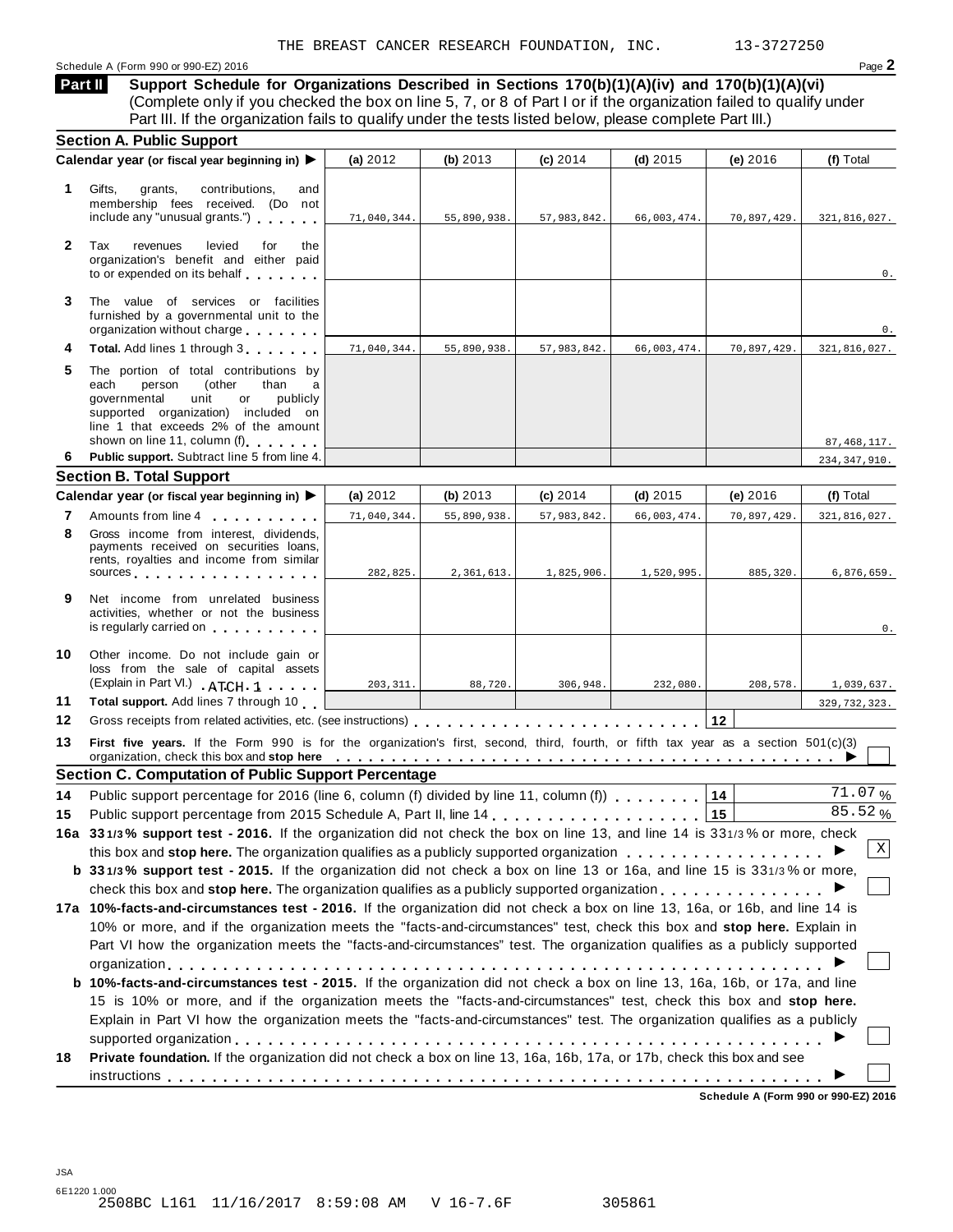Schedule <sup>A</sup> (Form <sup>990</sup> or 990-EZ) <sup>2016</sup> Page **3**

**Support Schedule for Organizations Described in Section 509(a)(2) Part III**

> (Complete only if you checked the box on line 10 of Part I or if the organization failed to qualify under Part II. If the organization fails to qualify under the tests listed below, please complete Part II.)

|                                                                            | <b>Section A. Public Support</b>                                                                                                                                                                                                                                      |            |            |            |            |                                      |           |
|----------------------------------------------------------------------------|-----------------------------------------------------------------------------------------------------------------------------------------------------------------------------------------------------------------------------------------------------------------------|------------|------------|------------|------------|--------------------------------------|-----------|
|                                                                            | Calendar year (or fiscal year beginning in) $\blacktriangleright$                                                                                                                                                                                                     | (a) $2012$ | (b) $2013$ | $(c)$ 2014 | $(d)$ 2015 | $(e)$ 2016                           | (f) Total |
| $\mathbf{1}$                                                               | Gifts, grants, contributions, and membership fees                                                                                                                                                                                                                     |            |            |            |            |                                      |           |
|                                                                            | received. (Do not include any "unusual grants.")                                                                                                                                                                                                                      |            |            |            |            |                                      |           |
| 2                                                                          | Gross receipts from admissions, merchandise                                                                                                                                                                                                                           |            |            |            |            |                                      |           |
|                                                                            | sold or services performed, or facilities                                                                                                                                                                                                                             |            |            |            |            |                                      |           |
|                                                                            | furnished in any activity that is related to the                                                                                                                                                                                                                      |            |            |            |            |                                      |           |
|                                                                            | organization's tax-exempt purpose                                                                                                                                                                                                                                     |            |            |            |            |                                      |           |
|                                                                            | Gross receipts from activities that are not an                                                                                                                                                                                                                        |            |            |            |            |                                      |           |
|                                                                            | unrelated trade or business under section 513                                                                                                                                                                                                                         |            |            |            |            |                                      |           |
|                                                                            | Tax<br>revenues<br>levied<br>for<br>the                                                                                                                                                                                                                               |            |            |            |            |                                      |           |
|                                                                            | organization's benefit and either paid                                                                                                                                                                                                                                |            |            |            |            |                                      |           |
|                                                                            | to or expended on its behalf                                                                                                                                                                                                                                          |            |            |            |            |                                      |           |
|                                                                            | The value of services or facilities                                                                                                                                                                                                                                   |            |            |            |            |                                      |           |
| 3<br>4<br>5<br>6<br>8<br>9<br>11<br>12<br>13<br>14<br>15<br>16<br>17<br>18 | furnished by a governmental unit to the                                                                                                                                                                                                                               |            |            |            |            |                                      |           |
|                                                                            | organization without charge                                                                                                                                                                                                                                           |            |            |            |            |                                      |           |
|                                                                            |                                                                                                                                                                                                                                                                       |            |            |            |            |                                      |           |
|                                                                            | Total. Add lines 1 through 5                                                                                                                                                                                                                                          |            |            |            |            |                                      |           |
|                                                                            | <b>7a</b> Amounts included on lines 1, 2, and 3                                                                                                                                                                                                                       |            |            |            |            |                                      |           |
|                                                                            | received from disqualified persons<br><b>b</b> Amounts included on lines 2 and 3                                                                                                                                                                                      |            |            |            |            |                                      |           |
|                                                                            | received from other than disqualified                                                                                                                                                                                                                                 |            |            |            |            |                                      |           |
|                                                                            | persons that exceed the greater of \$5,000                                                                                                                                                                                                                            |            |            |            |            |                                      |           |
|                                                                            | or 1% of the amount on line 13 for the year                                                                                                                                                                                                                           |            |            |            |            |                                      |           |
|                                                                            | c Add lines 7a and 7b                                                                                                                                                                                                                                                 |            |            |            |            |                                      |           |
|                                                                            | <b>Public support.</b> (Subtract line 7c from                                                                                                                                                                                                                         |            |            |            |            |                                      |           |
|                                                                            | $line 6.)$ $\ldots$ $\ldots$ $\ldots$ $\ldots$ $\ldots$                                                                                                                                                                                                               |            |            |            |            |                                      |           |
|                                                                            | <b>Section B. Total Support</b>                                                                                                                                                                                                                                       |            |            |            |            |                                      |           |
|                                                                            | Calendar year (or fiscal year beginning in) ▶                                                                                                                                                                                                                         | (a) $2012$ | (b) $2013$ | $(c)$ 2014 | (d) $2015$ | $(e)$ 2016                           | (f) Total |
|                                                                            | Amounts from line 6                                                                                                                                                                                                                                                   |            |            |            |            |                                      |           |
|                                                                            | 10a Gross income from interest, dividends,<br>payments received on securities loans,                                                                                                                                                                                  |            |            |            |            |                                      |           |
|                                                                            | rents, royalties and income from similar                                                                                                                                                                                                                              |            |            |            |            |                                      |           |
|                                                                            | sources experiences and the set of the set of the set of the set of the set of the set of the set of the set of the set of the set of the set of the set of the set of the set of the set of the set of the set of the set of                                         |            |            |            |            |                                      |           |
|                                                                            | <b>b</b> Unrelated business taxable income (less                                                                                                                                                                                                                      |            |            |            |            |                                      |           |
|                                                                            | section 511 taxes) from businesses                                                                                                                                                                                                                                    |            |            |            |            |                                      |           |
|                                                                            | acquired after June 30, 1975                                                                                                                                                                                                                                          |            |            |            |            |                                      |           |
|                                                                            | c Add lines 10a and 10b can be a set of the set of the set of the set of the set of the set of the set of the set of the set of the set of the set of the set of the set of the set of the set of the set of the set of the se                                        |            |            |            |            |                                      |           |
|                                                                            | Net income from unrelated business                                                                                                                                                                                                                                    |            |            |            |            |                                      |           |
|                                                                            | activities not included in line 10b,                                                                                                                                                                                                                                  |            |            |            |            |                                      |           |
|                                                                            | whether or not the business is regularly                                                                                                                                                                                                                              |            |            |            |            |                                      |           |
|                                                                            | carried on the carried on the control of the care of the control of the control of the control of the control of the control of the control of the control of the control of the control of the control of the control of the<br>Other income. Do not include gain or |            |            |            |            |                                      |           |
|                                                                            | loss from the sale of capital assets                                                                                                                                                                                                                                  |            |            |            |            |                                      |           |
|                                                                            | (Explain in Part VI.) <b>All Accords</b>                                                                                                                                                                                                                              |            |            |            |            |                                      |           |
|                                                                            | Total support. (Add lines 9, 10c, 11,                                                                                                                                                                                                                                 |            |            |            |            |                                      |           |
|                                                                            | and 12.) $\cdots$ $\cdots$ $\cdots$ $\cdots$                                                                                                                                                                                                                          |            |            |            |            |                                      |           |
|                                                                            | First five years. If the Form 990 is for the organization's first, second, third, fourth, or fifth tax year as a section 501(c)(3)                                                                                                                                    |            |            |            |            |                                      |           |
|                                                                            |                                                                                                                                                                                                                                                                       |            |            |            |            |                                      |           |
|                                                                            | <b>Section C. Computation of Public Support Percentage</b>                                                                                                                                                                                                            |            |            |            |            |                                      |           |
|                                                                            |                                                                                                                                                                                                                                                                       |            |            |            |            | 15                                   | %         |
|                                                                            | Public support percentage from 2015 Schedule A, Part III, line 15.                                                                                                                                                                                                    |            |            |            |            | 16                                   | %         |
|                                                                            | Section D. Computation of Investment Income Percentage                                                                                                                                                                                                                |            |            |            |            |                                      |           |
|                                                                            |                                                                                                                                                                                                                                                                       |            |            |            |            |                                      |           |
|                                                                            | Investment income percentage for 2016 (line 10c, column (f) divided by line 13, column (f) $\ldots$ ,,,,,,,,                                                                                                                                                          |            |            |            |            | 17                                   | %         |
|                                                                            |                                                                                                                                                                                                                                                                       |            |            |            |            | 18                                   | %         |
|                                                                            | 19a 331/3% support tests - 2016. If the organization did not check the box on line 14, and line 15 is more than 331/3%, and line                                                                                                                                      |            |            |            |            |                                      |           |
|                                                                            | 17 is not more than 331/3%, check this box and stop here. The organization qualifies as a publicly supported organization                                                                                                                                             |            |            |            |            |                                      |           |
|                                                                            | <b>b</b> 331/3% support tests - 2015. If the organization did not check a box on line 14 or line 19a, and line 16 is more than 331/3%, and                                                                                                                            |            |            |            |            |                                      |           |
|                                                                            | line 18 is not more than 331/3%, check this box and stop here. The organization qualifies as a publicly supported organization                                                                                                                                        |            |            |            |            |                                      |           |
| 20                                                                         | Private foundation. If the organization did not check a box on line 14, 19a, or 19b, check this box and see instructions                                                                                                                                              |            |            |            |            |                                      |           |
| <b>JSA</b>                                                                 | 6E1221 1.000                                                                                                                                                                                                                                                          |            |            |            |            | Schedule A (Form 990 or 990-EZ) 2016 |           |
|                                                                            | 2508BC L161 11/16/2017 8:59:08 AM V 16-7.6F                                                                                                                                                                                                                           |            |            |            | 305861     |                                      |           |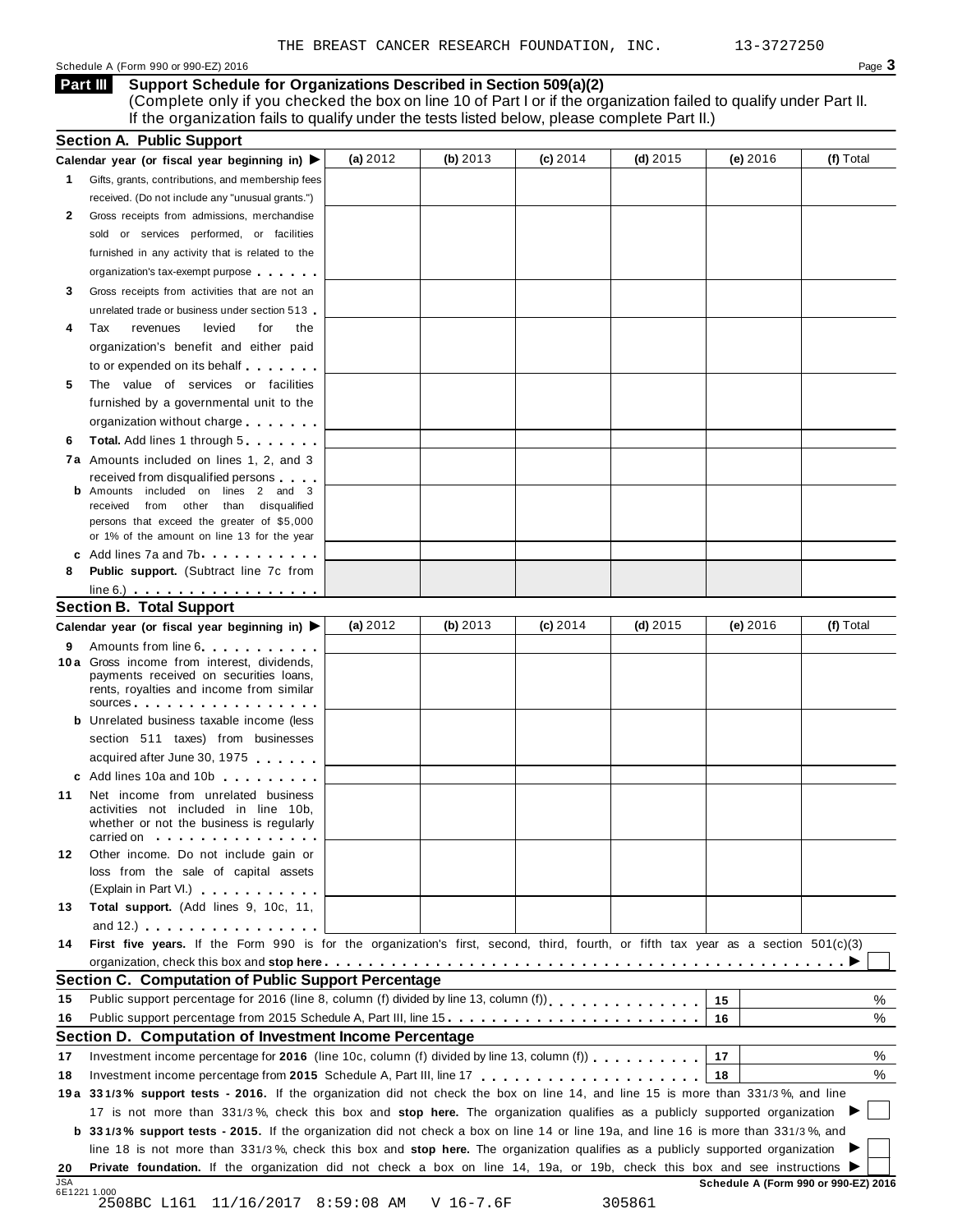**Yes No**

**2**

**3a**

**3b**

**3c**

**4a**

**4b**

**4c**

**5a**

**5b 5c**

**6**

**7**

**8**

**9a**

**9b**

**9c**

**10a**

### **Part IV Supporting Organizations**

(Complete only if you checked a box in line 12 on Part I. If you checked 12a of Part I, complete Sections A and B. If you checked 12b of Part I, complete Sections A and C. If you checked 12c of Part I, complete Sections A, D, and E. If you checked 12d of Part I, complete Sections A and D, and complete Part V.)

### **Section A. All Supporting Organizations**

- **1** Are all of the organization's supported organizations listed by name in the organization's governing documents? *If* "*No,*" *describe in Part VI how the supported organizations are designated. If designated by class or purpose, describe the designation. If historic and continuing relationship, explain.* **1**
- **2** Did the organization have any supported organization that does not have an IRS determination of status under section 509(a)(1) or (2)? *If*"*Yes,*" *explain in Part VI how the organization determined that the supported organization was described in section 509(a)(1) or (2).*
- **3 a** Did the organization have a supported organization described in section 501(c)(4), (5), or (6)? *If* "*Yes,*" *answer (b) and (c) below.*
- **b** Did the organization confirm that each supported organization qualified under section 501(c)(4), (5), or (6) and | satisfied the public support tests under section 509(a)(2)? *If* "*Yes,*" *describe in Part VI when and how the organization made the determination.*
- **c** Did the organization ensure that all support to such organizations was used exclusively for section 170(c)(2)(B) purposes? *If*"*Yes,*" *explain in Part VI what controls the organization put in place to ensure such use.*
- **4 a** Was any supported organization not organized in the United States ("foreign supported organization")? *If* "*Yes,*" *and if you checked 12a or 12b in Part I, answer (b) and (c) below.*
- **b** Did the organization have ultimate control and discretion in deciding whether to make grants to the foreign | supported organization? *If* "*Yes,*" *describe in Part VI how the organization had such control and discretion despite being controlled or supervised by or in connection with its supported organizations.*
- **c** Did the organization support any foreign supported organization that does not have an IRS determination | under sections 501(c)(3) and 509(a)(1) or (2)? *If* "*Yes,*" *explain in Part VI what controls the organization used to ensure that all support to the foreign supported organization was used exclusively for section 170(c)(2)(B) purposes.*
- **5 a** Did the organization add, substitute, or remove any supported organizations during the tax year? *If* "*Yes,*" answer (b) and (c) below (if applicable). Also, provide detail in Part VI, including (i) the names and EIN *numbers of the supported organizations added, substituted, or removed; (ii) the reasons for each such action;* (iii) the authority under the organization's organizing document authorizing such action; and (iv) how the action *was accomplished (such as by amendment to the organizing document).*
- **b** Type I or Type II only. Was any added or substituted supported organization part of a class already | designated in the organization's organizing document?
- **c Substitutions only.** Was the substitution the result of an event beyond the organization's control?
- **6** Did the organization provide support (whether in the form of grants or the provision of services or facilities) to anyone other than (i) its supported organizations, (ii) individuals that are part of the charitable class benefited by one or more of its supported organizations, or (iii) other supporting organizations that also support or benefit one or more of the filing organization's supported organizations? *If*"*Yes,*" *provide detail in Part VI.*
- **7** Did the organization provide a grant, loan, compensation, or other similar payment to a substantial contributor (defined in section 4958(c)(3)(C)), a family member of a substantial contributor, or a 35% controlled entity with regard to a substantial contributor? *If*"*Yes,*" *complete Part I of Schedule L (Form 990 or 990-EZ).*
- **8** Did the organization make a loan to a disqualified person (as defined in section 4958) not described in line 7? *If* "*Yes,*" *complete Part I of Schedule L (Form 990 or 990-EZ).*
- **a** Was the organization controlled directly or indirectly at any time during the tax year by one or more | **9** disqualified persons as defined in section 4946 (other than foundation managers and organizations described in section 509(a)(1) or (2))? *If*"*Yes,*" *provide detail in Part VI.*
- **b** Did one or more disqualified persons (as defined in line 9a) hold a controlling interest in any entity in which | the supporting organization had an interest? *If*"*Yes,*" *provide detail in Part VI.*
- **c** Did a disqualified person (as defined in line 9a) have an ownership interest in, or derive any personal benefit from, assets in which the supporting organization also had an interest? *If*"*Yes,*" *provide detail in Part VI.*
- **10a** Was the organization subject to the excess business holdings rules of section 4943 because of section | 4943(f) (regarding certain Type II supporting organizations, and all Type III non-functionally integrated supporting organizations)? *If*"*Yes,*" *answer 10b below.*
	- **b** Did the organization have any excess business holdings in the tax year? *(Use Schedule C, Form 4720, to determine whether the organization had excess business holdings.)*

**10b** JSA **Schedule A (Form 990 or 990-EZ) 2016**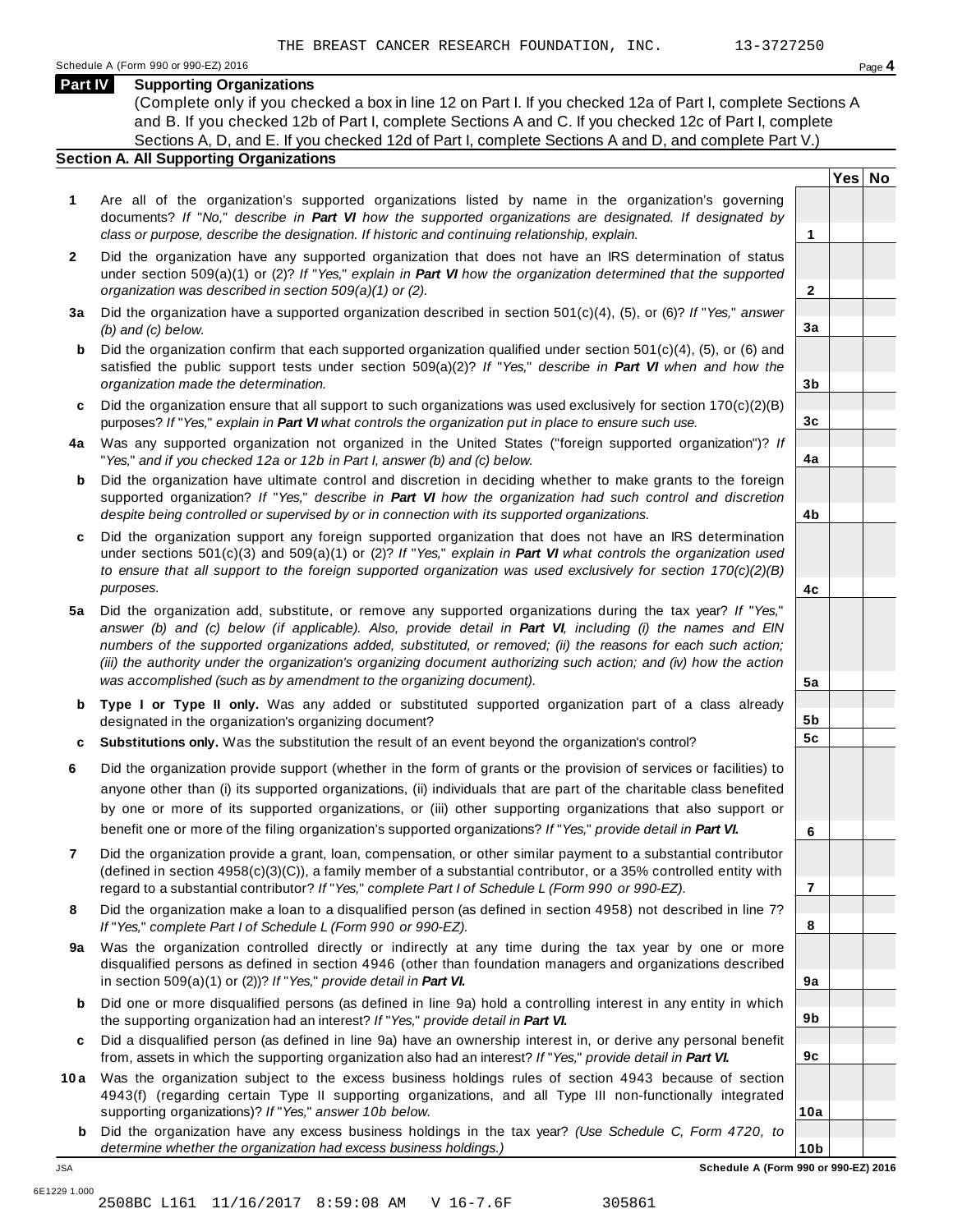|                  | Schedule A (Form 990 or 990-EZ) 2016                                                                                                                                                                                                                                                                                                                                                                                                                                                                                                                                                                                                                                         |                 |        | Page $5$ |
|------------------|------------------------------------------------------------------------------------------------------------------------------------------------------------------------------------------------------------------------------------------------------------------------------------------------------------------------------------------------------------------------------------------------------------------------------------------------------------------------------------------------------------------------------------------------------------------------------------------------------------------------------------------------------------------------------|-----------------|--------|----------|
| Part IV          | <b>Supporting Organizations (continued)</b>                                                                                                                                                                                                                                                                                                                                                                                                                                                                                                                                                                                                                                  |                 |        |          |
|                  |                                                                                                                                                                                                                                                                                                                                                                                                                                                                                                                                                                                                                                                                              |                 | Yes No |          |
| 11               | Has the organization accepted a gift or contribution from any of the following persons?                                                                                                                                                                                                                                                                                                                                                                                                                                                                                                                                                                                      |                 |        |          |
|                  | a A person who directly or indirectly controls, either alone or together with persons described in (b) and (c)                                                                                                                                                                                                                                                                                                                                                                                                                                                                                                                                                               |                 |        |          |
|                  | below, the governing body of a supported organization?                                                                                                                                                                                                                                                                                                                                                                                                                                                                                                                                                                                                                       | 11a             |        |          |
|                  | <b>b</b> A family member of a person described in (a) above?                                                                                                                                                                                                                                                                                                                                                                                                                                                                                                                                                                                                                 | 11 <sub>b</sub> |        |          |
| C                | A 35% controlled entity of a person described in (a) or (b) above? If "Yes" to a, b, or c, provide detail in Part VI.                                                                                                                                                                                                                                                                                                                                                                                                                                                                                                                                                        | 11c             |        |          |
|                  | <b>Section B. Type I Supporting Organizations</b>                                                                                                                                                                                                                                                                                                                                                                                                                                                                                                                                                                                                                            |                 |        |          |
| 1                | Did the directors, trustees, or membership of one or more supported organizations have the power to<br>regularly appoint or elect at least a majority of the organization's directors or trustees at all times during the<br>tax year? If "No," describe in Part VI how the supported organization(s) effectively operated, supervised, or<br>controlled the organization's activities. If the organization had more than one supported organization,<br>describe how the powers to appoint and/or remove directors or trustees were allocated among the supported<br>organizations and what conditions or restrictions, if any, applied to such powers during the tax year. | 1               | Yes No |          |
| 2                | Did the organization operate for the benefit of any supported organization other than the supported<br>organization(s) that operated, supervised, or controlled the supporting organization? If "Yes," explain in Part<br>VI how providing such benefit carried out the purposes of the supported organization(s) that operated,<br>supervised, or controlled the supporting organization.                                                                                                                                                                                                                                                                                   | 2               |        |          |
|                  | <b>Section C. Type II Supporting Organizations</b>                                                                                                                                                                                                                                                                                                                                                                                                                                                                                                                                                                                                                           |                 |        |          |
|                  |                                                                                                                                                                                                                                                                                                                                                                                                                                                                                                                                                                                                                                                                              |                 | Yes No |          |
| 1                | Were a majority of the organization's directors or trustees during the tax year also a majority of the directors<br>or trustees of each of the organization's supported organization(s)? If "No," describe in Part VI how control<br>or management of the supporting organization was vested in the same persons that controlled or managed<br>the supported organization(s).                                                                                                                                                                                                                                                                                                |                 |        |          |
|                  |                                                                                                                                                                                                                                                                                                                                                                                                                                                                                                                                                                                                                                                                              | 1               |        |          |
|                  | <b>Section D. All Type III Supporting Organizations</b>                                                                                                                                                                                                                                                                                                                                                                                                                                                                                                                                                                                                                      |                 | Yes No |          |
| 1                | Did the organization provide to each of its supported organizations, by the last day of the fifth month of the<br>organization's tax year, (i) a written notice describing the type and amount of support provided during the prior<br>tax year, (ii) a copy of the Form 990 that was most recently filed as of the date of notification, and (iii) copies of<br>the organization's governing documents in effect on the date of notification, to the extent not previously<br>provided?                                                                                                                                                                                     | 1               |        |          |
| 2                | Were any of the organization's officers, directors, or trustees either (i) appointed or elected by the supported<br>organization(s) or (ii) serving on the governing body of a supported organization? If "No," explain in Part VI how<br>the organization maintained a close and continuous working relationship with the supported organization(s).                                                                                                                                                                                                                                                                                                                        | 2               |        |          |
| 3                | By reason of the relationship described in (2), did the organization's supported organizations have a<br>significant voice in the organization's investment policies and in directing the use of the organization's<br>income or assets at all times during the tax year? If "Yes," describe in Part VI the role the organization's<br>supported organizations played in this regard.                                                                                                                                                                                                                                                                                        | 3               |        |          |
|                  | Section E. Type III Functionally Integrated Supporting Organizations                                                                                                                                                                                                                                                                                                                                                                                                                                                                                                                                                                                                         |                 |        |          |
| 1<br>a<br>b<br>C | Check the box next to the method that the organization used to satisfy the Integral Part Test during the year (see instructions).<br>The organization satisfied the Activities Test. Complete line 2 below.<br>The organization is the parent of each of its supported organizations. Complete line 3 below.<br>The organization supported a governmental entity. Describe in Part VI how you supported a government entity (see instructions).                                                                                                                                                                                                                              |                 |        |          |
| 2                | Activities Test. Answer (a) and (b) below.                                                                                                                                                                                                                                                                                                                                                                                                                                                                                                                                                                                                                                   |                 | Yes No |          |
| а                | Did substantially all of the organization's activities during the tax year directly further the exempt purposes of<br>the supported organization(s) to which the organization was responsive? If "Yes," then in Part VI identify<br>those supported organizations and explain how these activities directly furthered their exempt purposes,<br>how the organization was responsive to those supported organizations, and how the organization determined                                                                                                                                                                                                                    |                 |        |          |
|                  | that these activities constituted substantially all of its activities.                                                                                                                                                                                                                                                                                                                                                                                                                                                                                                                                                                                                       | 2a              |        |          |
| b                | Did the activities described in (a) constitute activities that, but for the organization's involvement, one or more<br>of the organization's supported organization(s) would have been engaged in? If "Yes," explain in Part VI the<br>reasons for the organization's position that its supported organization(s) would have engaged in these<br>activities but for the organization's involvement.                                                                                                                                                                                                                                                                          |                 |        |          |
|                  |                                                                                                                                                                                                                                                                                                                                                                                                                                                                                                                                                                                                                                                                              | 2b              |        |          |
| 3                | Parent of Supported Organizations. Answer (a) and (b) below.                                                                                                                                                                                                                                                                                                                                                                                                                                                                                                                                                                                                                 |                 |        |          |
| a                | Did the organization have the power to regularly appoint or elect a majority of the officers, directors, or<br>trustees of each of the supported organizations? Provide details in Part VI.                                                                                                                                                                                                                                                                                                                                                                                                                                                                                  | 3a              |        |          |
|                  | <b>b</b> Did the organization exercise a substantial degree of direction over the policies, programs, and activities of each                                                                                                                                                                                                                                                                                                                                                                                                                                                                                                                                                 |                 |        |          |

**b** Did the organization exercise a substantial degree of direction over the policies, programs, and activities of each of its supported organizations? *If"Yes," describe in Part VI the role played by the organization in this regard.*

**3b Schedule A (Form 990 or 990-EZ) 2016**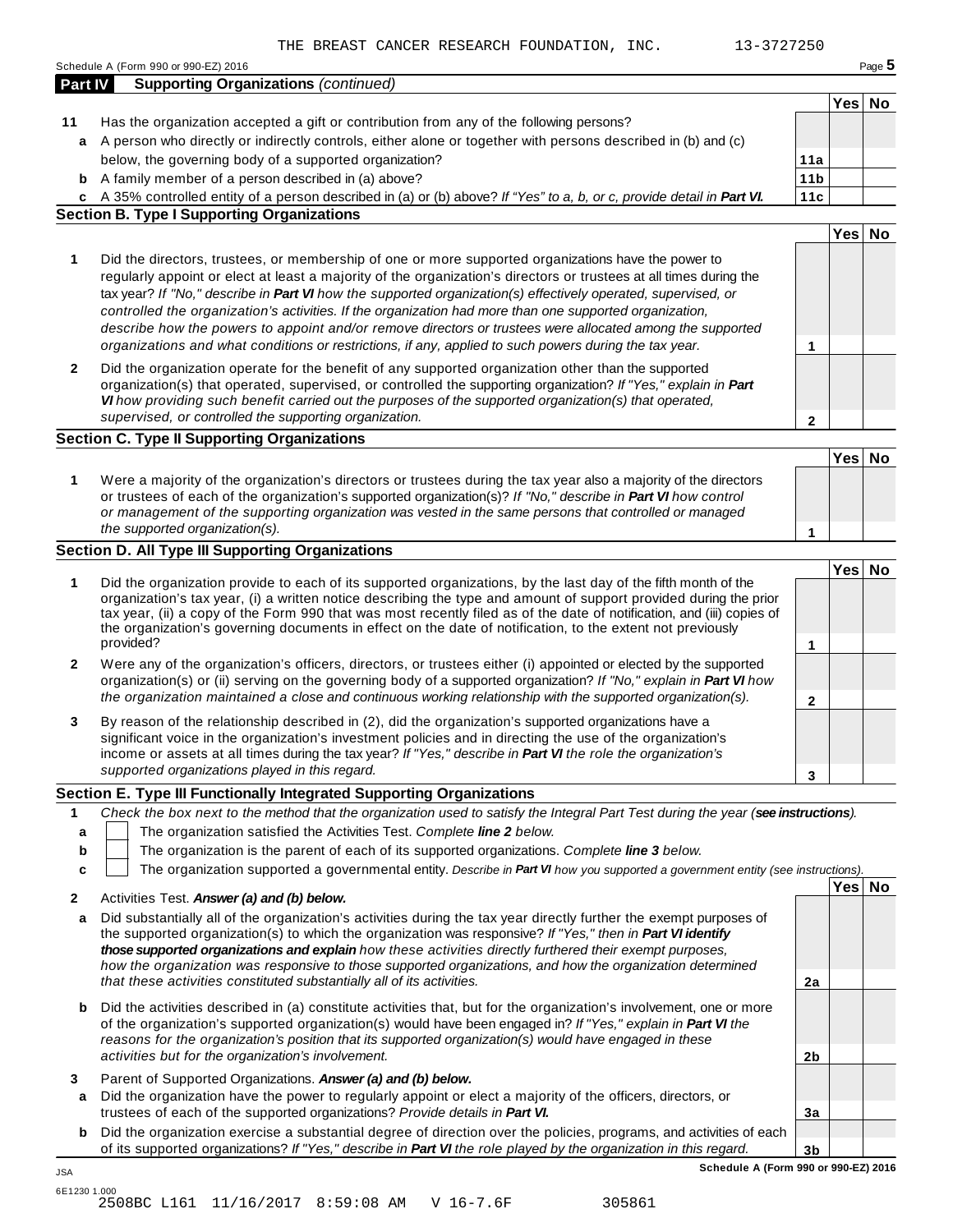| Schedule A (Form 990 or 990-EZ) 2016                                                                                                             |                         |                                | Page $6$                       |
|--------------------------------------------------------------------------------------------------------------------------------------------------|-------------------------|--------------------------------|--------------------------------|
| Type III Non-Functionally Integrated 509(a)(3) Supporting Organizations<br><b>Part V</b>                                                         |                         |                                |                                |
| $\mathbf{1}$<br>Check here if the organization satisfied the Integral Part Test as a qualifying trust on Nov. 20, 1970 (explain in Part VI). See |                         |                                |                                |
| instructions. All other Type III non-functionally integrated supporting organizations must complete Sections A through E.                        |                         |                                |                                |
| <b>Section A - Adjusted Net Income</b>                                                                                                           | (A) Prior Year          | (B) Current Year<br>(optional) |                                |
| 1 Net short-term capital gain                                                                                                                    | 1                       |                                |                                |
| 2 Recoveries of prior-year distributions                                                                                                         | $\mathbf 2$             |                                |                                |
| 3 Other gross income (see instructions)                                                                                                          | 3                       |                                |                                |
| 4 Add lines 1 through 3.                                                                                                                         | 4                       |                                |                                |
| 5 Depreciation and depletion                                                                                                                     | 5                       |                                |                                |
| 6 Portion of operating expenses paid or incurred for production or                                                                               |                         |                                |                                |
| collection of gross income or for management, conservation, or                                                                                   |                         |                                |                                |
| maintenance of property held for production of income (see instructions)                                                                         | 6                       |                                |                                |
| 7 Other expenses (see instructions)                                                                                                              | $\overline{7}$          |                                |                                |
| 8 Adjusted Net Income (subtract lines 5, 6, and 7 from line 4).                                                                                  | 8                       |                                |                                |
| <b>Section B - Minimum Asset Amount</b>                                                                                                          |                         | (A) Prior Year                 | (B) Current Year<br>(optional) |
| 1 Aggregate fair market value of all non-exempt-use assets (see                                                                                  |                         |                                |                                |
| instructions for short tax year or assets held for part of year):                                                                                |                         |                                |                                |
| a Average monthly value of securities                                                                                                            | 1a                      |                                |                                |
| <b>b</b> Average monthly cash balances                                                                                                           | 1 <sub>b</sub>          |                                |                                |
| c Fair market value of other non-exempt-use assets                                                                                               | 1 <sub>c</sub>          |                                |                                |
| d Total (add lines 1a, 1b, and 1c)                                                                                                               | 1 <sub>d</sub>          |                                |                                |
| e Discount claimed for blockage or other<br>factors (explain in detail in Part VI):                                                              |                         |                                |                                |
| 2 Acquisition indebtedness applicable to non-exempt-use assets                                                                                   | $\mathbf{2}$            |                                |                                |
| 3 Subtract line 2 from line 1d.                                                                                                                  | $\overline{\mathbf{3}}$ |                                |                                |
| 4 Cash deemed held for exempt use. Enter 1-1/2% of line 3 (for greater amount,<br>see instructions).                                             | 4                       |                                |                                |
| 5 Net value of non-exempt-use assets (subtract line 4 from line 3)                                                                               | 5                       |                                |                                |
| 6 Multiply line 5 by .035.                                                                                                                       | $6\phantom{1}6$         |                                |                                |
| 7 Recoveries of prior-year distributions                                                                                                         | $\overline{7}$          |                                |                                |
| 8 Minimum Asset Amount (add line 7 to line 6)                                                                                                    | 8                       |                                |                                |
| <b>Section C - Distributable Amount</b>                                                                                                          |                         |                                | <b>Current Year</b>            |
| 1 Adjusted net income for prior year (from Section A, line 8, Column A)                                                                          | 1                       |                                |                                |
| 2 Enter 85% of line 1.                                                                                                                           | $\mathbf 2$             |                                |                                |
| 3 Minimum asset amount for prior year (from Section B, line 8, Column A)                                                                         | $\overline{\mathbf{3}}$ |                                |                                |
| 4 Enter greater of line 2 or line 3.                                                                                                             | 4                       |                                |                                |
| 5 Income tax imposed in prior year                                                                                                               | 5                       |                                |                                |
| 6 Distributable Amount. Subtract line 5 from line 4, unless subject to                                                                           |                         |                                |                                |
| emergency temporary reduction (see instructions).                                                                                                | 6                       |                                |                                |

**7** | Check here if the current year is the organization's first as a non-functionally integrated Type III supporting organization (see instructions).

**Schedule A (Form 990 or 990-EZ) 2016**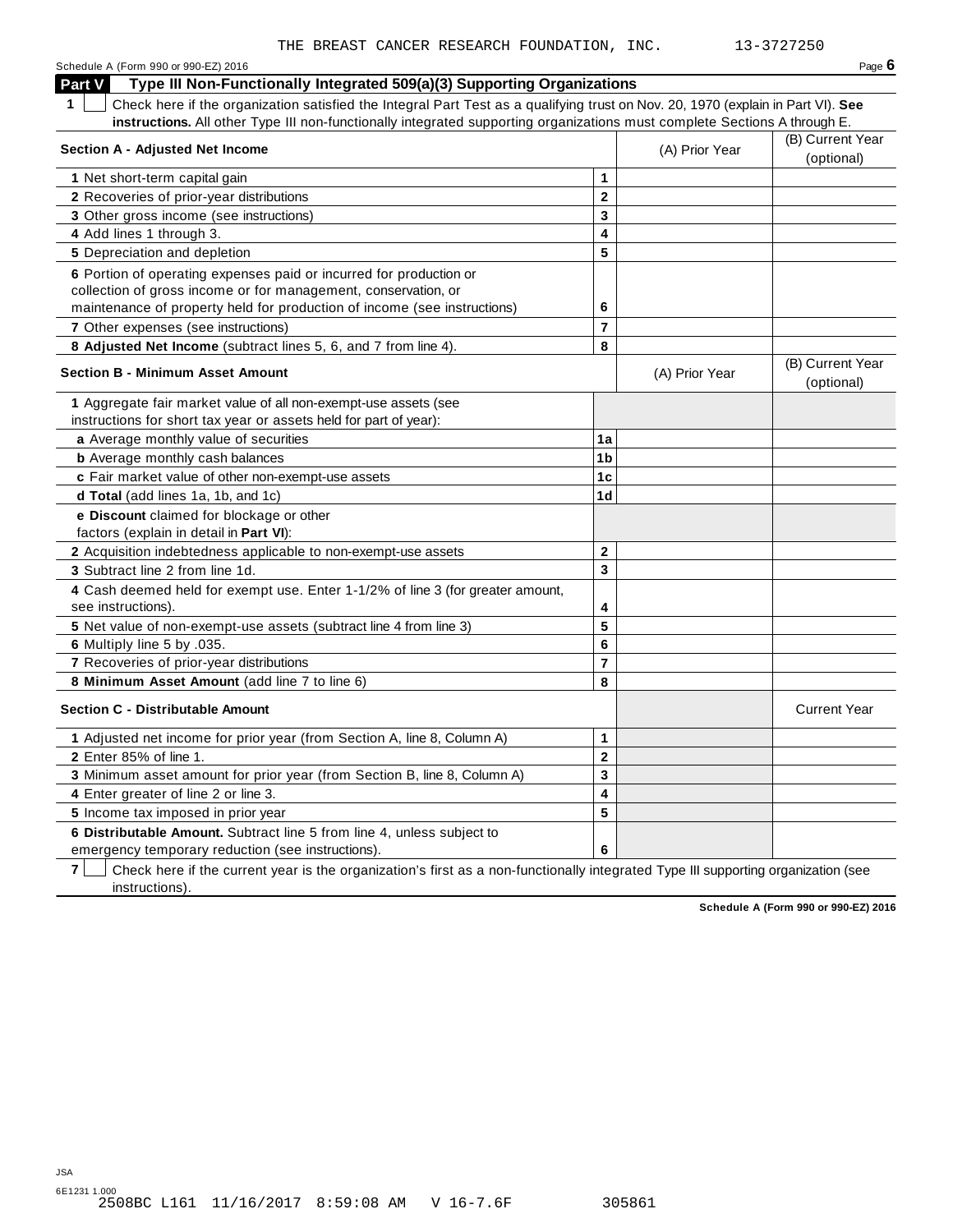|              | Schedule A (Form 990 or 990-EZ) 2016                                                       |                                    |                                               | Page 7                                           |
|--------------|--------------------------------------------------------------------------------------------|------------------------------------|-----------------------------------------------|--------------------------------------------------|
| Part V       | Type III Non-Functionally Integrated 509(a)(3) Supporting Organizations (continued)        |                                    |                                               |                                                  |
|              | <b>Section D - Distributions</b>                                                           |                                    |                                               | <b>Current Year</b>                              |
| 1.           | Amounts paid to supported organizations to accomplish exempt purposes                      |                                    |                                               |                                                  |
| $\mathbf{2}$ | Amounts paid to perform activity that directly furthers exempt purposes of supported       |                                    |                                               |                                                  |
|              | organizations, in excess of income from activity                                           |                                    |                                               |                                                  |
| 3            | Administrative expenses paid to accomplish exempt purposes of supported organizations      |                                    |                                               |                                                  |
| 4            | Amounts paid to acquire exempt-use assets                                                  |                                    |                                               |                                                  |
| 5            | Qualified set-aside amounts (prior IRS approval required)                                  |                                    |                                               |                                                  |
| 6            | Other distributions (describe in Part VI). See instructions.                               |                                    |                                               |                                                  |
| 7            | Total annual distributions. Add lines 1 through 6.                                         |                                    |                                               |                                                  |
| 8            | Distributions to attentive supported organizations to which the organization is responsive |                                    |                                               |                                                  |
|              | (provide details in Part VI). See instructions.                                            |                                    |                                               |                                                  |
| 9            | Distributable amount for 2016 from Section C, line 6                                       |                                    |                                               |                                                  |
| 10           | Line 8 amount divided by Line 9 amount                                                     |                                    |                                               |                                                  |
|              | Section E - Distribution Allocations (see instructions)                                    | (i)<br><b>Excess Distributions</b> | (ii)<br><b>Underdistributions</b><br>Pre-2016 | (iii)<br><b>Distributable</b><br>Amount for 2016 |
| 1            | Distributable amount for 2016 from Section C, line 6                                       |                                    |                                               |                                                  |
|              | Underdistributions, if any, for years prior to 2016                                        |                                    |                                               |                                                  |
| 2            | (reasonable cause required-explain in Part VI). See                                        |                                    |                                               |                                                  |
|              | instructions.                                                                              |                                    |                                               |                                                  |
| 3            | Excess distributions carryover, if any, to 2016:                                           |                                    |                                               |                                                  |
| а            |                                                                                            |                                    |                                               |                                                  |
| b            |                                                                                            |                                    |                                               |                                                  |
| c            | From 2013 <b></b>                                                                          |                                    |                                               |                                                  |
| d            | From 2014                                                                                  |                                    |                                               |                                                  |
| е            | From 2015.                                                                                 |                                    |                                               |                                                  |
| f            | Total of lines 3a through e                                                                |                                    |                                               |                                                  |
| g            | Applied to underdistributions of prior years                                               |                                    |                                               |                                                  |
| h            | Applied to 2016 distributable amount                                                       |                                    |                                               |                                                  |
| j.           | Carryover from 2011 not applied (see instructions)                                         |                                    |                                               |                                                  |
|              | Remainder. Subtract lines 3g, 3h, and 3i from 3f.                                          |                                    |                                               |                                                  |
| 4            | Distributions for 2016 from                                                                |                                    |                                               |                                                  |
|              | Section D, line 7:                                                                         |                                    |                                               |                                                  |
| а            | Applied to underdistributions of prior years                                               |                                    |                                               |                                                  |
| b            | Applied to 2016 distributable amount                                                       |                                    |                                               |                                                  |
|              | Remainder. Subtract lines 4a and 4b from 4.                                                |                                    |                                               |                                                  |
| 5            | Remaining underdistributions for years prior to 2016, if                                   |                                    |                                               |                                                  |
|              | any. Subtract lines 3g and 4a from line 2. For result                                      |                                    |                                               |                                                  |
|              | greater than zero, explain in Part VI. See instructions.                                   |                                    |                                               |                                                  |
| 6            | Remaining underdistributions for 2016. Subtract lines 3h                                   |                                    |                                               |                                                  |
|              | and 4b from line 1. For result greater than zero, explain in                               |                                    |                                               |                                                  |
|              | Part VI. See instructions.                                                                 |                                    |                                               |                                                  |
| $\mathbf{7}$ | Excess distributions carryover to 2017. Add lines 3j                                       |                                    |                                               |                                                  |
|              | and 4c.                                                                                    |                                    |                                               |                                                  |
| 8            | Breakdown of line 7:                                                                       |                                    |                                               |                                                  |
| а            |                                                                                            |                                    |                                               |                                                  |
| b            | Excess from 2013                                                                           |                                    |                                               |                                                  |
| c            | Excess from 2014                                                                           |                                    |                                               |                                                  |
| d            | Excess from 2015                                                                           |                                    |                                               |                                                  |
| е            | Excess from 2016                                                                           |                                    |                                               |                                                  |

**Schedule A (Form 990 or 990-EZ) 2016**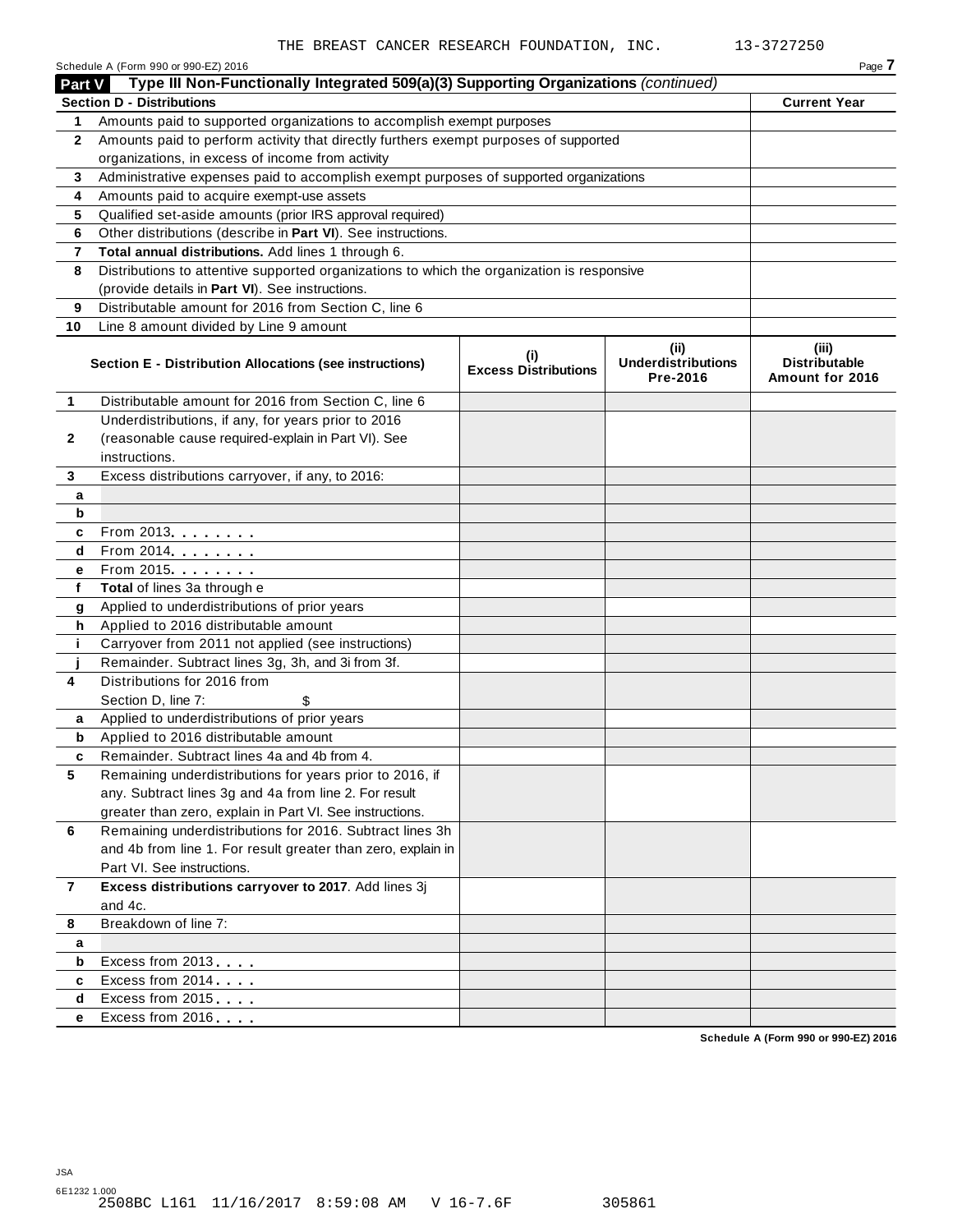### <span id="page-20-0"></span>Schedule <sup>A</sup> (Form <sup>990</sup> or 990-EZ) <sup>2016</sup> Page **8**

**Supplemental Information.** Provide the explanations required by Part II, line 10; Part II, line 17a or 17b; Part **Part VI** III, line 12; Part IV, Section A, lines 1, 2, 3b, 3c, 4b, 4c, 5a, 6, 9a, 9b, 9c, 11a, 11b, and 11c; Part IV, Section B, lines 1 and 2; Part IV, Section C, line 1; Part IV, Section D, lines 2 and 3; Part IV, Section E, lines 1c, 2a, 2b, 3a and 3b; Part V, line 1; Part V, Section B, line 1e; Part V, Section D, lines 5, 6, and 8; and Part V, Section E, lines 2, 5, and 6. Also complete this part for any additional information. (See instructions.)

| SCHEDULE A, PART II - OTHER INCOME |          |         |            |          | ATTACHMENT 1 |             |
|------------------------------------|----------|---------|------------|----------|--------------|-------------|
| DESCRIPTION                        | 2012     | 2013    | 2014       | 2015     | 2016         | TOTAL       |
| RETURN OF PRIOR-YEAR GRANT         | 203,311. | 88,720. | 376,020.   | 232,080. | 246,344.     | 1,146,475.  |
| TRANSLATION LOSS                   |          |         | $-69,072.$ |          | $-37,766.$   | $-106.838.$ |
| TOTALS                             | 203,311. | 88,720. | 306,948.   | 232,080. | 208,578.     | 1,039,637.  |

**Schedule A (Form 990 or 990-EZ) 2016**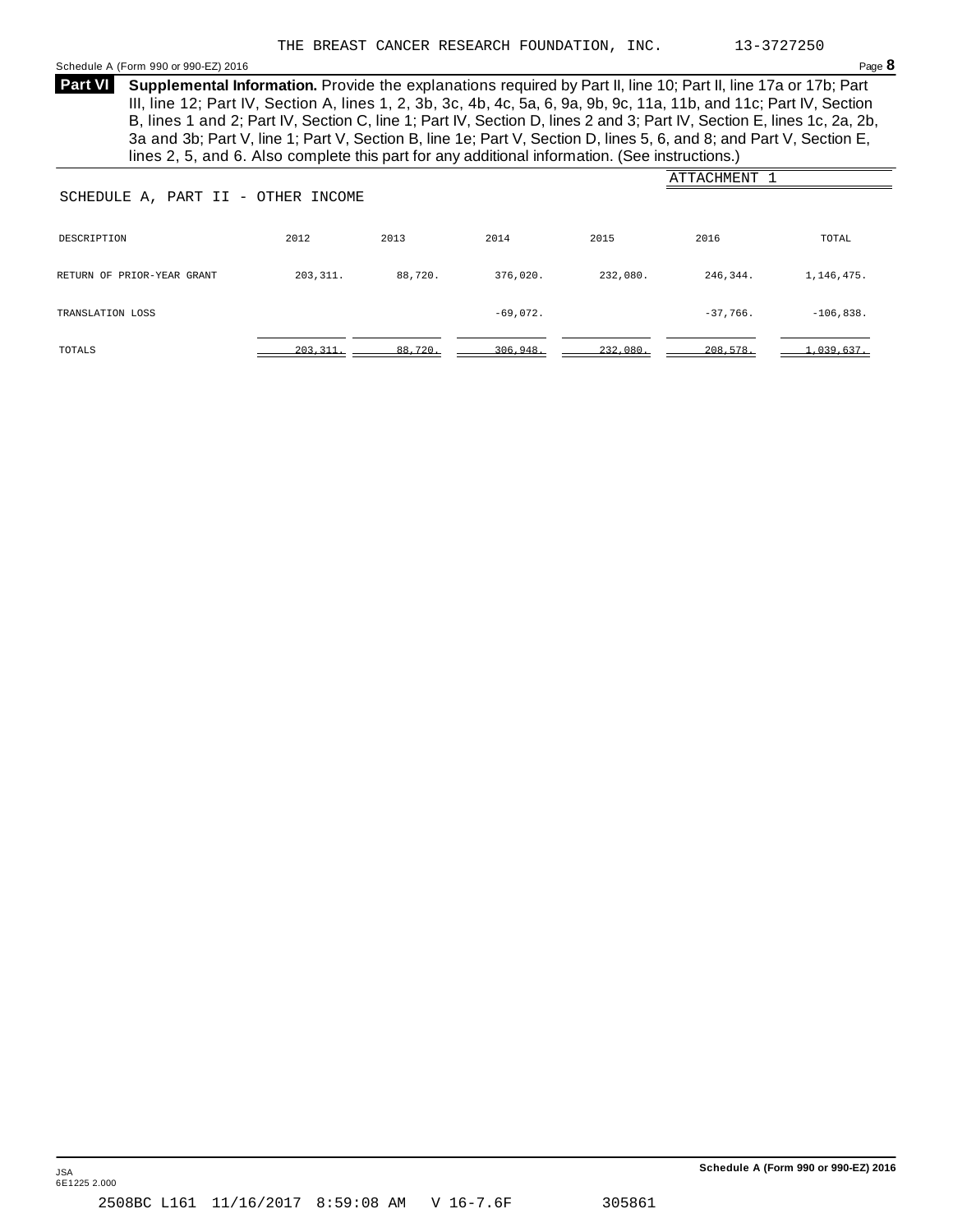**(Form 990, 990-EZ, or 990-PF)** Department of the Treasury<br>Internal Revenue Service

# **Schedule B**  $\leftarrow$  **Contributors**

**2016** 

| or 990-PF)<br>Department of the Treasury | Attach to Form 990. Form 990-EZ, or Form 990-PF.<br>Information about Schedule B (Form 990, 990-EZ, or 990-PF) and its instructions is at www.irs.gov/form990. | 2016                                  |
|------------------------------------------|----------------------------------------------------------------------------------------------------------------------------------------------------------------|---------------------------------------|
| Internal Revenue Service                 |                                                                                                                                                                |                                       |
| Name of the organization                 |                                                                                                                                                                | <b>Employer identification number</b> |

THE BREAST CANCER RESEARCH FOUNDATION, INC.

13-3727250

### **Organization type** (check one):

| Filers of:         | Section:                                                                    |
|--------------------|-----------------------------------------------------------------------------|
| Form 990 or 990-EZ | $\boxed{\text{X}}$ 501(c)(3) (enter number) organization                    |
|                    | $4947(a)(1)$ nonexempt charitable trust not treated as a private foundation |
|                    | 527 political organization                                                  |
| Form 990-PF        | 501(c)(3) exempt private foundation                                         |
|                    | 4947(a)(1) nonexempt charitable trust treated as a private foundation       |
|                    | 501(c)(3) taxable private foundation                                        |
|                    |                                                                             |

Check if your organization is covered by the **General Rule** or a **Special Rule.**

**Note:** Only a section 501(c)(7), (8), or (10) organization can check boxes for both the General Rule and a Special Rule. See instructions.

### **General Rule**

For an organization filing Form 990, 990-EZ, or 990-PF that received, during the year, contributions totaling \$5,000 or more (in money or property) from any one contributor. Complete Parts I and II. See instructions for determining a contributor's total contributions.

### **Special Rules**

 $\text{X}$  For an organization described in section 501(c)(3) filing Form 990 or 990-EZ that met the 33 1/3 % support test of the regulations under sections 509(a)(1) and 170(b)(1)(A)(vi), that checked Schedule A (Form 990 or 990-EZ), Part II, line 13, 16a, or 16b, and that received from any one contributor, during the year, total contributions of the greater of **(1)** \$5,000 or **(2)** 2% of the amount on (i) Form 990, Part VIII, line 1h, or (ii) Form 990-EZ, line 1. Complete Parts I and II.

For an organization described in section 501(c)(7), (8), or (10) filing Form 990 or 990-EZ that received from any one contributor, during the year, total contributions of more than \$1,000 *exclusively* for religious, charitable, scientific, literary, or educational purposes, or for the prevention of cruelty to children or animals. Complete Parts I, II, and III.

For an organization described in section 501(c)(7), (8), or (10) filing Form 990 or 990-EZ that received from any one contributor, during the year, contributions *exclusively* for religious, charitable, etc., purposes, but no such contributions totaled more than \$1,000. If this box is checked, enter here the total contributions that were received during the year for an *exclusively* religious, charitable, etc., purpose. Don't complete any of the parts unless the **General Rule** applies to this organization because it received *nonexclusively* religious, charitable, etc., contributions totaling \$5,000 or more during the year m m m m m m m m m m m m m m m m m m m m m m m m m m m m m m m I \$

**Caution:** An organization that isn't covered by the General Rule and/or the Special Rules doesn't file Schedule B (Form 990, 990-EZ, or 990-PF), but it **must** answer "No" on Part IV, line 2, of its Form 990; or check the box on line H of its Form 990-EZ or on its Form 990-PF, Part I, line 2, to certify that it doesn't meet the filing requirements of Schedule B (Form 990, 990-EZ, or 990-PF).

For Paperwork Reduction Act Notice, see the Instructions for Form 990, 990-EZ, or 990-PF. Schedule B (Form 990, 990-EZ, or 990-PF) (2016)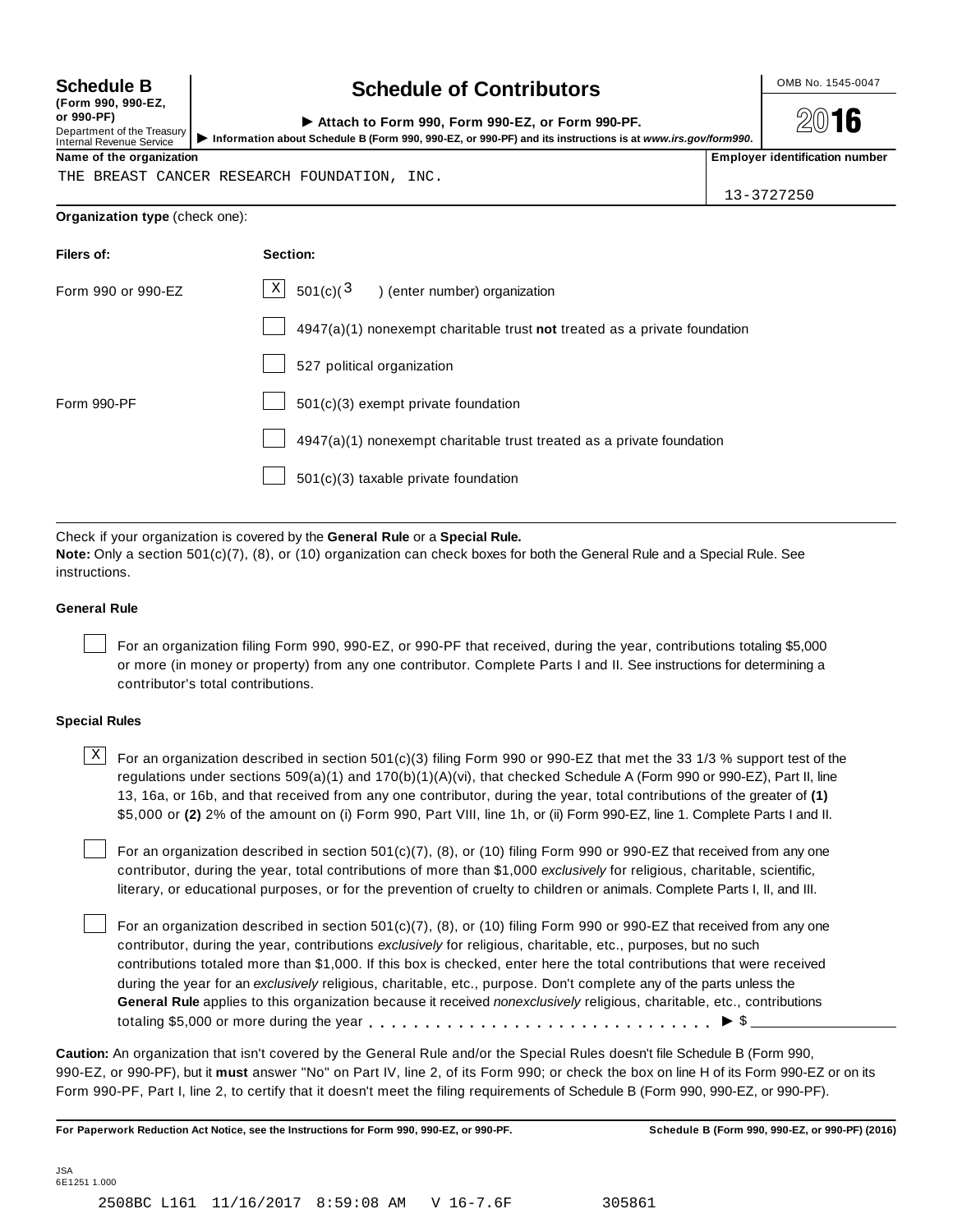### Schedule <sup>B</sup> (Form 990, 990-EZ, or 990-PF) (2016) Page **2**

**Name of organization Employer identification number** THE BREAST CANCER RESEARCH FOUNDATION, INC.

| (a) | (b)                        | (c)                        | (d)                                                                                                               |
|-----|----------------------------|----------------------------|-------------------------------------------------------------------------------------------------------------------|
| No. | Name, address, and ZIP + 4 | <b>Total contributions</b> | Type of contribution                                                                                              |
| 1   |                            | 5,564,867.<br>\$           | $\rm X$<br>Person<br>Payroll<br>$\mathbf X$<br><b>Noncash</b><br>(Complete Part II for<br>noncash contributions.) |
| (a) | (b)                        | (c)                        | (d)                                                                                                               |
| No. | Name, address, and ZIP + 4 | <b>Total contributions</b> | Type of contribution                                                                                              |
| 2   |                            | 5, 229, 750.<br>\$         | Χ<br>Person<br>Payroll<br>Noncash<br>(Complete Part II for<br>noncash contributions.)                             |
| (a) | (b)                        | (c)                        | (d)                                                                                                               |
| No. | Name, address, and ZIP + 4 | <b>Total contributions</b> | Type of contribution                                                                                              |
| 3   |                            | 4,808,251.<br>\$           | X<br>Person<br>Payroll<br>Noncash<br>(Complete Part II for<br>noncash contributions.)                             |
| (a) | (b)                        | (c)                        | (d)                                                                                                               |
| No. | Name, address, and ZIP + 4 | <b>Total contributions</b> | Type of contribution                                                                                              |
| 4   |                            | 4,800,000.<br>\$           | X<br>Person<br>Payroll<br>Noncash<br>(Complete Part II for<br>noncash contributions.)                             |
| (a) | (b)                        | (c)                        | (d)                                                                                                               |
| No. | Name, address, and ZIP + 4 | <b>Total contributions</b> | Type of contribution                                                                                              |
| 5   |                            | 4,621,583.<br>\$           | X<br>Person<br>Payroll<br><b>Noncash</b><br>(Complete Part II for<br>noncash contributions.)                      |
| (a) | (b)                        | (c)                        | (d)                                                                                                               |
| No. | Name, address, and ZIP + 4 | <b>Total contributions</b> | Type of contribution                                                                                              |
| 6   |                            | 4,055,676.<br>\$           | X<br>Person<br>Payroll<br><b>Noncash</b><br>(Complete Part II for<br>noncash contributions.)                      |

 $S$ chedule B (Form 990, 990-EZ, or 990-PF) (2016)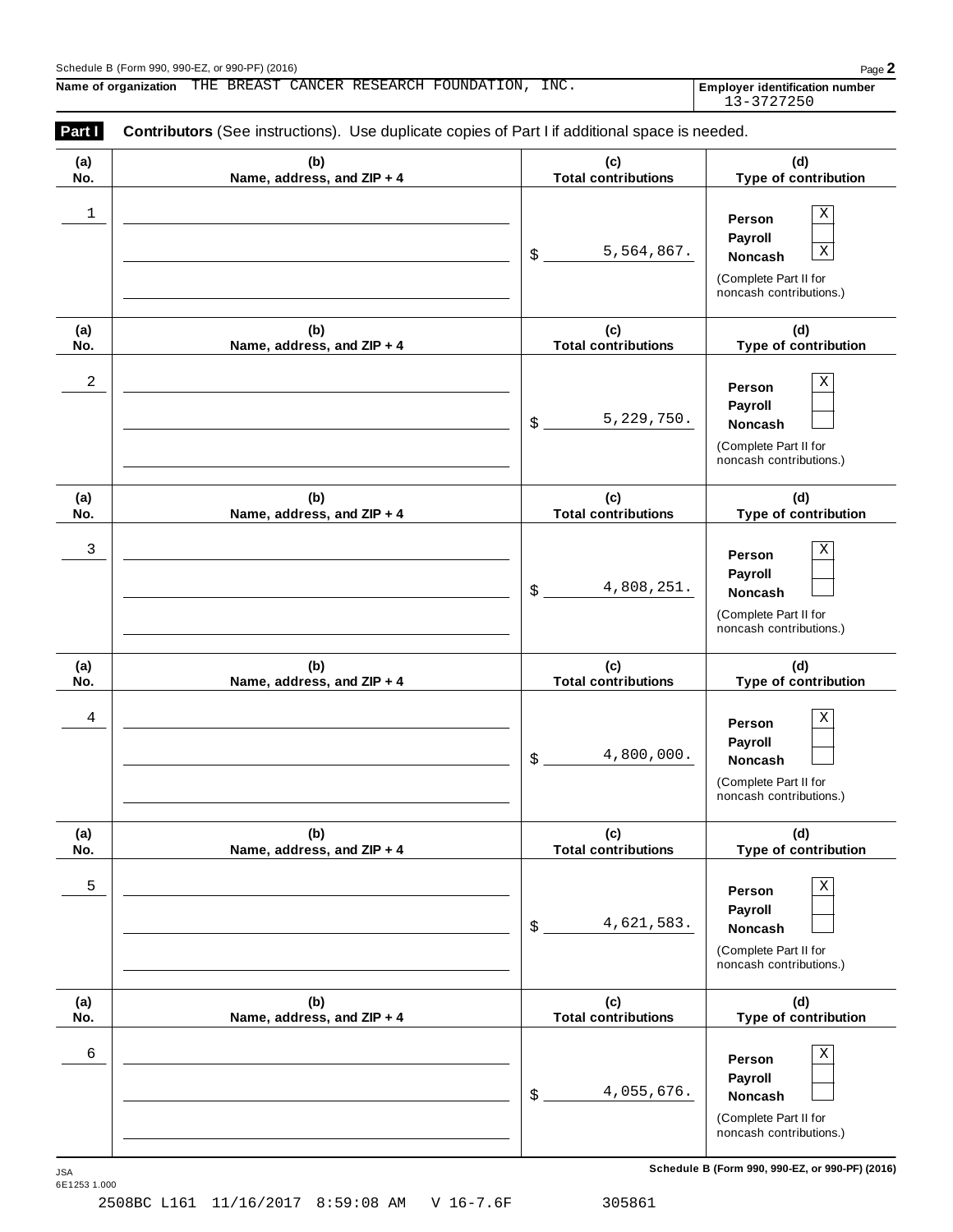### Schedule <sup>B</sup> (Form 990, 990-EZ, or 990-PF) (2016) Page **2**

**Name of organization Employer identification number** THE BREAST CANCER RESEARCH FOUNDATION, INC.

| (a) | (b)                        | (c)                        | (d)                                                                                   |
|-----|----------------------------|----------------------------|---------------------------------------------------------------------------------------|
| No. | Name, address, and ZIP + 4 | <b>Total contributions</b> | Type of contribution                                                                  |
| 7   |                            | 3,100,400.<br>\$           | X<br>Person<br>Payroll<br>Noncash<br>(Complete Part II for<br>noncash contributions.) |
| (a) | (b)                        | (c)                        | (d)                                                                                   |
| No. | Name, address, and ZIP + 4 | <b>Total contributions</b> | Type of contribution                                                                  |
| 8   |                            | 2,000,000.<br>\$           | Χ<br>Person<br>Payroll<br>Noncash<br>(Complete Part II for<br>noncash contributions.) |
| (a) | (b)                        | (c)                        | (d)                                                                                   |
| No. | Name, address, and ZIP + 4 | <b>Total contributions</b> | Type of contribution                                                                  |
| 9   |                            | 1,857,000.<br>\$           | Χ<br>Person<br>Payroll<br>Noncash<br>(Complete Part II for<br>noncash contributions.) |
| (a) | (b)                        | (c)                        | (d)                                                                                   |
| No. | Name, address, and ZIP + 4 | <b>Total contributions</b> | Type of contribution                                                                  |
|     |                            | \$                         | Person<br>Payroll<br>Noncash<br>(Complete Part II for<br>noncash contributions.)      |
| (a) | (b)                        | (c)                        | (d)                                                                                   |
| No. | Name, address, and ZIP + 4 | <b>Total contributions</b> | Type of contribution                                                                  |
|     |                            | \$                         | Person<br>Payroll<br>Noncash<br>(Complete Part II for<br>noncash contributions.)      |
| (a) | (b)                        | (c)                        | (d)                                                                                   |
| No. | Name, address, and ZIP + 4 | <b>Total contributions</b> | Type of contribution                                                                  |
|     |                            | \$                         | Person<br>Payroll<br>Noncash<br>(Complete Part II for<br>noncash contributions.)      |

 $S$ chedule B (Form 990, 990-EZ, or 990-PF) (2016)

JSA<br>6E1253 1.000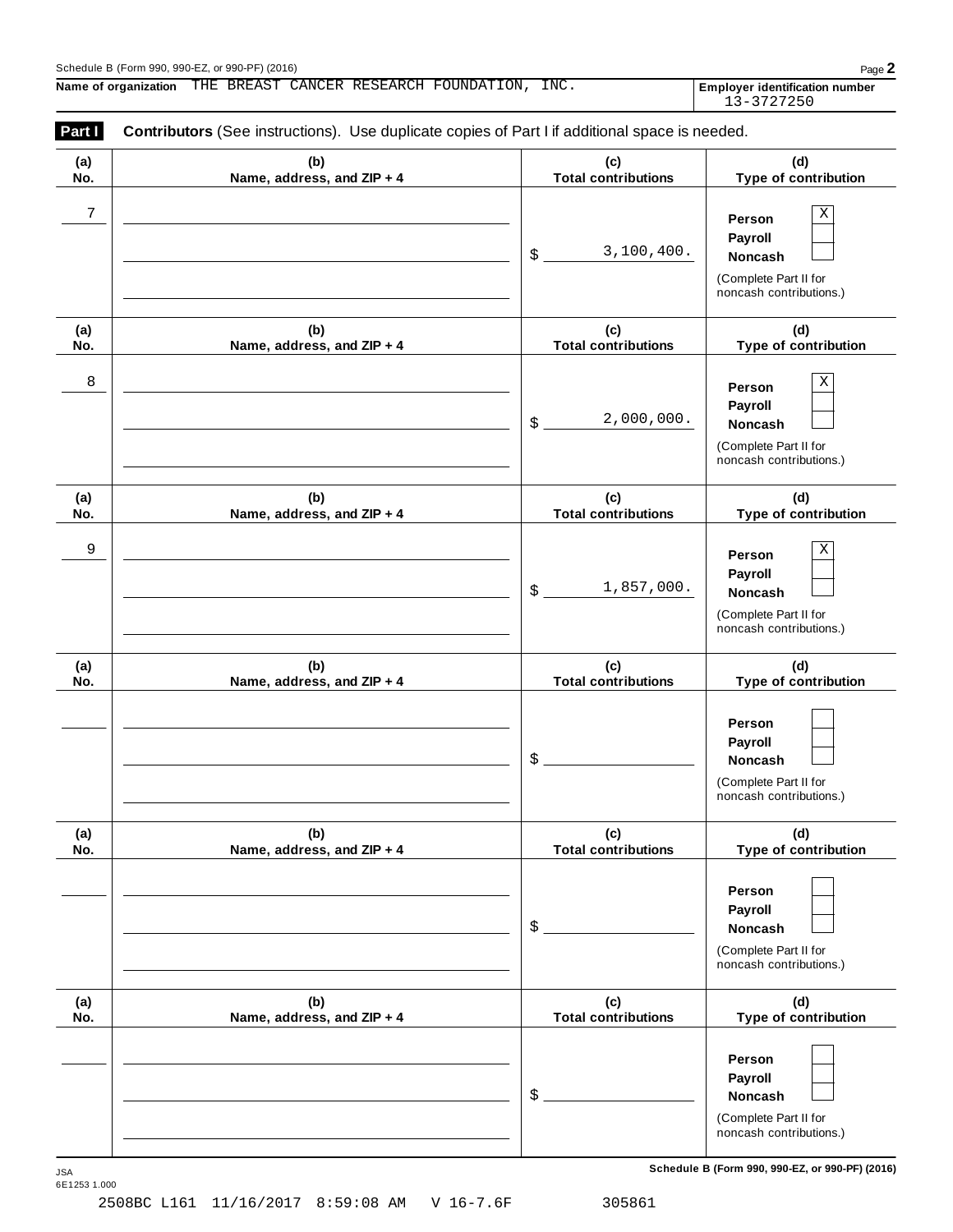| Schedule B (Form 990, 990-EZ, or 990-PF) (2016) |     |  |                                      |      | Page                                  |
|-------------------------------------------------|-----|--|--------------------------------------|------|---------------------------------------|
| Name of organization                            | THE |  | : BREAST CANCER RESEARCH FOUNDATION. | INC. | <b>Employer identification number</b> |

13-3727250

| (a) No.<br>from<br>Part I | (b)<br>Description of noncash property given | (c)<br>FMV (or estimate)<br>(See instructions) | (d)<br>Date received |
|---------------------------|----------------------------------------------|------------------------------------------------|----------------------|
| 1                         | DONATED BRAND AND GIVEAWAY PRODUCTS          |                                                |                      |
|                           |                                              | 372,926.<br>$\mathcal{S}_{-}$                  | 06/30/2017           |
| (a) No.<br>from<br>Part I | (b)<br>Description of noncash property given | (c)<br>FMV (or estimate)<br>(See instructions) | (d)<br>Date received |
|                           |                                              | $\mathcal{S}_{-}$                              |                      |
| (a) No.<br>from<br>Part I | (b)<br>Description of noncash property given | (c)<br>FMV (or estimate)<br>(See instructions) | (d)<br>Date received |
|                           |                                              | $\mathcal{S}_{-}$                              |                      |
| (a) No.<br>from<br>Part I | (b)<br>Description of noncash property given | (c)<br>FMV (or estimate)<br>(See instructions) | (d)<br>Date received |
|                           |                                              | \$                                             |                      |
| (a) No.<br>from<br>Part I | (b)<br>Description of noncash property given | (c)<br>FMV (or estimate)<br>(See instructions) | (d)<br>Date received |
|                           |                                              | \$                                             |                      |
| (a) No.<br>from<br>Part I | (b)<br>Description of noncash property given | (c)<br>FMV (or estimate)<br>(See instructions) | (d)<br>Date received |
|                           |                                              |                                                |                      |
|                           |                                              | \$                                             |                      |

 $S$ chedule B (Form 990, 990-EZ, or 990-PF) (2016)

6E1254 1.000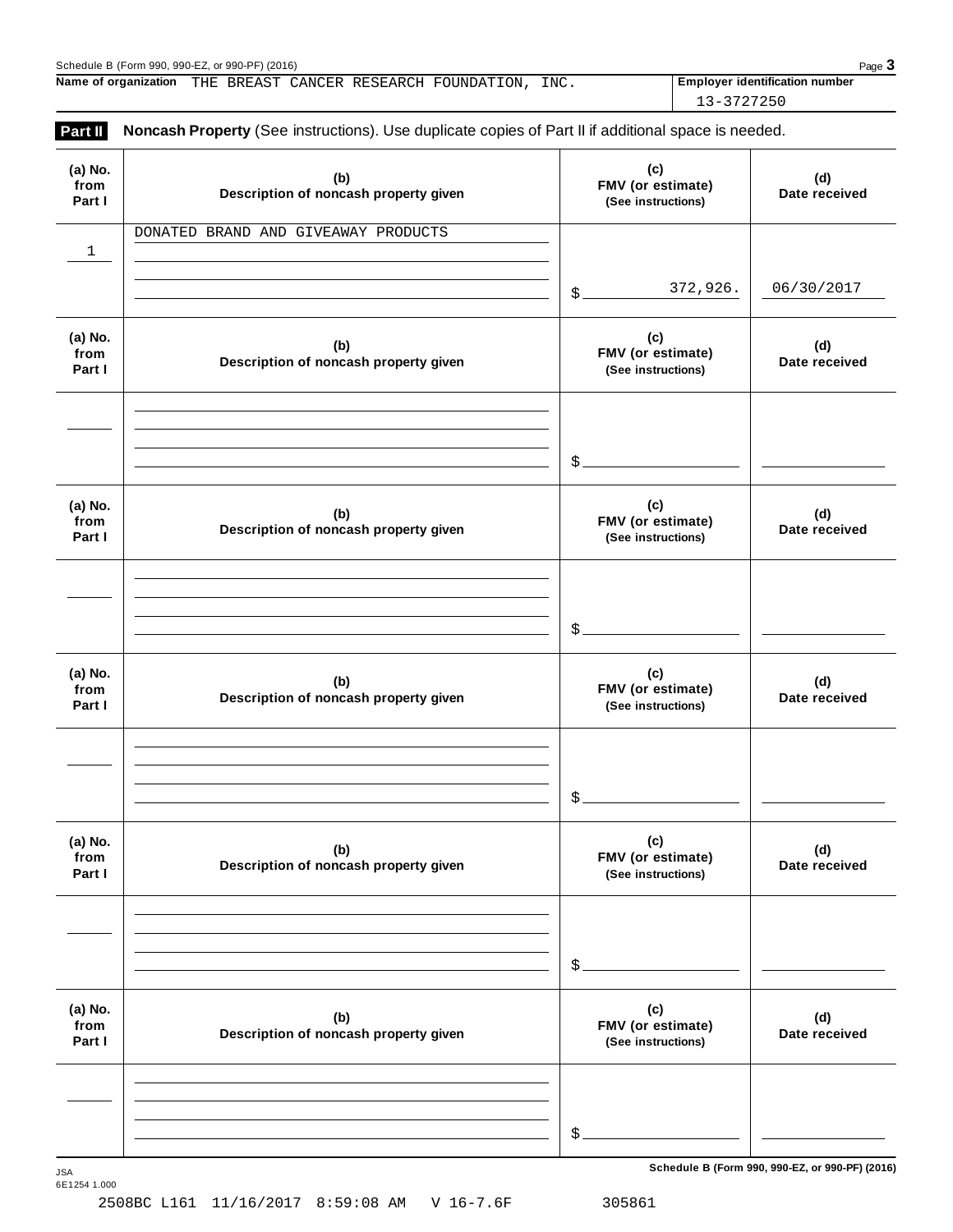| Schedule B (Form 990, 990-EZ, or 990-PF) (2016)             |  |  |  |  | Page |                                       |
|-------------------------------------------------------------|--|--|--|--|------|---------------------------------------|
| Name of organization THE BREAST CANCER RESEARCH FOUNDATION, |  |  |  |  | INC. | <b>Employer identification number</b> |

| Part III                    | contributions of \$1,000 or less for the year. (Enter this information once. See instructions.) $\triangleright$ \$<br>Use duplicate copies of Part III if additional space is needed. |                      | Exclusively religious, charitable, etc., contributions to organizations described in section 501(c)(7), (8), or<br>(10) that total more than \$1,000 for the year from any one contributor. Complete columns (a) through (e) and<br>the following line entry. For organizations completing Part III, enter the total of exclusively religious, charitable, etc., |
|-----------------------------|----------------------------------------------------------------------------------------------------------------------------------------------------------------------------------------|----------------------|------------------------------------------------------------------------------------------------------------------------------------------------------------------------------------------------------------------------------------------------------------------------------------------------------------------------------------------------------------------|
| $(a)$ No.<br>from<br>Part I | (b) Purpose of gift                                                                                                                                                                    | (c) Use of gift      | (d) Description of how gift is held                                                                                                                                                                                                                                                                                                                              |
|                             |                                                                                                                                                                                        | (e) Transfer of gift |                                                                                                                                                                                                                                                                                                                                                                  |
|                             | Transferee's name, address, and ZIP + 4                                                                                                                                                |                      | Relationship of transferor to transferee                                                                                                                                                                                                                                                                                                                         |
| (a) No.<br>from<br>Part I   | (b) Purpose of gift                                                                                                                                                                    | (c) Use of gift      | (d) Description of how gift is held                                                                                                                                                                                                                                                                                                                              |
|                             | Transferee's name, address, and ZIP + 4                                                                                                                                                | (e) Transfer of gift | Relationship of transferor to transferee                                                                                                                                                                                                                                                                                                                         |
| (a) No.<br>from<br>Part I   | (b) Purpose of gift                                                                                                                                                                    | (c) Use of gift      | (d) Description of how gift is held                                                                                                                                                                                                                                                                                                                              |
|                             | Transferee's name, address, and ZIP + 4                                                                                                                                                | (e) Transfer of gift | Relationship of transferor to transferee                                                                                                                                                                                                                                                                                                                         |
| $(a)$ No.<br>from<br>Part I | (b) Purpose of gift                                                                                                                                                                    | (c) Use of gift      | (d) Description of how gift is held                                                                                                                                                                                                                                                                                                                              |
|                             |                                                                                                                                                                                        | (e) Transfer of gift |                                                                                                                                                                                                                                                                                                                                                                  |
|                             | Transferee's name, address, and ZIP + 4                                                                                                                                                |                      | Relationship of transferor to transferee                                                                                                                                                                                                                                                                                                                         |
|                             |                                                                                                                                                                                        |                      | Schedule B (Form 990, 990-EZ, or 990-PF) (2016)                                                                                                                                                                                                                                                                                                                  |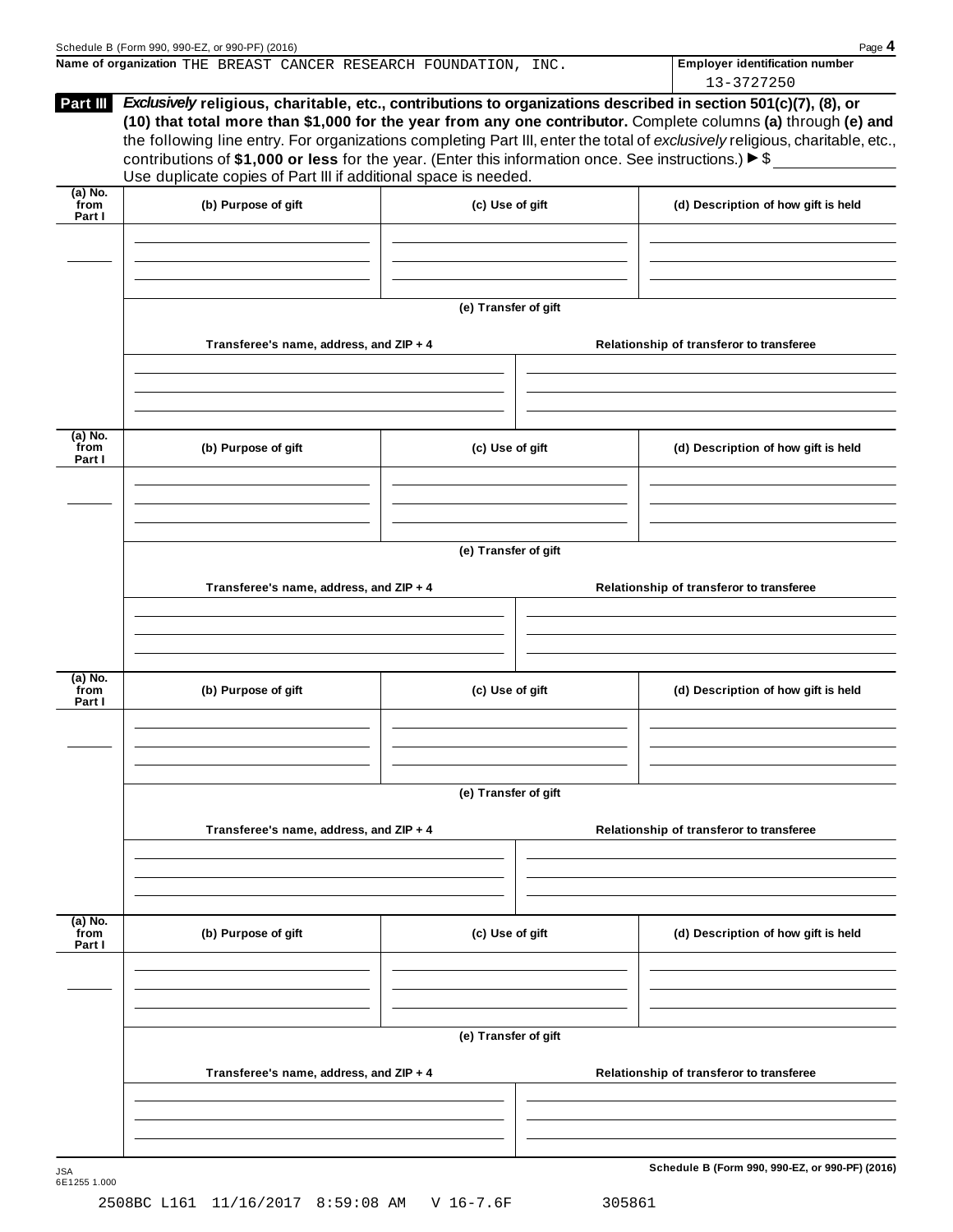| OMB No. 1545-0047<br>16                                                                                                                                                                                                                                      |
|--------------------------------------------------------------------------------------------------------------------------------------------------------------------------------------------------------------------------------------------------------------|
| <b>Open to Public</b><br><b>Inspection</b>                                                                                                                                                                                                                   |
| <b>Employer identification number</b>                                                                                                                                                                                                                        |
| 13-3727250                                                                                                                                                                                                                                                   |
|                                                                                                                                                                                                                                                              |
|                                                                                                                                                                                                                                                              |
| (b) Funds and other accounts                                                                                                                                                                                                                                 |
|                                                                                                                                                                                                                                                              |
|                                                                                                                                                                                                                                                              |
|                                                                                                                                                                                                                                                              |
|                                                                                                                                                                                                                                                              |
|                                                                                                                                                                                                                                                              |
| <b>No</b><br><b>Yes</b>                                                                                                                                                                                                                                      |
|                                                                                                                                                                                                                                                              |
|                                                                                                                                                                                                                                                              |
| No<br>Yes                                                                                                                                                                                                                                                    |
|                                                                                                                                                                                                                                                              |
|                                                                                                                                                                                                                                                              |
|                                                                                                                                                                                                                                                              |
| Preservation of a historically important land area                                                                                                                                                                                                           |
| Preservation of a certified historic structure                                                                                                                                                                                                               |
|                                                                                                                                                                                                                                                              |
| Complete lines 2a through 2d if the organization held a qualified conservation contribution in the form of a conservation<br>Held at the End of the Tax Year                                                                                                 |
|                                                                                                                                                                                                                                                              |
|                                                                                                                                                                                                                                                              |
|                                                                                                                                                                                                                                                              |
|                                                                                                                                                                                                                                                              |
|                                                                                                                                                                                                                                                              |
| Number of conservation easements modified, transferred, released, extinguished, or terminated by the organization during the                                                                                                                                 |
|                                                                                                                                                                                                                                                              |
|                                                                                                                                                                                                                                                              |
|                                                                                                                                                                                                                                                              |
| Yes.<br><b>No</b>                                                                                                                                                                                                                                            |
| Staff and volunteer hours devoted to monitoring, inspecting, handling of violations, and enforcing conservation easements during the year                                                                                                                    |
|                                                                                                                                                                                                                                                              |
| Amount of expenses incurred in monitoring, inspecting, handling of violations, and enforcing conservation easements during the year                                                                                                                          |
|                                                                                                                                                                                                                                                              |
|                                                                                                                                                                                                                                                              |
| Yes<br><b>No</b>                                                                                                                                                                                                                                             |
| In Part XIII, describe how the organization reports conservation easements in its revenue and expense statement, and                                                                                                                                         |
| balance sheet, and include, if applicable, the text of the footnote to the organization's financial statements that describes the                                                                                                                            |
|                                                                                                                                                                                                                                                              |
|                                                                                                                                                                                                                                                              |
|                                                                                                                                                                                                                                                              |
| If the organization elected, as permitted under SFAS 116 (ASC 958), not to report in its revenue statement and balance sheet works of art, historical treasures, or other similar assets held for public exhibition, education                               |
| If the organization elected, as permitted under SFAS 116 (ASC 958), to report in its revenue statement and balance sheet<br>works of art, historical treasures, or other similar assets held for public exhibition, education, or research in furtherance of |
|                                                                                                                                                                                                                                                              |
| $\triangleright$ \$                                                                                                                                                                                                                                          |
|                                                                                                                                                                                                                                                              |
| If the organization received or held works of art, historical treasures, or other similar assets for financial gain, provide the                                                                                                                             |
| $\triangleright$ \$                                                                                                                                                                                                                                          |
| Schedule D (Form 990) 2016                                                                                                                                                                                                                                   |
|                                                                                                                                                                                                                                                              |

| JSA          |  |                                             |        |
|--------------|--|---------------------------------------------|--------|
| 6E1268 1.000 |  |                                             |        |
|              |  | 2508BC L161 11/16/2017 8:59:08 AM V 16-7.6F | 305861 |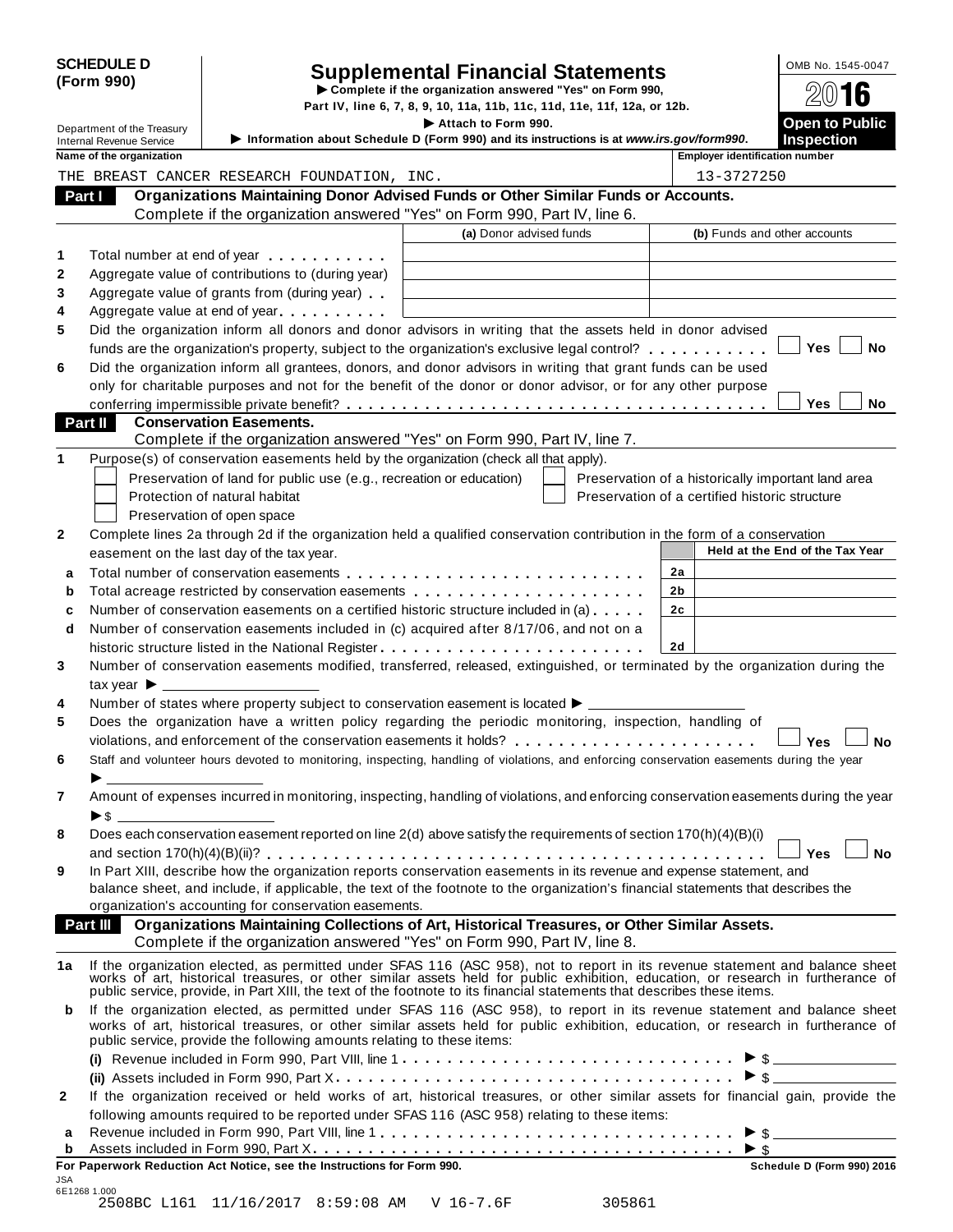| 3-3727250 |  |  |
|-----------|--|--|
|           |  |  |

|                 |                                                                                                                                                                                     | THE BREAST CANCER RESEARCH FOUNDATION, INC.  |                         |            |                           |           |                      | 13-3727250                 |          |           |
|-----------------|-------------------------------------------------------------------------------------------------------------------------------------------------------------------------------------|----------------------------------------------|-------------------------|------------|---------------------------|-----------|----------------------|----------------------------|----------|-----------|
|                 | Schedule D (Form 990) 2016                                                                                                                                                          |                                              |                         |            |                           |           |                      |                            |          | Page 2    |
| <b>Part III</b> | Organizations Maintaining Collections of Art, Historical Treasures, or Other Similar Assets (continued)                                                                             |                                              |                         |            |                           |           |                      |                            |          |           |
| 3               | Using the organization's acquisition, accession, and other records, check any of the following that are a significant use of its                                                    |                                              |                         |            |                           |           |                      |                            |          |           |
|                 | collection items (check all that apply):                                                                                                                                            |                                              |                         |            |                           |           |                      |                            |          |           |
| a               | Public exhibition                                                                                                                                                                   |                                              | d                       |            | Loan or exchange programs |           |                      |                            |          |           |
| b               | Scholarly research                                                                                                                                                                  |                                              | e                       | Other      |                           |           |                      |                            |          |           |
| c               | Preservation for future generations                                                                                                                                                 |                                              |                         |            |                           |           |                      |                            |          |           |
| 4               | Provide a description of the organization's collections and explain how they further the organization's exempt purpose in Part                                                      |                                              |                         |            |                           |           |                      |                            |          |           |
|                 | XIII.                                                                                                                                                                               |                                              |                         |            |                           |           |                      |                            |          |           |
| 5               | During the year, did the organization solicit or receive donations of art, historical treasures, or other similar                                                                   |                                              |                         |            |                           |           |                      |                            |          |           |
|                 | assets to be sold to raise funds rather than to be maintained as part of the organization's collection?                                                                             |                                              |                         |            |                           |           |                      | <b>Yes</b>                 |          | No        |
|                 | <b>Escrow and Custodial Arrangements.</b><br><b>Part IV</b><br>Complete if the organization answered "Yes" on Form 990, Part IV, line 9, or reported an amount on Form              |                                              |                         |            |                           |           |                      |                            |          |           |
|                 | 990, Part X, line 21.                                                                                                                                                               |                                              |                         |            |                           |           |                      |                            |          |           |
|                 | 1a Is the organization an agent, trustee, custodian or other intermediary for contributions or other assets not                                                                     |                                              |                         |            |                           |           |                      |                            |          |           |
|                 |                                                                                                                                                                                     |                                              |                         |            |                           |           |                      | Yes                        |          | <b>No</b> |
| b               | If "Yes," explain the arrangement in Part XIII and complete the following table:                                                                                                    |                                              |                         |            |                           |           |                      |                            |          |           |
|                 |                                                                                                                                                                                     |                                              |                         |            |                           |           | Amount               |                            |          |           |
| c               | Beginning balance enterprised and and all contact to the contact the contact to the contact the contact to the                                                                      |                                              |                         |            | 1c                        |           |                      |                            |          |           |
| d               |                                                                                                                                                                                     |                                              |                         |            | 1 <sub>d</sub>            |           |                      |                            |          |           |
| e               |                                                                                                                                                                                     |                                              |                         |            | 1е                        |           |                      |                            |          |           |
|                 |                                                                                                                                                                                     |                                              |                         |            | 1f                        |           |                      |                            |          |           |
| 2a              | Did the organization include an amount on Form 990, Part X, line 21, for escrow or custodial account liability?                                                                     |                                              |                         |            |                           |           |                      | <b>Yes</b>                 |          | No        |
|                 | <b>b</b> If "Yes," explain the arrangement in Part XIII. Check here if the explanation has been provided on Part XIII                                                               |                                              |                         |            |                           |           |                      |                            |          |           |
|                 | <b>Endowment Funds.</b><br>Part V<br>Complete if the organization answered "Yes" on Form 990, Part IV, line 10.                                                                     |                                              |                         |            |                           |           |                      |                            |          |           |
|                 |                                                                                                                                                                                     |                                              |                         |            |                           |           |                      |                            |          |           |
|                 |                                                                                                                                                                                     | (a) Current year                             | (b) Prior year          | 300,000.   | (c) Two years back        | 300,000.  | (d) Three years back | (e) Four years back        |          |           |
| 1a              | Beginning of year balance                                                                                                                                                           | 1,550,000.                                   |                         |            |                           |           | 300,000.             |                            | 300,000. |           |
|                 | Contributions <b>Contributions</b>                                                                                                                                                  | 5,000,000.                                   |                         | 1,250,000. |                           |           |                      |                            |          |           |
| c               | Net investment earnings, gains,                                                                                                                                                     |                                              |                         |            |                           |           |                      |                            |          |           |
|                 | and losses experiences and losses                                                                                                                                                   | 35,766.                                      |                         | 4,812.     |                           | $-2,626.$ | 39,857.              |                            |          | 36,726.   |
| d               | Grants or scholarships                                                                                                                                                              |                                              |                         |            |                           |           |                      |                            |          |           |
| е               | Other expenditures for facilities                                                                                                                                                   |                                              |                         |            |                           |           |                      |                            |          |           |
|                 | and programs expansion and programs                                                                                                                                                 | 35,766.                                      |                         | 4,812.     |                           | $-2,626.$ | 39,857.              |                            |          | 36,726.   |
|                 | Administrative expenses                                                                                                                                                             |                                              |                         |            |                           |           |                      |                            |          |           |
| g               | End of year balance example.                                                                                                                                                        | 6,550,000.                                   |                         | 1,550,000. |                           | 300,000.  | 300,000.             |                            | 300,000. |           |
| 2<br>a          | Provide the estimated percentage of the current year end balance (line 1g, column (a)) held as:<br>Board designated or quasi-endowment $\blacktriangleright$                        |                                              | $\%$                    |            |                           |           |                      |                            |          |           |
| b               | Permanent endowment ▶ 100.0000 %                                                                                                                                                    |                                              |                         |            |                           |           |                      |                            |          |           |
| c               | Temporarily restricted endowment ▶                                                                                                                                                  | %                                            |                         |            |                           |           |                      |                            |          |           |
|                 | The percentages on lines 2a, 2b, and 2c should equal 100%.                                                                                                                          |                                              |                         |            |                           |           |                      |                            |          |           |
|                 | 3a Are there endowment funds not in the possession of the organization that are held and administered for the                                                                       |                                              |                         |            |                           |           |                      |                            |          |           |
|                 | organization by:                                                                                                                                                                    |                                              |                         |            |                           |           |                      |                            | Yes      | <b>No</b> |
|                 |                                                                                                                                                                                     |                                              |                         |            |                           |           |                      | 3a(i)                      |          | Χ         |
|                 |                                                                                                                                                                                     |                                              |                         |            |                           |           |                      | 3a(ii)                     |          | X         |
| b               | If "Yes" on line 3a(ii), are the related organizations listed as required on Schedule R?                                                                                            |                                              |                         |            |                           |           |                      | 3b                         |          |           |
| 4               | Describe in Part XIII the intended uses of the organization's endowment funds.                                                                                                      |                                              |                         |            |                           |           |                      |                            |          |           |
|                 | Land, Buildings, and Equipment.<br>Part VI<br>Complete if the organization answered "Yes" on Form 990, Part IV, line 11a. See Form 990, Part X, line 10.<br>Description of property |                                              | (a) Cost or other basis |            | (b) Cost or other basis   |           | (c) Accumulated      | (d) Book value             |          |           |
|                 |                                                                                                                                                                                     |                                              | (investment)            |            | (other)                   |           | depreciation         |                            |          |           |
| 1a              |                                                                                                                                                                                     | the control of the control of the control of |                         |            |                           |           |                      |                            |          |           |
| b               |                                                                                                                                                                                     |                                              |                         |            |                           |           |                      |                            |          |           |
| c               | Leasehold improvements <b>Leasehold</b> improvements                                                                                                                                |                                              |                         |            | 229,008.                  |           | 161,770.             |                            | 67, 238. |           |
| d               | Equipment                                                                                                                                                                           |                                              |                         |            | 170,253.                  |           | 157,619.             |                            | 12,634.  |           |
| е               |                                                                                                                                                                                     |                                              |                         |            |                           |           |                      |                            |          |           |
|                 | Total. Add lines 1a through 1e. (Column (d) must equal Form 990, Part X, column (B), line 10c.).                                                                                    |                                              |                         |            |                           |           |                      |                            | 79,872.  |           |
|                 |                                                                                                                                                                                     |                                              |                         |            |                           |           |                      | Schedule D (Form 990) 2016 |          |           |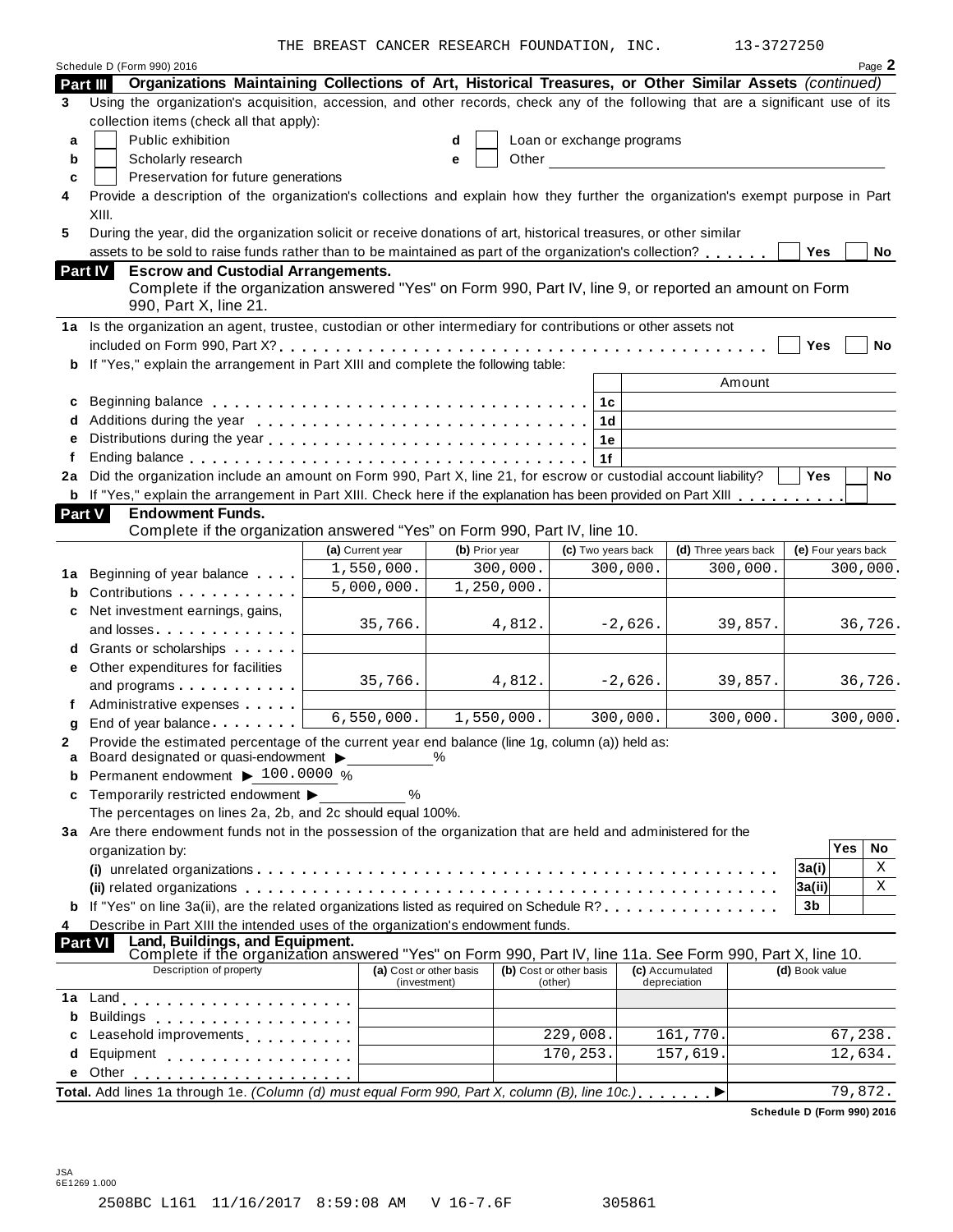| Schedule D (Form 990) 2016 |  |  |
|----------------------------|--|--|
|                            |  |  |

| Part VII<br><b>Investments - Other Securities.</b>                                                                                                                                                                                             |                 |                                                                                                            |
|------------------------------------------------------------------------------------------------------------------------------------------------------------------------------------------------------------------------------------------------|-----------------|------------------------------------------------------------------------------------------------------------|
|                                                                                                                                                                                                                                                |                 | Complete if the organization answered "Yes" on Form 990, Part IV, line 11b. See Form 990, Part X, line 12. |
| (a) Description of security or category<br>(including name of security)                                                                                                                                                                        | (b) Book value  | (c) Method of valuation:<br>Cost or end-of-year market value                                               |
| (1) Financial derivatives                                                                                                                                                                                                                      |                 |                                                                                                            |
| (2) Closely-held equity interests                                                                                                                                                                                                              |                 |                                                                                                            |
| (3) Other                                                                                                                                                                                                                                      |                 |                                                                                                            |
| (A) MUTUAL FUNDS - FIXED INCOME                                                                                                                                                                                                                | 10,021,540.     | FMV                                                                                                        |
| (B)                                                                                                                                                                                                                                            |                 |                                                                                                            |
| (C)                                                                                                                                                                                                                                            |                 |                                                                                                            |
| (D)                                                                                                                                                                                                                                            |                 |                                                                                                            |
| (E)                                                                                                                                                                                                                                            |                 |                                                                                                            |
| (F)                                                                                                                                                                                                                                            |                 |                                                                                                            |
| (G)                                                                                                                                                                                                                                            |                 |                                                                                                            |
| (H)                                                                                                                                                                                                                                            | 10,021,540.     |                                                                                                            |
| Total. (Column (b) must equal Form 990, Part X, col. (B) line 12.) $\blacktriangleright$<br>Part VIII<br><b>Investments - Program Related.</b>                                                                                                 |                 |                                                                                                            |
|                                                                                                                                                                                                                                                |                 | Complete if the organization answered "Yes" on Form 990, Part IV, line 11c. See Form 990, Part X, line 13. |
| (a) Description of investment                                                                                                                                                                                                                  | (b) Book value  | (c) Method of valuation:<br>Cost or end-of-year market value                                               |
| (1)                                                                                                                                                                                                                                            |                 |                                                                                                            |
| (2)                                                                                                                                                                                                                                            |                 |                                                                                                            |
| (3)                                                                                                                                                                                                                                            |                 |                                                                                                            |
| (4)                                                                                                                                                                                                                                            |                 |                                                                                                            |
| (5)                                                                                                                                                                                                                                            |                 |                                                                                                            |
| (6)                                                                                                                                                                                                                                            |                 |                                                                                                            |
| (7)                                                                                                                                                                                                                                            |                 |                                                                                                            |
| (8)                                                                                                                                                                                                                                            |                 |                                                                                                            |
| (9)                                                                                                                                                                                                                                            |                 |                                                                                                            |
| Total. (Column (b) must equal Form 990, Part X, col. (B) line 13.) $\blacktriangleright$                                                                                                                                                       |                 |                                                                                                            |
|                                                                                                                                                                                                                                                |                 |                                                                                                            |
| <b>Other Assets.</b>                                                                                                                                                                                                                           |                 |                                                                                                            |
|                                                                                                                                                                                                                                                |                 | Complete if the organization answered "Yes" on Form 990, Part IV, line 11d. See Form 990, Part X, line 15. |
|                                                                                                                                                                                                                                                | (a) Description | (b) Book value                                                                                             |
|                                                                                                                                                                                                                                                |                 |                                                                                                            |
|                                                                                                                                                                                                                                                |                 |                                                                                                            |
|                                                                                                                                                                                                                                                |                 |                                                                                                            |
|                                                                                                                                                                                                                                                |                 |                                                                                                            |
|                                                                                                                                                                                                                                                |                 |                                                                                                            |
|                                                                                                                                                                                                                                                |                 |                                                                                                            |
|                                                                                                                                                                                                                                                |                 |                                                                                                            |
|                                                                                                                                                                                                                                                |                 |                                                                                                            |
|                                                                                                                                                                                                                                                |                 | ▶                                                                                                          |
| Part IX<br>(1)<br>(2)<br>(3)<br>(4)<br>(5)<br>(6)<br>(7)<br>(8)<br>(9)<br>Total. (Column (b) must equal Form 990, Part X, col. (B) line 15.). $\ldots \ldots \ldots \ldots \ldots \ldots \ldots \ldots$<br>Part X<br><b>Other Liabilities.</b> |                 | Complete if the organization answered "Yes" on Form 990, Part IV, line 11e or 11f. See Form 990, Part X,   |
| line 25.                                                                                                                                                                                                                                       |                 |                                                                                                            |
| (a) Description of liability                                                                                                                                                                                                                   | (b) Book value  |                                                                                                            |
|                                                                                                                                                                                                                                                |                 |                                                                                                            |
|                                                                                                                                                                                                                                                |                 |                                                                                                            |
|                                                                                                                                                                                                                                                |                 |                                                                                                            |
|                                                                                                                                                                                                                                                |                 |                                                                                                            |
|                                                                                                                                                                                                                                                |                 |                                                                                                            |
|                                                                                                                                                                                                                                                |                 |                                                                                                            |
|                                                                                                                                                                                                                                                |                 |                                                                                                            |
| (1) Federal income taxes<br>(2)<br>(3)<br>(4)<br>(5)<br>(6)<br>(7)<br>(8)<br>(9)                                                                                                                                                               |                 |                                                                                                            |

organization's liability for uncertain tax positions under FIN 48 (ASC 740). Check here ifthe text of the footnote has been provided in Part XIII

JSA **Schedule D (Form 990) 2016** 6E1270 1.000 2508BC L161 11/16/2017 8:59:08 AM V 16-7.6F 305861

X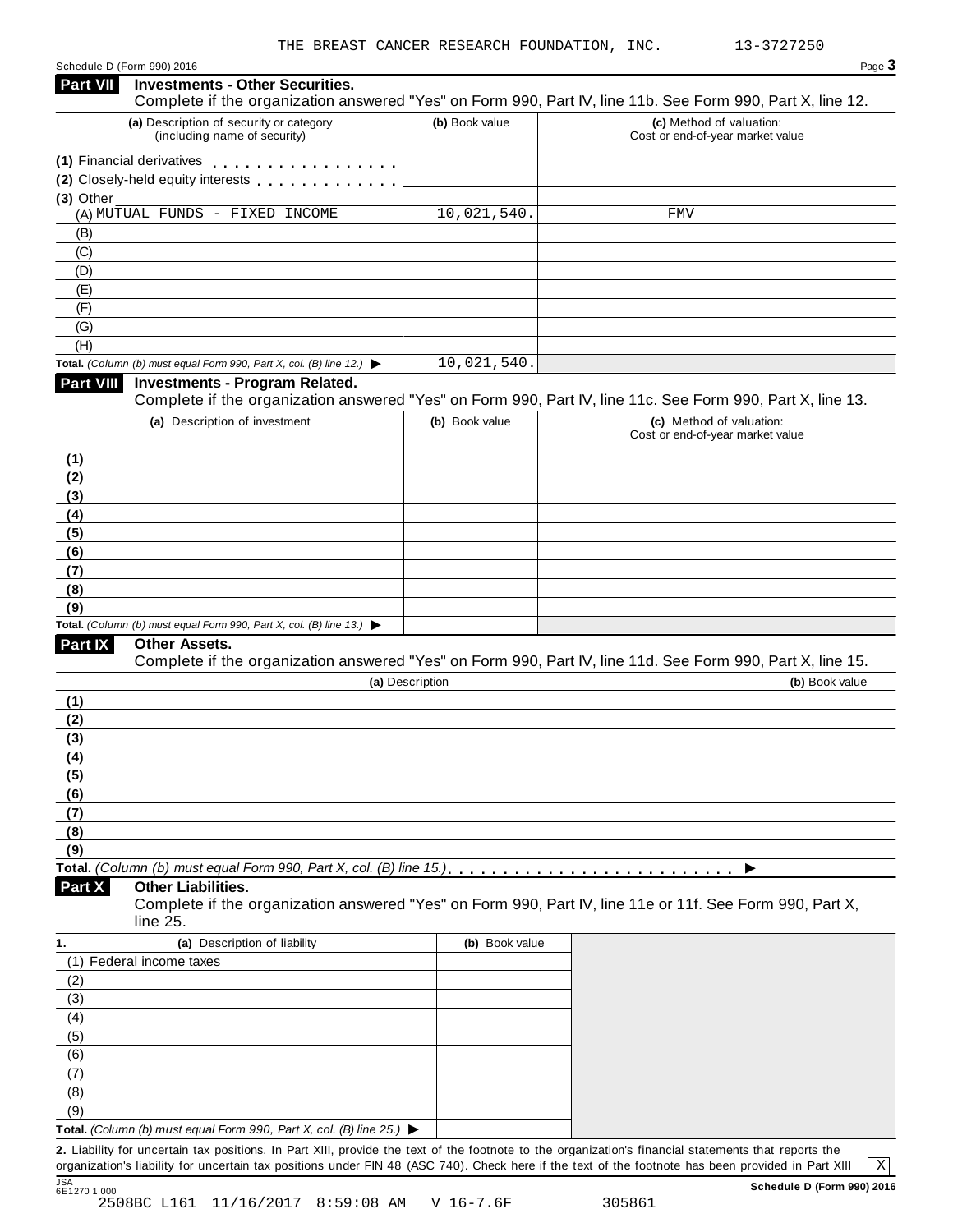|              | Schedule D (Form 990) 2016                                                                                                                                         |                      | Page 4        |
|--------------|--------------------------------------------------------------------------------------------------------------------------------------------------------------------|----------------------|---------------|
| Part XI      | Reconciliation of Revenue per Audited Financial Statements With Revenue per Return.<br>Complete if the organization answered "Yes" on Form 990, Part IV, line 12a. |                      |               |
| 1            | Total revenue, gains, and other support per audited financial statements                                                                                           | $\blacktriangleleft$ | 73, 725, 528. |
| $\mathbf{2}$ | Amounts included on line 1 but not on Form 990, Part VIII, line 12:                                                                                                |                      |               |
| a            | $-19,306.$<br>2a                                                                                                                                                   |                      |               |
| b            | 328,787.<br>2 <sub>b</sub>                                                                                                                                         |                      |               |
| c            | 2c                                                                                                                                                                 |                      |               |
| d            | 542,341.                                                                                                                                                           |                      |               |
| е            |                                                                                                                                                                    | 2e                   | 851,822.      |
| 3            |                                                                                                                                                                    | $\overline{3}$       | 72,873,706.   |
| 4            | Amounts included on Form 990, Part VIII, line 12, but not on line 1:                                                                                               |                      |               |
| a            | 159,400.<br>4a<br>Investment expenses not included on Form 990, Part VIII, line 7b                                                                                 |                      |               |
| b            | 4b                                                                                                                                                                 |                      |               |
| C            |                                                                                                                                                                    | 4c                   | 159,400.      |
| 5.           | Total revenue. Add lines 3 and 4c. (This must equal Form 990, Part I, line 12.)                                                                                    |                      | 73,033,106.   |
| Part XII     | Reconciliation of Expenses per Audited Financial Statements With Expenses per Return.                                                                              |                      |               |
|              | Complete if the organization answered "Yes" on Form 990, Part IV, line 12a.                                                                                        |                      |               |
| 1            |                                                                                                                                                                    | $\mathbf{1}$         | 72,665,945.   |
| $\mathbf{2}$ | Amounts included on line 1 but not on Form 990, Part IX, line 25:                                                                                                  |                      |               |
| a            | 328,787.<br><b>2a</b>                                                                                                                                              |                      |               |
| b            | 2 <sub>b</sub>                                                                                                                                                     |                      |               |
| c            | 2c                                                                                                                                                                 |                      |               |
| d            | 701,118.                                                                                                                                                           |                      |               |
| е            |                                                                                                                                                                    | 2e                   | 1,029,905.    |
| 3            |                                                                                                                                                                    | 3                    | 71,636,040.   |
| 4            | Amounts included on Form 990, Part IX, line 25, but not on line 1:                                                                                                 |                      |               |
|              | 159,400.<br>4a<br>Investment expenses not included on Form 990, Part VIII, line 7b                                                                                 |                      |               |
| a            | 4b                                                                                                                                                                 |                      |               |
| b            |                                                                                                                                                                    | 4c                   | 159,400.      |
| C<br>5.      | Total expenses. Add lines 3 and 4c. (This must equal Form 990, Part I, line 18.)                                                                                   | 5                    | 71,795,440.   |
|              | Part XIII Supplemental Information.                                                                                                                                |                      |               |
|              | Provide the descriptions required for Part II, lines 3, 5, and 9; Part III, lines 1a and 4; Part IV, lines 1b and 2b; Part V, line 4; Part X, line                 |                      |               |
|              | 2; Part XI, lines 2d and 4b; and Part XII, lines 2d and 4b. Also complete this part to provide any additional information.                                         |                      |               |

SEE PAGE 5

6E1271 1.000

JSA **Schedule D (Form 990) 2016**

2508BC L161 11/16/2017 8:59:08 AM V 16-7.6F 305861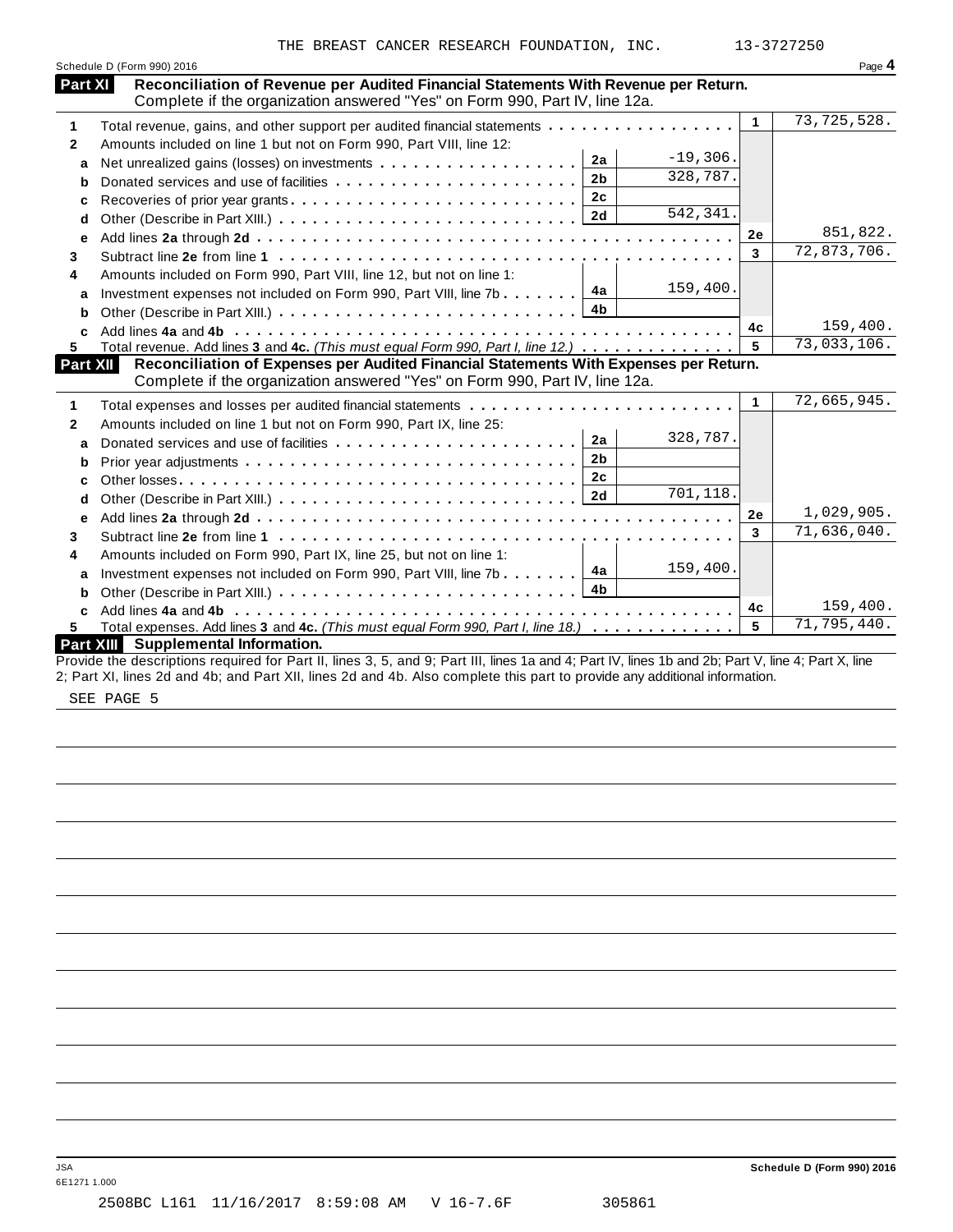| Schedule D (Form 990) 2016                            |                                                                          | Page 5 |
|-------------------------------------------------------|--------------------------------------------------------------------------|--------|
| <b>Part XIII</b> Supplemental Information (continued) |                                                                          |        |
| SCHEDULE D, PART X, OUESTION 2 - INCOME TAXES         |                                                                          |        |
|                                                       | THE FOUNDATION IS SUBJECT TO THE PROVISIONS OF THE FINANCIAL ACCOUNTING  |        |
|                                                       |                                                                          |        |
|                                                       | STANDARDS BOARD'S (THE "FASB") ACCOUNTING STANDARDS CODIFICATION ("ASC") |        |
|                                                       |                                                                          |        |
|                                                       | TOPIC 740, INCOME TAXES, RELATING TO ACCOUNTING AND REPORTING FOR        |        |
|                                                       |                                                                          |        |
|                                                       | UNCERTAINTY IN INCOME TAXES. BECAUSE OF THE FOUNDATION'S GENERAL         |        |
|                                                       |                                                                          |        |
|                                                       | TAX-EXEMPT STATUS, ASC TOPIC 740 HAS NOT HAD, AND IS NOT EXPECTED TO     |        |
|                                                       | HAVE, A MATERIAL IMPACT ON THE FOUNDATION'S CONSOLIDATED FINANCIAL       |        |

STATEMENTS.

SCHEDULE D, PART XI AND XII - RECONCILIATION OF INCOME AND EXPENSES REVENUE OF \$542,341 AND EXPENSES OF \$500,063 FROM CONSOLIDATED ENTITY - BCRF CANADA ELIMINATED FOR TAX RETURN PURPOSES. EXPENSES ALSO INCLUDES \$201,055 NOT REPORTED ON FORM 990, PART IX. THE TOTAL OF EXPENSES REPORTED ON PART XII, LINE 2D IS \$701,118.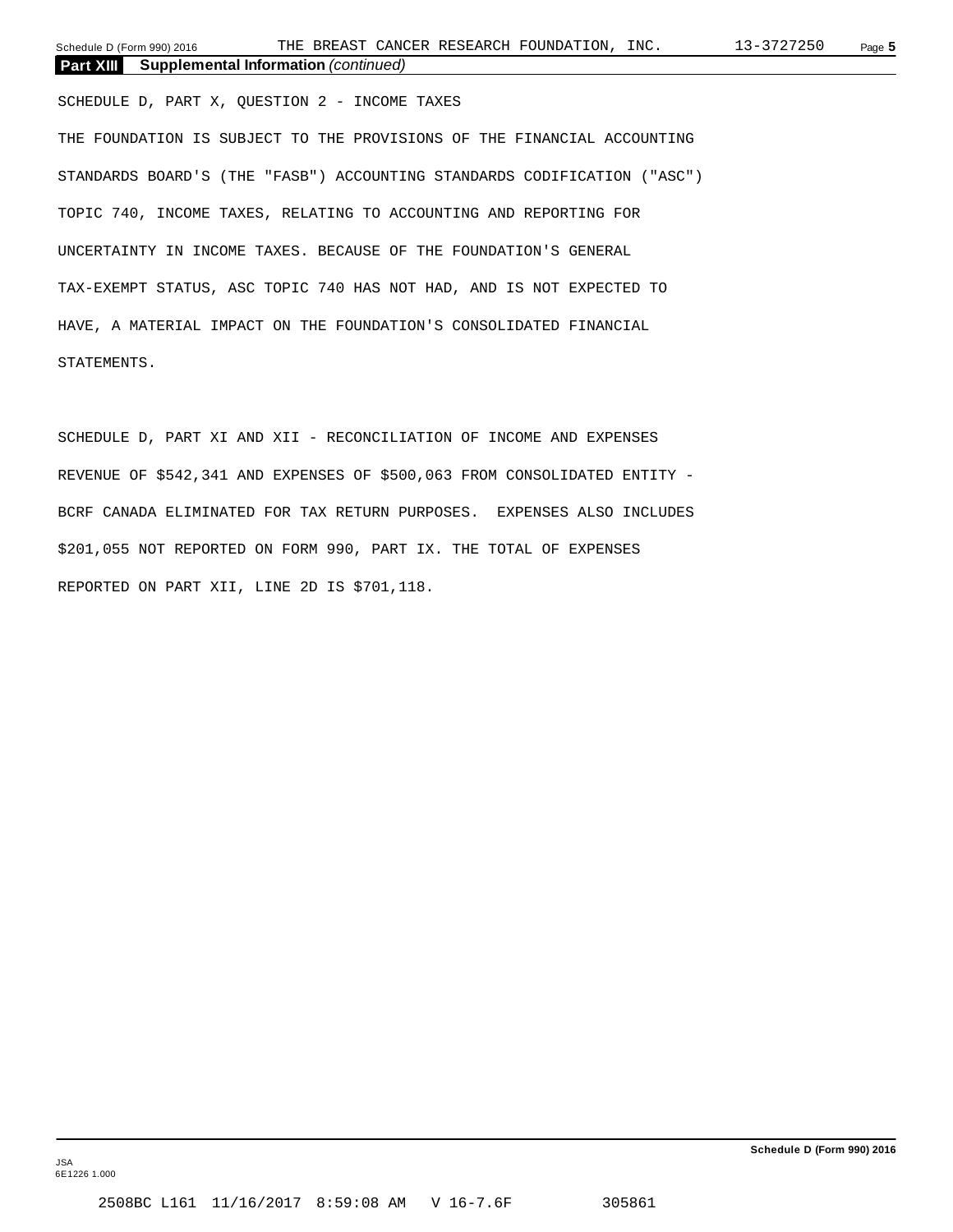|                                                                                                                                              | <b>SCHEDULE F</b>                                    |                              |                                                            |                                                                                           | <b>Statement of Activities Outside the United States</b>                                                                                                                                                                       |                                                                                                                 | OMB No. 1545-0047                                                 |  |  |  |
|----------------------------------------------------------------------------------------------------------------------------------------------|------------------------------------------------------|------------------------------|------------------------------------------------------------|-------------------------------------------------------------------------------------------|--------------------------------------------------------------------------------------------------------------------------------------------------------------------------------------------------------------------------------|-----------------------------------------------------------------------------------------------------------------|-------------------------------------------------------------------|--|--|--|
|                                                                                                                                              | (Form 990)                                           |                              |                                                            |                                                                                           | Complete if the organization answered "Yes" on Form 990, Part IV, line 14b, 15, or 16.                                                                                                                                         |                                                                                                                 | 2016                                                              |  |  |  |
| Attach to Form 990.<br>Department of the Treasury<br>Information about Schedule F (Form 990) and its instructions is at www.irs.gov/form990. |                                                      |                              |                                                            |                                                                                           |                                                                                                                                                                                                                                | Open to Public                                                                                                  |                                                                   |  |  |  |
|                                                                                                                                              | Internal Revenue Service<br>Name of the organization |                              | <b>Inspection</b><br><b>Employer identification number</b> |                                                                                           |                                                                                                                                                                                                                                |                                                                                                                 |                                                                   |  |  |  |
|                                                                                                                                              | THE BREAST CANCER RESEARCH FOUNDATION, INC.          |                              |                                                            |                                                                                           |                                                                                                                                                                                                                                | 13-3727250                                                                                                      |                                                                   |  |  |  |
| Part I                                                                                                                                       |                                                      |                              |                                                            |                                                                                           | General Information on Activities Outside the United States. Complete if the organization answered "Yes" on                                                                                                                    |                                                                                                                 |                                                                   |  |  |  |
|                                                                                                                                              |                                                      | Form 990, Part IV, line 14b. |                                                            |                                                                                           |                                                                                                                                                                                                                                |                                                                                                                 |                                                                   |  |  |  |
| 1                                                                                                                                            |                                                      |                              |                                                            |                                                                                           | For grantmakers. Does the organization maintain records to substantiate the amount of its grants and other<br>assistance, the grantees' eligibility for the grants or assistance, and the selection criteria used to award the |                                                                                                                 | $X \mid Y$ es<br>No                                               |  |  |  |
| 2                                                                                                                                            | assistance outside the United States.                |                              |                                                            |                                                                                           | For grantmakers. Describe in Part V the organization's procedures for monitoring the use of its grants and other                                                                                                               |                                                                                                                 |                                                                   |  |  |  |
| 3                                                                                                                                            |                                                      |                              |                                                            |                                                                                           | Activities per Region. (The following Part I, line 3 table can be duplicated if additional space is needed.)                                                                                                                   |                                                                                                                 |                                                                   |  |  |  |
|                                                                                                                                              | (a) Region                                           |                              | (b) Number of<br>offices in the<br>region                  | (c) Number of<br>employees,<br>agents, and<br>independent<br>contractors<br>in the region | (d) Activities conducted in the<br>region (by type) (such as,<br>fundraising, program services,<br>investments, grants to recipients<br>located in the region)                                                                 | (e) If activity listed in (d) is<br>a program service,<br>describe specific type of<br>service(s) in the region | (f) Total<br>expenditures for<br>and investments<br>in the region |  |  |  |
| (1)                                                                                                                                          | <b>EUROPE</b>                                        |                              |                                                            |                                                                                           | GRANTMAKING                                                                                                                                                                                                                    |                                                                                                                 | 3,060,932.                                                        |  |  |  |
|                                                                                                                                              |                                                      |                              |                                                            |                                                                                           |                                                                                                                                                                                                                                |                                                                                                                 |                                                                   |  |  |  |
| (2)                                                                                                                                          | MIDDLE EAST AND NORTH AFRICA                         |                              |                                                            |                                                                                           | GRANTMAKING                                                                                                                                                                                                                    |                                                                                                                 | 997,150.                                                          |  |  |  |
| (3)                                                                                                                                          | EAST ASIA AND THE PACIFIC                            |                              |                                                            |                                                                                           | GRANTMAKING                                                                                                                                                                                                                    |                                                                                                                 | 500,000.                                                          |  |  |  |
| (4)                                                                                                                                          | NORTH AMERICA                                        |                              |                                                            |                                                                                           | GRANTMAKING                                                                                                                                                                                                                    |                                                                                                                 | 70,000.                                                           |  |  |  |
| (5)                                                                                                                                          |                                                      |                              |                                                            |                                                                                           |                                                                                                                                                                                                                                |                                                                                                                 |                                                                   |  |  |  |
| (6)                                                                                                                                          |                                                      |                              |                                                            |                                                                                           |                                                                                                                                                                                                                                |                                                                                                                 |                                                                   |  |  |  |
| (7)                                                                                                                                          |                                                      |                              |                                                            |                                                                                           |                                                                                                                                                                                                                                |                                                                                                                 |                                                                   |  |  |  |
| (8)                                                                                                                                          |                                                      |                              |                                                            |                                                                                           |                                                                                                                                                                                                                                |                                                                                                                 |                                                                   |  |  |  |
| (9)                                                                                                                                          |                                                      |                              |                                                            |                                                                                           |                                                                                                                                                                                                                                |                                                                                                                 |                                                                   |  |  |  |
| (10)                                                                                                                                         |                                                      |                              |                                                            |                                                                                           |                                                                                                                                                                                                                                |                                                                                                                 |                                                                   |  |  |  |
| (11)                                                                                                                                         |                                                      |                              |                                                            |                                                                                           |                                                                                                                                                                                                                                |                                                                                                                 |                                                                   |  |  |  |
| (12)                                                                                                                                         |                                                      |                              |                                                            |                                                                                           |                                                                                                                                                                                                                                |                                                                                                                 |                                                                   |  |  |  |
| (13)                                                                                                                                         |                                                      |                              |                                                            |                                                                                           |                                                                                                                                                                                                                                |                                                                                                                 |                                                                   |  |  |  |
| (14)                                                                                                                                         |                                                      |                              |                                                            |                                                                                           |                                                                                                                                                                                                                                |                                                                                                                 |                                                                   |  |  |  |
| (15)                                                                                                                                         |                                                      |                              |                                                            |                                                                                           |                                                                                                                                                                                                                                |                                                                                                                 |                                                                   |  |  |  |
| (16)                                                                                                                                         |                                                      |                              |                                                            |                                                                                           |                                                                                                                                                                                                                                |                                                                                                                 |                                                                   |  |  |  |
| (17)                                                                                                                                         |                                                      |                              |                                                            |                                                                                           |                                                                                                                                                                                                                                |                                                                                                                 |                                                                   |  |  |  |
| За                                                                                                                                           | Sub-total enterprise and sub-                        |                              |                                                            |                                                                                           |                                                                                                                                                                                                                                |                                                                                                                 | 4,628,082.                                                        |  |  |  |
| b                                                                                                                                            | Total from<br>sheets to Part I                       | continuation                 |                                                            |                                                                                           |                                                                                                                                                                                                                                |                                                                                                                 |                                                                   |  |  |  |
|                                                                                                                                              | c Totals (add lines 3a and 3b)                       |                              |                                                            |                                                                                           |                                                                                                                                                                                                                                |                                                                                                                 | 4,628,082.                                                        |  |  |  |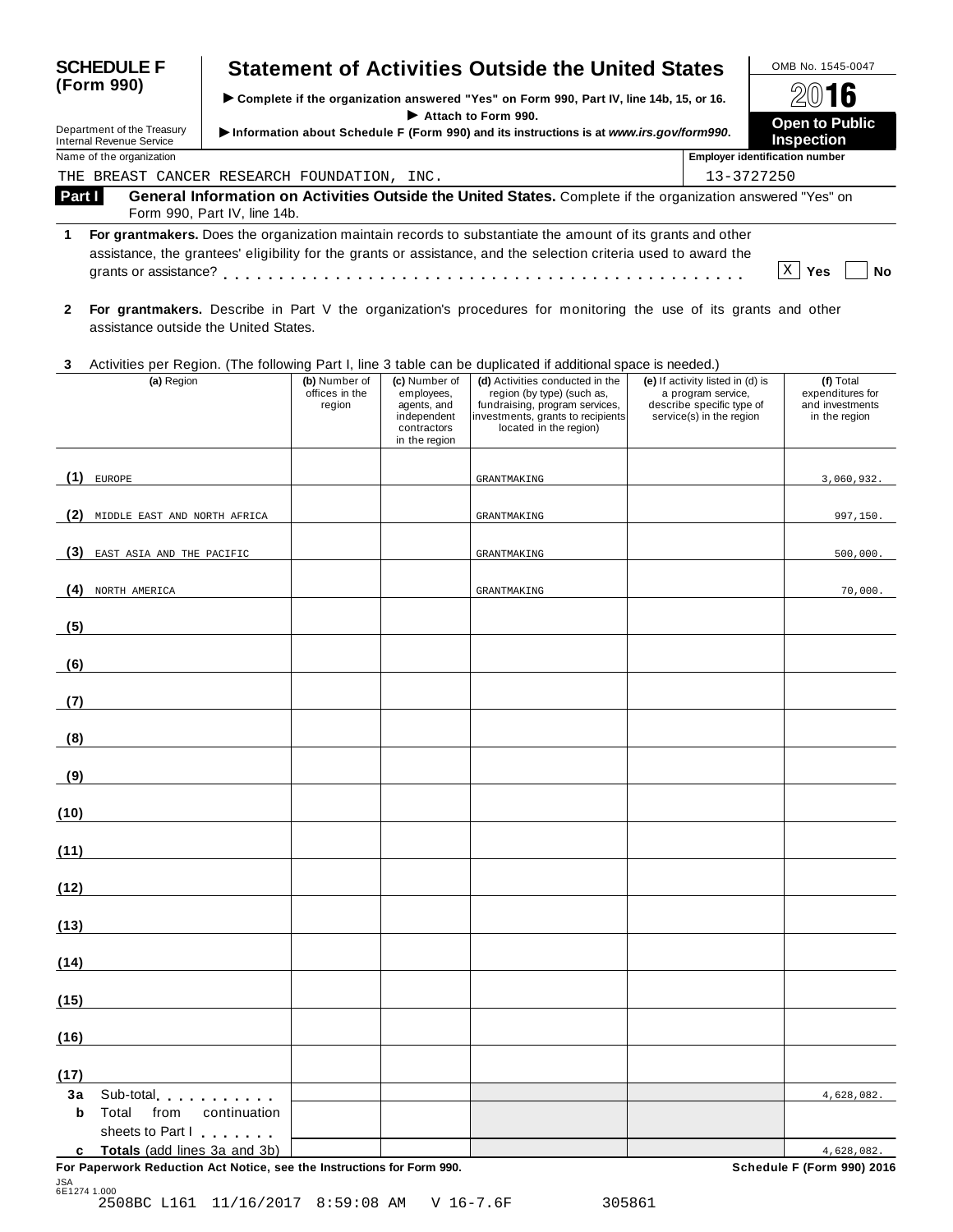| Part II |                             |                                                    | Grants and Other Assistance to Organizations or Entities Outside the United States. Complete if the organization answered "Yes" on Form 990,<br>Part IV, line 15, for any recipient who received more than \$5,000. Part II can be duplicated if additional space is needed. |                         |                             |                                       |                                        |                                             |                                                                |
|---------|-----------------------------|----------------------------------------------------|------------------------------------------------------------------------------------------------------------------------------------------------------------------------------------------------------------------------------------------------------------------------------|-------------------------|-----------------------------|---------------------------------------|----------------------------------------|---------------------------------------------|----------------------------------------------------------------|
| -1      | (a) Name of<br>organization | (b) IRS code<br>section and EIN<br>(if applicable) | (c) Region                                                                                                                                                                                                                                                                   | (d) Purpose of<br>grant | (e) Amount of<br>cash grant | (f) Manner of<br>cash<br>disbursement | (g) Amount of<br>noncash<br>assistance | (h) Description<br>of noncash<br>assistance | (i) Method of<br>valuation<br>(book, FMV,<br>appraisal, other) |
|         |                             |                                                    |                                                                                                                                                                                                                                                                              |                         |                             |                                       |                                        |                                             |                                                                |
| (1)     |                             |                                                    | EAST ASIA/PACIFIC                                                                                                                                                                                                                                                            | MEDICAL RESE            | 250,000.                    | WIRE                                  |                                        |                                             |                                                                |
| (2)     |                             |                                                    | EUROPE/ICELAND/GREENLAND                                                                                                                                                                                                                                                     | MEDICAL RESE            | 249,716.                    | WIRE                                  |                                        |                                             |                                                                |
| (3)     |                             |                                                    | MIDDLE EAST/NORTH AFRICA                                                                                                                                                                                                                                                     | MEDICAL RESE            | 247,550.                    | WIRE                                  |                                        |                                             |                                                                |
| (4)     |                             |                                                    | EUROPE/ICELAND/GREENLAND                                                                                                                                                                                                                                                     | MEDICAL RESE            | 20,000.                     | WIRE                                  |                                        |                                             |                                                                |
| (5)     |                             |                                                    | EUROPE/ICELAND/GREENLAND                                                                                                                                                                                                                                                     | MEDICAL RESE            | 250,000.                    | WIRE                                  |                                        |                                             |                                                                |
| (6)     |                             |                                                    | EUROPE/ICELAND/GREENLAND                                                                                                                                                                                                                                                     | MEDICAL RESE            | 250,000.                    | WIRE                                  |                                        |                                             |                                                                |
| (7)     |                             |                                                    | EUROPE/ICELAND/GREENLAND                                                                                                                                                                                                                                                     | MEDICAL RESE            | 250,000.                    | WIRE                                  |                                        |                                             |                                                                |
| (8)     |                             |                                                    | EUROPE/ICELAND/GREENLAND                                                                                                                                                                                                                                                     | MEDICAL RESE            | 200,272.                    | WIRE                                  |                                        |                                             |                                                                |
| (9)     |                             |                                                    | EUROPE/ICELAND/GREENLAND                                                                                                                                                                                                                                                     | MEDICAL RESE            | 250,000.                    | WIRE                                  |                                        |                                             |                                                                |
| (10)    |                             |                                                    | NORTH AMERICA                                                                                                                                                                                                                                                                | MEDICAL RESE            | 70,000.                     | WIRE                                  |                                        |                                             |                                                                |
| (11)    |                             |                                                    | EUROPE/ICELAND/GREENLAND                                                                                                                                                                                                                                                     | MEDICAL RESE            | 136,856.                    | WIRE                                  |                                        |                                             |                                                                |
| (12)    |                             |                                                    | EAST ASIA/PACIFIC                                                                                                                                                                                                                                                            | MEDICAL RESE            | 250,000.                    | WIRE                                  |                                        |                                             |                                                                |
| (13)    |                             |                                                    | EUROPE/ICELAND/GREENLAND                                                                                                                                                                                                                                                     | MEDICAL RESE            | 80,000.                     | WIRE.                                 |                                        |                                             |                                                                |
| (14)    |                             |                                                    | EUROPE/ICELAND/GREENLAND                                                                                                                                                                                                                                                     | MEDICAL RESE            | 249,088.                    | WIRE                                  |                                        |                                             |                                                                |
| (15)    |                             |                                                    | MIDDLE EAST/NORTH AFRICA                                                                                                                                                                                                                                                     | MEDICAL RESE            | 250,000.                    | WIRE                                  |                                        |                                             |                                                                |
| (16)    |                             |                                                    | MIDDLE EAST/NORTH AFRICA                                                                                                                                                                                                                                                     | MEDICAL RESE            | 249,600.                    | WIRE                                  |                                        |                                             |                                                                |

**2** Enter total number of recipient organizations listed above that are recognized as charities by the foreign country, recognized as tax-exempt

 $\blacksquare$ <br>by the IRS, or for which the grantee or counsel has provided a section 501(c)(3) equivalency letter<br>3 Enter total number of other organizations or entities

**Schedule F (Form 990) 2016**

 $\overline{\phantom{a}}$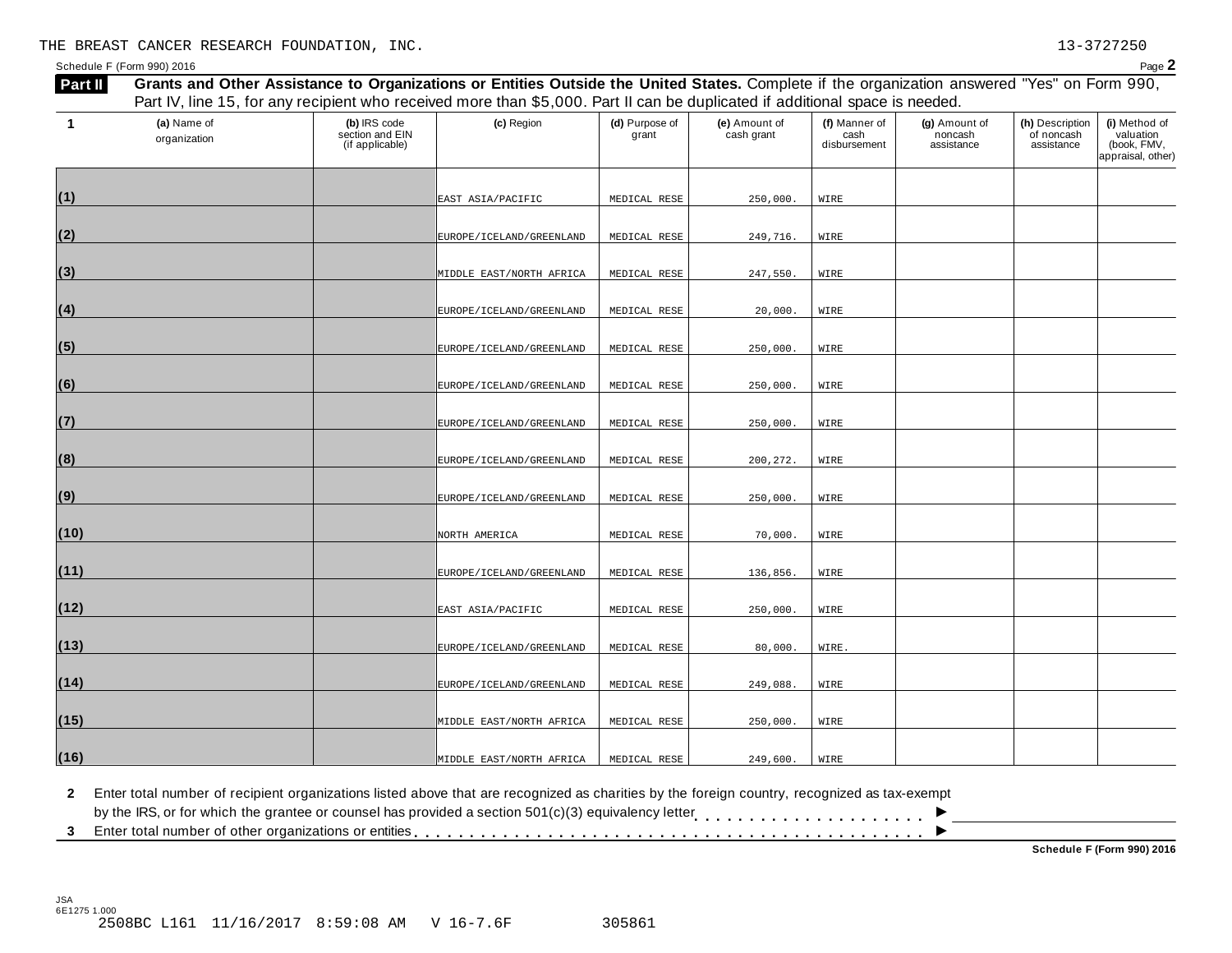| $\mathbf{1}$ | (a) Name of<br>organization | (b) IRS code<br>section and EIN<br>(if applicable) | (c) Region               | (d) Purpose of<br>grant | (e) Amount of<br>cash grant | (f) Manner of<br>cash<br>disbursement | (g) Amount of<br>noncash<br>assistance | (h) Description<br>of noncash<br>assistance | (i) Method of<br>valuation<br>(book, FMV,<br>appraisal, other) |
|--------------|-----------------------------|----------------------------------------------------|--------------------------|-------------------------|-----------------------------|---------------------------------------|----------------------------------------|---------------------------------------------|----------------------------------------------------------------|
| (1)          |                             |                                                    | MIDDLE EAST/NORTH AFRICA | MEDICAL RESE            | 250,000.                    | WIRE                                  |                                        |                                             |                                                                |
| (2)          |                             |                                                    | EUROPE/ICELAND/GREENLAND | MEDICAL RESE            | 250,000.                    | WIRE                                  |                                        |                                             |                                                                |
| (3)          |                             |                                                    | EUROPE/ICELAND/GREENLAND | MEDICAL RESE            | 125,000.                    | WIRE                                  |                                        |                                             |                                                                |
| (4)          |                             |                                                    | EUROPE/ICELAND/GREENLAND | MEDICAL RESE            | 250,000.                    | WIRE                                  |                                        |                                             |                                                                |
| (5)          |                             |                                                    | EUROPE/ICELAND/GREENLAND | MEDICAL RESE            | 250,000.                    | WIRE                                  |                                        |                                             |                                                                |
| (6)          |                             |                                                    | EUROPE/ICELAND/GREENLAND | MEDICAL RESE            | 250,000.                    | WIRE                                  |                                        |                                             |                                                                |
| (7)          |                             |                                                    |                          |                         |                             |                                       |                                        |                                             |                                                                |
| (8)          |                             |                                                    |                          |                         |                             |                                       |                                        |                                             |                                                                |
| (9)          |                             |                                                    |                          |                         |                             |                                       |                                        |                                             |                                                                |
| (10)         |                             |                                                    |                          |                         |                             |                                       |                                        |                                             |                                                                |
| (11)         |                             |                                                    |                          |                         |                             |                                       |                                        |                                             |                                                                |
| (12)         |                             |                                                    |                          |                         |                             |                                       |                                        |                                             |                                                                |
| (13)         |                             |                                                    |                          |                         |                             |                                       |                                        |                                             |                                                                |
| (14)         |                             |                                                    |                          |                         |                             |                                       |                                        |                                             |                                                                |
| (15)         |                             |                                                    |                          |                         |                             |                                       |                                        |                                             |                                                                |
| (16)         |                             |                                                    |                          |                         |                             |                                       |                                        |                                             |                                                                |

2 Enter total number of recipient organizations listed above that are recognized as charities by the foreign country, recognized as tax-exempt<br>by the IRS, or for which the grantee or counsel has provided a section 501(c)(  $\overline{\phantom{a}}$ 

**Schedule F (Form 990) 2016**

22.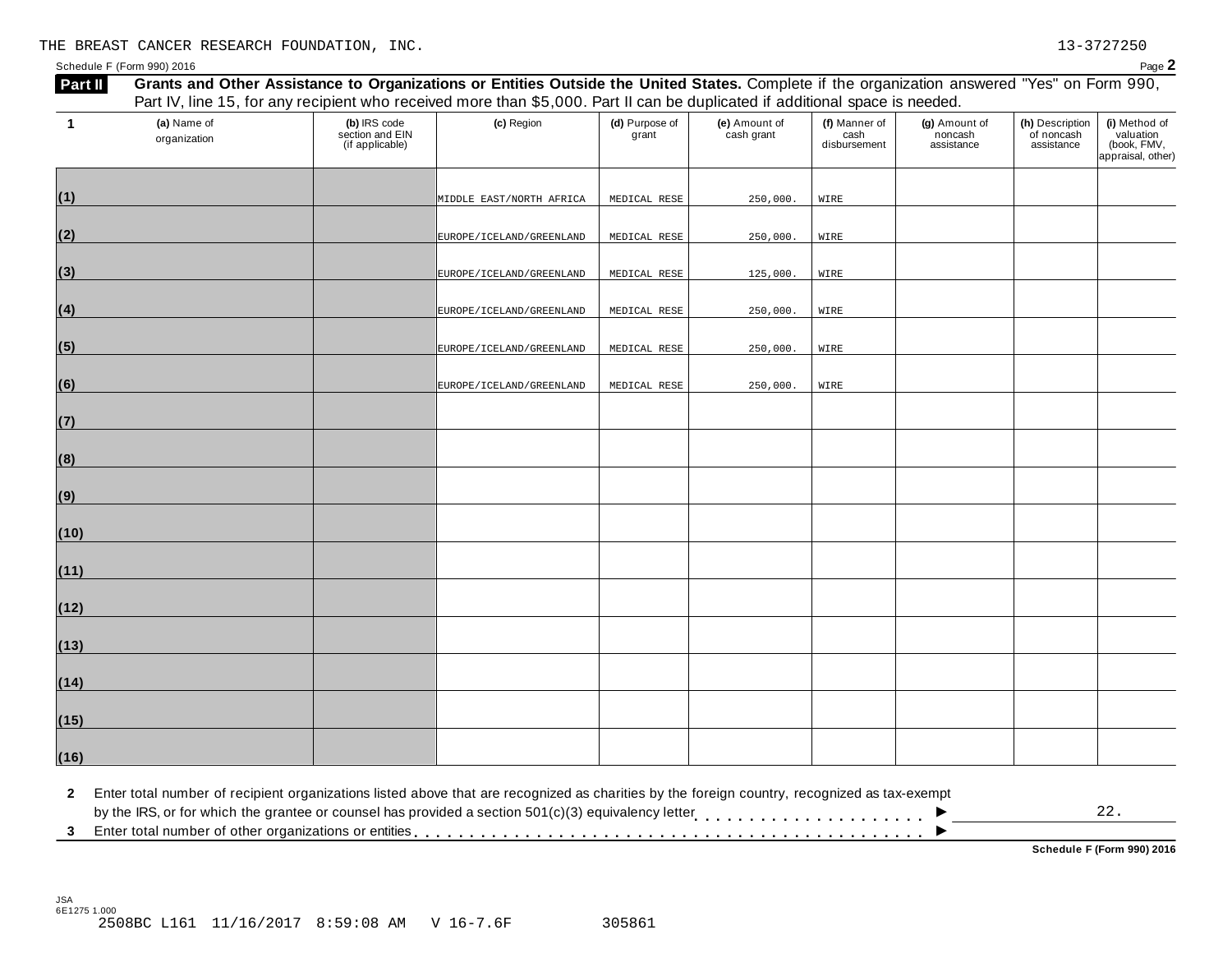Schedule <sup>F</sup> (Form 990) <sup>2016</sup> Page **3**

**Grants and Other Assistance to Individuals Outside the United States.** Complete if the organization answered "Yes" on Form 990, Part IV, line 16. **Part III** Grants and Other Assistance to Individuals Outside <sup>of</sup> Part III can be duplicated if additional space is needed. **(a)** Type of grant or assistance **(b)** Region **(c)** Number of recipients **(d)** Amount of cash grant **(e)** Manner of cash disbursement **(f)** Amount of noncash assistance **(g)** Description of noncash assistance **(h)** Method of valuation (book, FMV, appraisal, other) **(1) (2) (3) (4) (5) (6) (7) (8) (9) (10) (11) (12) (13) (14) (15) (16) (17) (18)**

**Schedule F (Form 990) 2016**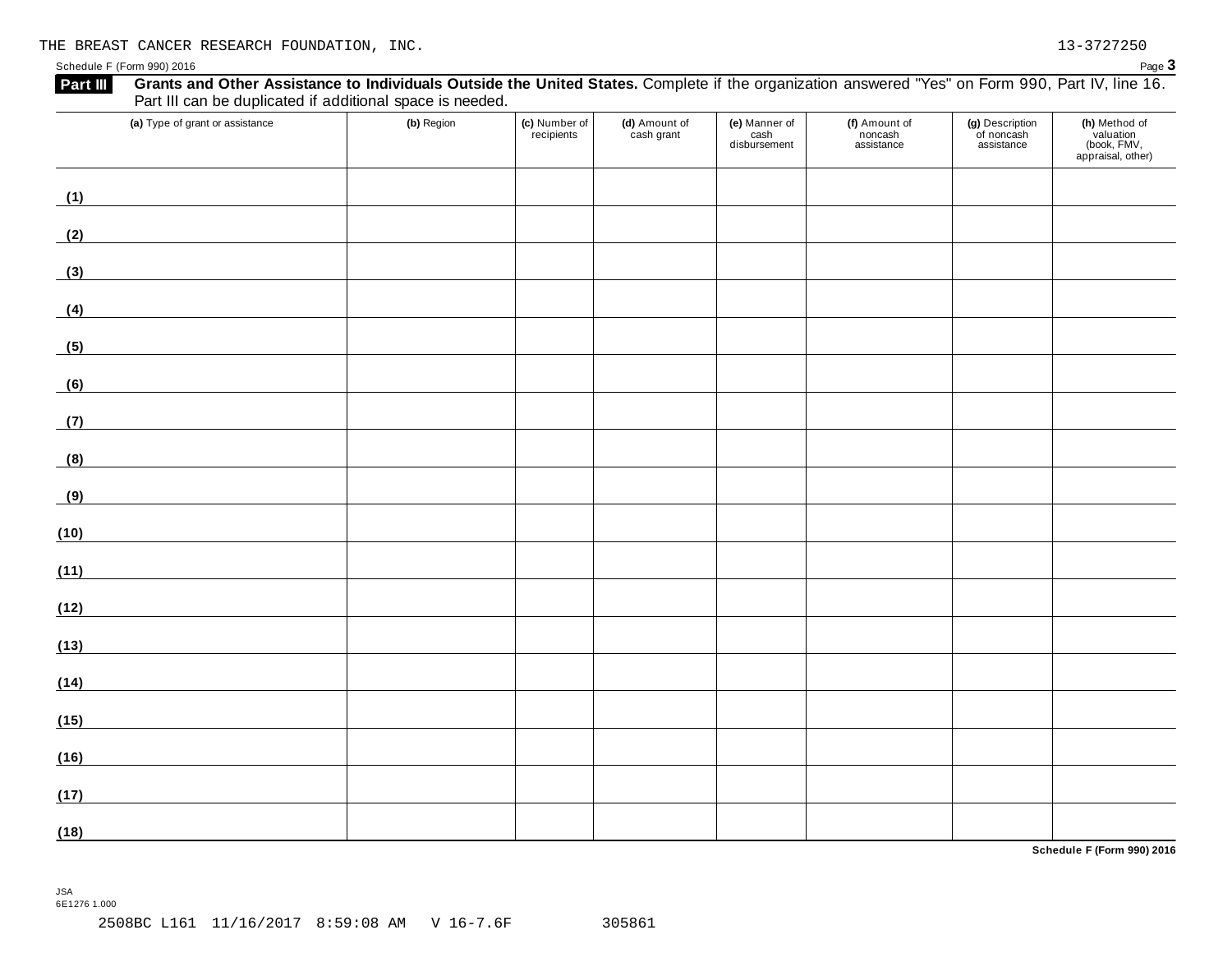THE BREAST CANCER RESEARCH FOUNDATION, INC. 13-3727250

| Page 4         |
|----------------|
|                |
| X<br><b>No</b> |
| X<br><b>No</b> |
| Χ<br><b>No</b> |
| Χ<br><b>No</b> |
| Χ<br><b>No</b> |
| Χ<br><b>No</b> |
|                |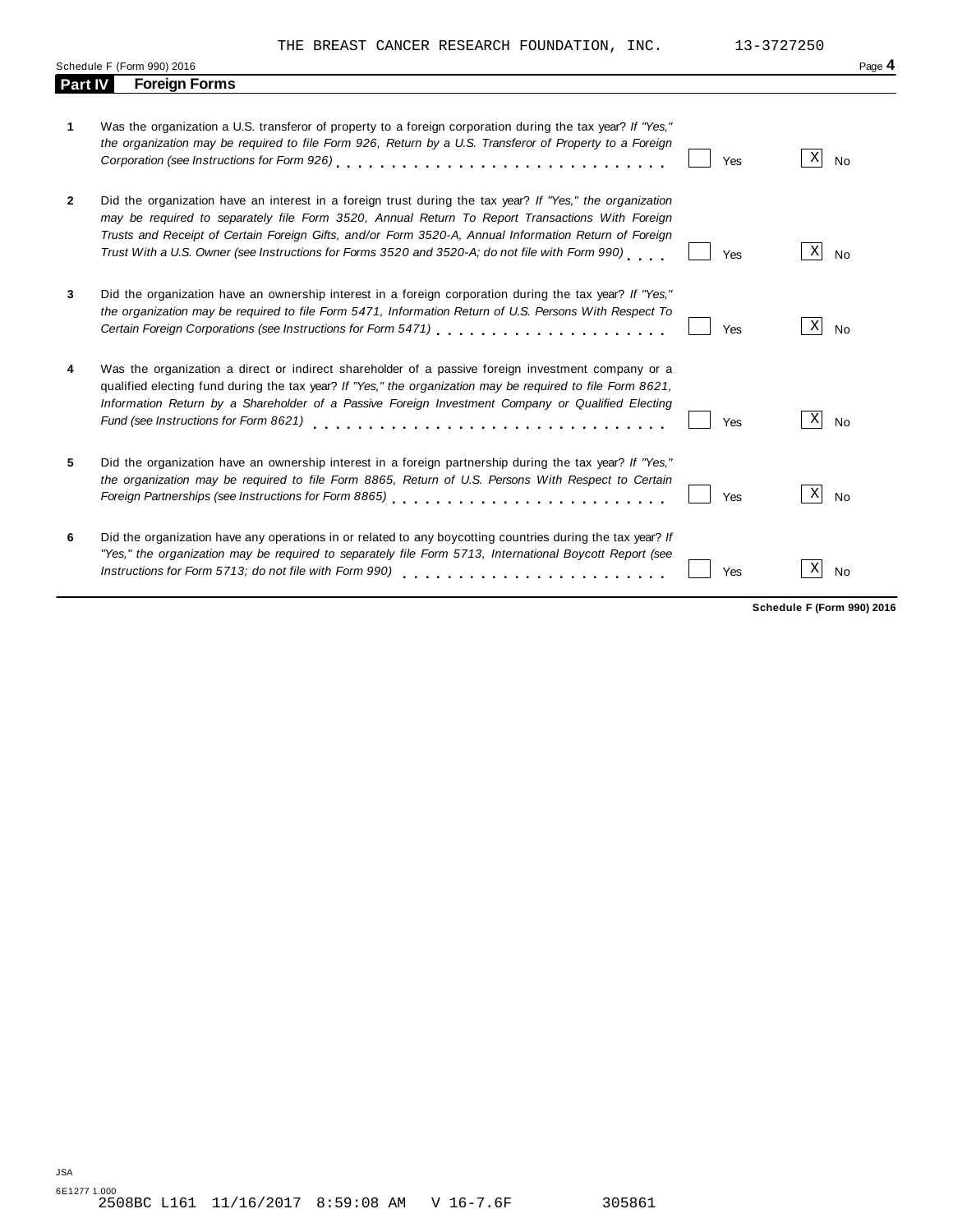Schedule F (Form 990) 2016 Page 5

**Part V Supplemental Information** Provide the information required by Part I, line 2 (monitoring of funds); Part I, line 3, column (f) (accounting method; amounts of investments vs. expenditures per region); Part II, line 1 (accounting method); Part III (accounting method); and Part III, column (c) (estimated number of recipients), as applicable. Also complete this part to provide any additional information (see instructions).

SCHEDULE F, PART I, QUESTION 2 - FOREIGN GRANT PROCEDURES

NARRATIVE AND FINANCIAL PROGRESS REPORTS ARE REQUIRED TWICE A YEAR ON

JANUARY 15 AND JUNE 15, WITH A FINAL FINANCIAL REPORT DUE AT THE

CONCLUSION OF THE GRANT YEAR. THESE REPORTS, WHICH ARE REVIEWED BY THE

DEPUTY DIRECTOR AND SCIENTIFIC ADVISORS, ARE SUBMITTED ELECTRONICALLY VIA

THE FOUNDATION'S WEB PORTAL, WITH PRINTED REPORTS MAILED SEPARATELY.

SCHEDULE F, PART 1, LINE 3, COLUMN F

ACCOUNTING METHOD IS ACCRUAL BASIS.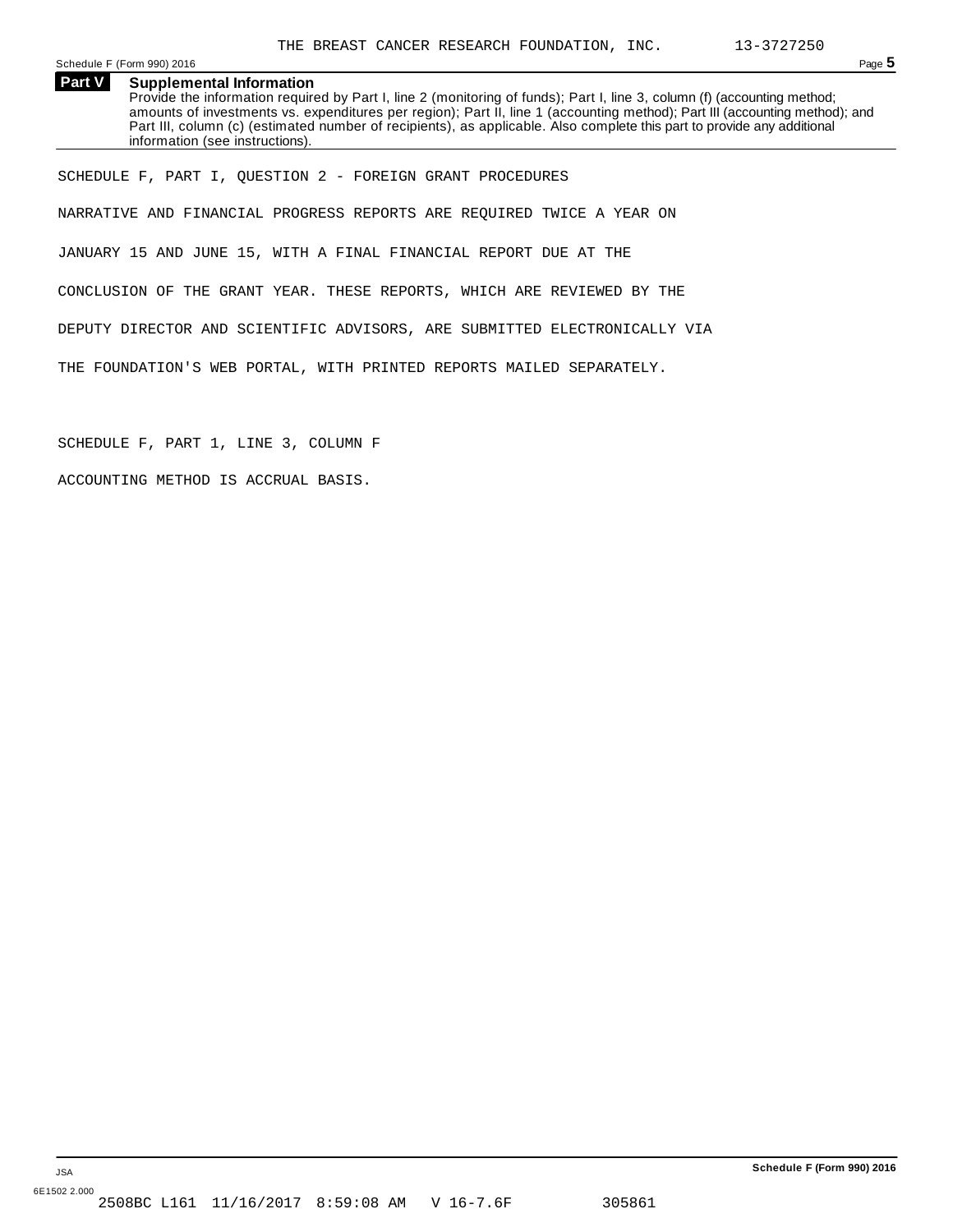|                                 |                                                              |                                                                                                                                              | <b>Supplemental Information Regarding Fundraising or Gaming Activities</b>                                                                                           |            |                                                                      |                                       |                                                      | OMB No. 1545-0047                                       |  |  |  |  |
|---------------------------------|--------------------------------------------------------------|----------------------------------------------------------------------------------------------------------------------------------------------|----------------------------------------------------------------------------------------------------------------------------------------------------------------------|------------|----------------------------------------------------------------------|---------------------------------------|------------------------------------------------------|---------------------------------------------------------|--|--|--|--|
| <b>SCHEDULE G</b>               | (Form 990 or 990-EZ)                                         |                                                                                                                                              | Complete if the organization answered "Yes" on Form 990, Part IV, lines 17, 18, or 19, or if the<br>organization entered more than \$15,000 on Form 990-EZ, line 6a. |            |                                                                      |                                       |                                                      |                                                         |  |  |  |  |
|                                 | Department of the Treasury                                   | Attach to Form 990 or Form 990-EZ.<br>Information about Schedule G (Form 990 or 990-EZ) and its instructions is at www.irs.gov/form990.      |                                                                                                                                                                      |            |                                                                      |                                       |                                                      |                                                         |  |  |  |  |
| <b>Internal Revenue Service</b> |                                                              |                                                                                                                                              | Inspection                                                                                                                                                           |            |                                                                      |                                       |                                                      |                                                         |  |  |  |  |
| Name of the organization        |                                                              |                                                                                                                                              |                                                                                                                                                                      |            |                                                                      |                                       | <b>Employer identification number</b>                |                                                         |  |  |  |  |
|                                 |                                                              | THE BREAST CANCER RESEARCH FOUNDATION, INC.                                                                                                  |                                                                                                                                                                      |            |                                                                      |                                       | 13-3727250                                           |                                                         |  |  |  |  |
| Part I                          |                                                              | Fundraising Activities. Complete if the organization answered "Yes" on Form 990, Part IV, line 17.                                           |                                                                                                                                                                      |            |                                                                      |                                       |                                                      |                                                         |  |  |  |  |
|                                 |                                                              | Form 990-EZ filers are not required to complete this part.                                                                                   |                                                                                                                                                                      |            |                                                                      |                                       |                                                      |                                                         |  |  |  |  |
| 1                               | Mail solicitations                                           | Indicate whether the organization raised funds through any of the following activities. Check all that apply.                                | е                                                                                                                                                                    |            |                                                                      | Solicitation of non-government grants |                                                      |                                                         |  |  |  |  |
| a<br>b                          |                                                              | Internet and email solicitations                                                                                                             | f                                                                                                                                                                    |            |                                                                      | Solicitation of government grants     |                                                      |                                                         |  |  |  |  |
| c                               | <b>Phone solicitations</b>                                   |                                                                                                                                              | g                                                                                                                                                                    |            |                                                                      | Special fundraising events            |                                                      |                                                         |  |  |  |  |
| d                               | In-person solicitations                                      |                                                                                                                                              |                                                                                                                                                                      |            |                                                                      |                                       |                                                      |                                                         |  |  |  |  |
|                                 |                                                              | 2a Did the organization have a written or oral agreement with any individual (including officers, directors, trustees,                       |                                                                                                                                                                      |            |                                                                      |                                       |                                                      |                                                         |  |  |  |  |
|                                 |                                                              | or key employees listed in Form 990, Part VII) or entity in connection with professional fundraising services?                               |                                                                                                                                                                      |            |                                                                      |                                       |                                                      | Yes<br>No                                               |  |  |  |  |
|                                 |                                                              | <b>b</b> If "Yes," list the 10 highest paid individuals or entities (fundraisers) pursuant to agreements under which the fundraiser is to be |                                                                                                                                                                      |            |                                                                      |                                       |                                                      |                                                         |  |  |  |  |
|                                 |                                                              | compensated at least \$5,000 by the organization.                                                                                            |                                                                                                                                                                      |            |                                                                      |                                       |                                                      |                                                         |  |  |  |  |
|                                 |                                                              |                                                                                                                                              |                                                                                                                                                                      |            |                                                                      |                                       | (v) Amount paid to                                   |                                                         |  |  |  |  |
|                                 | (i) Name and address of individual<br>or entity (fundraiser) |                                                                                                                                              | (ii) Activity                                                                                                                                                        |            | (iii) Did fundraiser have<br>custody or control of<br>contributions? | (iv) Gross receipts<br>from activity  | (or retained by)<br>fundraiser listed in<br>col. (i) | (vi) Amount paid to<br>(or retained by)<br>organization |  |  |  |  |
|                                 |                                                              |                                                                                                                                              |                                                                                                                                                                      | <b>Yes</b> | No                                                                   |                                       |                                                      |                                                         |  |  |  |  |
| 1                               |                                                              |                                                                                                                                              |                                                                                                                                                                      |            |                                                                      |                                       |                                                      |                                                         |  |  |  |  |
|                                 |                                                              |                                                                                                                                              |                                                                                                                                                                      |            |                                                                      |                                       |                                                      |                                                         |  |  |  |  |
| $\mathbf{2}$                    |                                                              |                                                                                                                                              |                                                                                                                                                                      |            |                                                                      |                                       |                                                      |                                                         |  |  |  |  |
| 3                               |                                                              |                                                                                                                                              |                                                                                                                                                                      |            |                                                                      |                                       |                                                      |                                                         |  |  |  |  |
|                                 |                                                              |                                                                                                                                              |                                                                                                                                                                      |            |                                                                      |                                       |                                                      |                                                         |  |  |  |  |
| 4                               |                                                              |                                                                                                                                              |                                                                                                                                                                      |            |                                                                      |                                       |                                                      |                                                         |  |  |  |  |
|                                 |                                                              |                                                                                                                                              |                                                                                                                                                                      |            |                                                                      |                                       |                                                      |                                                         |  |  |  |  |
| 5                               |                                                              |                                                                                                                                              |                                                                                                                                                                      |            |                                                                      |                                       |                                                      |                                                         |  |  |  |  |
|                                 |                                                              |                                                                                                                                              |                                                                                                                                                                      |            |                                                                      |                                       |                                                      |                                                         |  |  |  |  |
| 6                               |                                                              |                                                                                                                                              |                                                                                                                                                                      |            |                                                                      |                                       |                                                      |                                                         |  |  |  |  |
|                                 |                                                              |                                                                                                                                              |                                                                                                                                                                      |            |                                                                      |                                       |                                                      |                                                         |  |  |  |  |
| $\overline{7}$                  |                                                              |                                                                                                                                              |                                                                                                                                                                      |            |                                                                      |                                       |                                                      |                                                         |  |  |  |  |
|                                 |                                                              |                                                                                                                                              |                                                                                                                                                                      |            |                                                                      |                                       |                                                      |                                                         |  |  |  |  |
|                                 |                                                              |                                                                                                                                              |                                                                                                                                                                      |            |                                                                      |                                       |                                                      |                                                         |  |  |  |  |
| 9                               |                                                              |                                                                                                                                              |                                                                                                                                                                      |            |                                                                      |                                       |                                                      |                                                         |  |  |  |  |
| 10                              |                                                              |                                                                                                                                              |                                                                                                                                                                      |            |                                                                      |                                       |                                                      |                                                         |  |  |  |  |
|                                 |                                                              |                                                                                                                                              |                                                                                                                                                                      |            |                                                                      |                                       |                                                      |                                                         |  |  |  |  |
|                                 |                                                              |                                                                                                                                              |                                                                                                                                                                      |            |                                                                      |                                       |                                                      |                                                         |  |  |  |  |
| Total                           |                                                              |                                                                                                                                              |                                                                                                                                                                      |            |                                                                      |                                       |                                                      |                                                         |  |  |  |  |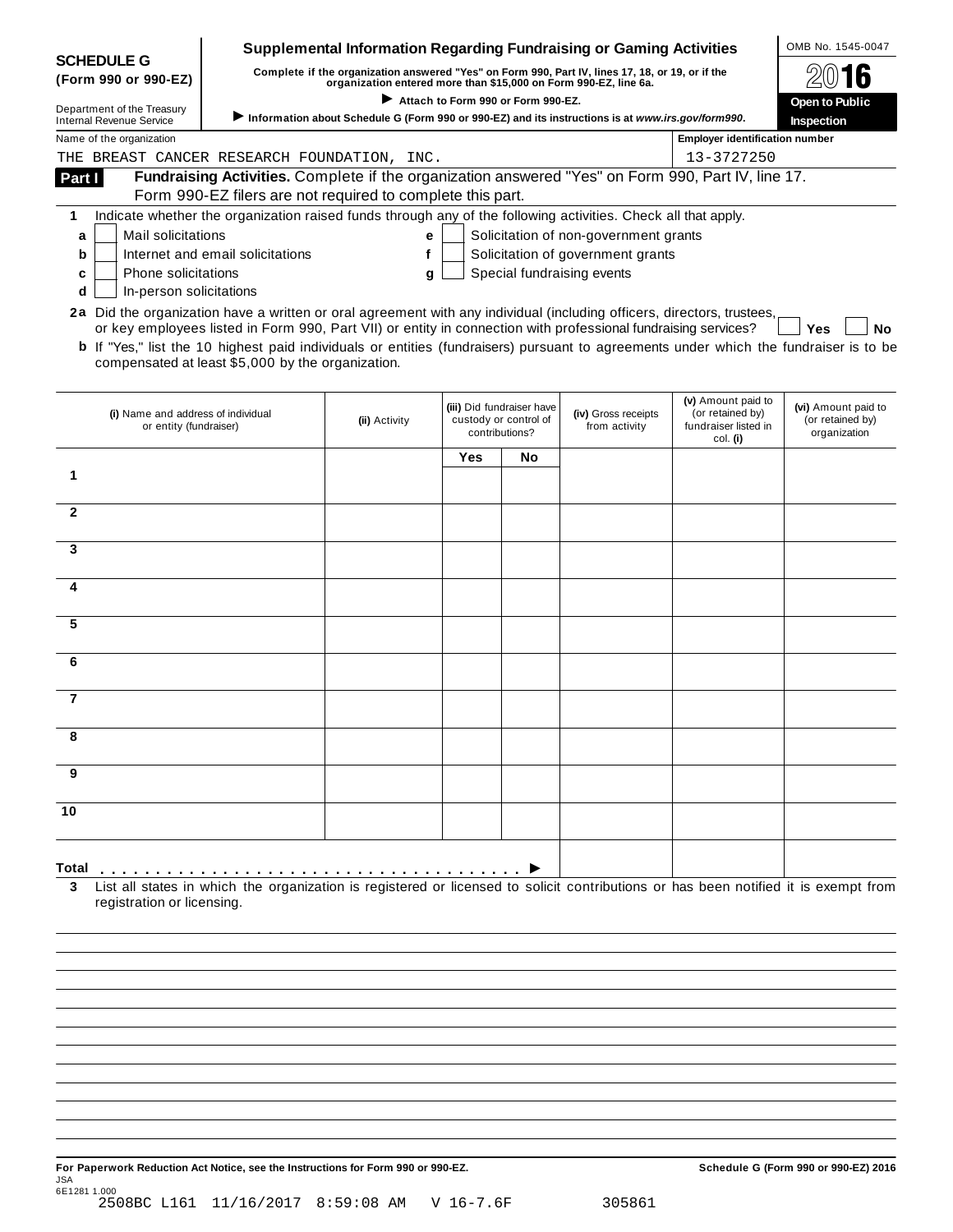#### Schedule <sup>G</sup> (Form <sup>990</sup> or 990-EZ) <sup>2016</sup> Page **2**

Fundraising Events. Complete if the organization answered "Yes" on Form 990, Part IV, line 18, or reported more than \$15,000 of fundraising event contributions and gross income on Form 990-EZ, lines 1 and 6b. List events with gross receipts greater than \$5,000. **Part II**

|                 |   |                                                                                                                                                                                                                                                                              | (a) Event $#1$<br>SPRING BENEFIT | (b) Event $#2$<br>WCRF                           | (c) Other events<br>17. | (d) Total events<br>(add col. (a) through           |
|-----------------|---|------------------------------------------------------------------------------------------------------------------------------------------------------------------------------------------------------------------------------------------------------------------------------|----------------------------------|--------------------------------------------------|-------------------------|-----------------------------------------------------|
|                 |   |                                                                                                                                                                                                                                                                              | (event type)                     | (event type)                                     | (total number)          | col. (c)                                            |
| Revenue         |   | 1 Gross receipts <b>1 Container and Taylor</b>                                                                                                                                                                                                                               | 6,010,064.                       | 2, 271, 742.                                     | 8,778,095.              | 17,059,901.                                         |
|                 |   | 2 Less: Contributions                                                                                                                                                                                                                                                        | 4,809,363.                       | 1,843,258.                                       | 7,328,691.              | 13,981,312.                                         |
|                 | 3 | Gross income (line 1 minus                                                                                                                                                                                                                                                   | 1,200,701.                       | 428,484.                                         | 1,449,404.              | 3,078,589.                                          |
|                 |   | 4 Cash prizes <b>contained</b> Cash prizes                                                                                                                                                                                                                                   |                                  |                                                  |                         |                                                     |
|                 |   |                                                                                                                                                                                                                                                                              |                                  |                                                  | 883.                    | 883.                                                |
|                 |   | 6 Rent/facility costs                                                                                                                                                                                                                                                        |                                  |                                                  | 24,000.                 | 24,000.                                             |
| Direct Expenses |   | 7 Food and beverages                                                                                                                                                                                                                                                         | 219,944.                         | 192,544.                                         | 682,368.                | 1,094,856.                                          |
|                 |   | 8 Entertainment                                                                                                                                                                                                                                                              | 560,503.                         | 191,507.                                         | 375,097.                | 1,127,107.                                          |
|                 |   | 9 Other direct expenses [19]                                                                                                                                                                                                                                                 | 420,254.                         | 44,423.                                          | 367,066.                | 831,743.                                            |
|                 |   |                                                                                                                                                                                                                                                                              |                                  |                                                  |                         | 3,078,589.                                          |
| Part III        |   | Gaming. Complete if the organization answered "Yes" on Form 990, Part IV, line 19, or reported more<br>than \$15,000 on Form 990-EZ, line 6a.                                                                                                                                |                                  |                                                  |                         |                                                     |
| Revenue         |   |                                                                                                                                                                                                                                                                              | (a) Bingo                        | (b) Pull tabs/instant<br>bingo/progressive bingo | (c) Other gaming        | (d) Total gaming (add<br>col. (a) through col. (c)) |
|                 |   | 1 Gross revenue <b>contracts</b> contracts and <b>contracts</b> of <b>contracts</b> contracts and <b>contracts</b> of <b>contracts</b> contracts and <b>contracts</b> contracts and <b>contracts</b> contracts and <b>contracts</b> contracts contracts and <b>contracts</b> |                                  |                                                  |                         |                                                     |
|                 |   | 2 Cash prizes <b>contained 2</b> Cash prizes                                                                                                                                                                                                                                 |                                  |                                                  |                         |                                                     |
| xpenses         |   | 3 Noncash prizes                                                                                                                                                                                                                                                             |                                  |                                                  |                         |                                                     |

**9** Enter the state(s) in which the organization conducts gaming activities:

. <u>. . . . . . .</u>

**4** Rent/facility costs **manual** metal with more than  $\mathbf{A}$ 

**6** Volunteer labor **manual** m m m m m m m m m

**5** Other direct expenses

Direct Exper

JSA

Is the organization licensed to conduct gaming activities in each of these states? **a** m m m m m m m m m m m m m m m m m **Yes No b** If "No," explain:

**Yes No**

**7** Direct expense summary. Add lines 2 through 5 in column (d) m m m m m m m m m m m m m m m m m m m m m I

**Yes No**

**8** Net gaming income summary. Subtract line 7 from line 1, column (d)  $\ldots$  . . . . . . . . . . . . . . .  $\blacktriangleright$ 

**10** Were any of the organization's gaming licenses revoked, suspended or terminated during the tax year? **a** m m m m m **Yes No b** If "Yes," explain:

**Yes**

**No** % % %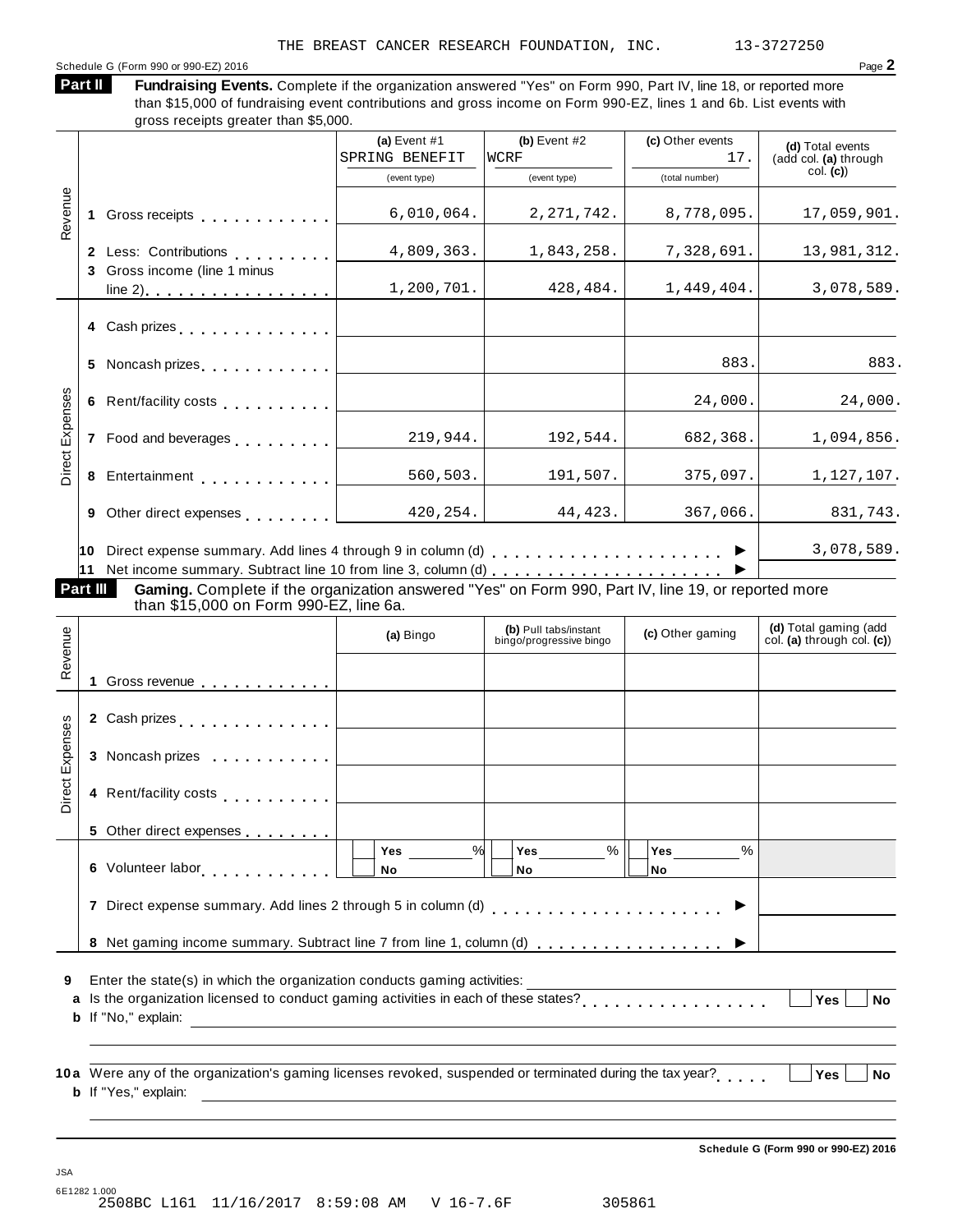|  |  | THE BREAST CANCER RESEARCH FOUNDATION, INC. | 13-3727250 |
|--|--|---------------------------------------------|------------|

|    | BREASI CANCER RESEARCH FOUNDAIION, INC.                                                                                                                                                                                                                  |
|----|----------------------------------------------------------------------------------------------------------------------------------------------------------------------------------------------------------------------------------------------------------|
|    | Page 3<br>Schedule G (Form 990 or 990-EZ) 2016                                                                                                                                                                                                           |
| 11 | Yes<br>No                                                                                                                                                                                                                                                |
| 12 | Is the organization a grantor, beneficiary or trustee of a trust or a member of a partnership or other entity                                                                                                                                            |
|    | Yes<br><b>No</b>                                                                                                                                                                                                                                         |
| 13 | Indicate the percentage of gaming activity conducted in:                                                                                                                                                                                                 |
| a  | %                                                                                                                                                                                                                                                        |
|    | $\%$                                                                                                                                                                                                                                                     |
| 14 | Enter the name and address of the person who prepares the organization's gaming/special events books and<br>records:                                                                                                                                     |
|    |                                                                                                                                                                                                                                                          |
|    |                                                                                                                                                                                                                                                          |
|    | 15a Does the organization have a contract with a third party from whom the organization receives gaming                                                                                                                                                  |
|    | Yes $ $<br><b>No</b>                                                                                                                                                                                                                                     |
|    | <b>b</b> If "Yes," enter the amount of gaming revenue received by the organization $\triangleright$ \$_______________ and the                                                                                                                            |
|    | amount of gaming revenue retained by the third party $\triangleright$ \$ _______________.                                                                                                                                                                |
|    | c If "Yes," enter name and address of the third party:                                                                                                                                                                                                   |
|    |                                                                                                                                                                                                                                                          |
|    |                                                                                                                                                                                                                                                          |
| 16 | Gaming manager information:                                                                                                                                                                                                                              |
|    | Name $\sum_{-1}$                                                                                                                                                                                                                                         |
|    | Gaming manager compensation $\triangleright$ \$ ________________                                                                                                                                                                                         |
|    | Description of services provided ▶                                                                                                                                                                                                                       |
|    | Director/officer<br>Employee<br>$\vert$   Independent contractor                                                                                                                                                                                         |
| 17 | Mandatory distributions:                                                                                                                                                                                                                                 |
|    | a Is the organization required under state law to make charitable distributions from the gaming proceeds to                                                                                                                                              |
|    | Yes<br>No                                                                                                                                                                                                                                                |
|    | <b>b</b> Enter the amount of distributions required under state law to be distributed to other exempt organizations                                                                                                                                      |
|    | or spent in the organization's own exempt activities during the tax year $\triangleright$ \$                                                                                                                                                             |
|    | Supplemental Information. Provide the explanation required by Part I, line 2b, columns (iii) and (v), and<br>Part IV<br>Part III, lines 9, 9b, 10b, 15b, 15c, 16, and 17b, as applicable. Also provide any additional information<br>(see instructions). |

**Schedule G (Form 990 or 990-EZ) 2016**

 $\ddot{\phantom{a}}$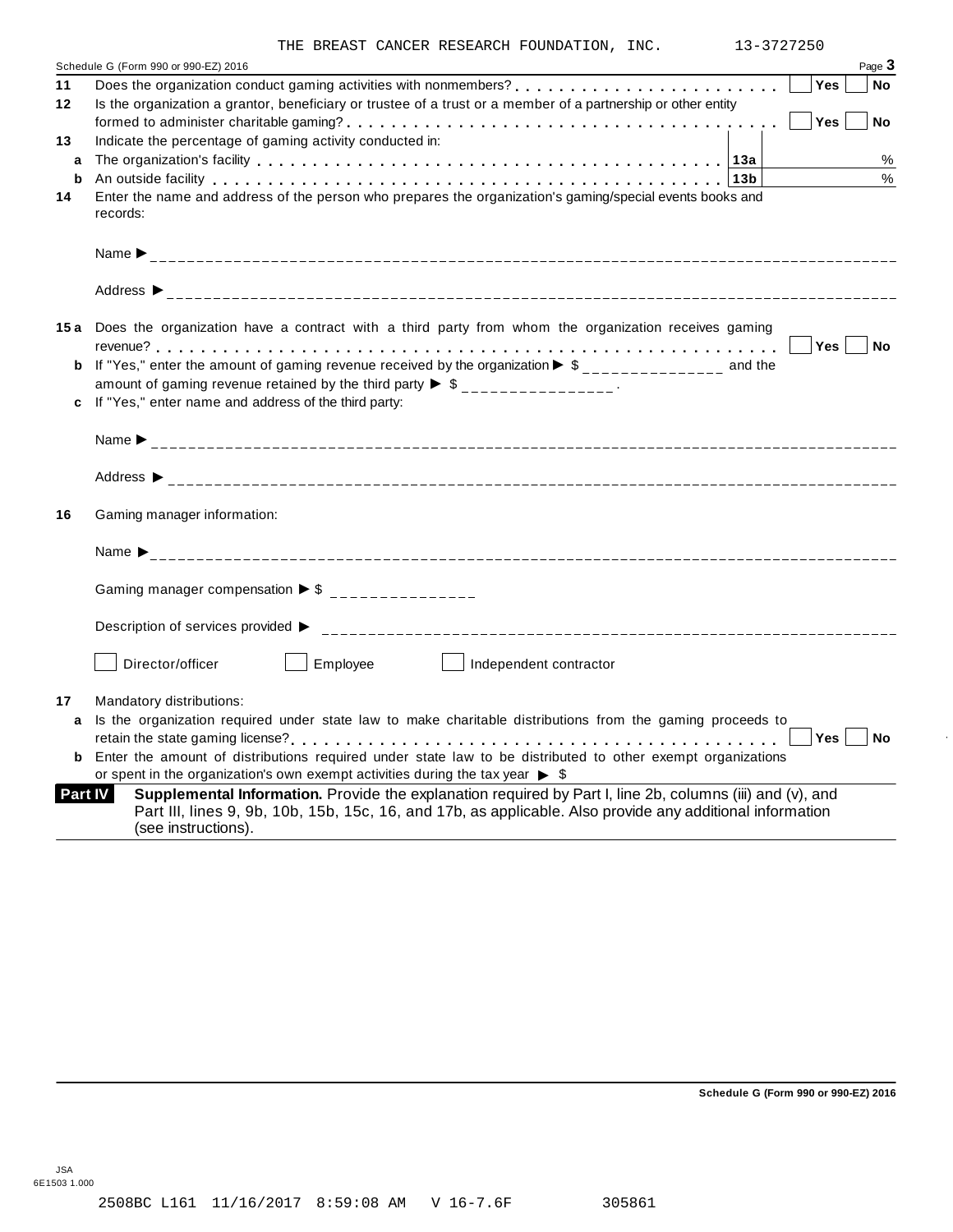| <b>SCHEDULE I</b><br>(Form 990)<br>Department of the Treasury<br>Internal Revenue Service | <b>Grants and Other Assistance to Organizations,</b><br>Governments, and Individuals in the United States<br>Complete if the organization answered "Yes" on Form 990, Part IV, line 21 or 22.<br>$\triangleright$ Attach to Form 990.<br>Information about Schedule I (Form 990) and its instructions is at www.irs.gov/form990. |            | OMB No. 1545-0047<br>2016<br><b>Open to Public</b><br><b>Inspection</b> |
|-------------------------------------------------------------------------------------------|----------------------------------------------------------------------------------------------------------------------------------------------------------------------------------------------------------------------------------------------------------------------------------------------------------------------------------|------------|-------------------------------------------------------------------------|
| Name of the organization                                                                  |                                                                                                                                                                                                                                                                                                                                  |            | <b>Employer identification number</b>                                   |
|                                                                                           | THE BREAST CANCER RESEARCH FOUNDATION, INC.                                                                                                                                                                                                                                                                                      | 13-3727250 |                                                                         |
| Part I                                                                                    | <b>General Information on Grants and Assistance</b>                                                                                                                                                                                                                                                                              |            |                                                                         |

**1** Does the organization maintain records to substantiate the amount of the grants or assistance, the grantees' eligibility for the grants or assistance, and the selection criteria used to award the grants or assistance? nount of the grants or assistance, the grantees' eligibility for the grants or assistance, and  $\boxed{\text{X}}$  Yes  $\boxed{\boxed{\text{N}}}$  No  $\boxed{\mathbf{X}}$  Yes

**2** Describe in Part IV the organization's procedures for monitoring the use of grant funds in the United States.

**Grants and Other Assistance to Domestic Organizations and Domestic Governments.** Complete if the organization answered "Yes" on Form **Part II** Grants and Other Assistance to Domestic Organizations and Domestic Governments. Complete if the organization answere 990, Part IV, line 21, for any recipient that received more than \$5,000. Part II can be duplica

| 1 (a) Name and address of organization<br>or government | $(b)$ EIN  | (c) IRC section<br>(if applicable) | (d) Amount of cash<br>grant | (e) Amount of non-<br>cash assistance | (f) Method of valuation<br>(book, FMV, appraisal,<br>other) | (g) Description of<br>noncash assistance | (h) Purpose of grant<br>or assistance |  |  |  |  |  |
|---------------------------------------------------------|------------|------------------------------------|-----------------------------|---------------------------------------|-------------------------------------------------------------|------------------------------------------|---------------------------------------|--|--|--|--|--|
| (1) ALBERT EINSTEIN COLLEGE OF MEDICINE                 |            |                                    |                             |                                       |                                                             |                                          |                                       |  |  |  |  |  |
| 1300 MORRIS PARK AVENUE BRONX, NY 10461                 | 13-1624225 | 501(C)(3)                          | 250,000.                    |                                       |                                                             |                                          | MEDICAL RESEARCH                      |  |  |  |  |  |
| (2) ALBERT EINSTEIN COLLEGE OF MEDICINE                 |            |                                    |                             |                                       |                                                             |                                          |                                       |  |  |  |  |  |
| 1300 MORRIS PARK AVENUE BRONX, NY 10461                 | 13-1624225 | 501(C)(3)                          | 250,000.                    |                                       |                                                             |                                          | MEDICAL RESEARCH                      |  |  |  |  |  |
| (3) ALBERT EINSTEIN COLLEGE OF MEDICINE                 |            |                                    |                             |                                       |                                                             |                                          |                                       |  |  |  |  |  |
| 1300 MORRIS PARK AVENUE BRONX, NY 10461                 | 13-1624225 | 501(C)(3)                          | 250,000.                    |                                       |                                                             |                                          | MEDICAL RESEARCH                      |  |  |  |  |  |
| (4) AMERICAN ASSOCIATION FOR CANCER RESEARCH            |            |                                    |                             |                                       |                                                             |                                          |                                       |  |  |  |  |  |
| 615 CHESTNUT STREET PHILADELPHIA, PA 19106              | 22-6251648 | 501(C)(3)                          | 81,000                      |                                       |                                                             |                                          | MEDICAL RESEARCH                      |  |  |  |  |  |
| (5) AMERICAN ASSOCIATION FOR CANCER RESEARCH            |            |                                    |                             |                                       |                                                             |                                          |                                       |  |  |  |  |  |
| 615 CHESTNUT STREET PHILADELPHIA, PA 19106              | 22-6251648 | 501(C)(3)                          | 81,000                      |                                       |                                                             |                                          | MEDICAL RESEARCH                      |  |  |  |  |  |
| (6) AMERICAN SOCIETY FOR RADIATION ONCOLOGY             |            |                                    |                             |                                       |                                                             |                                          |                                       |  |  |  |  |  |
| 251 18TH STREET SUITE 800                               | 42-0943164 | 501(C)(3)                          | 100,000.                    |                                       |                                                             |                                          | MEDICAL RESEARCH                      |  |  |  |  |  |
| (7) ARIZONA STATE UNIVERSITY                            |            |                                    |                             |                                       |                                                             |                                          |                                       |  |  |  |  |  |
| 660 SOUTH MILL AVENUE TEMPE, AZ 85281                   | 86-6051042 | 501(C)(3)                          | 250,000.                    |                                       |                                                             |                                          | MEDICAL RESEARCH                      |  |  |  |  |  |
| (8) ASU FOUNDATION FOR A NEW AMERICAN UNIVERSIT         |            |                                    |                             |                                       |                                                             |                                          |                                       |  |  |  |  |  |
| PO BOX 2260 TEMPE, AZ 85280                             | 86-6051042 | 501(C)(3)                          | 250,000.                    |                                       |                                                             |                                          | MEDICAL RESEARCH                      |  |  |  |  |  |
| (9) BAYLOR COLLEGE OF MEDICINE                          |            |                                    |                             |                                       |                                                             |                                          |                                       |  |  |  |  |  |
| ONE BAYLOR PLAZA HOUSTON, TX 77030                      | 74-1613878 | 501(C)(3)                          | 250,000.                    |                                       |                                                             |                                          | MEDICAL RESEARCH                      |  |  |  |  |  |
| (10) BAYLOR COLLEGE OF MEDICINE                         |            |                                    |                             |                                       |                                                             |                                          |                                       |  |  |  |  |  |
| ONE BAYLOR PLAZA HOUSTON, TX 77030                      | 74-1613878 | 501(C)(3)                          | 250,000.                    |                                       |                                                             |                                          | MEDICAL RESEARCH                      |  |  |  |  |  |
| (11) BAYLOR COLLEGE OF MEDICINE                         |            |                                    |                             |                                       |                                                             |                                          |                                       |  |  |  |  |  |
| ONE BAYLOR PLAZA HOUSTON, TX 77030                      | 74-1613878 | 501(C)(3)                          | 250,000.                    |                                       |                                                             |                                          | MEDICAL RESEARCH                      |  |  |  |  |  |
| (12) BAYLOR COLLEGE OF MEDICINE                         |            |                                    |                             |                                       |                                                             |                                          |                                       |  |  |  |  |  |
| ONE BAYLOR PLAZA HOUSTON, TX 77030                      | 74-1613878 | 501(C)(3)                          | 250,000.                    |                                       |                                                             |                                          | MEDICAL RESEARCH                      |  |  |  |  |  |
| $\mathbf{2}$                                            |            |                                    |                             |                                       |                                                             |                                          |                                       |  |  |  |  |  |
| 3                                                       |            |                                    |                             |                                       |                                                             |                                          |                                       |  |  |  |  |  |

**For Paperwork Reduction Act Notice, see the Instructions for Form 990.** 

Schedule I (Form 990) (2016)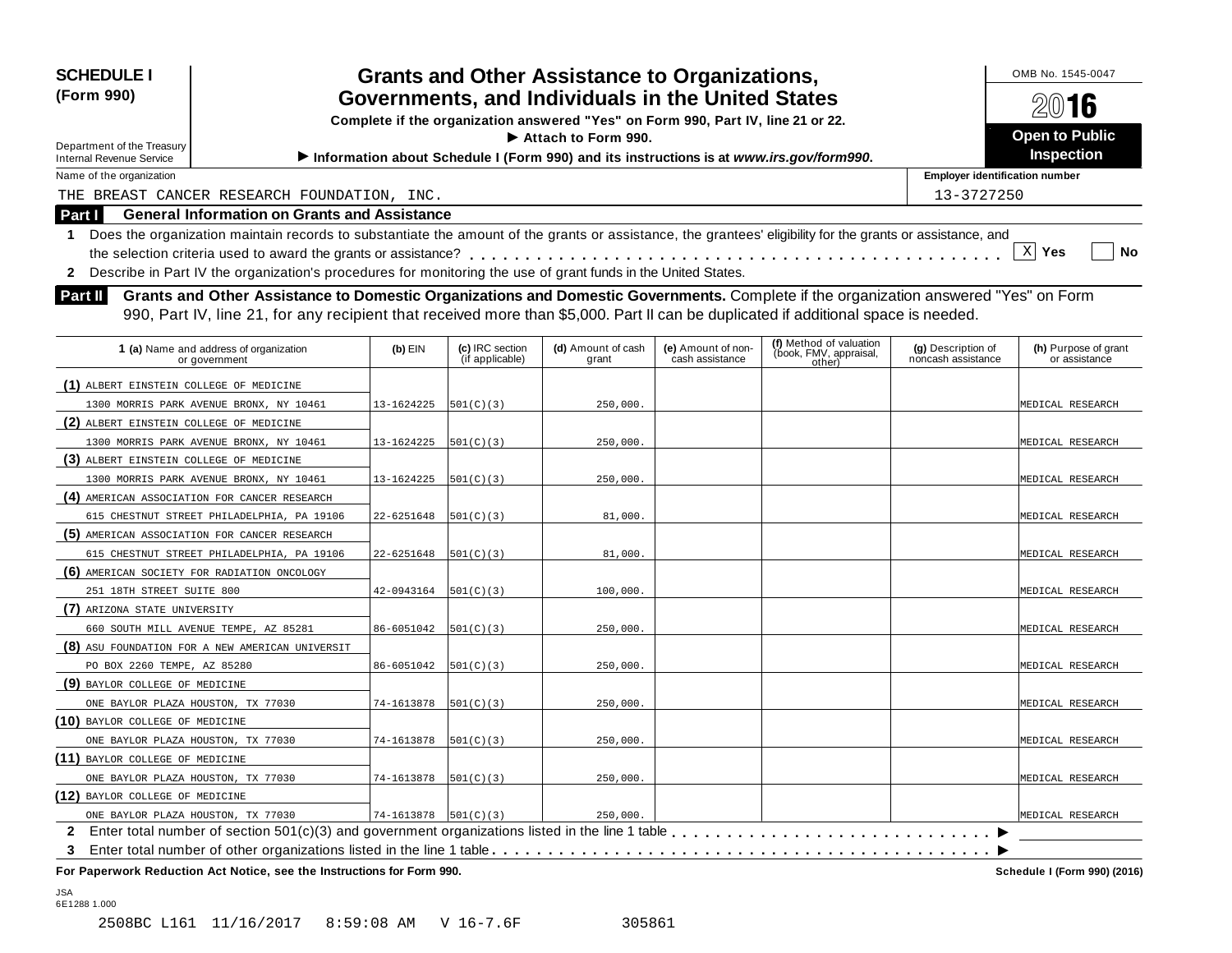| <b>SCHEDULE I</b><br>(Form 990)                        | <b>Grants and Other Assistance to Organizations,</b><br>Governments, and Individuals in the United States                                                                                                                                                                             |            | OMB No. 1545-0047<br>2016                  |
|--------------------------------------------------------|---------------------------------------------------------------------------------------------------------------------------------------------------------------------------------------------------------------------------------------------------------------------------------------|------------|--------------------------------------------|
| Department of the Treasury<br>Internal Revenue Service | Complete if the organization answered "Yes" on Form 990, Part IV, line 21 or 22.<br>$\triangleright$ Attach to Form 990.<br>Information about Schedule I (Form 990) and its instructions is at www.irs.gov/form990.                                                                   |            | <b>Open to Public</b><br><b>Inspection</b> |
| Name of the organization                               |                                                                                                                                                                                                                                                                                       |            | <b>Employer identification number</b>      |
|                                                        | THE BREAST CANCER RESEARCH FOUNDATION, INC.                                                                                                                                                                                                                                           | 13-3727250 |                                            |
| Part I                                                 | <b>General Information on Grants and Assistance</b><br>A . Provided conceleration architects architects and also concelerate the month of the conceleration of all all all all all all all all and the conceleration of the conceleration of the conceleration of the conceleration o |            |                                            |

**1** Does the organization maintain records to substantiate the amount of the grants or assistance, the grantees' eligibility for the grants or assistance, and Does the organization maintain records to substantiate the amount of the grants or assistance, the grantees' eligibility for the grants or assistance, and<br>the selection criteria used to award the grants or assistance?<br>
No

**2** Describe in Part IV the organization's procedures for monitoring the use of grant funds in the United States.

**Grants and Other Assistance to Domestic Organizations and Domestic Governments.** Complete if the organization answered "Yes" on Form **Part II** Grants and Other Assistance to Domestic Organizations and Domestic Governments. Complete if the organization answere 990, Part IV, line 21, for any recipient that received more than \$5,000. Part II can be duplica

| 1 (a) Name and address of organization<br>or government | $(b)$ EIN  | (c) IRC section<br>(if applicable) | (d) Amount of cash<br>grant | (e) Amount of non-<br>cash assistance | (f) Method of valuation<br>(book, FMV, appraisal,<br>other) | (g) Description of<br>noncash assistance | (h) Purpose of grant<br>or assistance |
|---------------------------------------------------------|------------|------------------------------------|-----------------------------|---------------------------------------|-------------------------------------------------------------|------------------------------------------|---------------------------------------|
| (1) BECKMAN RESEARCH INSTITUTE OF CITY OF HOPE          |            |                                    |                             |                                       |                                                             |                                          |                                       |
| 1055 WILSHIRE BLVD - 12TH FLOOR                         | 94-2847907 | 501(C)(3)                          | 250,000.                    |                                       |                                                             |                                          | MEDICAL RESEARCH                      |
| (2) BECKMAN RESEARCH INSTITUTE OF CITY OF HOPE          |            |                                    |                             |                                       |                                                             |                                          |                                       |
| 1055 WILSHIRE BLVD - 12TH FLOOR                         | 94-2847907 | 501(C)(3)                          | 250,000.                    |                                       |                                                             |                                          | MEDICAL RESEARCH                      |
| (3) BETH ISRAEL DEACONESS HOSPITAL, HARVARD MED         |            |                                    |                             |                                       |                                                             |                                          |                                       |
| 330 BROOKLINE AVE BOSTON, MA 02115                      | 04-2103882 | 501(C)(3)                          | 250,000.                    |                                       |                                                             |                                          | MEDICAL RESEARCH                      |
| (4) BETH ISRAEL DEACONESS MEDICAL CENTER                |            |                                    |                             |                                       |                                                             |                                          |                                       |
| 330 BROOKLINE AVE BOSTON, MA 02115                      | 04-2103882 | 501(C)(3)                          | 250,000.                    |                                       |                                                             |                                          | MEDICAL RESEARCH                      |
| (5) BETH ISRAEL DEACONESS MEDICAL CENTER                |            |                                    |                             |                                       |                                                             |                                          |                                       |
| 330 BROOKLINE AVE BOSTON, MA 02115                      | 04-2103882 | 501(C)(3)                          | 250,000.                    |                                       |                                                             |                                          | MEDICAL RESEARCH                      |
| (6) BETH ISRAEL DEACONESS MEDICAL CENTER                |            |                                    |                             |                                       |                                                             |                                          |                                       |
| 330 BROOKLINE AVE BOSTON, MA 02115                      | 04-2103882 | 501(C)(3)                          | 150,000.                    |                                       |                                                             |                                          | MEDICAL RESEARCH                      |
| (7) BOSTON CHILDREN'S HOSPITAL                          |            |                                    |                             |                                       |                                                             |                                          |                                       |
| 300 LONGWOOD AVENUE BOSTON, MA 02115                    | 04-2774441 | 501(C)(3)                          | 250,000.                    |                                       |                                                             |                                          | MEDICAL RESEARCH                      |
| (8) BOSTON CHILDREN'S HOSPITAL                          |            |                                    |                             |                                       |                                                             |                                          |                                       |
| 300 LONGWOOD AVENUE BOSTON, MA 02115                    | 04-2774441 | 501(C)(3)                          | 249,922.                    |                                       |                                                             |                                          | MEDICAL RESEARCH                      |
| (9) BRIGHAM AND WOMEN'S HOSPITAL                        |            |                                    |                             |                                       |                                                             |                                          |                                       |
| 75 FRANCIS STREET BOSTON, MA 02115                      | 10-4210358 | 501(C)(3)                          | 250,000.                    |                                       |                                                             |                                          | MEDICAL RESEARCH                      |
| (10) CEDARS SINAI MEDICAL CENTER                        |            |                                    |                             |                                       |                                                             |                                          |                                       |
| 8700 BEVERLY BLVD WEST HOLLYWOOD, CA 90048              | 95-1644600 | 501(C)(3)                          | 250,000.                    |                                       |                                                             |                                          | MEDICAL RESEARCH                      |
| (11) CLEVELAND CLINIC                                   |            |                                    |                             |                                       |                                                             |                                          |                                       |
| 9500 EUCLID AVE CLEVELAND, OH 44195                     | 24-0714585 | 501(C)(3)                          | 249,516.                    |                                       |                                                             |                                          | MEDICAL RESEARCH                      |
| (12) COALITION OF CANCER COOPERATIVE GROUPS             |            |                                    |                             |                                       |                                                             |                                          |                                       |
| 1818 MARKET STREET PHILADELPHIA, PA 19103               | 23-2935628 | 501(C)(3)                          | 250,000.                    |                                       |                                                             |                                          | MEDICAL RESEARCH                      |
| $\mathbf{2}$                                            |            |                                    |                             |                                       |                                                             |                                          |                                       |
| 3                                                       |            |                                    |                             |                                       |                                                             |                                          |                                       |

**For Paperwork Reduction Act Notice, see the Instructions for Form 990.** 

Schedule I (Form 990) (2016)

X Yes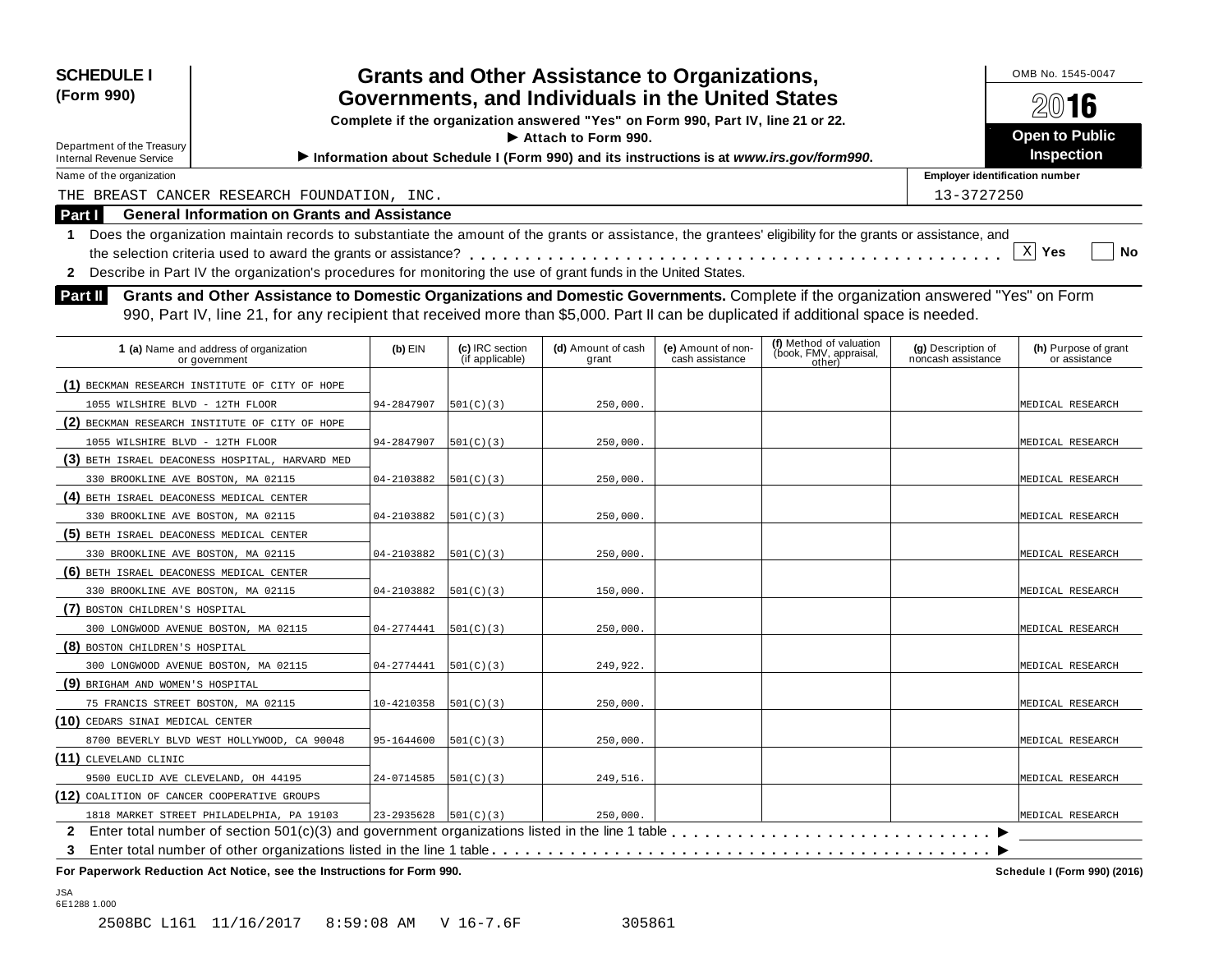| <b>SCHEDULE I</b><br>(Form 990)<br>Department of the Treasury<br>Internal Revenue Service | <b>Grants and Other Assistance to Organizations,</b><br>Governments, and Individuals in the United States<br>Complete if the organization answered "Yes" on Form 990, Part IV, line 21 or 22.<br>$\blacktriangleright$ Attach to Form 990.<br>Information about Schedule I (Form 990) and its instructions is at www.irs.gov/form990. |  | OMB No. 1545-0047<br>2016<br><b>Open to Public</b><br><b>Inspection</b> |  |
|-------------------------------------------------------------------------------------------|---------------------------------------------------------------------------------------------------------------------------------------------------------------------------------------------------------------------------------------------------------------------------------------------------------------------------------------|--|-------------------------------------------------------------------------|--|
| Name of the organization                                                                  |                                                                                                                                                                                                                                                                                                                                       |  | <b>Employer identification number</b>                                   |  |
| 13-3727250<br>THE BREAST CANCER RESEARCH FOUNDATION, INC.                                 |                                                                                                                                                                                                                                                                                                                                       |  |                                                                         |  |
| <b>Part I</b>                                                                             | <b>General Information on Grants and Assistance</b>                                                                                                                                                                                                                                                                                   |  |                                                                         |  |

**1** Does the organization maintain records to substantiate the amount of the grants or assistance, the grantees' eligibility for the grants or assistance, and the selection criteria used to award the grants or assistance? nount of the grants or assistance, the grantees' eligibility for the grants or assistance, and  $\boxed{\text{X}}$  Yes  $\boxed{\boxed{\text{N}}}$  No  $\boxed{\text{X}}$  Yes

**2** Describe in Part IV the organization's procedures for monitoring the use of grant funds in the United States.

**Grants and Other Assistance to Domestic Organizations and Domestic Governments.** Complete if the organization answered "Yes" on Form **Part II** Grants and Other Assistance to Domestic Organizations and Domestic Governments. Complete if the organization answere 990, Part IV, line 21, for any recipient that received more than \$5,000. Part II can be duplica

| 1 (a) Name and address of organization<br>or government | $(b)$ EIN  | (c) IRC section<br>(if applicable) | (d) Amount of cash<br>grant | (e) Amount of non-<br>cash assistance | (f) Method of valuation<br>(book, FMV, appraisal,<br>other) | (g) Description of<br>noncash assistance | (h) Purpose of grant<br>or assistance |  |  |
|---------------------------------------------------------|------------|------------------------------------|-----------------------------|---------------------------------------|-------------------------------------------------------------|------------------------------------------|---------------------------------------|--|--|
| (1) COLD SPRING HARBOR LABORATORY                       |            |                                    |                             |                                       |                                                             |                                          |                                       |  |  |
| 1 BUNGTOWN ROAD                                         | 11-2013303 | 501(C)(3)                          | 250,000.                    |                                       |                                                             |                                          | MEDICAL RESEARCH                      |  |  |
| (2) COLD SPRING HARBOR LABORATORY                       |            |                                    |                             |                                       |                                                             |                                          |                                       |  |  |
| 1 BUNGTOWN ROAD                                         | 11-2013303 | 501(C)(3)                          | 340,000.                    |                                       |                                                             |                                          | MEDICAL RESEARCH                      |  |  |
| (3) COLUMBIA SCHOOL OF MEDICINE                         |            |                                    |                             |                                       |                                                             |                                          |                                       |  |  |
| 722 W. 168TH STREET NEW YORK, NY 10032                  | 13-5598093 | 501(C)(3)                          | 110,000.                    |                                       |                                                             |                                          | MEDICAL RESEARCH                      |  |  |
| (4) COLUMBIA UNIVERSITY                                 |            |                                    |                             |                                       |                                                             |                                          |                                       |  |  |
| 722 W. 168TH STREET NEW YORK, NY 10032                  | 13-5598093 | 501(C)(3)                          | 250,000.                    |                                       |                                                             |                                          | MEDICAL RESEARCH                      |  |  |
| (5) COLUMBIA UNIVERSITY                                 |            |                                    |                             |                                       |                                                             |                                          |                                       |  |  |
| 722 W. 168TH STREET NEW YORK, NY 10032                  | 13-5598093 | 501(C)(3)                          | 81,000.                     |                                       |                                                             |                                          | MEDICAL RESEARCH                      |  |  |
| (6) COLUMBIA UNIVERSITY MAILMAN SCHOOL OF PUBLI         |            |                                    |                             |                                       |                                                             |                                          |                                       |  |  |
| 722 W. 168TH STREET NEW YORK, NY 10032                  | 13-5598093 | 501(C)(3)                          | 250,000.                    |                                       |                                                             |                                          | MEDICAL RESEARCH                      |  |  |
| (7) COLUMBIA UNIVERSITY MEDICAL CENTER                  |            |                                    |                             |                                       |                                                             |                                          |                                       |  |  |
| 722 W. 168TH STREET NEW YORK, NY 10032                  | 13-5598093 | 501(C)(3)                          | 85,000.                     |                                       |                                                             |                                          | MEDICAL RESEARCH                      |  |  |
| (8) DANA-FARBER CANCER INSTITUTE                        |            |                                    |                             |                                       |                                                             |                                          |                                       |  |  |
| 450 BROOKLINE AVE BOSTON, MA 02210                      | 04-2263040 | 501(C)(3)                          | 250,000.                    |                                       |                                                             |                                          | MEDICAL RESEARCH                      |  |  |
| (9) DANA-FARBER CANCER INSTITUTE                        |            |                                    |                             |                                       |                                                             |                                          |                                       |  |  |
| 450 BROOKLINE AVE BOSTON, MA 02210                      | 04-2263040 | 501(C)(3)                          | 250,000.                    |                                       |                                                             |                                          | MEDICAL RESEARCH                      |  |  |
| (10) DANA-FARBER CANCER INSTITUTE                       |            |                                    |                             |                                       |                                                             |                                          |                                       |  |  |
| 450 BROOKLINE AVE BOSTON, MA 02210                      | 04-2263040 | 501(C)(3)                          | 250,000.                    |                                       |                                                             |                                          | MEDICAL RESEARCH                      |  |  |
| (11) DANA-FARBER CANCER INSTITUTE                       |            |                                    |                             |                                       |                                                             |                                          |                                       |  |  |
| 450 BROOKLINE AVE BOSTON, MA 02210                      | 04-2263040 | 501(C)(3)                          | 250,000.                    |                                       |                                                             |                                          | MEDICAL RESEARCH                      |  |  |
| (12) DANA-FARBER CANCER INSTITUTE                       |            |                                    |                             |                                       |                                                             |                                          |                                       |  |  |
| 450 BROOKLINE AVE BOSTON, MA 02210                      | 04-2263040 | 501(C)(3)                          | 250,000.                    |                                       |                                                             |                                          | MEDICAL RESEARCH                      |  |  |
| $\mathbf{2}$                                            |            |                                    |                             |                                       |                                                             |                                          |                                       |  |  |
| 3                                                       |            |                                    |                             |                                       |                                                             |                                          |                                       |  |  |

**For Paperwork Reduction Act Notice, see the Instructions for Form 990.**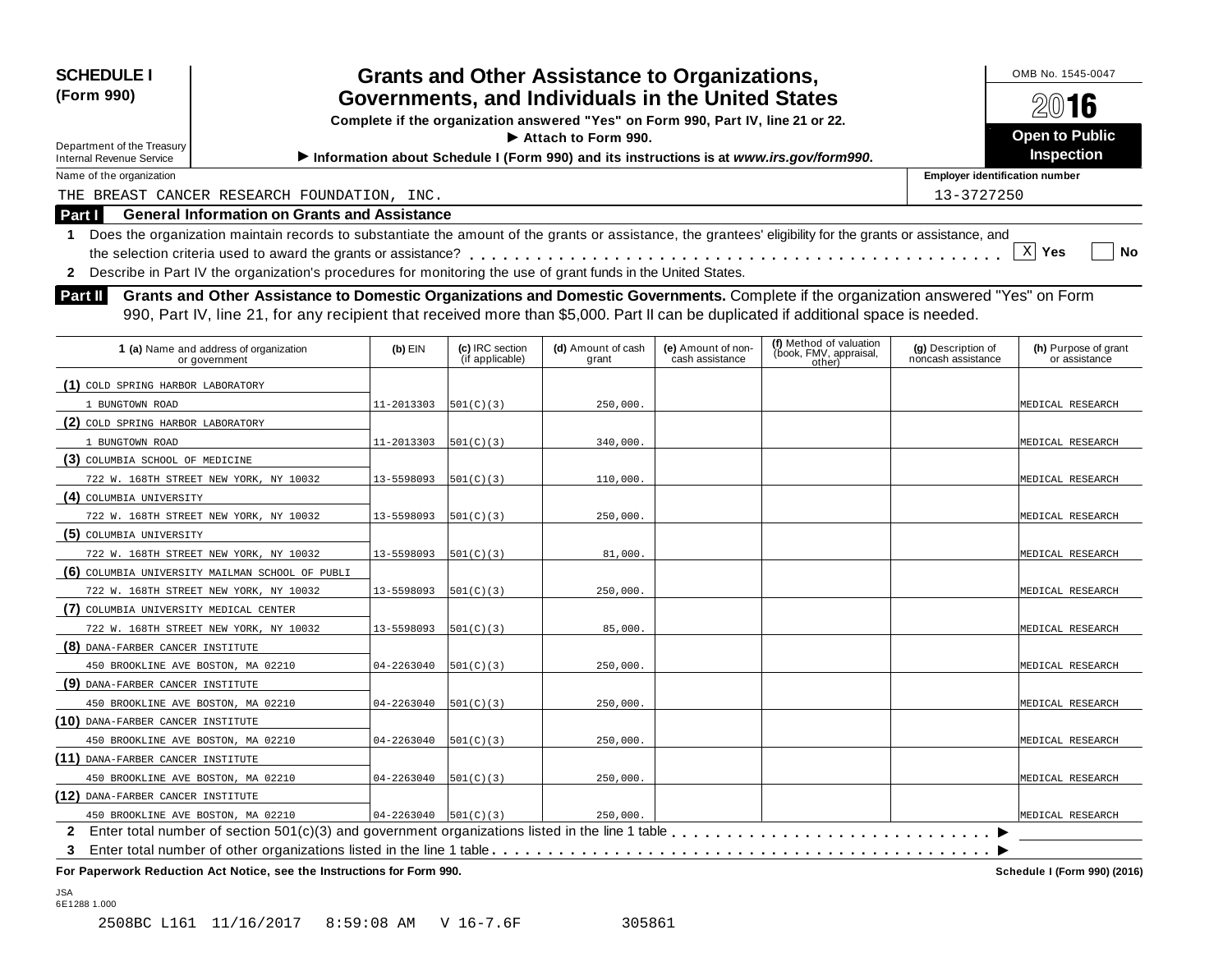| <b>SCHEDULE I</b><br>(Form 990)<br>Department of the Treasury<br><b>Internal Revenue Service</b> | <b>Grants and Other Assistance to Organizations,</b><br>Governments, and Individuals in the United States<br>Complete if the organization answered "Yes" on Form 990, Part IV, line 21 or 22.<br>$\triangleright$ Attach to Form 990.<br>Information about Schedule I (Form 990) and its instructions is at www.irs.gov/form990. |            | OMB No. 1545-0047<br>2016<br><b>Open to Public</b><br><b>Inspection</b> |
|--------------------------------------------------------------------------------------------------|----------------------------------------------------------------------------------------------------------------------------------------------------------------------------------------------------------------------------------------------------------------------------------------------------------------------------------|------------|-------------------------------------------------------------------------|
| Name of the organization                                                                         |                                                                                                                                                                                                                                                                                                                                  |            | <b>Employer identification number</b>                                   |
|                                                                                                  | THE BREAST CANCER RESEARCH FOUNDATION, INC.                                                                                                                                                                                                                                                                                      | 13-3727250 |                                                                         |
| <b>Part I</b>                                                                                    | <b>General Information on Grants and Assistance</b>                                                                                                                                                                                                                                                                              |            |                                                                         |

**1** Does the organization maintain records to substantiate the amount of the grants or assistance, the grantees' eligibility for the grants or assistance, and the selection criteria used to award the grants or assistance? nount of the grants or assistance, the grantees' eligibility for the grants or assistance, and  $\boxed{\text{X}}$  Yes  $\boxed{\boxed{\text{N}}}$  No X Yes

**2** Describe in Part IV the organization's procedures for monitoring the use of grant funds in the United States.

**Grants and Other Assistance to Domestic Organizations and Domestic Governments.** Complete if the organization answered "Yes" on Form **Part II** Grants and Other Assistance to Domestic Organizations and Domestic Governments. Complete if the organization answere 990, Part IV, line 21, for any recipient that received more than \$5,000. Part II can be duplica

| 1 (a) Name and address of organization<br>or government | $(b)$ EIN      | (c) IRC section<br>(if applicable) | (d) Amount of cash<br>grant | (e) Amount of non-<br>cash assistance | (f) Method of valuation<br>(book, FMV, appraisal,<br>other) | (g) Description of<br>noncash assistance | (h) Purpose of grant<br>or assistance |
|---------------------------------------------------------|----------------|------------------------------------|-----------------------------|---------------------------------------|-------------------------------------------------------------|------------------------------------------|---------------------------------------|
| (1) DANA-FARBER CANCER INSTITUTE                        |                |                                    |                             |                                       |                                                             |                                          |                                       |
| 450 BROOKLINE AVE BOSTON, MA 02210                      | 04-2263040     | 501(C)(3)                          | 250,000.                    |                                       |                                                             |                                          | MEDICAL RESEARCH                      |
| (2) DANA-FARBER CANCER INSTITUTE                        |                |                                    |                             |                                       |                                                             |                                          |                                       |
| 450 BROOKLINE AVE BOSTON, MA 02210                      | 04-2263040     | 501(C)(3)                          | 250,000.                    |                                       |                                                             |                                          | MEDICAL RESEARCH                      |
| (3) DANA-FARBER CANCER INSTITUTE                        |                |                                    |                             |                                       |                                                             |                                          |                                       |
| 450 BROOKLINE AVE BOSTON, MA 02210                      | 04-2263040     | 501(C)(3)                          | 250,000.                    |                                       |                                                             |                                          | MEDICAL RESEARCH                      |
| (4) DANA-FARBER CANCER INSTITUTE                        |                |                                    |                             |                                       |                                                             |                                          |                                       |
| 450 BROOKLINE AVE BOSTON, MA 02210                      | $04 - 2263040$ | 501(C)(3)                          | 250,000.                    |                                       |                                                             |                                          | MEDICAL RESEARCH                      |
| (5) DANA-FARBER CANCER INSTITUTE                        |                |                                    |                             |                                       |                                                             |                                          |                                       |
| 450 BROOKLINE AVE BOSTON, MA 02210                      | 04-2263040     | 501(C)(3)                          | 250,000.                    |                                       |                                                             |                                          | MEDICAL RESEARCH                      |
| (6) DANA-FARBER CANCER INSTITUTE                        |                |                                    |                             |                                       |                                                             |                                          |                                       |
| 450 BROOKLINE AVE BOSTON, MA 02210                      | 04-2263040     | 501(C)(3)                          | 250,000.                    |                                       |                                                             |                                          | MEDICAL RESEARCH                      |
| (7) DUKE UNIVERSITY                                     |                |                                    |                             |                                       |                                                             |                                          |                                       |
| 324 BLACKBWELL ST. DURHAM, NC 27701                     | 56-0532129     | 501(C)(3)                          | 249,689.                    |                                       |                                                             |                                          | MEDICAL RESEARCH                      |
| (8) EASTERN COOPERATIVE ONCOLOGY GROUP                  |                |                                    |                             |                                       |                                                             |                                          |                                       |
| 1818 MARKET STREET PHILADELPHIA, PA 19103               | 39-1723095     | 501(C)(3)                          | 250,000.                    |                                       |                                                             |                                          | MEDICAL RESEARCH                      |
| (9) FRED HUTCHINSON CANCER RESEARCH CENTER              |                |                                    |                             |                                       |                                                             |                                          |                                       |
| 1100 FAIRVIE AVENUE N SEATTLE, WA 98109                 | 23-7156071     | 501(C)(3)                          | 250,000.                    |                                       |                                                             |                                          | MEDICAL RESEARCH                      |
| (10) FRED HUTCHINSON CANCER RESEARCH CENTER             |                |                                    |                             |                                       |                                                             |                                          |                                       |
| 1100 FAIRVIE AVENUE N SEATTLE, WA 98109                 | 23-7156071     | 501(C)(3)                          | 250,000.                    |                                       |                                                             |                                          | MEDICAL RESEARCH                      |
| (11) FRED HUTCHINSON CANCER RESEARCH CENTER             |                |                                    |                             |                                       |                                                             |                                          |                                       |
| 1100 FAIRVIE AVENUE N SEATTLE, WA 98109                 | 23-7156071     | 501(C)(3)                          | 250,000.                    |                                       |                                                             |                                          | MEDICAL RESEARCH                      |
| (12) FRED HUTCHINSON CANCER RESEARCH CENTER             |                |                                    |                             |                                       |                                                             |                                          |                                       |
| 1100 FAIRVIE AVENUE N SEATTLE, WA 98109                 | 23-7156071     | 501(C)(3)                          | 223,041.                    |                                       |                                                             |                                          | MEDICAL RESEARCH                      |
| $\mathbf{2}$                                            |                |                                    |                             |                                       |                                                             |                                          |                                       |
| 3                                                       |                |                                    |                             |                                       |                                                             |                                          |                                       |

**For Paperwork Reduction Act Notice, see the Instructions for Form 990.** 

Schedule I (Form 990) (2016)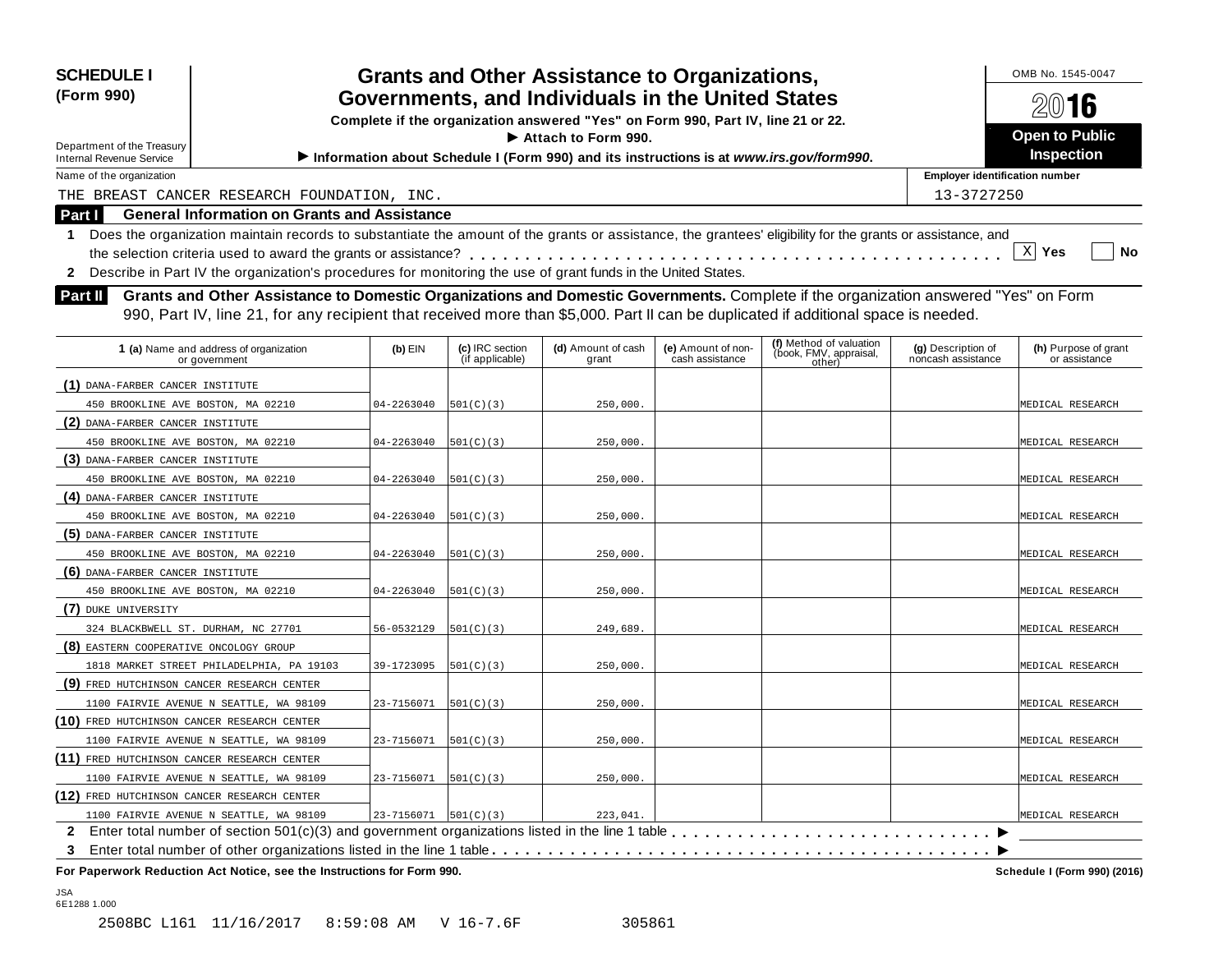| <b>SCHEDULE I</b><br>(Form 990)<br>Department of the Treasury<br><b>Internal Revenue Service</b> | <b>Grants and Other Assistance to Organizations,</b><br>Governments, and Individuals in the United States<br>Complete if the organization answered "Yes" on Form 990, Part IV, line 21 or 22.<br>$\triangleright$ Attach to Form 990.<br>Information about Schedule I (Form 990) and its instructions is at www.irs.gov/form990. |  | OMB No. 1545-0047<br>2016<br><b>Open to Public</b><br><b>Inspection</b> |
|--------------------------------------------------------------------------------------------------|----------------------------------------------------------------------------------------------------------------------------------------------------------------------------------------------------------------------------------------------------------------------------------------------------------------------------------|--|-------------------------------------------------------------------------|
| Name of the organization                                                                         |                                                                                                                                                                                                                                                                                                                                  |  | <b>Employer identification number</b>                                   |
| THE BREAST CANCER RESEARCH FOUNDATION, INC.                                                      | 13-3727250                                                                                                                                                                                                                                                                                                                       |  |                                                                         |
| <b>Part I</b>                                                                                    | <b>General Information on Grants and Assistance</b>                                                                                                                                                                                                                                                                              |  |                                                                         |

**1** Does the organization maintain records to substantiate the amount of the grants or assistance, the grantees' eligibility for the grants or assistance, and the selection criteria used to award the grants or assistance? nount of the grants or assistance, the grantees' eligibility for the grants or assistance, and  $\boxed{\text{X}}$  Yes  $\boxed{\boxed{\text{N}}}$  No X Yes

**2** Describe in Part IV the organization's procedures for monitoring the use of grant funds in the United States.

**Grants and Other Assistance to Domestic Organizations and Domestic Governments.** Complete if the organization answered "Yes" on Form **Part II** Grants and Other Assistance to Domestic Organizations and Domestic Governments. Complete if the organization answere 990, Part IV, line 21, for any recipient that received more than \$5,000. Part II can be duplica

| 1 (a) Name and address of organization<br>or government | $(b)$ EIN  | (c) IRC section<br>(if applicable) | (d) Amount of cash<br>grant | (e) Amount of non-<br>cash assistance | (f) Method of valuation<br>(book, FMV, appraisal,<br>other) | (g) Description of<br>noncash assistance | (h) Purpose of grant<br>or assistance |
|---------------------------------------------------------|------------|------------------------------------|-----------------------------|---------------------------------------|-------------------------------------------------------------|------------------------------------------|---------------------------------------|
| (1) FRED HUTCHINSON CANCER RESEARCH CENTER              |            |                                    |                             |                                       |                                                             |                                          |                                       |
| 1100 FAIRVIE AVENUE N SEATTLE, WA 98109                 | 23-7156071 | 501(C)(3)                          | 125,000.                    |                                       |                                                             |                                          | MEDICAL RESEARCH                      |
| (2) GEORGETOWN UNIVERSITY                               |            |                                    |                             |                                       |                                                             |                                          |                                       |
| 3700 O STREET NW WASHINGTON, DC 20057                   | 53-0196603 | 501(C)(3)                          | 40,000.                     |                                       |                                                             |                                          | MEDICAL RESEARCH                      |
| (3) GEORGIA INSTITUTE OF TECHNOLOGY                     |            |                                    |                             |                                       |                                                             |                                          |                                       |
| NORTH AVENUE NW ATLANTA, GA 30332                       | 58-6002023 | 501(C)(3)                          | 240,000.                    |                                       |                                                             |                                          | MEDICAL RESEARCH                      |
| (4) HACKENSACK UNIVERSITY MEDICAL CENTER                |            |                                    |                             |                                       |                                                             |                                          |                                       |
| 30 PROSPECT AVENUE HACKENSACK, NJ 07601                 | 22-1487576 | 501(C)(3)                          | 250,000.                    |                                       |                                                             |                                          | MEDICAL RESEARCH                      |
| (5) HARVARD MEDICAL SCHOOL                              |            |                                    |                             |                                       |                                                             |                                          |                                       |
| P.O. BOX 41 BOSTON, MA 02115                            | 10-4210358 | 501(C)(3)                          | 250,000.                    |                                       |                                                             |                                          | MEDICAL RESEARCH                      |
| (6) HARVARD SCHOOL OF PUBLIC HEALTH                     |            |                                    |                             |                                       |                                                             |                                          |                                       |
| P.O. BOX 41 BOSTON, MA 02115                            | 10-4210358 | 501(C)(3)                          | 250,000.                    |                                       |                                                             |                                          | MEDICAL RESEARCH                      |
| (7) HOUSTON METHODIST RESEARCH INSTITUTE                |            |                                    |                             |                                       |                                                             |                                          |                                       |
| 6670 BERTNER AVE HOUSTON, TX 77030                      | 46-4402004 | 501(C)(3)                          | 250,000.                    |                                       |                                                             |                                          | MEDICAL RESEARCH                      |
| (8) HUNTER COLLEGE/CITY UNIVERSITY OF NEW YORK          |            |                                    |                             |                                       |                                                             |                                          |                                       |
| 695 PARK AVENUE NEW YORK, NY 10065                      | 13-1988190 | 501(C)(3)                          | 250,000.                    |                                       |                                                             |                                          | MEDICAL RESEARCH                      |
| (9) ICAHN SCHOOL OF MEDICINE AT MOUNT SINAI             |            |                                    |                             |                                       |                                                             |                                          |                                       |
| BOX 3500 NEW YORK, NY 10029                             | 13-6171197 | 501(C)(3)                          | 250,000.                    |                                       |                                                             |                                          | MEDICAL RESEARCH                      |
| (10) ICAHN SCHOOL OF MEDICINE AT MOUNT SINAI            |            |                                    |                             |                                       |                                                             |                                          |                                       |
| BOX 3500 NEW YORK, NY 10029                             | 13-6171197 | 501(C)(3)                          | 250,000.                    |                                       |                                                             |                                          | MEDICAL RESEARCH                      |
| (11) INDIANA UNIVERSITY SCHOOL OF MEDICINE              |            |                                    |                             |                                       |                                                             |                                          |                                       |
| 620 UNION DR. INDIANNAPOLIS, IN 46202                   | 35-6001673 | 501(C)(3)                          | 250,000.                    |                                       |                                                             |                                          | MEDICAL RESEARCH                      |
| (12) INDIANA UNIVERSITY SCHOOL OF MEDICINE              |            |                                    |                             |                                       |                                                             |                                          |                                       |
| 620 UNION DR. INDIANNAPOLIS, IN 46202                   | 35-6001673 | 501(C)(3)                          | 250.000.                    |                                       |                                                             |                                          | MEDICAL RESEARCH                      |
| $\mathbf{2}$                                            |            |                                    |                             |                                       |                                                             |                                          |                                       |
| 3                                                       |            |                                    |                             |                                       |                                                             |                                          |                                       |

**For Paperwork Reduction Act Notice, see the Instructions for Form 990.** 

Schedule I (Form 990) (2016)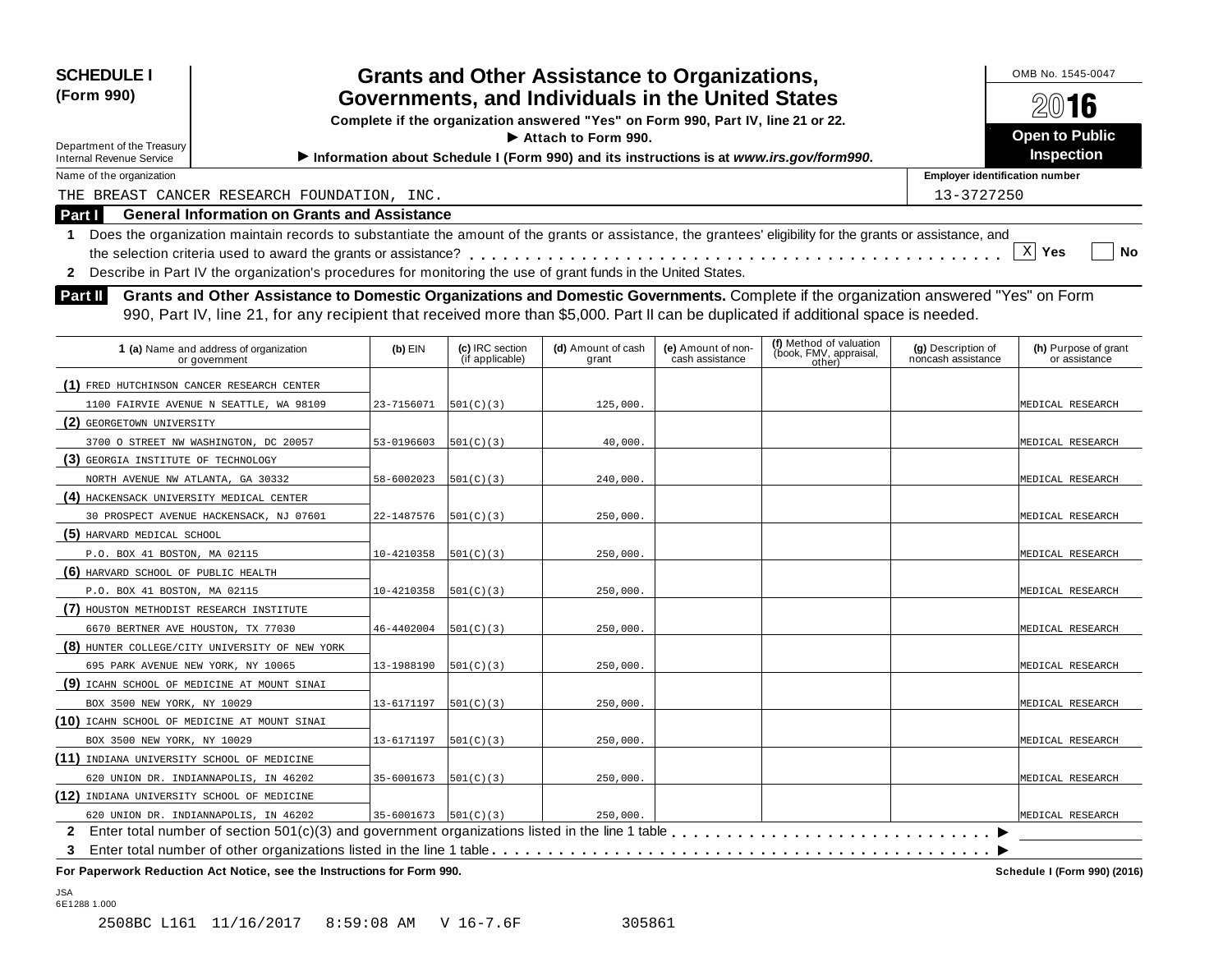| <b>SCHEDULE I</b><br>(Form 990)<br>Department of the Treasury<br><b>Internal Revenue Service</b> | <b>Grants and Other Assistance to Organizations,</b><br>Governments, and Individuals in the United States<br>Complete if the organization answered "Yes" on Form 990, Part IV, line 21 or 22.<br>$\triangleright$ Attach to Form 990.<br>Information about Schedule I (Form 990) and its instructions is at www.irs.gov/form990. | OMB No. 1545-0047<br>$20$ 16<br><b>Open to Public</b><br><b>Inspection</b> |  |  |  |  |  |  |
|--------------------------------------------------------------------------------------------------|----------------------------------------------------------------------------------------------------------------------------------------------------------------------------------------------------------------------------------------------------------------------------------------------------------------------------------|----------------------------------------------------------------------------|--|--|--|--|--|--|
| Name of the organization                                                                         |                                                                                                                                                                                                                                                                                                                                  | <b>Employer identification number</b>                                      |  |  |  |  |  |  |
|                                                                                                  | THE BREAST CANCER RESEARCH FOUNDATION, INC.                                                                                                                                                                                                                                                                                      | 13-3727250                                                                 |  |  |  |  |  |  |
| Part I                                                                                           | <b>General Information on Grants and Assistance</b>                                                                                                                                                                                                                                                                              |                                                                            |  |  |  |  |  |  |
|                                                                                                  | Does the organization maintain records to substantiate the amount of the grants or assistance, the grantees' eligibility for the grants or assistance, and<br>No<br>Yes                                                                                                                                                          |                                                                            |  |  |  |  |  |  |

**2** Describe in Part IV the organization's procedures for monitoring the use of grant funds in the United States.

**Grants and Other Assistance to Domestic Organizations and Domestic Governments.** Complete if the organization answered "Yes" on Form **Part II** Grants and Other Assistance to Domestic Organizations and Domestic Governments. Complete if the organization answere 990, Part IV, line 21, for any recipient that received more than \$5,000. Part II can be duplica

| 1 (a) Name and address of organization<br>or government | $(b)$ EIN                  | (c) IRC section<br>(if applicable) | (d) Amount of cash<br>grant | (e) Amount of non-<br>cash assistance | (f) Method of valuation<br>(book, FMV, appraisal,<br>other) | (g) Description of<br>noncash assistance | (h) Purpose of grant<br>or assistance |
|---------------------------------------------------------|----------------------------|------------------------------------|-----------------------------|---------------------------------------|-------------------------------------------------------------|------------------------------------------|---------------------------------------|
| (1) JOHNS HOPKINS UNIVERSITY SCHOOL OF MEDICINE         |                            |                                    |                             |                                       |                                                             |                                          |                                       |
| 1650 ORLEANS ST. BALTIMORE, MD 21205                    | 52-0545110                 | 501(C)(3)                          | 25,000.                     |                                       |                                                             |                                          | MEDICAL RESEARCH                      |
| (2) JOHNS HOPKINS UNIVERSITY SCHOOL OF MEDICINE         |                            |                                    |                             |                                       |                                                             |                                          |                                       |
| 1650 ORLEANS ST. BALTIMORE, MD 21205                    | 52-0545110                 | 501(C)(3)                          | 250,000.                    |                                       |                                                             |                                          | MEDICAL RESEARCH                      |
| (3) JOHNS HOPKINS UNIVERSITY MEDICAL CENTER             |                            |                                    |                             |                                       |                                                             |                                          |                                       |
| 1650 ORLEANS ST. BALTIMORE, MD 21205                    | 52-0545110                 | 501(C)(3)                          | 166,667.                    |                                       |                                                             |                                          | MEDICAL RESEARCH                      |
| (4) JOHNS HOPKINS UNIVERSITY SCHOOL OF MEDICINE         |                            |                                    |                             |                                       |                                                             |                                          |                                       |
| 1650 ORLEANS ST. BALTIMORE, MD 21205                    | 52-0545110                 | 501(C)(3)                          | 250,000.                    |                                       |                                                             |                                          | MEDICAL RESEARCH                      |
| (5) JOHNS HOPKINS UNIVERSITY SCHOOL OF MEDICINE         |                            |                                    |                             |                                       |                                                             |                                          |                                       |
| 1650 ORLEANS ST. BALTIMORE, MD 21205                    | 52-0545110                 | 501(C)(3)                          | 250,000.                    |                                       |                                                             |                                          | MEDICAL RESEARCH                      |
| (6) JOHNS HOPKINS UNIVERSITY SCHOOL OF MEDICINE         |                            |                                    |                             |                                       |                                                             |                                          |                                       |
| 1650 ORLEANS ST. BALTIMORE, MD 21205                    | 52-0545110                 | 501(C)(3)                          | 250,000.                    |                                       |                                                             |                                          | MEDICAL RESEARCH                      |
| (7) JOHNS HOPKINS UNIVERSITY SCHOOL OF MEDICINE         |                            |                                    |                             |                                       |                                                             |                                          |                                       |
| 1650 ORLEANS ST. BALTIMORE, MD 21205                    | 52-0545110                 | 501(C)(3)                          | 250,000.                    |                                       |                                                             |                                          | MEDICAL RESEARCH                      |
| (8) JOHNS HOPKINS UNIVERSITY SCHOOL OF MEDICINE         |                            |                                    |                             |                                       |                                                             |                                          |                                       |
| 1650 ORLEANS ST. BALTIMORE, MD 21205                    | 52-0545110                 | 501(C)(3)                          | 250,000.                    |                                       |                                                             |                                          | MEDICAL RESEARCH                      |
| (9) JOHNS HOPKINS UNIVERSITY SCHOOL OF MEDICINE         |                            |                                    |                             |                                       |                                                             |                                          |                                       |
| 1650 ORLEANS ST. BALTIMORE, MD 21205                    | 52-0545110                 | 501(C)(3)                          | 250,000.                    |                                       |                                                             |                                          | MEDICAL RESEARCH                      |
| (10) JOHNS HOPKINS UNIVERSITY SCHOOL OF MEDICINE        |                            |                                    |                             |                                       |                                                             |                                          |                                       |
| 1650 ORLEANS ST. BALTIMORE, MD 21205                    | 52-0545110                 | 501(C)(3)                          | 25,500.                     |                                       |                                                             |                                          | MEDICAL RESEARCH                      |
| (11) JOHNS HOPKINS UNIVERSITY SCHOOL OF MEDICINE        |                            |                                    |                             |                                       |                                                             |                                          |                                       |
| 1650 ORLEANS ST. BALTIMORE, MD 21205                    | 52-0545110                 | 501(C)(3)                          | 75,000.                     |                                       |                                                             |                                          | MEDICAL RESEARCH                      |
| (12) JOHNS HOPKINS UNIVERSITY SCHOOL OF MEDICINE        |                            |                                    |                             |                                       |                                                             |                                          |                                       |
| 1650 ORLEANS ST. BALTIMORE, MD 21205                    | $52-0545110$ $[501(C)(3)]$ |                                    | 140,000.                    |                                       |                                                             |                                          | MEDICAL RESEARCH                      |
| $\mathbf{2}$                                            |                            |                                    |                             |                                       |                                                             |                                          |                                       |
| 3                                                       |                            |                                    |                             |                                       |                                                             |                                          |                                       |

**For Paperwork Reduction Act Notice, see the Instructions for Form 990.** 

Schedule I (Form 990) (2016)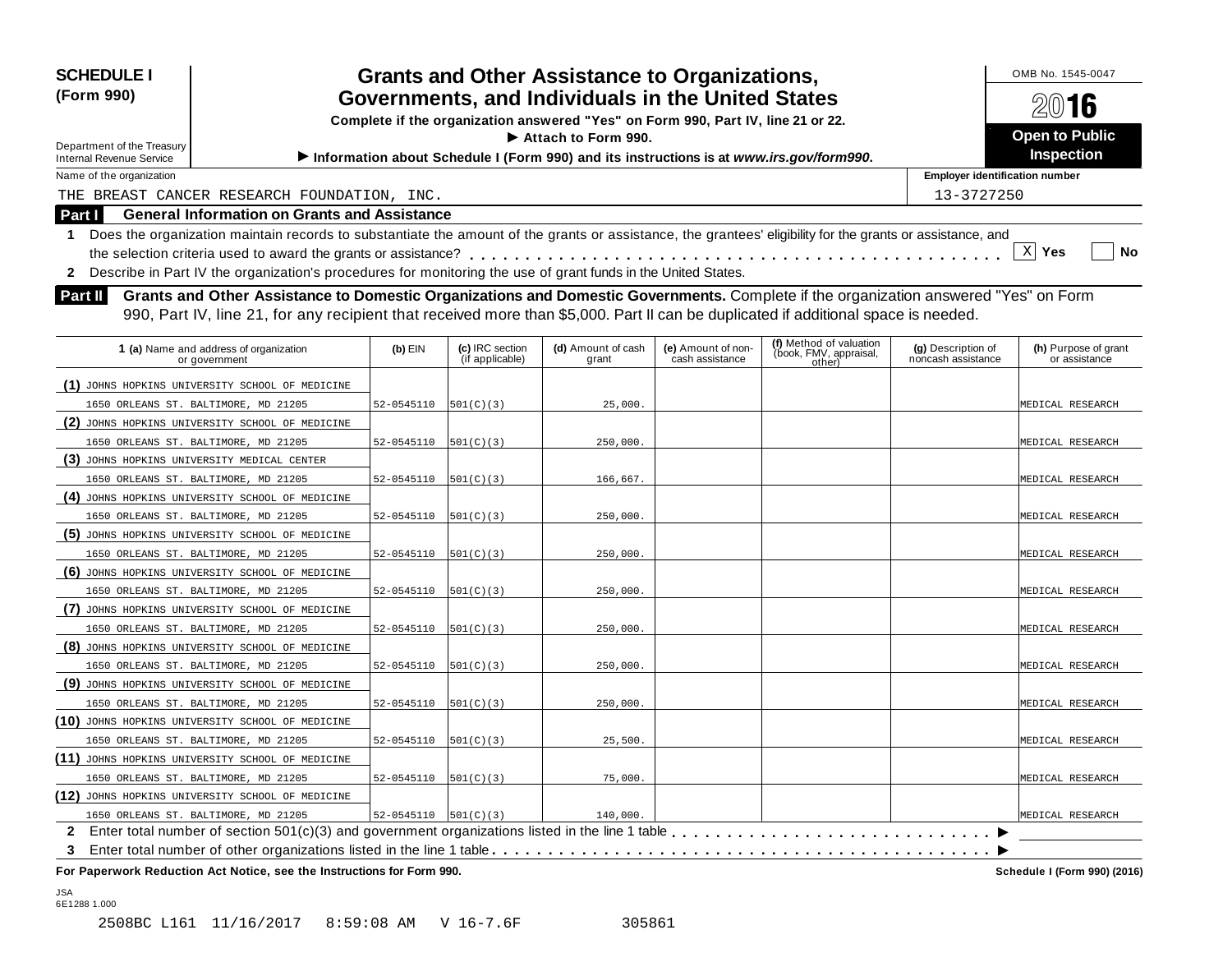| <b>SCHEDULE I</b><br>(Form 990)                        | <b>Grants and Other Assistance to Organizations,</b><br>Governments, and Individuals in the United States                                                                                                                | OMB No. 1545-0047<br>2016 |                                            |
|--------------------------------------------------------|--------------------------------------------------------------------------------------------------------------------------------------------------------------------------------------------------------------------------|---------------------------|--------------------------------------------|
| Department of the Treasury<br>Internal Revenue Service | Complete if the organization answered "Yes" on Form 990, Part IV, line 21 or 22.<br>$\blacktriangleright$ Attach to Form 990.<br>Information about Schedule I (Form 990) and its instructions is at www.irs.gov/form990. |                           | <b>Open to Public</b><br><b>Inspection</b> |
| Name of the organization                               |                                                                                                                                                                                                                          |                           | <b>Employer identification number</b>      |
|                                                        | THE BREAST CANCER RESEARCH FOUNDATION, INC.                                                                                                                                                                              |                           | 13-3727250                                 |
| Part I                                                 | <b>General Information on Grants and Assistance</b>                                                                                                                                                                      |                           |                                            |

**1** Does the organization maintain records to substantiate the amount of the grants or assistance, the grantees' eligibility for the grants or assistance, and Does the organization maintain records to substantiate the amount of the grants or assistance, the grantees' eligibility for the grants or assistance, and<br>the selection criteria used to award the grants or assistance?<br>
No

**2** Describe in Part IV the organization's procedures for monitoring the use of grant funds in the United States.

**Grants and Other Assistance to Domestic Organizations and Domestic Governments.** Complete if the organization answered "Yes" on Form **Part II** Grants and Other Assistance to Domestic Organizations and Domestic Governments. Complete if the organization answere 990, Part IV, line 21, for any recipient that received more than \$5,000. Part II can be duplica

| 1 (a) Name and address of organization<br>or government | $(b)$ EIN  | (c) IRC section<br>(if applicable) | (d) Amount of cash<br>grant | (e) Amount of non-<br>cash assistance | (f) Method of valuation<br>(book, FMV, appraisal,<br>other) | (g) Description of<br>noncash assistance | (h) Purpose of grant<br>or assistance |
|---------------------------------------------------------|------------|------------------------------------|-----------------------------|---------------------------------------|-------------------------------------------------------------|------------------------------------------|---------------------------------------|
| (1) JOHNS HOPKINS UNIVERSITY- TBCRC                     |            |                                    |                             |                                       |                                                             |                                          |                                       |
| 1650 ORLEANS ST. BALTIMORE, MD 21205                    | 52-0545110 | 501(C)(3)                          | 800,000.                    |                                       |                                                             |                                          | MEDICAL RESEARCH                      |
| (2) JOHNS HOPKINS UNIVERSITY- TBCRC                     |            |                                    |                             |                                       |                                                             |                                          |                                       |
| 1650 ORLEANS ST. BALTIMORE, MD 21205                    | 52-0545110 | 501(C)(3)                          | 859,205.                    |                                       |                                                             |                                          | MEDICAL RESEARCH                      |
| (3) JOHNS HOPKINS UNIVERSITY- TBCRC                     |            |                                    |                             |                                       |                                                             |                                          |                                       |
| 1650 ORLEANS ST. BALTIMORE, MD 21205                    | 52-0545110 | 501(C)(3)                          | 1,265,831.                  |                                       |                                                             |                                          | MEDICAL RESEARCH                      |
| (4) JOHNS HOPKINS UNIVERSITY- TBCRC                     |            |                                    |                             |                                       |                                                             |                                          |                                       |
| 1650 ORLEANS ST. BALTIMORE, MD 21205                    | 52-0545110 | 501(C)(3)                          | 1,172,379.                  |                                       |                                                             |                                          | MEDICAL RESEARCH                      |
| (5) JOHNS HOPKINS UNIVERSITY- TBCRC                     |            |                                    |                             |                                       |                                                             |                                          |                                       |
| 1650 ORLEANS ST. BALTIMORE, MD 21205                    | 52-0545110 | 501(C)(3)                          | 1,222,457.                  |                                       |                                                             |                                          | MEDICAL RESEARCH                      |
| (6) JOHNS HOPKINS UNIVERSITY- TBCRC                     |            |                                    |                             |                                       |                                                             |                                          |                                       |
| 1650 ORLEANS ST. BALTIMORE, MD 21205                    | 52-0545110 | 501(C)(3)                          | 3,000,000.                  |                                       |                                                             |                                          | MEDICAL RESEARCH                      |
| (7) LAWRENCE BERKELEY NATIONAL LABORATORY               |            |                                    |                             |                                       |                                                             |                                          |                                       |
| 3440 WALNUT AVE FREMONT, CA 94538                       | 94-2951741 | 501(C)(3)                          | 250,000.                    |                                       |                                                             |                                          | MEDICAL RESEARCH                      |
| (8) LOYOLA UNIVERSITY CHICAGO                           |            |                                    |                             |                                       |                                                             |                                          |                                       |
| 820 N. MICHIGAN AVENUE CHICAGO, IL 60611                | 36-1408475 | 501(C)(3)                          | 250,000.                    |                                       |                                                             |                                          | MEDICAL RESEARCH                      |
| (9) MASSACHUSETTS GENERAL HOSPITAL                      |            |                                    |                             |                                       |                                                             |                                          |                                       |
| 101 HUNTINGTON AVE BOSTON, MA 02199                     | 04-2697983 | 501(C)(3)                          | 250,000.                    |                                       |                                                             |                                          | MEDICAL RESEARCH                      |
| (10) MASSACHUSETTS GENERAL HOSPITAL                     |            |                                    |                             |                                       |                                                             |                                          |                                       |
| 101 HUNTINGTON AVE BOSTON, MA 02199                     | 04-2697983 | 501(C)(3)                          | 250,000.                    |                                       |                                                             |                                          | MEDICAL RESEARCH                      |
| (11) MAYO CLINIC CANCER CENTER                          |            |                                    |                             |                                       |                                                             |                                          |                                       |
| 200 FIRST STREET ROCHESTER, MN 55905                    | 41-6011702 | 501(C)(3)                          | 250,000.                    |                                       |                                                             |                                          | MEDICAL RESEARCH                      |
| (12) MAYO CLINIC CANCER CENTER                          |            |                                    |                             |                                       |                                                             |                                          |                                       |
| 200 FIRST STREET ROCHESTER, MN 55905                    | 41-6011702 | 501(C)(3)                          | 250,000.                    |                                       |                                                             |                                          | MEDICAL RESEARCH                      |
| $\mathbf{2}$                                            |            |                                    |                             |                                       |                                                             |                                          |                                       |
| 3                                                       |            |                                    |                             |                                       |                                                             |                                          |                                       |

**For Paperwork Reduction Act Notice, see the Instructions for Form 990.** 

Schedule I (Form 990) (2016)

X Yes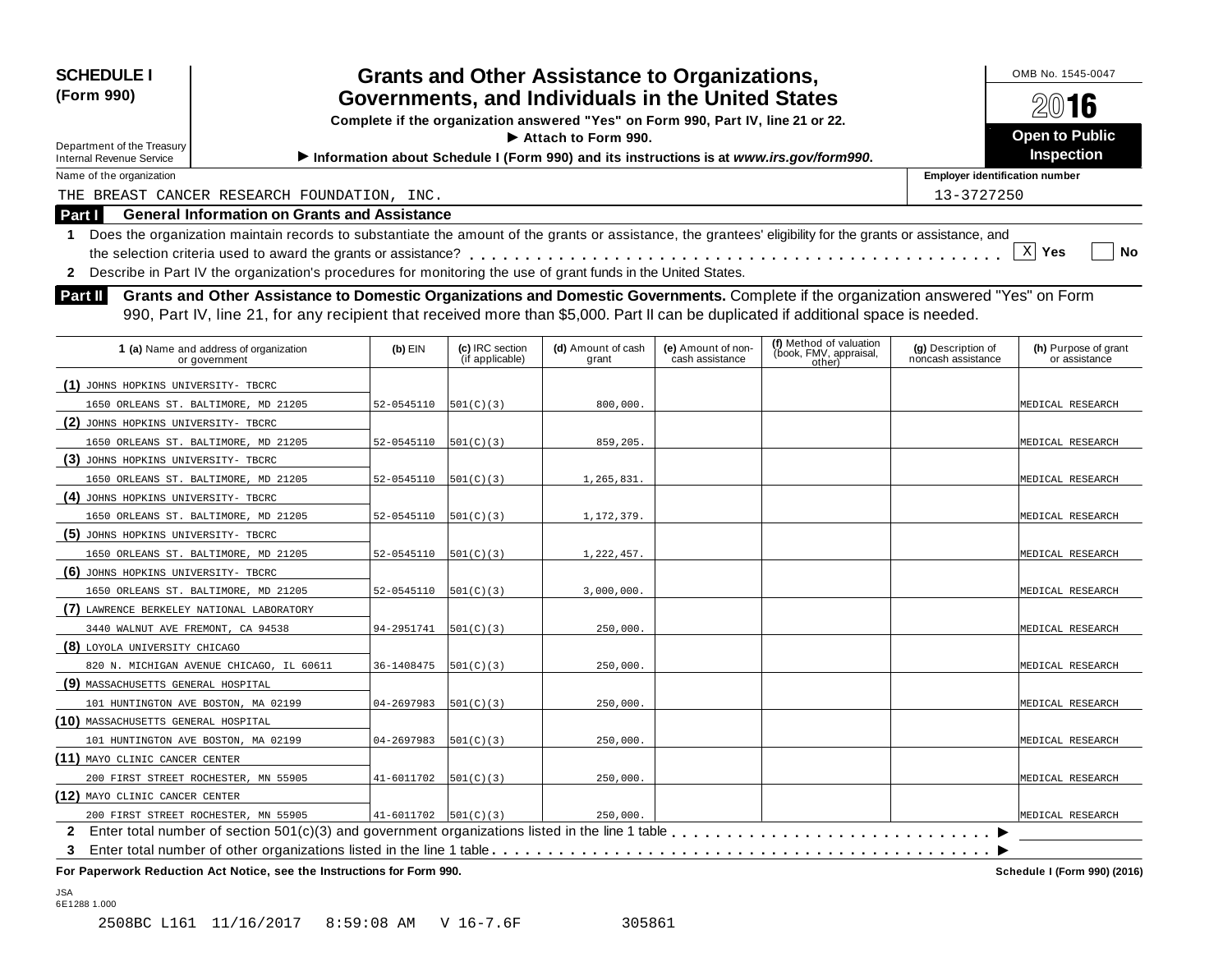| <b>SCHEDULE I</b><br>(Form 990)<br>Department of the Treasury<br>Internal Revenue Service | <b>Grants and Other Assistance to Organizations,</b><br>Governments, and Individuals in the United States<br>Complete if the organization answered "Yes" on Form 990, Part IV, line 21 or 22.<br>$\blacktriangleright$ Attach to Form 990.<br>Information about Schedule I (Form 990) and its instructions is at www.irs.gov/form990. |  | OMB No. 1545-0047<br>2016<br><b>Open to Public</b><br><b>Inspection</b> |
|-------------------------------------------------------------------------------------------|---------------------------------------------------------------------------------------------------------------------------------------------------------------------------------------------------------------------------------------------------------------------------------------------------------------------------------------|--|-------------------------------------------------------------------------|
| Name of the organization                                                                  |                                                                                                                                                                                                                                                                                                                                       |  | <b>Employer identification number</b>                                   |
| THE BREAST CANCER RESEARCH FOUNDATION, INC.                                               | 13-3727250                                                                                                                                                                                                                                                                                                                            |  |                                                                         |

**1** Does the organization maintain records to substantiate the amount of the grants or assistance, the grantees' eligibility for the grants or assistance, and the selection criteria used to award the grants or assistance? nount of the grants or assistance, the grantees' eligibility for the grants or assistance, and  $\boxed{\text{X}}$  Yes  $\boxed{\boxed{\text{N}}}$  No  $\boxed{\text{X}}$  Yes

**2** Describe in Part IV the organization's procedures for monitoring the use of grant funds in the United States.

**Grants and Other Assistance to Domestic Organizations and Domestic Governments.** Complete if the organization answered "Yes" on Form **Part II** Grants and Other Assistance to Domestic Organizations and Domestic Governments. Complete if the organization answere 990, Part IV, line 21, for any recipient that received more than \$5,000. Part II can be duplica

| 1 (a) Name and address of organization<br>or government | $(b)$ EIN  | (c) IRC section<br>(if applicable) | (d) Amount of cash<br>grant | (e) Amount of non-<br>cash assistance | (f) Method of valuation<br>(book, FMV, appraisal,<br>other) | (g) Description of<br>noncash assistance | (h) Purpose of grant<br>or assistance |
|---------------------------------------------------------|------------|------------------------------------|-----------------------------|---------------------------------------|-------------------------------------------------------------|------------------------------------------|---------------------------------------|
| (1) MAYO CLINIC CANCER CENTER                           |            |                                    |                             |                                       |                                                             |                                          |                                       |
| 200 FIRST STREET ROCHESTER, MN 55905                    | 41-6011702 | 501(C)(3)                          | 250,000.                    |                                       |                                                             |                                          | MEDICAL RESEARCH                      |
| (2) MAYO CLINIC FLORIDA                                 |            |                                    |                             |                                       |                                                             |                                          |                                       |
| 4500 SAN PABLO RD JACKSONVILLE, FL 32224                | 41-6011702 | 501(C)(3)                          | 250,000.                    |                                       |                                                             |                                          | MEDICAL RESEARCH                      |
| (3) MEMORIAL SLOAN KETTERING CANCER CENTER              |            |                                    |                             |                                       |                                                             |                                          |                                       |
| 633 THIRD AVENUE NEW YORK, NY 10017                     | 13-1624123 | 501(C)(3)                          | 250,000.                    |                                       |                                                             |                                          | MEDICAL RESEARCH                      |
| (4) MEMORIAL SLOAN KETTERING CANCER CENTER              |            |                                    |                             |                                       |                                                             |                                          |                                       |
| 633 THIRD AVENUE NEW YORK, NY 10017                     | 13-1624182 | 501(C)(3)                          | 250,000.                    |                                       |                                                             |                                          | MEDICAL RESEARCH                      |
| (5) MEMORIAL SLOAN KETTERING CANCER CENTER              |            |                                    |                             |                                       |                                                             |                                          |                                       |
| 633 THIRD AVENUE NEW YORK, NY 10017                     | 13-1624182 | 501(C)(3)                          | 250,000.                    |                                       |                                                             |                                          | MEDICAL RESEARCH                      |
| (6) MEMORIAL SLOAN KETTERING CANCER CENTER              |            |                                    |                             |                                       |                                                             |                                          |                                       |
| 633 THIRD AVENUE NEW YORK, NY 10017                     | 13-1624183 | 501(C)(3)                          | 250,000.                    |                                       |                                                             |                                          | MEDICAL RESEARCH                      |
| (7) MEMORIAL SLOAN KETTERING CANCER CENTER              |            |                                    |                             |                                       |                                                             |                                          |                                       |
| 633 THIRD AVENUE NEW YORK, NY 10017                     | 13-1624183 | 501(C)(3)                          | 250,000.                    |                                       |                                                             |                                          | MEDICAL RESEARCH                      |
| (8) MEMORIAL SLOAN KETTERING CANCER CENTER              |            |                                    |                             |                                       |                                                             |                                          |                                       |
| 633 THIRD AVENUE NEW YORK, NY 10017                     | 13-1624183 | 501(C)(3)                          | 250,000.                    |                                       |                                                             |                                          | MEDICAL RESEARCH                      |
| (9) MEMORIAL SLOAN KETTERING CANCER CENTER              |            |                                    |                             |                                       |                                                             |                                          |                                       |
| 633 THIRD AVENUE NEW YORK, NY 10017                     | 13-1624183 | 501(C)(3)                          | 250,000.                    |                                       |                                                             |                                          | MEDICAL RESEARCH                      |
| (10) MEMORIAL SLOAN KETTERING CANCER CENTER             |            |                                    |                             |                                       |                                                             |                                          |                                       |
| 633 THIRD AVENUE NEW YORK, NY 10017                     | 13-1624183 | 501(C)(3)                          | 250,000.                    |                                       |                                                             |                                          | MEDICAL RESEARCH                      |
| (11) MEMORIAL SLOAN KETTERING CANCER CENTER             |            |                                    |                             |                                       |                                                             |                                          |                                       |
| 633 THIRD AVENUE NEW YORK, NY 10017                     | 13-1624183 | 501(C)(3)                          | 250,000.                    |                                       |                                                             |                                          | MEDICAL RESEARCH                      |
| (12) MEMORIAL SLOAN KETTERING CANCER CENTER             |            |                                    |                             |                                       |                                                             |                                          |                                       |
| 633 THIRD AVENUE NEW YORK, NY 10017                     | 13-1624183 | 501(C)(3)                          | 250,000.                    |                                       |                                                             |                                          | MEDICAL RESEARCH                      |
| $\mathbf{2}$                                            |            |                                    |                             |                                       |                                                             |                                          |                                       |
| 3                                                       |            |                                    |                             |                                       |                                                             |                                          |                                       |

**For Paperwork Reduction Act Notice, see the Instructions for Form 990.** 

Schedule I (Form 990) (2016)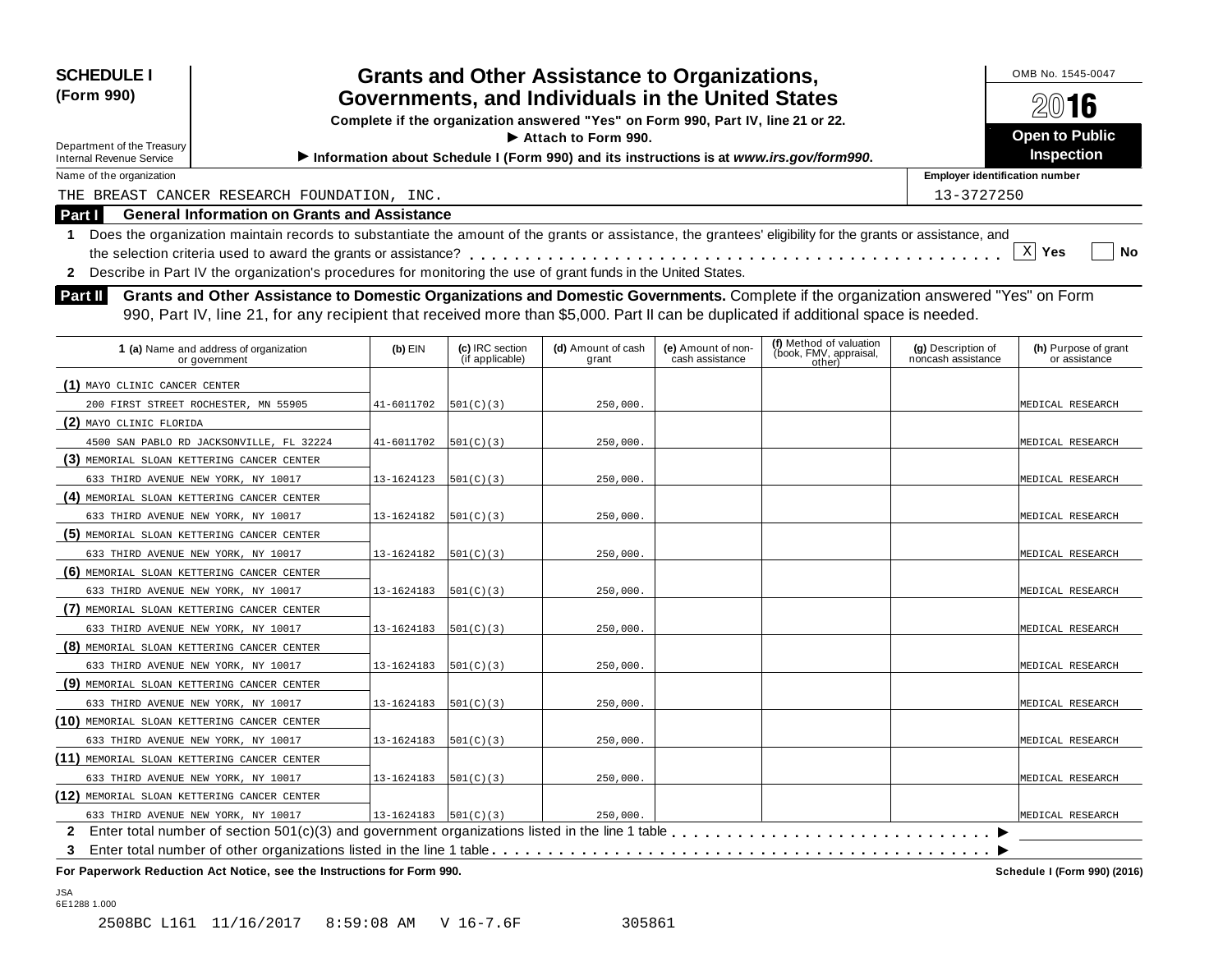| <b>SCHEDULE I</b><br>(Form 990)<br>Department of the Treasury<br><b>Internal Revenue Service</b> | <b>Grants and Other Assistance to Organizations,</b><br>Governments, and Individuals in the United States<br>Complete if the organization answered "Yes" on Form 990, Part IV, line 21 or 22.<br>$\triangleright$ Attach to Form 990.<br>Information about Schedule I (Form 990) and its instructions is at www.irs.gov/form990. | OMB No. 1545-0047<br>$20$ 16<br><b>Open to Public</b><br><b>Inspection</b> |  |  |  |  |  |  |
|--------------------------------------------------------------------------------------------------|----------------------------------------------------------------------------------------------------------------------------------------------------------------------------------------------------------------------------------------------------------------------------------------------------------------------------------|----------------------------------------------------------------------------|--|--|--|--|--|--|
| Name of the organization                                                                         |                                                                                                                                                                                                                                                                                                                                  | <b>Employer identification number</b>                                      |  |  |  |  |  |  |
| 13-3727250<br>THE BREAST CANCER RESEARCH FOUNDATION, INC.                                        |                                                                                                                                                                                                                                                                                                                                  |                                                                            |  |  |  |  |  |  |
| Part I                                                                                           | <b>General Information on Grants and Assistance</b>                                                                                                                                                                                                                                                                              |                                                                            |  |  |  |  |  |  |
|                                                                                                  | Does the organization maintain records to substantiate the amount of the grants or assistance, the grantees' eligibility for the grants or assistance, and<br>No<br>Yes                                                                                                                                                          |                                                                            |  |  |  |  |  |  |

**2** the selection criteria used to award the grants or assistance? Describe in Part IV the organization's procedures for monitoring the use of grant funds in the United States.

**Grants and Other Assistance to Domestic Organizations and Domestic Governments.** Complete if the organization answered "Yes" on Form **Part II** Grants and Other Assistance to Domestic Organizations and Domestic Governments. Complete if the organization answere 990, Part IV, line 21, for any recipient that received more than \$5,000. Part II can be duplica

| 1 (a) Name and address of organization<br>or government | $(b)$ EIN  | (c) IRC section<br>(if applicable) | (d) Amount of cash<br>grant | (e) Amount of non-<br>cash assistance | (f) Method of valuation<br>(book, FMV, appraisal,<br>other) | (g) Description of<br>noncash assistance | (h) Purpose of grant<br>or assistance |
|---------------------------------------------------------|------------|------------------------------------|-----------------------------|---------------------------------------|-------------------------------------------------------------|------------------------------------------|---------------------------------------|
| (1) MEMORIAL SLOAN KETTERING CANCER CENTER              |            |                                    |                             |                                       |                                                             |                                          |                                       |
| 633 THIRD AVENUE NEW YORK, NY 10017                     | 13-1624183 | 501(C)(3)                          | 333, 333.                   |                                       |                                                             |                                          | MEDICAL RESEARCH                      |
| (2) MEMORIAL SLOAN KETTERING CANCER CENTER              |            |                                    |                             |                                       |                                                             |                                          |                                       |
| 633 THIRD AVENUE NEW YORK, NY 10017                     | 13-1624183 | 501(C)(3)                          | 250,000.                    |                                       |                                                             |                                          | MEDICAL RESEARCH                      |
| (3) MEMORIAL SLOAN KETTERING CANCER CENTER              |            |                                    |                             |                                       |                                                             |                                          |                                       |
| 633 THIRD AVENUE NEW YORK, NY 10017                     | 13-1624183 | 501(C)(3)                          | 83,334.                     |                                       |                                                             |                                          | MEDICAL RESEARCH                      |
| (4) MICHIGAN STATE UNIVERSITY                           |            |                                    |                             |                                       |                                                             |                                          |                                       |
| 220 TROWBRIDGE ROAD EAST LANSING, MI 48824              | 02-0795707 | 501(C)(3)                          | 250,000.                    |                                       |                                                             |                                          | MEDICAL RESEARCH                      |
| (5) MOUNT SINAI HOSPITAL                                |            |                                    |                             |                                       |                                                             |                                          |                                       |
| BOX 3500 NEW YORK, NY 10029                             | 13-6171197 | 501(C)(3)                          | 250,000.                    |                                       |                                                             |                                          | MEDICAL RESEARCH                      |
| $(6)$ NSABP                                             |            |                                    |                             |                                       |                                                             |                                          |                                       |
| 2 ALLEGHENY CENTER SUITE 1200                           | 25-1781357 | 501(C)(3)                          | 250,000.                    |                                       |                                                             |                                          | MEDICAL RESEARCH                      |
| (7) NORTHWESTERN UNIVERSITY                             |            |                                    |                             |                                       |                                                             |                                          |                                       |
| 750 LAKE SHORE CHICAGO, IL 60611                        | 36-2167817 | 501(C)(3)                          | 250,000.                    |                                       |                                                             |                                          | MEDICAL RESEARCH                      |
| (8) NYU SCHOOL OF MEDICINE                              |            |                                    |                             |                                       |                                                             |                                          |                                       |
| 545 FIRST AVENUE NEW YORK, NY 10016                     | 13-3971298 | 501(C)(3)                          | 250,000.                    |                                       |                                                             |                                          | MEDICAL RESEARCH                      |
| (9) NYU SCHOOL OF MEDICINE                              |            |                                    |                             |                                       |                                                             |                                          |                                       |
| 545 FIRST AVENUE NEW YORK, NY 10016                     | 13-3971298 | 501(C)(3)                          | 250,000.                    |                                       |                                                             |                                          | MEDICAL RESEARCH                      |
| (10) OHIO STATE UNIVERSITY                              |            |                                    |                             |                                       |                                                             |                                          |                                       |
| 1960 KENNY ROAD 4TH FLOOR                               | 31-6401599 | 501(C)(3)                          | 250,000.                    |                                       |                                                             |                                          | MEDICAL RESEARCH                      |
| (11) OREGON HEALTH AND SCIENCE UNIVERSITY               |            |                                    |                             |                                       |                                                             |                                          |                                       |
| 3181 SW SAM JACKSON PARK RD                             | 23-7083114 | 501(C)(3)                          | 75,837.                     |                                       |                                                             |                                          | MEDICAL RESEARCH                      |
| (12) PRINCETON UNIVERSITY                               |            |                                    |                             |                                       |                                                             |                                          |                                       |
| 701 CARNEGIE CENTER PRINCETON, NJ 08540                 | 21-0634501 | 501(C)(3)                          | 250,000.                    |                                       |                                                             |                                          | MEDICAL RESEARCH                      |
| $\mathbf{2}$                                            |            |                                    |                             |                                       |                                                             |                                          |                                       |
| 3                                                       |            |                                    |                             |                                       |                                                             |                                          |                                       |

**For Paperwork Reduction Act Notice, see the Instructions for Form 990.** 

Schedule I (Form 990) (2016)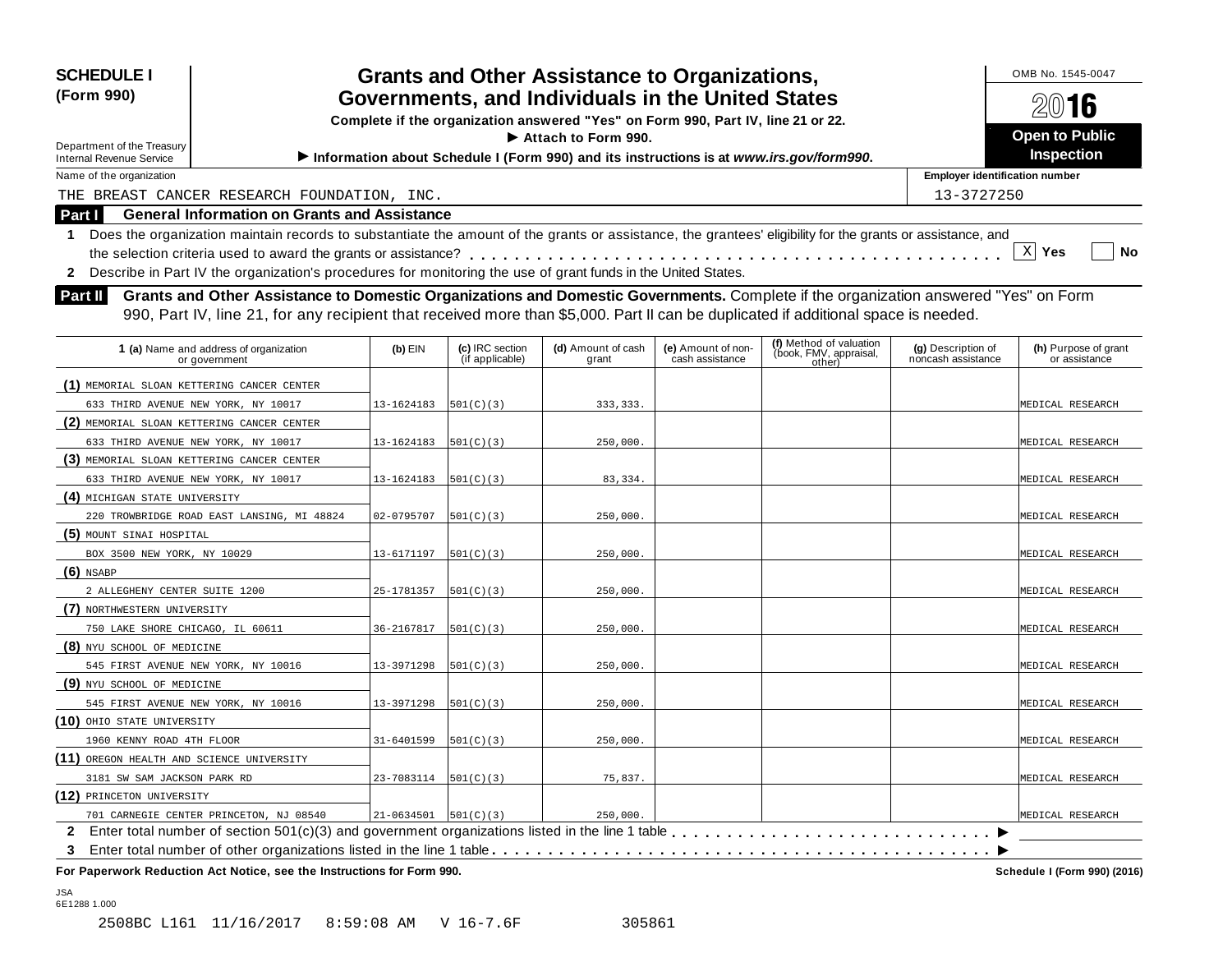| <b>SCHEDULE I</b><br>(Form 990)<br>Department of the Treasury<br>Internal Revenue Service | <b>Grants and Other Assistance to Organizations,</b><br>Governments, and Individuals in the United States<br>Complete if the organization answered "Yes" on Form 990, Part IV, line 21 or 22.<br>$\blacktriangleright$ Attach to Form 990.<br>Information about Schedule I (Form 990) and its instructions is at www.irs.gov/form990. |  | OMB No. 1545-0047<br>2016<br><b>Open to Public</b><br><b>Inspection</b> |
|-------------------------------------------------------------------------------------------|---------------------------------------------------------------------------------------------------------------------------------------------------------------------------------------------------------------------------------------------------------------------------------------------------------------------------------------|--|-------------------------------------------------------------------------|
| Name of the organization                                                                  |                                                                                                                                                                                                                                                                                                                                       |  | <b>Employer identification number</b>                                   |
| 13-3727250<br>THE BREAST CANCER RESEARCH FOUNDATION, INC.                                 |                                                                                                                                                                                                                                                                                                                                       |  |                                                                         |
| <b>Part I</b>                                                                             | <b>General Information on Grants and Assistance</b>                                                                                                                                                                                                                                                                                   |  |                                                                         |

**1** Does the organization maintain records to substantiate the amount of the grants or assistance, the grantees' eligibility for the grants or assistance, and the selection criteria used to award the grants or assistance? nount of the grants or assistance, the grantees' eligibility for the grants or assistance, and  $\boxed{\text{X}}$  Yes  $\boxed{\boxed{\text{N}}}$  No  $\boxed{\mathbf{X}}$  Yes

**2** Describe in Part IV the organization's procedures for monitoring the use of grant funds in the United States.

**Grants and Other Assistance to Domestic Organizations and Domestic Governments.** Complete if the organization answered "Yes" on Form **Part II** Grants and Other Assistance to Domestic Organizations and Domestic Governments. Complete if the organization answere 990, Part IV, line 21, for any recipient that received more than \$5,000. Part II can be duplica

| 1 (a) Name and address of organization<br>or government | $(b)$ EIN  | (c) IRC section<br>(if applicable) | (d) Amount of cash<br>grant | (e) Amount of non-<br>cash assistance | (f) Method of valuation<br>(book, FMV, appraisal,<br>other) | (g) Description of<br>noncash assistance | (h) Purpose of grant<br>or assistance |
|---------------------------------------------------------|------------|------------------------------------|-----------------------------|---------------------------------------|-------------------------------------------------------------|------------------------------------------|---------------------------------------|
| (1) ROSWELL PARK CANCER INSTITUTE                       |            |                                    |                             |                                       |                                                             |                                          |                                       |
| ELM AND CARLTON STREETS BUFFALO, NY 14263               | 11-4140215 | 501(C)(3)                          | 250,000.                    |                                       |                                                             |                                          | MEDICAL RESEARCH                      |
| (2) RUTGERS CANCER INSTITUTE OF NEW JERSEY              |            |                                    |                             |                                       |                                                             |                                          |                                       |
| 65 DAVIDSON ROAD - ROOM 306                             | 20-2959012 | 501(C)(3)                          | 250,000.                    |                                       |                                                             |                                          | MEDICAL RESEARCH                      |
| (3) RUTGERS CANCER INSTITUTE OF NEW JERSEY              |            |                                    |                             |                                       |                                                             |                                          |                                       |
| 65 DAVIDSON ROAD - ROOM 306                             | 20-2959012 | 501(C)(3)                          | 250,000.                    |                                       |                                                             |                                          | MEDICAL RESEARCH                      |
| (4) RUTGERS UNIVERSITY-RBHS-CANCER INSTITUTE OF         |            |                                    |                             |                                       |                                                             |                                          |                                       |
| 65 DAVIDSON ROAD - ROOM 306                             | 20-2959012 | 501(C)(3)                          | 250,000.                    |                                       |                                                             |                                          | MEDICAL RESEARCH                      |
| (5) SALK INSTITUTE FOR BIOLOGICAL STUDIES               |            |                                    |                             |                                       |                                                             |                                          |                                       |
| 10010 N. TORREY PINES ROAD                              | 95-2160097 | 501(C)(3)                          | 250,000.                    |                                       |                                                             |                                          | MEDICAL RESEARCH                      |
| (6) STANFORD UNIVERSITY                                 |            |                                    |                             |                                       |                                                             |                                          |                                       |
| 616 SIERRA STREET - SUITE 3                             | 94-1156365 | 501(C)(3)                          | 250,000.                    |                                       |                                                             |                                          | MEDICAL RESEARCH                      |
| (7) STANFORD UNIVERSITY                                 |            |                                    |                             |                                       |                                                             |                                          |                                       |
| 616 SIERRA STREET - SUITE 3                             | 94-1156365 | 501(C)(3)                          | 250,000.                    |                                       |                                                             |                                          | MEDICAL RESEARCH                      |
| (8) STANFORD UNIVERSITY                                 |            |                                    |                             |                                       |                                                             |                                          |                                       |
| 616 SIERRA STREET - SUITE 3                             | 94-1156365 | 501(C)(3)                          | 250,000.                    |                                       |                                                             |                                          | MEDICAL RESEARCH                      |
| (9) STANFORD UNIVERSITY                                 |            |                                    |                             |                                       |                                                             |                                          |                                       |
| 616 SIERRA STREET - SUITE 3                             | 94-1156365 | 501(C)(3)                          | 250,000.                    |                                       |                                                             |                                          | MEDICAL RESEARCH                      |
| (10) STANFORD UNIVERSITY                                |            |                                    |                             |                                       |                                                             |                                          |                                       |
| 616 SIERRA STREET - SUITE 3                             | 94-1156365 | 501(C)(3)                          | 81,000.                     |                                       |                                                             |                                          | MEDICAL RESEARCH                      |
| (11) STANFORD UNIVERSITY SCHOOL OF MEDICINE             |            |                                    |                             |                                       |                                                             |                                          |                                       |
| 616 SIERRA STREET - SUITE 3                             | 94-1156365 | 501(C)(3)                          | 250,000.                    |                                       |                                                             |                                          | MEDICAL RESEARCH                      |
| (12) THE ASCO CANCER FOUNDATION                         |            |                                    |                             |                                       |                                                             |                                          |                                       |
| 318 MILL ROAD ALEXANDRIA, VA 22314                      | 94-1156365 | 501(C)(3)                          | 166,667.                    |                                       |                                                             |                                          | MEDICAL RESEARCH                      |
| $\mathbf{2}$                                            |            |                                    |                             |                                       |                                                             |                                          |                                       |
| 3                                                       |            |                                    |                             |                                       |                                                             |                                          |                                       |

**For Paperwork Reduction Act Notice, see the Instructions for Form 990.** 

Schedule I (Form 990) (2016)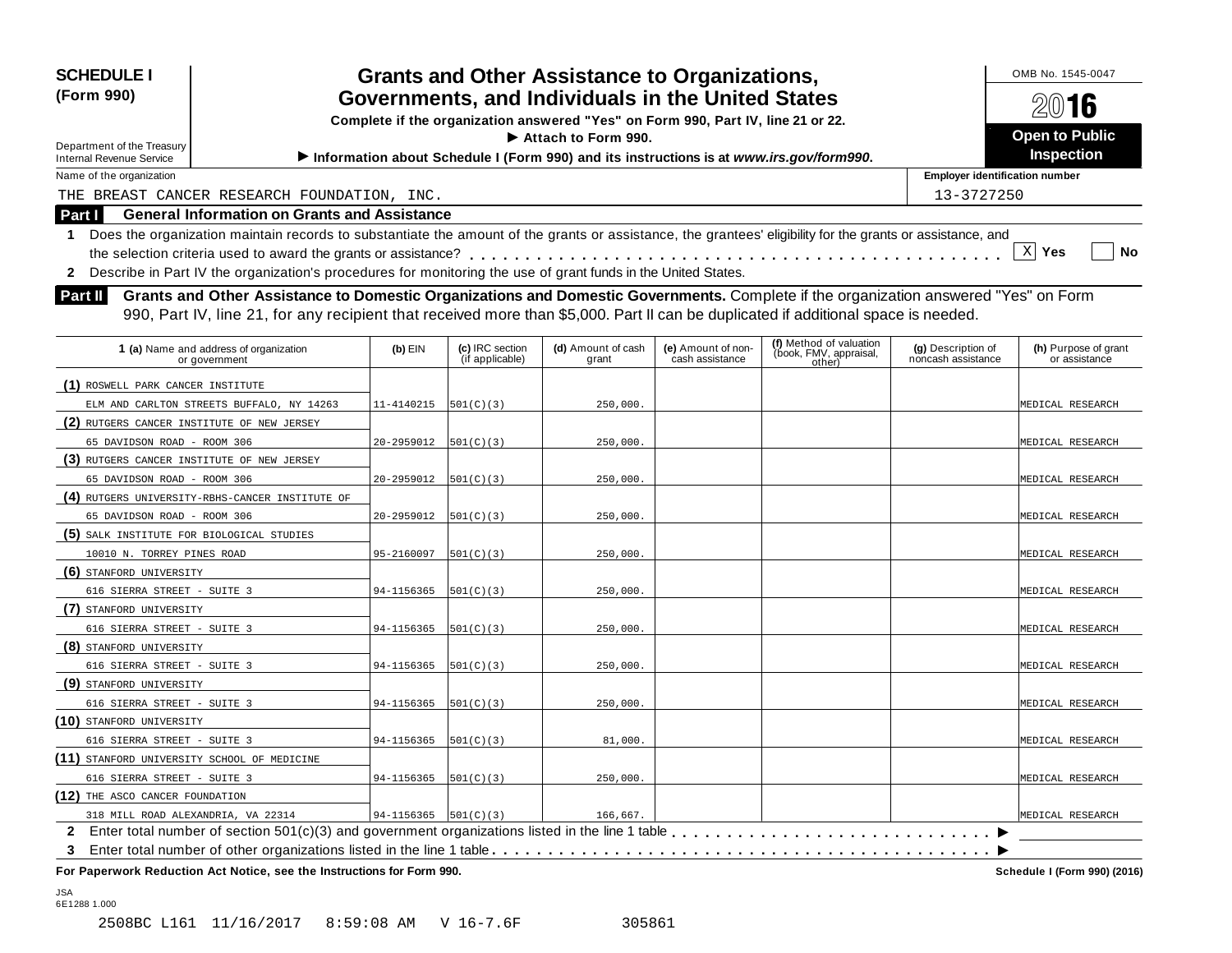| <b>SCHEDULE I</b><br>(Form 990)<br>Department of the Treasury<br><b>Internal Revenue Service</b> | <b>Grants and Other Assistance to Organizations,</b><br>Governments, and Individuals in the United States<br>Complete if the organization answered "Yes" on Form 990, Part IV, line 21 or 22.<br>$\blacktriangleright$ Attach to Form 990.<br>Information about Schedule I (Form 990) and its instructions is at www.irs.gov/form990. |  | OMB No. 1545-0047<br>2016<br><b>Open to Public</b><br><b>Inspection</b> |
|--------------------------------------------------------------------------------------------------|---------------------------------------------------------------------------------------------------------------------------------------------------------------------------------------------------------------------------------------------------------------------------------------------------------------------------------------|--|-------------------------------------------------------------------------|
| Name of the organization                                                                         |                                                                                                                                                                                                                                                                                                                                       |  | <b>Employer identification number</b>                                   |
| THE BREAST CANCER RESEARCH FOUNDATION, INC.                                                      | 13-3727250                                                                                                                                                                                                                                                                                                                            |  |                                                                         |
| <b>Part I</b>                                                                                    | <b>General Information on Grants and Assistance</b>                                                                                                                                                                                                                                                                                   |  |                                                                         |

**1** Does the organization maintain records to substantiate the amount of the grants or assistance, the grantees' eligibility for the grants or assistance, and the selection criteria used to award the grants or assistance? nount of the grants or assistance, the grantees' eligibility for the grants or assistance, and  $\boxed{\text{X}}$  Yes  $\boxed{\boxed{\text{N}}}$  No X Yes

**2** Describe in Part IV the organization's procedures for monitoring the use of grant funds in the United States.

**Grants and Other Assistance to Domestic Organizations and Domestic Governments.** Complete if the organization answered "Yes" on Form **Part II** Grants and Other Assistance to Domestic Organizations and Domestic Governments. Complete if the organization answere 990, Part IV, line 21, for any recipient that received more than \$5,000. Part II can be duplica

| 1 (a) Name and address of organization<br>or government | $(b)$ EIN  | (c) IRC section<br>(if applicable) | (d) Amount of cash<br>grant | (e) Amount of non-<br>cash assistance | (f) Method of valuation<br>(book, FMV, appraisal,<br>other) | (g) Description of<br>noncash assistance | (h) Purpose of grant<br>or assistance |  |
|---------------------------------------------------------|------------|------------------------------------|-----------------------------|---------------------------------------|-------------------------------------------------------------|------------------------------------------|---------------------------------------|--|
| (1) THE ASCO CANCER FOUNDATION                          |            |                                    |                             |                                       |                                                             |                                          |                                       |  |
| 318 MILL ROAD ALEXANDRIA, VA 22314                      | 31-1667995 | 501(C)(3)                          | 85,000.                     |                                       |                                                             |                                          | MEDICAL RESEARCH                      |  |
| (2) THE ASCO CANCER FOUNDATION                          |            |                                    |                             |                                       |                                                             |                                          |                                       |  |
| 318 MILL ROAD ALEXANDRIA, VA 22314                      | 31-1667995 | 501(C)(3)                          | 65,000.                     |                                       |                                                             |                                          | MEDICAL RESEARCH                      |  |
| (3) THE ASCO CANCER FOUNDATION                          |            |                                    |                             |                                       |                                                             |                                          |                                       |  |
| 318 MILL ROAD ALEXANDRIA, VA 22314                      | 31-1667995 | 501(C)(3)                          | 65,000.                     |                                       |                                                             |                                          | MEDICAL RESEARCH                      |  |
| (4) THE ASCO CANCER FOUNDATION                          |            |                                    |                             |                                       |                                                             |                                          |                                       |  |
| 318 MILL ROAD ALEXANDRIA, VA 22314                      | 31-1667995 | 501(C)(3)                          | 65,000.                     |                                       |                                                             |                                          | MEDICAL RESEARCH                      |  |
| (5) THE ASCO CANCER FOUNDATION                          |            |                                    |                             |                                       |                                                             |                                          |                                       |  |
| 318 MILL ROAD ALEXANDRIA, VA 22314                      | 31-1667995 | 501(C)(3)                          | 65,000.                     |                                       |                                                             |                                          | MEDICAL RESEARCH                      |  |
| (6) THE CLEVELAND CLINIC                                |            |                                    |                             |                                       |                                                             |                                          |                                       |  |
| 9500 EUCLID AVE CLEVELAND, OH 44195                     | 34-0714585 | 501(C)(3)                          | 166,667.                    |                                       |                                                             |                                          | MEDICAL RESEARCH                      |  |
| (7) THE ROCKEFELLER UNIVERSITY                          |            |                                    |                             |                                       |                                                             |                                          |                                       |  |
| 1230 YORK AVENUE NEW YORK, NY 10065                     | 13-1624158 | 501(C)(3)                          | 250,000.                    |                                       |                                                             |                                          | MEDICAL RESEARCH                      |  |
| (8) THE ROCKEFELLER UNIVERSITY                          |            |                                    |                             |                                       |                                                             |                                          |                                       |  |
| 1230 YORK AVENUE NEW YORK, NY 10065                     | 13-1624158 | 501(C)(3)                          | 250,000.                    |                                       |                                                             |                                          | MEDICAL RESEARCH                      |  |
| (9) THE ROCKEFELLER UNIVERSITY                          |            |                                    |                             |                                       |                                                             |                                          |                                       |  |
| 1230 YORK AVENUE NEW YORK, NY 10065                     | 13-1624158 | 501(C)(3)                          | 162,000.                    |                                       |                                                             |                                          | MEDICAL RESEARCH                      |  |
| (10) THE ROCKEFELLER UNIVERSITY                         |            |                                    |                             |                                       |                                                             |                                          |                                       |  |
| 1230 YORK AVENUE NEW YORK, NY 10065                     | 36-2177139 | 501(C)(3)                          | 250,000.                    |                                       |                                                             |                                          | MEDICAL RESEARCH                      |  |
| (11) THE UNIVERSITY OF CHICAGO                          |            |                                    |                             |                                       |                                                             |                                          |                                       |  |
| 6030 SOUTH ELLIS AVENUE CHICAGO, IL 60637               | 36-2177139 | 501(C)(3)                          | 250,000.                    |                                       |                                                             |                                          | MEDICAL RESEARCH                      |  |
| (12) TUFTS UNIVERSITY SCHOOL OF MEDICINE                |            |                                    |                             |                                       |                                                             |                                          |                                       |  |
| 200 HARRISON AVE BOSTON, MA 02111                       | 04-2103634 | 501(C)(3)                          | 250,000.                    |                                       |                                                             |                                          | MEDICAL RESEARCH                      |  |
| $\mathbf{2}$                                            |            |                                    |                             |                                       |                                                             |                                          |                                       |  |
| 3                                                       |            |                                    |                             |                                       |                                                             |                                          |                                       |  |

**For Paperwork Reduction Act Notice, see the Instructions for Form 990.** 

Schedule I (Form 990) (2016)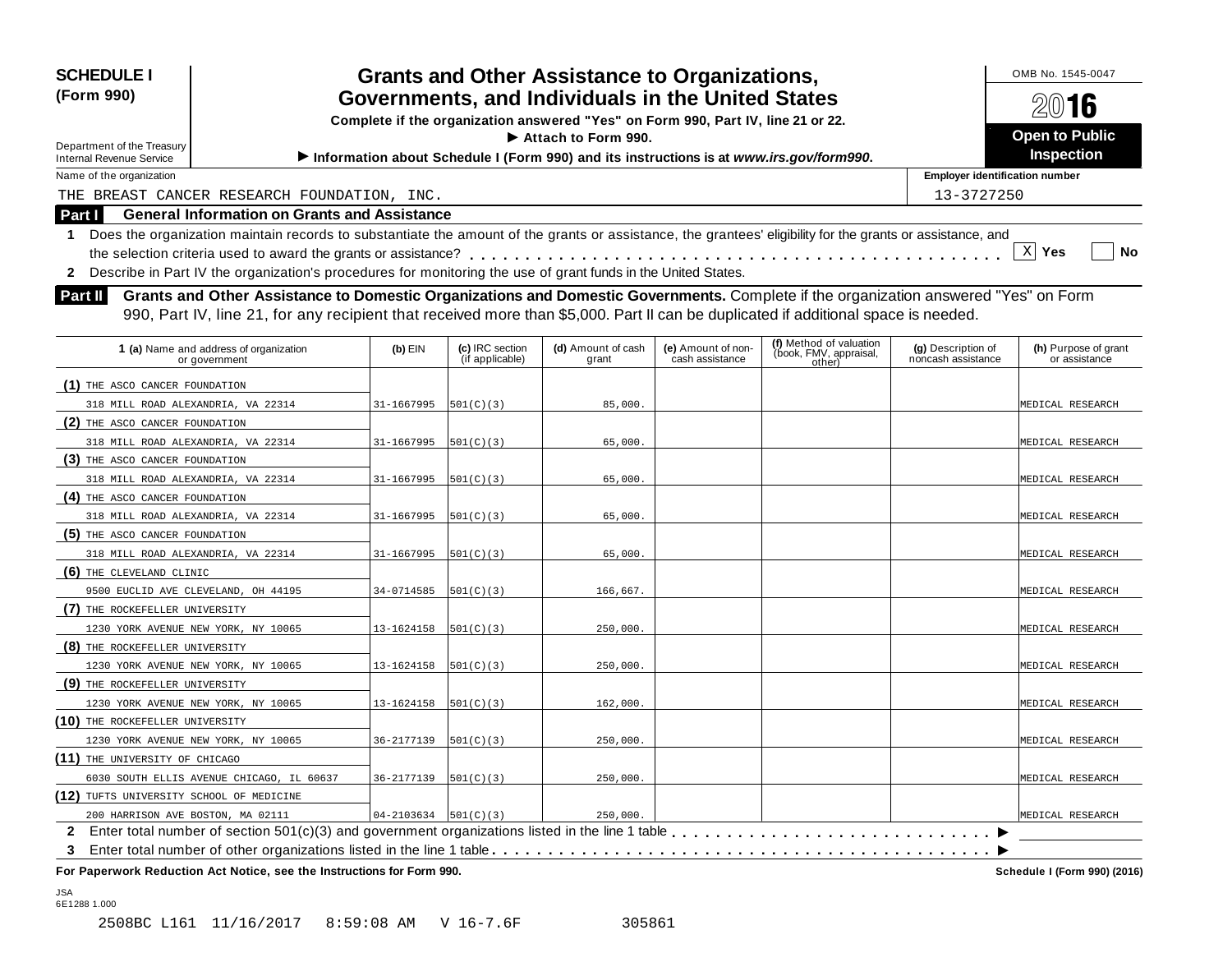| <b>SCHEDULE I</b><br>(Form 990)<br>Department of the Treasury<br>Internal Revenue Service | <b>Grants and Other Assistance to Organizations,</b><br>Governments, and Individuals in the United States<br>Complete if the organization answered "Yes" on Form 990, Part IV, line 21 or 22.<br>$\blacktriangleright$ Attach to Form 990.<br>Information about Schedule I (Form 990) and its instructions is at www.irs.gov/form990. |                                       | OMB No. 1545-0047<br>2016<br><b>Open to Public</b><br><b>Inspection</b> |
|-------------------------------------------------------------------------------------------|---------------------------------------------------------------------------------------------------------------------------------------------------------------------------------------------------------------------------------------------------------------------------------------------------------------------------------------|---------------------------------------|-------------------------------------------------------------------------|
| Name of the organization                                                                  |                                                                                                                                                                                                                                                                                                                                       | <b>Employer identification number</b> |                                                                         |
| THE BREAST CANCER RESEARCH FOUNDATION, INC.                                               | 13-3727250                                                                                                                                                                                                                                                                                                                            |                                       |                                                                         |

**1** Does the organization maintain records to substantiate the amount of the grants or assistance, the grantees' eligibility for the grants or assistance, and Does the organization maintain records to substantiate the amount of the grants or assistance, the grantees' eligibility for the grants or assistance, and<br>the selection criteria used to award the grants or assistance?<br>
No  $\boxed{\text{X}}$  Yes

**2** Describe in Part IV the organization's procedures for monitoring the use of grant funds in the United States.

**Grants and Other Assistance to Domestic Organizations and Domestic Governments.** Complete if the organization answered "Yes" on Form **Part II** Grants and Other Assistance to Domestic Organizations and Domestic Governments. Complete if the organization answere 990, Part IV, line 21, for any recipient that received more than \$5,000. Part II can be duplica

| 1 (a) Name and address of organization<br>or government | $(b)$ EIN  | (c) IRC section<br>(if applicable) | (d) Amount of cash<br>grant | (e) Amount of non-<br>cash assistance | (f) Method of valuation<br>(book, FMV, appraisal,<br>other) | (g) Description of<br>noncash assistance | (h) Purpose of grant<br>or assistance |
|---------------------------------------------------------|------------|------------------------------------|-----------------------------|---------------------------------------|-------------------------------------------------------------|------------------------------------------|---------------------------------------|
| (1) UNIVERSITY OF ARIZONA                               |            |                                    |                             |                                       |                                                             |                                          |                                       |
| 1111 N. CHERRY AVE TUCSON, AZ 85721                     | 86-6050388 | 501(C)(3)                          | 250,000.                    |                                       |                                                             |                                          | MEDICAL RESEARCH                      |
| (2) UNIVERSITY OF CALIFORNIA, IRVINE                    |            |                                    |                             |                                       |                                                             |                                          |                                       |
| 300 UNIVERSITY TOWER IRVINE, CA 92697                   | 95-2226406 | 501(C)(3)                          | 250,000.                    |                                       |                                                             |                                          | MEDICAL RESEARCH                      |
| (3) UNIVERSITY OF CALIFORNIA, LOS ANGELES               |            |                                    |                             |                                       |                                                             |                                          |                                       |
| 11000 KINROS AVENUE LOS ANGELES, CA 90095               | 95-6006143 | 501(C)(3)                          | 250,000.                    |                                       |                                                             |                                          | MEDICAL RESEARCH                      |
| (4) UNIVERSITY OF CALIFORNIA, LOS ANGELES               |            |                                    |                             |                                       |                                                             |                                          |                                       |
| 11000 KINROS AVENUE LOS ANGELES, CA 90095               | 95-6006143 | 501(C)(3)                          | 250,000.                    |                                       |                                                             |                                          | MEDICAL RESEARCH                      |
| (5) UNIVERSITY OF CALIFORNIA, LOS ANGELES               |            |                                    |                             |                                       |                                                             |                                          |                                       |
| 11000 KINROS AVENUE LOS ANGELES, CA 90095               | 95-6006143 | 501(C)(3)                          | 250,000.                    |                                       |                                                             |                                          | MEDICAL RESEARCH                      |
| (6) UNIVERSITY OF CALIFORNIA, SAN DIEGO                 |            |                                    |                             |                                       |                                                             |                                          |                                       |
| 9500 GILMAN DRIVE MC 0934                               | 95-6006144 | 501(C)(3)                          | 250,000.                    |                                       |                                                             |                                          | MEDICAL RESEARCH                      |
| (7) UNIVERSITY OF CALIFORNIA, SAN FRANCISCO             |            |                                    |                             |                                       |                                                             |                                          |                                       |
| 505 PARNASSUS AVE SAN FRANCISCO, CA 94143               | 95-6036493 | 501(C)(3)                          | 250,000.                    |                                       |                                                             |                                          | MEDICAL RESEARCH                      |
| (8) UNIVERSITY OF CALIFORNIA, SAN FRANCISCO             |            |                                    |                             |                                       |                                                             |                                          |                                       |
| 505 PARNASSUS AVE SAN FRANCISCO, CA 94143               | 95-6036493 | 501(C)(3)                          | 250,000.                    |                                       |                                                             |                                          | MEDICAL RESEARCH                      |
| (9) UNIVERSITY OF CALIFORNIA, SAN FRANCISCO             |            |                                    |                             |                                       |                                                             |                                          |                                       |
| 505 PARNASSUS AVE SAN FRANCISCO, CA 94143               | 95-6036493 | 501(C)(3)                          | 250,000.                    |                                       |                                                             |                                          | MEDICAL RESEARCH                      |
| (10) UNIVERSITY OF CALIFORNIA, SAN FRANCISCO            |            |                                    |                             |                                       |                                                             |                                          |                                       |
| 505 PARNASSUS AVE SAN FRANCISCO, CA 94143               | 95-6036493 | 501(C)(3)                          | 250,000.                    |                                       |                                                             |                                          | MEDICAL RESEARCH                      |
| (11) UNIVERSITY OF CENTRAL FLORIDA RESEARCH FOUN        |            |                                    |                             |                                       |                                                             |                                          |                                       |
| 12201 RESEARCH PKWY ORLANDO, FL 32826                   | 59-3086453 | 501(C)(3)                          | 250,000.                    |                                       |                                                             |                                          | MEDICAL RESEARCH                      |
| (12) UNIVERSITY OF CHICAGO                              |            |                                    |                             |                                       |                                                             |                                          |                                       |
| 6030 SOUTH ELLIS AVENUE CHICAGO, IL 60637               | 36-2177139 | 501(C)(3)                          | 250,000.                    |                                       |                                                             |                                          | MEDICAL RESEARCH                      |
| $\mathbf{2}$                                            |            |                                    |                             |                                       |                                                             |                                          |                                       |
| 3                                                       |            |                                    |                             |                                       |                                                             |                                          |                                       |

**For Paperwork Reduction Act Notice, see the Instructions for Form 990.** 

Schedule I (Form 990) (2016)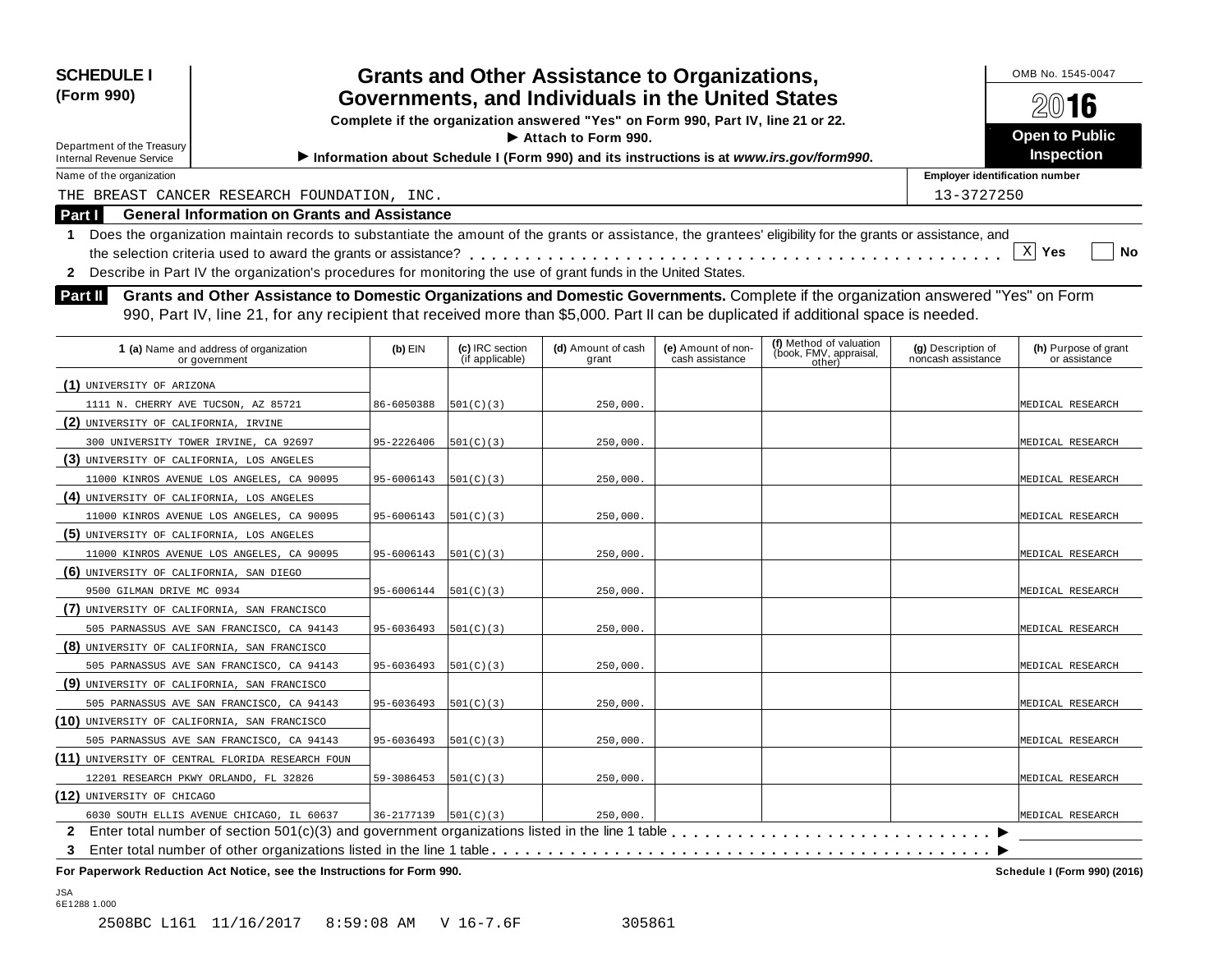| <b>SCHEDULE I</b><br>(Form 990)<br>Department of the Treasury<br><b>Internal Revenue Service</b> | <b>Grants and Other Assistance to Organizations,</b><br>Governments, and Individuals in the United States<br>Complete if the organization answered "Yes" on Form 990, Part IV, line 21 or 22.<br>$\blacktriangleright$ Attach to Form 990.<br>Information about Schedule I (Form 990) and its instructions is at www.irs.gov/form990. |  | OMB No. 1545-0047<br>2016<br><b>Open to Public</b><br><b>Inspection</b> |
|--------------------------------------------------------------------------------------------------|---------------------------------------------------------------------------------------------------------------------------------------------------------------------------------------------------------------------------------------------------------------------------------------------------------------------------------------|--|-------------------------------------------------------------------------|
| Name of the organization                                                                         |                                                                                                                                                                                                                                                                                                                                       |  | <b>Employer identification number</b>                                   |
| THE BREAST CANCER RESEARCH FOUNDATION, INC.                                                      | 13-3727250                                                                                                                                                                                                                                                                                                                            |  |                                                                         |
| Part I                                                                                           | <b>General Information on Grants and Assistance</b>                                                                                                                                                                                                                                                                                   |  |                                                                         |

**1** Does the organization maintain records to substantiate the amount of the grants or assistance, the grantees' eligibility for the grants or assistance, and the selection criteria used to award the grants or assistance? nount of the grants or assistance, the grantees' eligibility for the grants or assistance, and  $\boxed{\text{X}}$  Yes  $\boxed{\boxed{\text{N}}}$  No X Yes

**2** Describe in Part IV the organization's procedures for monitoring the use of grant funds in the United States.

**Grants and Other Assistance to Domestic Organizations and Domestic Governments.** Complete if the organization answered "Yes" on Form **Part II** Grants and Other Assistance to Domestic Organizations and Domestic Governments. Complete if the organization answere 990, Part IV, line 21, for any recipient that received more than \$5,000. Part II can be duplica

| 1 (a) Name and address of organization<br>or government | $(b)$ EIN  | (c) IRC section<br>(if applicable) | (d) Amount of cash<br>grant | (e) Amount of non-<br>cash assistance | (f) Method of valuation<br>(book, FMV, appraisal,<br>other) | (g) Description of<br>noncash assistance | (h) Purpose of grant<br>or assistance |
|---------------------------------------------------------|------------|------------------------------------|-----------------------------|---------------------------------------|-------------------------------------------------------------|------------------------------------------|---------------------------------------|
| (1) UNIVERSITY OF COLORADO DENVER                       |            |                                    |                             |                                       |                                                             |                                          |                                       |
| MAIL STOP F4228, ANNSCHUTZ MEDICAL CAMPUS B             | 84-6000555 | 501(C)(3)                          | 250,000.                    |                                       |                                                             |                                          | MEDICAL RESEARCH                      |
| (2) UNIVERSITY OF ILLINOIS, URBANA-CHAMPAIGN            |            |                                    |                             |                                       |                                                             |                                          |                                       |
| 1901 SOUT STREET CHAMPAIGN, IL 61820                    | 37-6000511 | 501(C)(3)                          | 250,000.                    |                                       |                                                             |                                          | MEDICAL RESEARCH                      |
| (3) UNIVERSITY OF ILLINOIS, URBANA-CHAMPAIGN            |            |                                    |                             |                                       |                                                             |                                          |                                       |
| 1901 SOUT STREET CHAMPAIGN, IL 61820                    | 37-6000511 | 501(C)(3)                          | 350,000.                    |                                       |                                                             |                                          | MEDICAL RESEARCH                      |
| (4) UNIVERSITY OF KANSAS MEDICAL CENTER                 |            |                                    |                             |                                       |                                                             |                                          |                                       |
| 3901 RAINBOW BOULEVARD MSN 1039                         | 48-1108830 | 501(C)(3)                          | 250,000.                    |                                       |                                                             |                                          | MEDICAL RESEARCH                      |
| (5) UNIVERSITY OF MIAMI                                 |            |                                    |                             |                                       |                                                             |                                          |                                       |
| 1400 NW 10TH AVENUE MIAMI, FL 33136                     | 59-0624458 | 501(C)(3)                          | 250,000.                    |                                       |                                                             |                                          | MEDICAL RESEARCH                      |
| (6) UNIVERSITY OF MIAMI                                 |            |                                    |                             |                                       |                                                             |                                          |                                       |
| 1400 NW 10TH AVENUE MIAMI, FL 33136                     | 59-0624458 | 501(C)(3)                          | 249,731.                    |                                       |                                                             |                                          | MEDICAL RESEARCH                      |
| (7) UNIVERSITY OF MIAMI                                 |            |                                    |                             |                                       |                                                             |                                          |                                       |
| 1400 NW 10TH AVENUE MIAMI, FL 33136                     | 59-0624458 | 501(C)(3)                          | 250,000.                    |                                       |                                                             |                                          | MEDICAL RESEARCH                      |
| (8) UNIVERSITY OF MICHIGAN                              |            |                                    |                             |                                       |                                                             |                                          |                                       |
| 3003 S. STATE STREET ANN ARBOR, MI 48109                | 38-6006309 | 501(C)(3)                          | 250,000.                    |                                       |                                                             |                                          | MEDICAL RESEARCH                      |
| (9) UNIVERSITY OF MICHIGAN                              |            |                                    |                             |                                       |                                                             |                                          |                                       |
| 3003 S. STATE STREET ANN ARBOR, MI 48109                | 38-6006309 | 501(C)(3)                          | 250,000.                    |                                       |                                                             |                                          | MEDICAL RESEARCH                      |
| (10) UNIVERSITY OF MICHIGAN                             |            |                                    |                             |                                       |                                                             |                                          |                                       |
| 3003 S. STATE STREET ANN ARBOR, MI 48109                | 38-6006309 | 501(C)(3)                          | 250,000.                    |                                       |                                                             |                                          | MEDICAL RESEARCH                      |
| (11) UNIVERSITY OF MICHIGAN                             |            |                                    |                             |                                       |                                                             |                                          |                                       |
| 3003 S. STATE STREET ANN ARBOR, MI 48109                | 38-6006309 | 501(C)(3)                          | 250,000.                    |                                       |                                                             |                                          | MEDICAL RESEARCH                      |
| (12) UNIVERSITY OF MICHIGAN                             |            |                                    |                             |                                       |                                                             |                                          |                                       |
| 3003 S. STATE STREET ANN ARBOR, MI 48109                | 38-6006309 | 501(C)(3)                          | 250,000.                    |                                       |                                                             |                                          | MEDICAL RESEARCH                      |
| $\mathbf{2}$                                            |            |                                    |                             |                                       |                                                             |                                          |                                       |
| 3                                                       |            |                                    |                             |                                       |                                                             |                                          |                                       |

**For Paperwork Reduction Act Notice, see the Instructions for Form 990.** 

Schedule I (Form 990) (2016)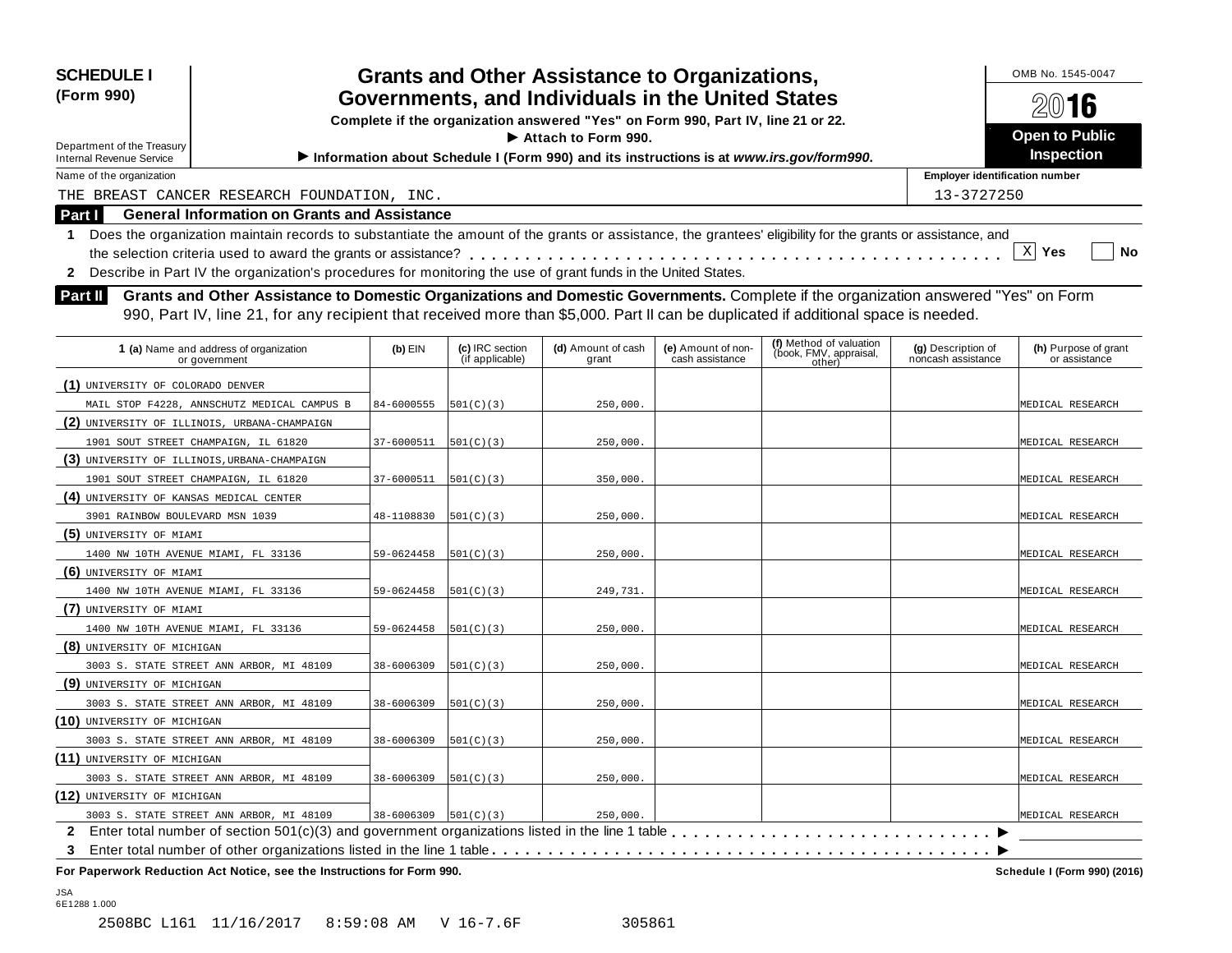| <b>SCHEDULE I</b><br>(Form 990)<br>Department of the Treasury<br><b>Internal Revenue Service</b> | <b>Grants and Other Assistance to Organizations,</b><br>Governments, and Individuals in the United States<br>Complete if the organization answered "Yes" on Form 990, Part IV, line 21 or 22.<br>$\blacktriangleright$ Attach to Form 990.<br>Information about Schedule I (Form 990) and its instructions is at www.irs.gov/form990. |  | OMB No. 1545-0047<br>2016<br><b>Open to Public</b><br><b>Inspection</b> |  |
|--------------------------------------------------------------------------------------------------|---------------------------------------------------------------------------------------------------------------------------------------------------------------------------------------------------------------------------------------------------------------------------------------------------------------------------------------|--|-------------------------------------------------------------------------|--|
| Name of the organization                                                                         |                                                                                                                                                                                                                                                                                                                                       |  | <b>Employer identification number</b>                                   |  |
| 13-3727250<br>THE BREAST CANCER RESEARCH FOUNDATION, INC.                                        |                                                                                                                                                                                                                                                                                                                                       |  |                                                                         |  |
| Part I                                                                                           | <b>General Information on Grants and Assistance</b>                                                                                                                                                                                                                                                                                   |  |                                                                         |  |

**1** Does the organization maintain records to substantiate the amount of the grants or assistance, the grantees' eligibility for the grants or assistance, and the selection criteria used to award the grants or assistance? nount of the grants or assistance, the grantees' eligibility for the grants or assistance, and  $\boxed{\text{X}}$  Yes  $\boxed{\boxed{\text{N}}}$  No  $\boxed{\text{X}}$  Yes

**2** Describe in Part IV the organization's procedures for monitoring the use of grant funds in the United States.

**Grants and Other Assistance to Domestic Organizations and Domestic Governments.** Complete if the organization answered "Yes" on Form **Part II** Grants and Other Assistance to Domestic Organizations and Domestic Governments. Complete if the organization answere 990, Part IV, line 21, for any recipient that received more than \$5,000. Part II can be duplica

| 1 (a) Name and address of organization<br>or government | $(b)$ EIN  | (c) IRC section<br>(if applicable) | (d) Amount of cash<br>grant | (e) Amount of non-<br>cash assistance | (f) Method of valuation<br>(book, FMV, appraisal,<br>other) | (g) Description of<br>noncash assistance | (h) Purpose of grant<br>or assistance |
|---------------------------------------------------------|------------|------------------------------------|-----------------------------|---------------------------------------|-------------------------------------------------------------|------------------------------------------|---------------------------------------|
| (1) UNIVERSITY OF MICHIGAN                              |            |                                    |                             |                                       |                                                             |                                          |                                       |
| 3003 S. STATE STREET ANN ARBOR, MI 48109                | 38-6006309 | 501(C)(3)                          | 250,000.                    |                                       |                                                             |                                          | MEDICAL RESEARCH                      |
| (2) UNIVERSITY OF MICHIGAN                              |            |                                    |                             |                                       |                                                             |                                          |                                       |
| 3003 S. STATE STREET ANN ARBOR, MI 48109                | 38-6006309 | 501(C)(3)                          | 250,000.                    |                                       |                                                             |                                          | MEDICAL RESEARCH                      |
| (3) UNIVERSITY OF MICHIGAN ON BEHALF OF NABCG           |            |                                    |                             |                                       |                                                             |                                          |                                       |
| 3003 S. STATE STREET ANN ARBOR, MI 48109                | 38-6006309 | 501(C)(3)                          | 250,000.                    |                                       |                                                             |                                          | MEDICAL RESEARCH                      |
| (4) UNIVERSITY OF MICHIGAN SCHOOL OF NURSING            |            |                                    |                             |                                       |                                                             |                                          |                                       |
| 3003 S. STATE STREET ANN ARBOR, MI 48109                | 38-6006309 | 501(C)(3)                          | 250,000.                    |                                       |                                                             |                                          | MEDICAL RESEARCH                      |
| (5) UNIVERSITY OF NORTH CAROLINA, CHAPEL HILL           |            |                                    |                             |                                       |                                                             |                                          |                                       |
| 450 WEST DRIVE CB #7295                                 | 56-6001319 | 501(C)(3)                          | 250,000.                    |                                       |                                                             |                                          | MEDICAL RESEARCH                      |
| (6) UNIVERSITY OF NORTH CAROLINA, CHAPEL HILL           |            |                                    |                             |                                       |                                                             |                                          |                                       |
| 450 WEST DRIVE CB #7295                                 | 56-6001319 | 501(C)(3)                          | 250,000.                    |                                       |                                                             |                                          | MEDICAL RESEARCH                      |
| (7) UNIVERSITY OF NORTH CAROLINA, CHAPEL HILL           |            |                                    |                             |                                       |                                                             |                                          |                                       |
| 450 WEST DRIVE CB #7295                                 | 56-6001319 | 501(C)(3)                          | 250,000.                    |                                       |                                                             |                                          | MEDICAL RESEARCH                      |
| (8) UNIVERSITY OF NORTH CAROLINA, CHAPEL HILL           |            |                                    |                             |                                       |                                                             |                                          |                                       |
| 450 WEST DRIVE CB #7295                                 | 56-6001319 | 501(C)(3)                          | 250,000.                    |                                       |                                                             |                                          | MEDICAL RESEARCH                      |
| (9) UNIVERSITY OF NORTH CAROLINA, CHAPEL HILL           |            |                                    |                             |                                       |                                                             |                                          |                                       |
| 450 WEST DRIVE CB #7295                                 | 56-6001319 | 501(C)(3)                          | 250,000.                    |                                       |                                                             |                                          | MEDICAL RESEARCH                      |
| (10) UNIVERSITY OF NORTH CAROLINA, CHAPEL HILL          |            |                                    |                             |                                       |                                                             |                                          |                                       |
| 450 WEST DRIVE CB #7295                                 | 56-6001319 | 501(C)(3)                          | 166,666.                    |                                       |                                                             |                                          | MEDICAL RESEARCH                      |
| (11) UNIVERSITY OF PENNSYLVANIA                         |            |                                    |                             |                                       |                                                             |                                          |                                       |
| 3451 WALNUT STREET P221                                 | 23-1352685 | 501(C)(3)                          | 249,498.                    |                                       |                                                             |                                          | MEDICAL RESEARCH                      |
| (12) UNIVERSITY OF PENNSYLVANIA                         |            |                                    |                             |                                       |                                                             |                                          |                                       |
| 3451 WALNUT STREET P221                                 | 23-1352685 | 501(C)(3)                          | 253,684.                    |                                       |                                                             |                                          | MEDICAL RESEARCH                      |
| $\mathbf{2}$                                            |            |                                    |                             |                                       |                                                             |                                          |                                       |
| 3                                                       |            |                                    |                             |                                       |                                                             |                                          |                                       |

**For Paperwork Reduction Act Notice, see the Instructions for Form 990.** 

Schedule I (Form 990) (2016)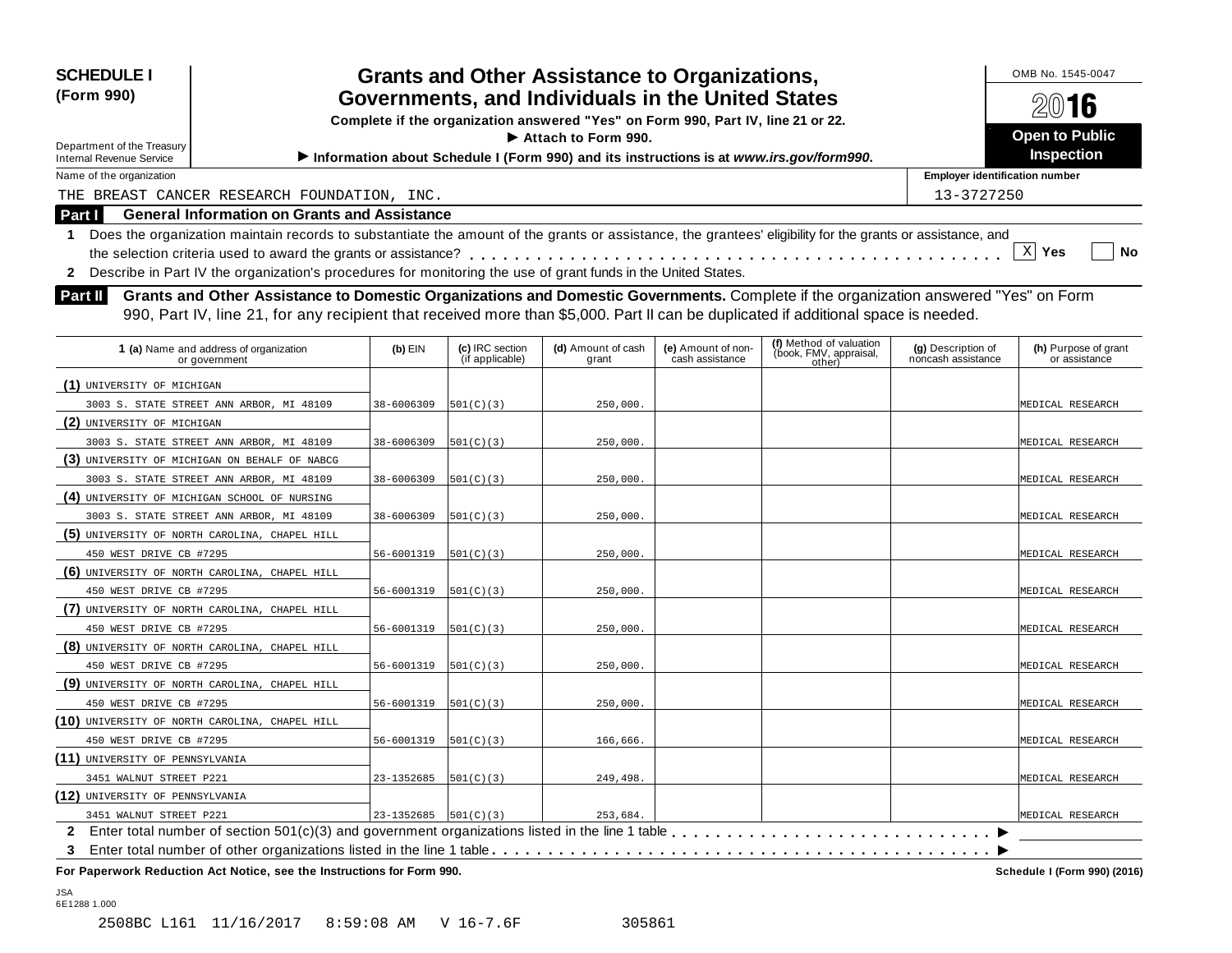| <b>SCHEDULE I</b><br>(Form 990)<br>Department of the Treasury | <b>Grants and Other Assistance to Organizations,</b><br>Governments, and Individuals in the United States<br>Complete if the organization answered "Yes" on Form 990, Part IV, line 21 or 22.<br>$\triangleright$ Attach to Form 990. | OMB No. 1545-0047<br>2016<br><b>Open to Public</b> |
|---------------------------------------------------------------|---------------------------------------------------------------------------------------------------------------------------------------------------------------------------------------------------------------------------------------|----------------------------------------------------|
| <b>Internal Revenue Service</b>                               | Information about Schedule I (Form 990) and its instructions is at www.irs.gov/form990.                                                                                                                                               | <b>Inspection</b>                                  |
| Name of the organization                                      |                                                                                                                                                                                                                                       | <b>Employer identification number</b>              |
|                                                               | THE BREAST CANCER RESEARCH FOUNDATION, INC.                                                                                                                                                                                           | 13-3727250                                         |
| Part I                                                        | <b>General Information on Grants and Assistance</b>                                                                                                                                                                                   |                                                    |
|                                                               | Does the organization maintain records to substantiate the amount of the grants or assistance, the grantees' eligibility for the grants or assistance, and                                                                            |                                                    |

the selection criteria used to award the grants or assistance? nount of the grants or assistance, the grantees' eligibility for the grants or assistance, and  $\boxed{\text{X}}$  Yes  $\boxed{\boxed{\text{N}}}$  No

**2** Describe in Part IV the organization's procedures for monitoring the use of grant funds in the United States.

**Grants and Other Assistance to Domestic Organizations and Domestic Governments.** Complete if the organization answered "Yes" on Form **Part II** Grants and Other Assistance to Domestic Organizations and Domestic Governments. Complete if the organization answere 990, Part IV, line 21, for any recipient that received more than \$5,000. Part II can be duplica

| 1 (a) Name and address of organization<br>or government | $(b)$ EIN                  | (c) IRC section<br>(if applicable) | (d) Amount of cash<br>grant | (e) Amount of non-<br>cash assistance | (f) Method of valuation<br>(book, FMV, appraisal,<br>other) | (g) Description of<br>noncash assistance | (h) Purpose of grant<br>or assistance |  |
|---------------------------------------------------------|----------------------------|------------------------------------|-----------------------------|---------------------------------------|-------------------------------------------------------------|------------------------------------------|---------------------------------------|--|
| (1) UNIVERSITY OF PENNSYLVANIA PERELMAN SCHOOL          |                            |                                    |                             |                                       |                                                             |                                          |                                       |  |
| 3451 WALNUT STREET P221                                 | 23-1352685                 | 501(C)(3)                          | 50,000.                     |                                       |                                                             |                                          | MEDICAL RESEARCH                      |  |
| (2) UNIVERSITY OF PENNSYLVANIA, ABRAMSON CANCER         |                            |                                    |                             |                                       |                                                             |                                          |                                       |  |
| 3451 WALNUT STREET P221                                 | 23-1352685                 | 501(C)(3)                          | 250,000.                    |                                       |                                                             |                                          | MEDICAL RESEARCH                      |  |
| (3) UNIVERSITY OF PENNSYLVANIA, PERELMAN SCHOOL         |                            |                                    |                             |                                       |                                                             |                                          |                                       |  |
| 3451 WALNUT STREET P221                                 | 23-1352685                 | 501(C)(3)                          | 250,000.                    |                                       |                                                             |                                          | MEDICAL RESEARCH                      |  |
| (4) UNIVERSITY OF PENNSYLVANIA, PERELMAN SCHOOL         |                            |                                    |                             |                                       |                                                             |                                          |                                       |  |
| 3451 WALNUT STREET P221                                 | 23-1352685                 | 501(C)(3)                          | 250,000.                    |                                       |                                                             |                                          | MEDICAL RESEARCH                      |  |
| (5) UNIVERSITY OF PENNSYLVANIA, PERELMAN SCHOOL         |                            |                                    |                             |                                       |                                                             |                                          |                                       |  |
| 3451 WALNUT STREET P221                                 | 23-1352685                 | 501(C)(3)                          | 250,000.                    |                                       |                                                             |                                          | MEDICAL RESEARCH                      |  |
| (6) UNIVERSITY OF PENNSYLVANIA, PERELMAN SCHOOL         |                            |                                    |                             |                                       |                                                             |                                          |                                       |  |
| 3451 WALNUT STREET P221                                 | 23-1352685                 | 501(C)(3)                          | 250,000.                    |                                       |                                                             |                                          | MEDICAL RESEARCH                      |  |
| (7) UNIVERSITY OF PENNSYLVANIA, PERELMAN SCHOOL         |                            |                                    |                             |                                       |                                                             |                                          |                                       |  |
| 3451 WALNUT STREET P221                                 | 23-1352685                 | 501(C)(3)                          | 250,000.                    |                                       |                                                             |                                          | MEDICAL RESEARCH                      |  |
| (8) UNIVERSITY OF PENNSYLVANIA, PERELMAN SCHOOL         |                            |                                    |                             |                                       |                                                             |                                          |                                       |  |
| 3451 WALNUT STREET P221                                 | 23-1352685                 | 501(C)(3)                          | 125,000.                    |                                       |                                                             |                                          | MEDICAL RESEARCH                      |  |
| (9) UNIVERSITY OF PITTSBURGH                            |                            |                                    |                             |                                       |                                                             |                                          |                                       |  |
| 3100 CATHEDRAL OF LEARNING                              | 25-0965591                 | 501(C)(3)                          | 199,859.                    |                                       |                                                             |                                          | MEDICAL RESEARCH                      |  |
| (10) UNIVERSITY OF PITTSBURGH CANCER INSTITUTE          |                            |                                    |                             |                                       |                                                             |                                          |                                       |  |
| 3100 CATHEDRAL OF LEARNING                              | 25-0965591                 | 501(C)(3)                          | 250,000.                    |                                       |                                                             |                                          | MEDICAL RESEARCH                      |  |
| (11) UNIVERSITY OF PITTSBURGH CANCER INSTITUTE          |                            |                                    |                             |                                       |                                                             |                                          |                                       |  |
| 3100 CATHEDRAL OF LEARNING                              | 25-0965591                 | 501(C)(3)                          | 250,000.                    |                                       |                                                             |                                          | MEDICAL RESEARCH                      |  |
| (12) UNIVERSITY OF SOUTHERN CALIFORNIA                  |                            |                                    |                             |                                       |                                                             |                                          |                                       |  |
| 1975 ZONAL AVENUE, KAM 306                              | $95-1642394$ $[501(C)(3)]$ |                                    | 250,000.                    |                                       |                                                             |                                          | MEDICAL RESEARCH                      |  |
| $\mathbf{2}$                                            |                            |                                    |                             |                                       |                                                             |                                          |                                       |  |
| 3                                                       |                            |                                    |                             |                                       |                                                             |                                          |                                       |  |

**For Paperwork Reduction Act Notice, see the Instructions for Form 990.** 

Schedule I (Form 990) (2016)

X Yes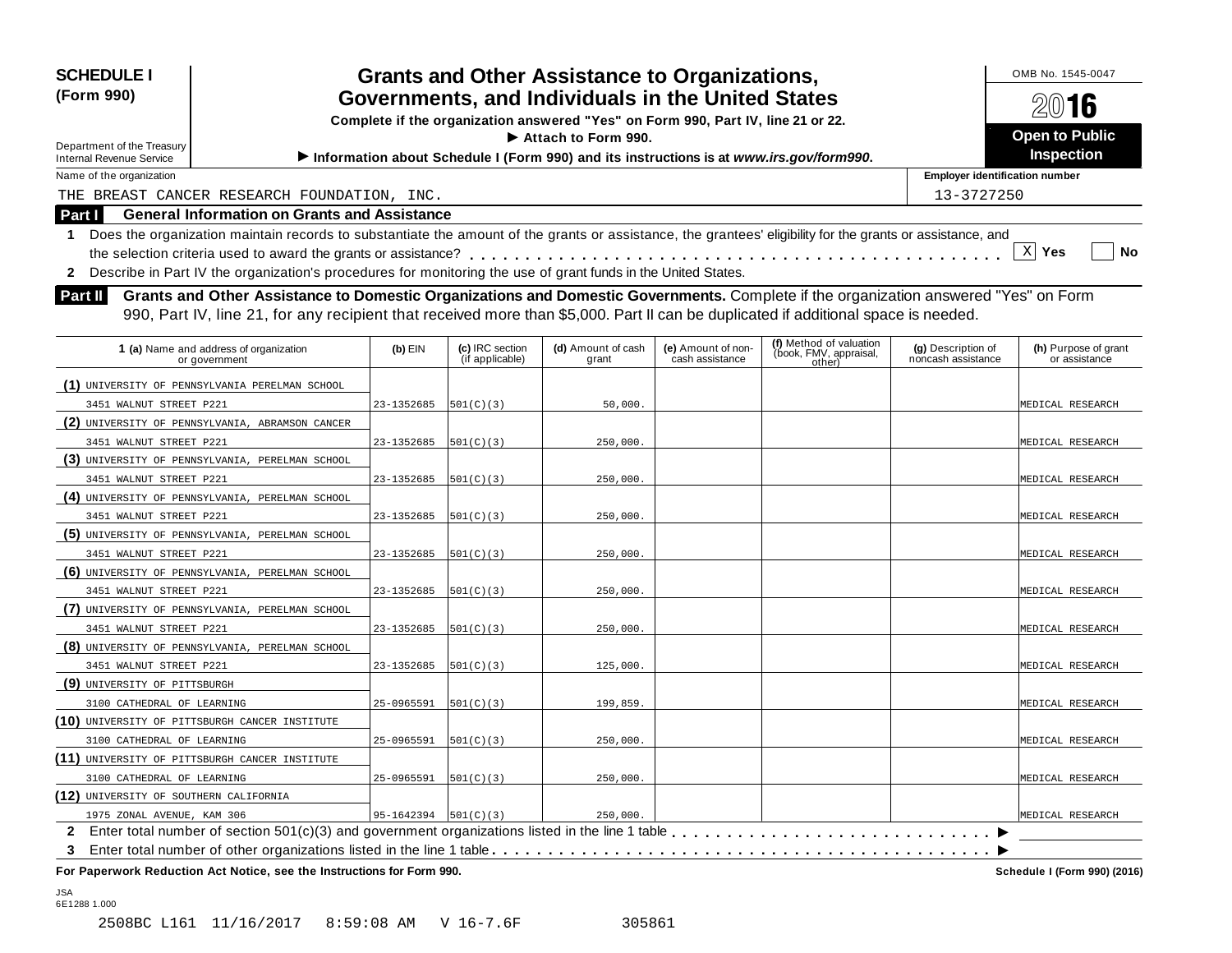| <b>SCHEDULE I</b><br>(Form 990)                        | <b>Grants and Other Assistance to Organizations,</b><br>Governments, and Individuals in the United States<br>Complete if the organization answered "Yes" on Form 990, Part IV, line 21 or 22. | $\triangleright$ Attach to Form 990. |                                       |  |  |
|--------------------------------------------------------|-----------------------------------------------------------------------------------------------------------------------------------------------------------------------------------------------|--------------------------------------|---------------------------------------|--|--|
| Department of the Treasury<br>Internal Revenue Service | Information about Schedule I (Form 990) and its instructions is at www.irs.gov/form990.                                                                                                       |                                      | Open to Public<br><b>Inspection</b>   |  |  |
| Name of the organization                               |                                                                                                                                                                                               |                                      | <b>Employer identification number</b> |  |  |
|                                                        | THE BREAST CANCER RESEARCH FOUNDATION, INC.                                                                                                                                                   | 13-3727250                           |                                       |  |  |
| Part I                                                 | <b>General Information on Grants and Assistance</b>                                                                                                                                           |                                      |                                       |  |  |

**1** Does the organization maintain records to substantiate the amount of the grants or assistance, the grantees' eligibility for the grants or assistance, and the selection criteria used to award the grants or assistance? nount of the grants or assistance, the grantees' eligibility for the grants or assistance, and  $\boxed{\text{X}}$  Yes  $\boxed{\boxed{\text{N}}}$  No

**2** Describe in Part IV the organization's procedures for monitoring the use of grant funds in the United States.

**Grants and Other Assistance to Domestic Organizations and Domestic Governments.** Complete if the organization answered "Yes" on Form **Part II** Grants and Other Assistance to Domestic Organizations and Domestic Governments. Complete if the organization answere 990, Part IV, line 21, for any recipient that received more than \$5,000. Part II can be duplica

| 1 (a) Name and address of organization<br>or government | $(b)$ EIN                  | (c) IRC section<br>(if applicable) | (d) Amount of cash<br>grant | (e) Amount of non-<br>cash assistance | (f) Method of valuation<br>(book, FMV, appraisal,<br>other) | (g) Description of<br>noncash assistance | (h) Purpose of grant<br>or assistance |
|---------------------------------------------------------|----------------------------|------------------------------------|-----------------------------|---------------------------------------|-------------------------------------------------------------|------------------------------------------|---------------------------------------|
| (1) UNIVERSITY OF SOUTHERN CALIFORNIA, KECK SCH         |                            |                                    |                             |                                       |                                                             |                                          |                                       |
| 1975 ZONAL AVENUE, KAM 306                              | 95-1642394                 | 501(C)(3)                          | 250,000.                    |                                       |                                                             |                                          | MEDICAL RESEARCH                      |
| (2) UNIVERSITY OF SOUTHERN CALIFORNIA, KECK SCH         |                            |                                    |                             |                                       |                                                             |                                          |                                       |
| 1975 ZONAL AVENUE, KAM 306                              | 95-1642394                 | 501(C)(3)                          | 250,000.                    |                                       |                                                             |                                          | MEDICAL RESEARCH                      |
| (3) UNIVERSITY OF TEXAS MD ANDERSON CANCER CENT         |                            |                                    |                             |                                       |                                                             |                                          |                                       |
| 1111 FANNIN STREET HOUSTON, TX 77002                    | 74-6001118                 | 501(C)(3)                          | 250,000.                    |                                       |                                                             |                                          | MEDICAL RESEARCH                      |
| (4) UNIVERSITY OF TEXAS MD ANDERSON CANCER CENT         |                            |                                    |                             |                                       |                                                             |                                          |                                       |
| 1111 FANNIN STREET HOUSTON, TX 77002                    | 74-6001118                 | 501(C)(3)                          | 249,924.                    |                                       |                                                             |                                          | MEDICAL RESEARCH                      |
| (5) UNIVERSITY OF TEXAS MD ANDERSON CANCER CENT         |                            |                                    |                             |                                       |                                                             |                                          |                                       |
| 1111 FANNIN STREET HOUSTON, TX 77002                    | 74-6001118                 | 501(C)(3)                          | 250,000.                    |                                       |                                                             |                                          | MEDICAL RESEARCH                      |
| (6) UNIVERSITY OF TEXAS MD ANDERSON CANCER CENT         |                            |                                    |                             |                                       |                                                             |                                          |                                       |
| 1111 FANNIN STREET HOUSTON, TX 77002                    | 74-6001118                 | 501(C)(3)                          | 250,000.                    |                                       |                                                             |                                          | MEDICAL RESEARCH                      |
| (7) UNIVERSITY OF TEXAS MD ANDERSON CANCER CENT         |                            |                                    |                             |                                       |                                                             |                                          |                                       |
| 1111 FANNIN STREET HOUSTON, TX 77002                    | 74-6001118                 | 501(C)(3)                          | 250,000.                    |                                       |                                                             |                                          | MEDICAL RESEARCH                      |
| (8) UNIVERSITY OF TEXAS MD ANDERSON CANCER CENT         |                            |                                    |                             |                                       |                                                             |                                          |                                       |
| 1111 FANNIN STREET HOUSTON, TX 77002                    | 74-6001118                 | 501(C)(3)                          | 250,000.                    |                                       |                                                             |                                          | MEDICAL RESEARCH                      |
| (9) UNIVERSITY OF TEXAS MD ANDERSON CANCER CENT         |                            |                                    |                             |                                       |                                                             |                                          |                                       |
| 1111 FANNIN STREET HOUSTON, TX 77002                    | 74-6001118                 | 501(C)(3)                          | 249,845.                    |                                       |                                                             |                                          | MEDICAL RESEARCH                      |
| (10) UNIVERSITY OF WASHINGTON                           |                            |                                    |                             |                                       |                                                             |                                          |                                       |
| ROOM K-1601959 NE PACIFIC ST                            | 94-3079431                 | 501(C)(3)                          | 250,000.                    |                                       |                                                             |                                          | MEDICAL RESEARCH                      |
| (11) UNIVERSITY OF WASHINGTON                           |                            |                                    |                             |                                       |                                                             |                                          |                                       |
| ROOM K-1601959 NE PACIFIC ST                            | 94-3079431                 | 501(C)(3)                          | 250,000.                    |                                       |                                                             |                                          | MEDICAL RESEARCH                      |
| (12) UNIVERSITY OF WASHINGTON ON BEHALF OF SWOG         |                            |                                    |                             |                                       |                                                             |                                          |                                       |
| ROOM K-1601959 NE PACIFIC ST                            | $94-3079431$ $ 501(C)(3) $ |                                    | 240,000.                    |                                       |                                                             |                                          | MEDICAL RESEARCH                      |
| $\mathbf{2}$                                            |                            |                                    |                             |                                       |                                                             |                                          |                                       |
| 3                                                       |                            |                                    |                             |                                       |                                                             |                                          |                                       |

**For Paperwork Reduction Act Notice, see the Instructions for Form 990.** 

Schedule I (Form 990) (2016)

X Yes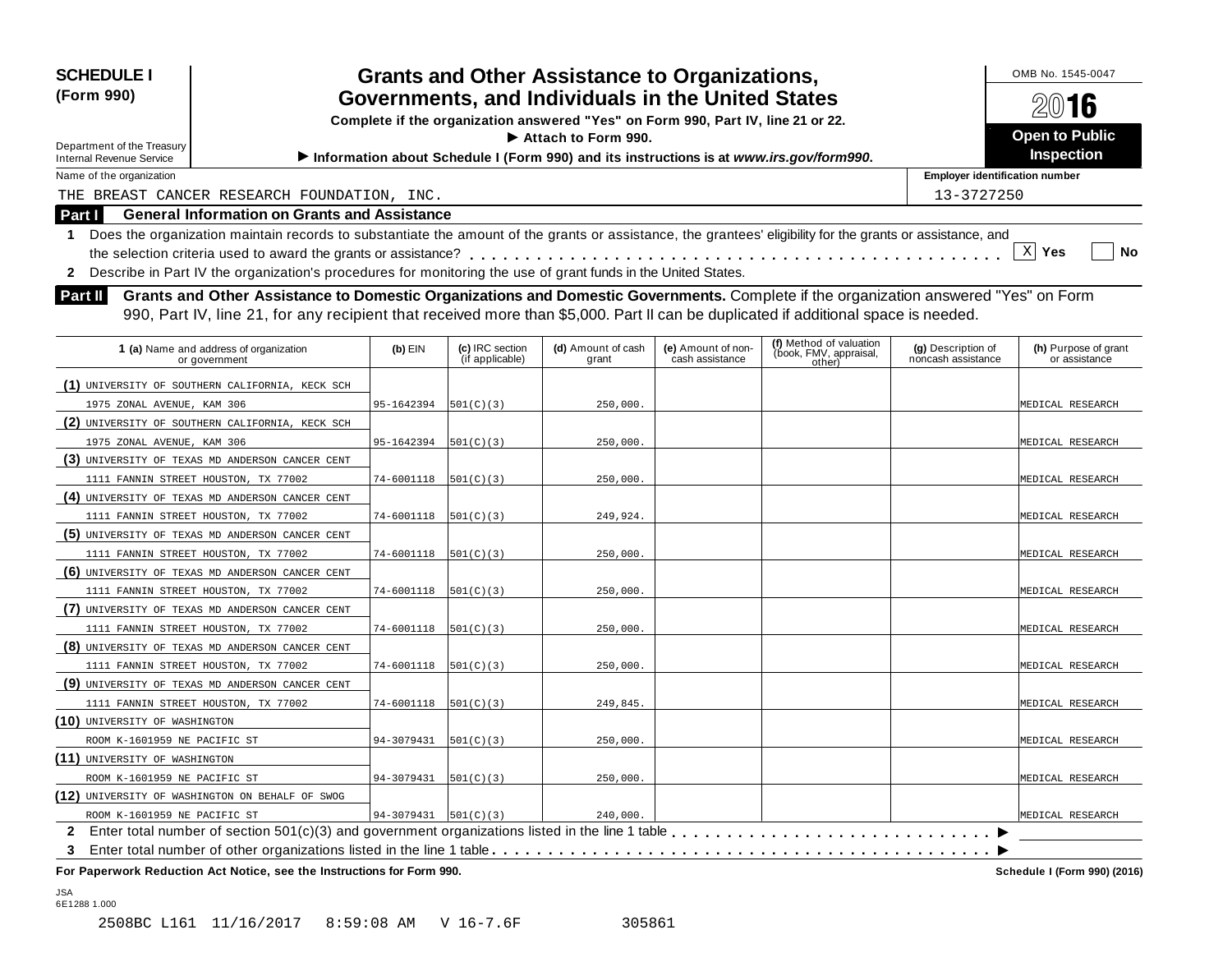| <b>SCHEDULE I</b><br>(Form 990)<br>Department of the Treasury<br><b>Internal Revenue Service</b> | <b>Grants and Other Assistance to Organizations,</b><br>Governments, and Individuals in the United States<br>Complete if the organization answered "Yes" on Form 990, Part IV, line 21 or 22.<br>$\blacktriangleright$ Attach to Form 990.<br>Information about Schedule I (Form 990) and its instructions is at www.irs.gov/form990. |  | OMB No. 1545-0047<br>2016<br><b>Open to Public</b><br><b>Inspection</b> |  |  |  |
|--------------------------------------------------------------------------------------------------|---------------------------------------------------------------------------------------------------------------------------------------------------------------------------------------------------------------------------------------------------------------------------------------------------------------------------------------|--|-------------------------------------------------------------------------|--|--|--|
| Name of the organization                                                                         |                                                                                                                                                                                                                                                                                                                                       |  | <b>Employer identification number</b>                                   |  |  |  |
| 13-3727250<br>THE BREAST CANCER RESEARCH FOUNDATION, INC.                                        |                                                                                                                                                                                                                                                                                                                                       |  |                                                                         |  |  |  |
| <b>Part I</b>                                                                                    | <b>General Information on Grants and Assistance</b>                                                                                                                                                                                                                                                                                   |  |                                                                         |  |  |  |

**1** Does the organization maintain records to substantiate the amount of the grants or assistance, the grantees' eligibility for the grants or assistance, and the selection criteria used to award the grants or assistance? nount of the grants or assistance, the grantees' eligibility for the grants or assistance, and  $\boxed{\text{X}}$  Yes  $\boxed{\boxed{\text{N}}}$  No X Yes

**2** Describe in Part IV the organization's procedures for monitoring the use of grant funds in the United States.

**Grants and Other Assistance to Domestic Organizations and Domestic Governments.** Complete if the organization answered "Yes" on Form **Part II** Grants and Other Assistance to Domestic Organizations and Domestic Governments. Complete if the organization answere 990, Part IV, line 21, for any recipient that received more than \$5,000. Part II can be duplica

| 1 (a) Name and address of organization<br>or government | $(b)$ EIN  | (c) IRC section<br>(if applicable) | (d) Amount of cash<br>grant | (e) Amount of non-<br>cash assistance | (f) Method of valuation<br>(book, FMV, appraisal,<br>other) | (g) Description of<br>noncash assistance | (h) Purpose of grant<br>or assistance |
|---------------------------------------------------------|------------|------------------------------------|-----------------------------|---------------------------------------|-------------------------------------------------------------|------------------------------------------|---------------------------------------|
| (1) UNIVERSITY OF WISCONSIN                             |            |                                    |                             |                                       |                                                             |                                          |                                       |
| 21 N. PARK STREET MADISON, WI 53715                     | 39-6006492 | 501(C)(3)                          | 250,000.                    |                                       |                                                             |                                          | MEDICAL RESEARCH                      |
| (2) VANDERBILT UNIVERSITY                               |            |                                    |                             |                                       |                                                             |                                          |                                       |
| 2220 PIERCE AVENUE NASHVILLE, TN 37232                  | 62-0476822 | 501(C)(3)                          | 250,000.                    |                                       |                                                             |                                          | MEDICAL RESEARCH                      |
| (3) VANDERBILT UNIVERSITY                               |            |                                    |                             |                                       |                                                             |                                          |                                       |
| 2220 PIERCE AVENUE NASHVILLE, TN 37232                  | 62-0476822 | 501(C)(3)                          | 166,666.                    |                                       |                                                             |                                          | MEDICAL RESEARCH                      |
| (4) VANDERBILT UNIVERSITY MEDICAL CENTER                |            |                                    |                             |                                       |                                                             |                                          |                                       |
| 1501 BORTH PLANO ROAD, SUITE 100                        | 62-0476822 | 501(C)(3)                          | 250,000.                    |                                       |                                                             |                                          | MEDICAL RESEARCH                      |
| (5) WASHINGTON UNIVERSITY IN ST. LOUIS                  |            |                                    |                             |                                       |                                                             |                                          |                                       |
| CAMPUS BOX 1034700 ST. LOUIS, MO 63112                  | 43-0653611 | 501(C)(3)                          | 250,000.                    |                                       |                                                             |                                          | MEDICAL RESEARCH                      |
| (6) WASHINGTON UNIVERSITY IN ST. LOUIS (ALLIANC         |            |                                    |                             |                                       |                                                             |                                          |                                       |
| CAMPUS BOX 1034700 ST. LOUIS, MO 63112                  | 43-0653611 | 501(C)(3)                          | 250,000.                    |                                       |                                                             |                                          | MEDICAL RESEARCH                      |
| (7) WEILL CORNELL MEDICAL COLLEGE                       |            |                                    |                             |                                       |                                                             |                                          |                                       |
| 1300 YORK AVENUE NEW YORK, NY 10065                     | 15-0532082 | 501(C)(3)                          | 250,000.                    |                                       |                                                             |                                          | MEDICAL RESEARCH                      |
| (8) WEILL CORNELL MEDICAL COLLEGE                       |            |                                    |                             |                                       |                                                             |                                          |                                       |
| 1300 YORK AVENUE NEW YORK, NY 10065                     | 15-0532082 | 501(C)(3)                          | 250,000.                    |                                       |                                                             |                                          | MEDICAL RESEARCH                      |
| (9) WEILL CORNELL MEDICAL COLLEGE                       |            |                                    |                             |                                       |                                                             |                                          |                                       |
| 1300 YORK AVENUE NEW YORK, NY 10065                     | 15-0532082 | 501(C)(3)                          | 250,000.                    |                                       |                                                             |                                          | MEDICAL RESEARCH                      |
| (10) WEILL CORNELL MEDICAL COLLEGE                      |            |                                    |                             |                                       |                                                             |                                          |                                       |
| 1300 YORK AVENUE NEW YORK, NY 10065                     | 15-0532082 | 501(C)(3)                          | 250,000.                    |                                       |                                                             |                                          | MEDICAL RESEARCH                      |
| (11) WHITEHEAD INSTITUTE FOR BIOMEDICAL RESEARCH        |            |                                    |                             |                                       |                                                             |                                          |                                       |
| 455 MAIN STREET CAMBRIDGE, MA 02142                     | 06-1043412 | 501(C)(3)                          | 250,000.                    |                                       |                                                             |                                          | MEDICAL RESEARCH                      |
| (12) YALE SCHOOL OF PUBLIC HEALTH                       |            |                                    |                             |                                       |                                                             |                                          |                                       |
| 47 COLLEGE STREET SUITE 216                             | 06-0646973 | 501(C)(3)                          | 250,000.                    |                                       |                                                             |                                          | MEDICAL RESEARCH                      |
| $\mathbf{2}$                                            |            |                                    |                             |                                       |                                                             |                                          |                                       |
| 3                                                       |            |                                    |                             |                                       |                                                             |                                          |                                       |

**For Paperwork Reduction Act Notice, see the Instructions for Form 990.** 

Schedule I (Form 990) (2016)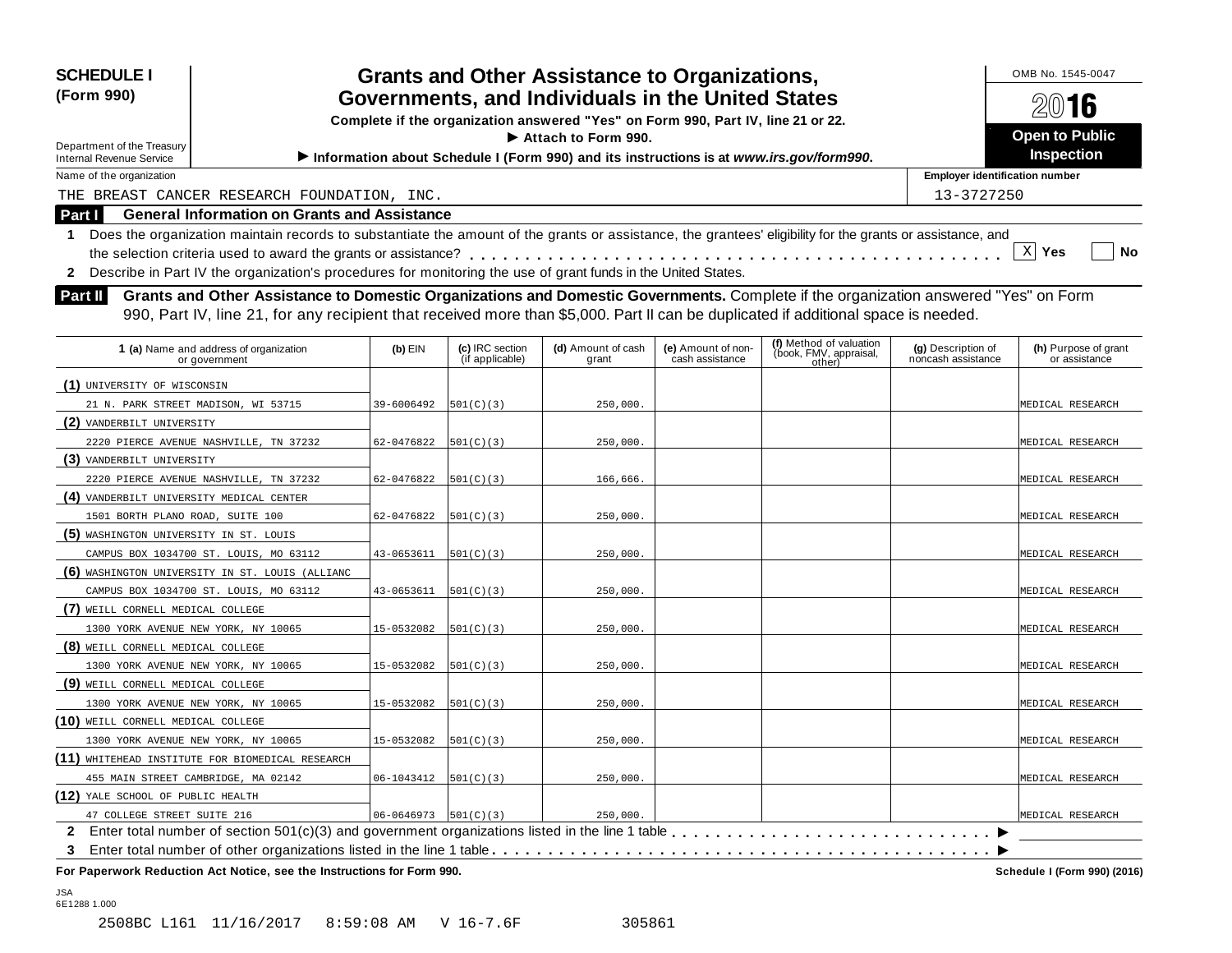| <b>SCHEDULE I</b><br>(Form 990)<br>Department of the Treasury |  | <b>Grants and Other Assistance to Organizations,</b><br>Governments, and Individuals in the United States<br>Complete if the organization answered "Yes" on Form 990, Part IV, line 21 or 22.<br>$\blacktriangleright$ Attach to Form 990.<br>Information about Schedule I (Form 990) and its instructions is at www.irs.gov/form990. |           |                 |                    |                    |                                                |                                       | OMB No. 1545-0047<br>2016<br><b>Open to Public</b><br><b>Inspection</b> |
|---------------------------------------------------------------|--|---------------------------------------------------------------------------------------------------------------------------------------------------------------------------------------------------------------------------------------------------------------------------------------------------------------------------------------|-----------|-----------------|--------------------|--------------------|------------------------------------------------|---------------------------------------|-------------------------------------------------------------------------|
| <b>Internal Revenue Service</b><br>Name of the organization   |  |                                                                                                                                                                                                                                                                                                                                       |           |                 |                    |                    |                                                | <b>Employer identification number</b> |                                                                         |
| THE                                                           |  | BREAST CANCER RESEARCH FOUNDATION, INC.                                                                                                                                                                                                                                                                                               |           |                 |                    |                    |                                                | 13-3727250                            |                                                                         |
| Part I                                                        |  | <b>General Information on Grants and Assistance</b>                                                                                                                                                                                                                                                                                   |           |                 |                    |                    |                                                |                                       |                                                                         |
|                                                               |  | Does the organization maintain records to substantiate the amount of the grants or assistance, the grantees' eligibility for the grants or assistance, and<br>Describe in Part IV the organization's procedures for monitoring the use of grant funds in the United States.                                                           |           |                 |                    |                    |                                                |                                       | $\mathbf X$<br><b>No</b><br>Yes                                         |
| <b>Part II</b>                                                |  | Grants and Other Assistance to Domestic Organizations and Domestic Governments. Complete if the organization answered "Yes" on Form<br>990, Part IV, line 21, for any recipient that received more than \$5,000. Part II can be duplicated if additional space is needed.                                                             |           |                 |                    |                    |                                                |                                       |                                                                         |
|                                                               |  | 1 (a) Name and address of organization                                                                                                                                                                                                                                                                                                | $(b)$ EIN | (c) IRC section | (d) Amount of cash | (e) Amount of non- | (f) Method of valuation<br>(book FMV appraisal | (g) Description of                    | (h) Purpose of grant                                                    |

| <b>i</b> (a) Name and address of organization<br>or government | (D) EIN    | (C) IRC SECTION<br>(if applicable) | <b>(u)</b> Alliount of Cash<br>grant | <b>(e)</b> Allioulit of Holl-<br>cash assistance | (book, FMV, appraisal,<br>other) | (g) Description of<br>noncash assistance | (ii) Purpose or grant<br>or assistance |
|----------------------------------------------------------------|------------|------------------------------------|--------------------------------------|--------------------------------------------------|----------------------------------|------------------------------------------|----------------------------------------|
| (1) YALE UNIVERSITY SCHOOL OF MEDICINE                         |            |                                    |                                      |                                                  |                                  |                                          |                                        |
| 47 COLLEGE STREET SUITE 216                                    | 06-0646973 | 501(C)(3)                          | 250,000.                             |                                                  |                                  |                                          | MEDICAL RESEARCH                       |
| (2) YALE UNIVERSITY SCHOOL OF MEDICINE                         |            |                                    |                                      |                                                  |                                  |                                          |                                        |
| 47 COLLEGE STREET SUITE 216                                    | 06-0646973 | 501(C)(3)                          | 250,000.                             |                                                  |                                  |                                          | MEDICAL RESEARCH                       |
| (3) YALE UNIVERSITY SCHOOL OF MEDICINE                         |            |                                    |                                      |                                                  |                                  |                                          |                                        |
| 47 COLLEGE STREET SUITE 216                                    | 06-0646973 | 501(C)(3)                          | 250,000.                             |                                                  |                                  |                                          | MEDICAL RESEARCH                       |
| (4)                                                            |            |                                    |                                      |                                                  |                                  |                                          |                                        |
|                                                                |            |                                    |                                      |                                                  |                                  |                                          |                                        |
| (5)                                                            |            |                                    |                                      |                                                  |                                  |                                          |                                        |
|                                                                |            |                                    |                                      |                                                  |                                  |                                          |                                        |
| (6)                                                            |            |                                    |                                      |                                                  |                                  |                                          |                                        |
| (7)                                                            |            |                                    |                                      |                                                  |                                  |                                          |                                        |
|                                                                |            |                                    |                                      |                                                  |                                  |                                          |                                        |
| (8)                                                            |            |                                    |                                      |                                                  |                                  |                                          |                                        |
|                                                                |            |                                    |                                      |                                                  |                                  |                                          |                                        |
| (9)                                                            |            |                                    |                                      |                                                  |                                  |                                          |                                        |
|                                                                |            |                                    |                                      |                                                  |                                  |                                          |                                        |
| (10)                                                           |            |                                    |                                      |                                                  |                                  |                                          |                                        |
|                                                                |            |                                    |                                      |                                                  |                                  |                                          |                                        |
| (11)                                                           |            |                                    |                                      |                                                  |                                  |                                          |                                        |
|                                                                |            |                                    |                                      |                                                  |                                  |                                          |                                        |
| (12)                                                           |            |                                    |                                      |                                                  |                                  |                                          |                                        |
|                                                                |            |                                    |                                      |                                                  |                                  |                                          | 207.                                   |
| $\overline{2}$                                                 |            |                                    |                                      |                                                  |                                  |                                          |                                        |
| $\mathbf{3}$                                                   |            |                                    |                                      |                                                  |                                  |                                          |                                        |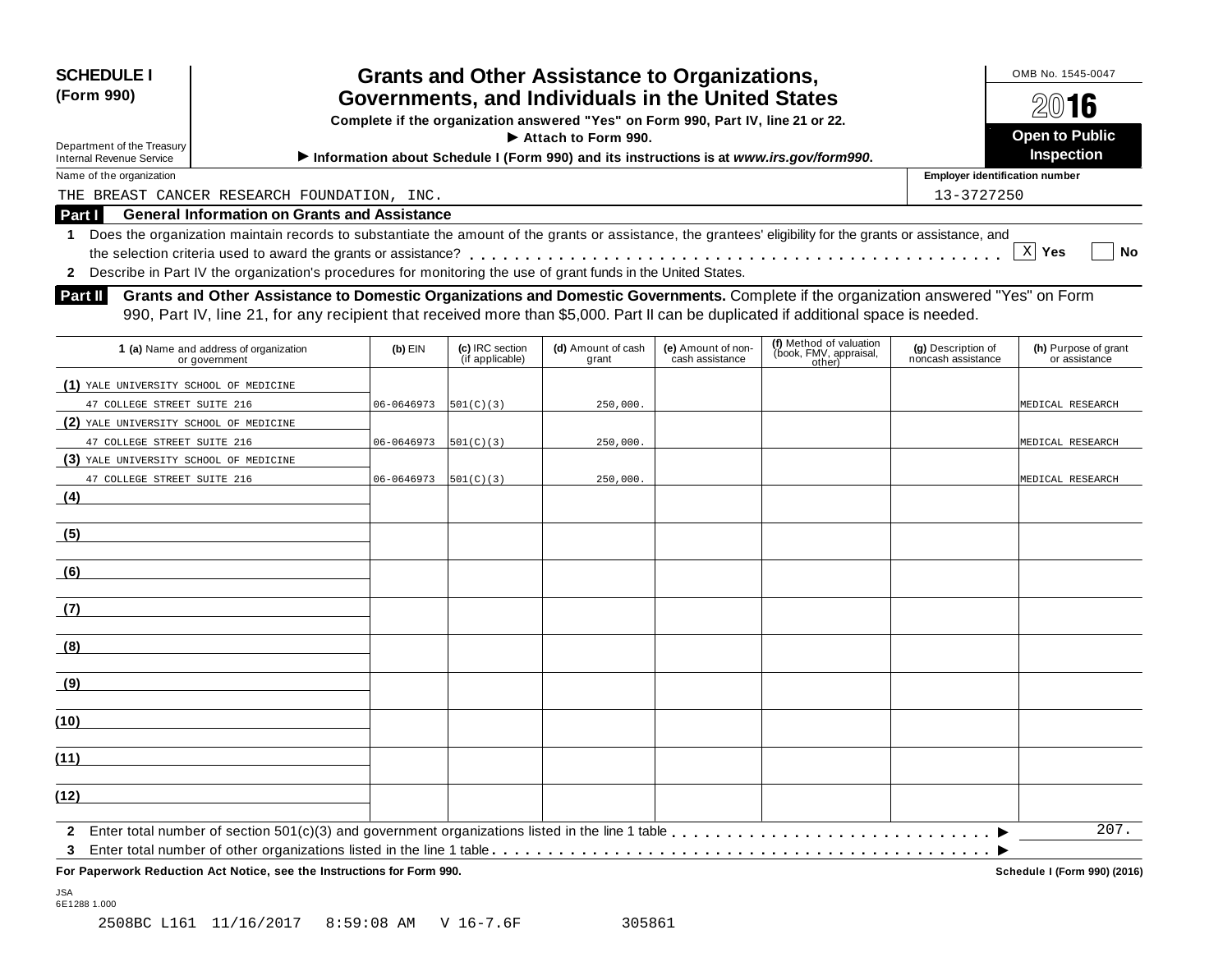#### **Grants and Other Assistance to Domestic Individuals.** Complete ifthe organization answered "Yes" on Form 990, Part IV, line 22. **Part III** Grants and Other Assistance to Domestic Individuals<br>Part III can be duplicated if additional space is needed.

| (a) Type of grant or assistance                                                                                                         | (b) Number of<br>recipients | (c) Amount of<br>cash grant | (d) Amount of<br>non-cash assistance | (e) Method of valuation (book,<br>FMV, appraisal, other) | (f) Description of non-cash assistance |
|-----------------------------------------------------------------------------------------------------------------------------------------|-----------------------------|-----------------------------|--------------------------------------|----------------------------------------------------------|----------------------------------------|
|                                                                                                                                         |                             |                             |                                      |                                                          |                                        |
|                                                                                                                                         |                             |                             |                                      |                                                          |                                        |
|                                                                                                                                         |                             |                             |                                      |                                                          |                                        |
| $\mathbf{2}$                                                                                                                            |                             |                             |                                      |                                                          |                                        |
|                                                                                                                                         |                             |                             |                                      |                                                          |                                        |
| 3                                                                                                                                       |                             |                             |                                      |                                                          |                                        |
|                                                                                                                                         |                             |                             |                                      |                                                          |                                        |
| 4                                                                                                                                       |                             |                             |                                      |                                                          |                                        |
|                                                                                                                                         |                             |                             |                                      |                                                          |                                        |
| 5                                                                                                                                       |                             |                             |                                      |                                                          |                                        |
|                                                                                                                                         |                             |                             |                                      |                                                          |                                        |
| -6                                                                                                                                      |                             |                             |                                      |                                                          |                                        |
|                                                                                                                                         |                             |                             |                                      |                                                          |                                        |
|                                                                                                                                         |                             |                             |                                      |                                                          |                                        |
| Part IV<br>Supplemental Information. Provide the information required in Part I, line 2, Part III, column (b); and any other additional |                             |                             |                                      |                                                          |                                        |

 $\overline{\text{information}}$ .

SCHEDULE I, PART 1, QUESTION 2

NARRATIVE AND FINANCIAL PROGRESS REPORTS ARE REQUIRED TWICE A YEAR BY

JANUARY 15 AND JUNE 15, WITH A FINAL FINANCIAL REPORT DUE AT THE

CONCLUSION OF THE GRANT YEAR. THESE REPORTS, WHICH ARE REVIEWED BY THE

DEPUTY DIRECTOR AND SCIENTIFIC ADVISORS, ARE SUBMITTED ELECTRONICALLY VIA

THE FOUNDATION'S WEB PORTAL, WITH PRINTED REPORTS MAILED SEPARATELY.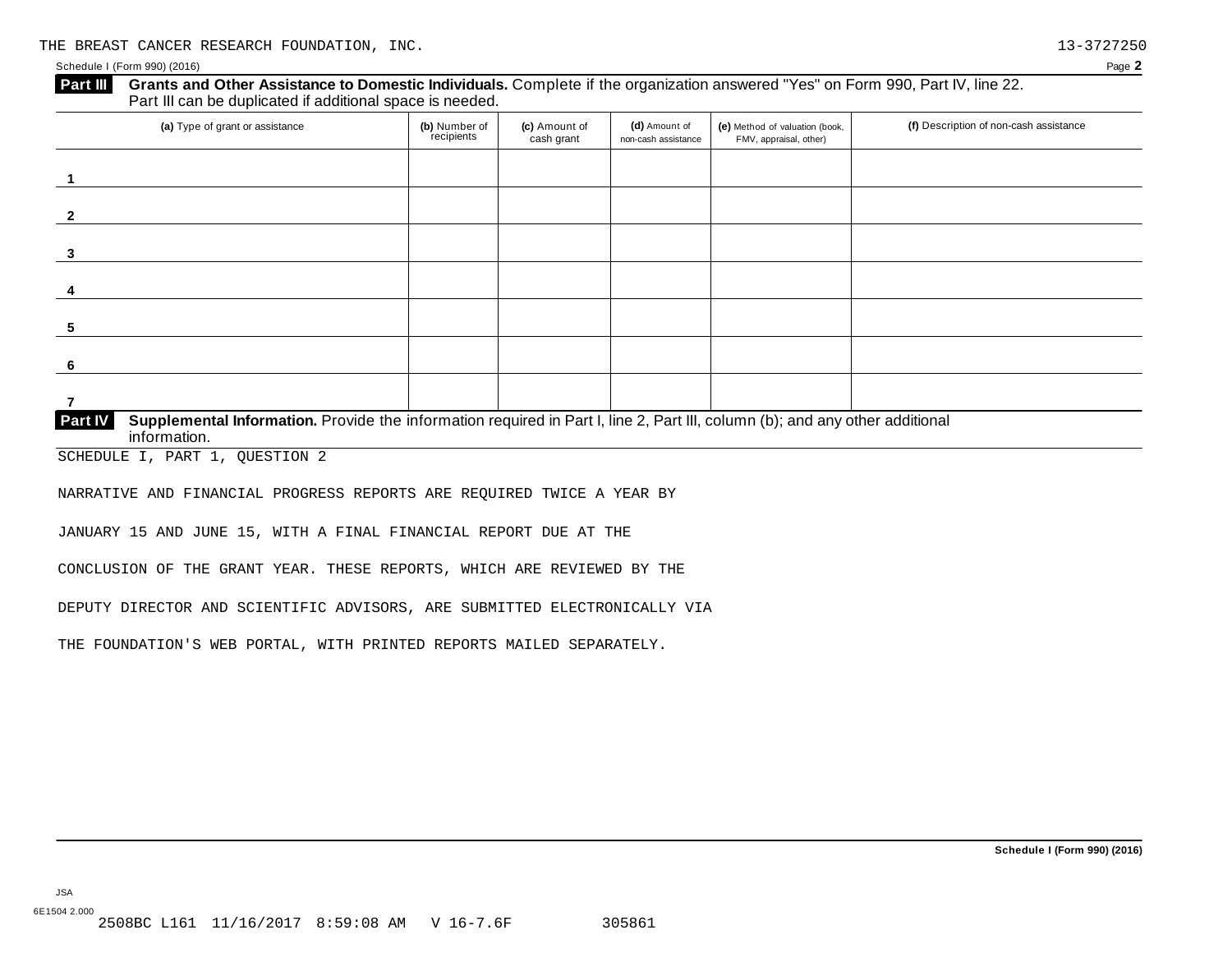|              | <b>SCHEDULE J</b>                                    |                                                                                                  | <b>Compensation Information</b>                                                                                                                                                                                   |                                       | OMB No. 1545-0047     |            |                         |
|--------------|------------------------------------------------------|--------------------------------------------------------------------------------------------------|-------------------------------------------------------------------------------------------------------------------------------------------------------------------------------------------------------------------|---------------------------------------|-----------------------|------------|-------------------------|
|              | (Form 990)                                           |                                                                                                  | For certain Officers, Directors, Trustees, Key Employees, and Highest                                                                                                                                             |                                       |                       | 6          |                         |
|              |                                                      |                                                                                                  | <b>Compensated Employees</b><br>Complete if the organization answered "Yes" on Form 990, Part IV, line 23.                                                                                                        |                                       |                       |            |                         |
|              | Department of the Treasury                           |                                                                                                  | Attach to Form 990.                                                                                                                                                                                               |                                       | <b>Open to Public</b> |            |                         |
|              | Internal Revenue Service<br>Name of the organization |                                                                                                  | Information about Schedule J (Form 990) and its instructions is at www.irs.gov/form990.                                                                                                                           | <b>Employer identification number</b> | <b>Inspection</b>     |            |                         |
|              |                                                      | THE BREAST CANCER RESEARCH FOUNDATION, INC.                                                      |                                                                                                                                                                                                                   | 13-3727250                            |                       |            |                         |
| Part I       |                                                      | <b>Questions Regarding Compensation</b>                                                          |                                                                                                                                                                                                                   |                                       |                       |            |                         |
|              |                                                      |                                                                                                  |                                                                                                                                                                                                                   |                                       |                       | <b>Yes</b> | No                      |
|              |                                                      |                                                                                                  | 1a Check the appropriate box(es) if the organization provided any of the following to or for a person listed on Form                                                                                              |                                       |                       |            |                         |
|              |                                                      |                                                                                                  | 990, Part VII, Section A, line 1a. Complete Part III to provide any relevant information regarding these items.                                                                                                   |                                       |                       |            |                         |
|              |                                                      | First-class or charter travel                                                                    | Housing allowance or residence for personal use                                                                                                                                                                   |                                       |                       |            |                         |
|              |                                                      | Travel for companions                                                                            | Payments for business use of personal residence                                                                                                                                                                   |                                       |                       |            |                         |
|              |                                                      | Tax indemnification and gross-up payments                                                        | Health or social club dues or initiation fees                                                                                                                                                                     |                                       |                       |            |                         |
|              |                                                      | Discretionary spending account                                                                   | Personal services (such as, maid, chauffeur, chef)                                                                                                                                                                |                                       |                       |            |                         |
|              |                                                      |                                                                                                  |                                                                                                                                                                                                                   |                                       |                       |            |                         |
| b            |                                                      |                                                                                                  | If any of the boxes on line 1a are checked, did the organization follow a written policy regarding payment<br>or reimbursement or provision of all of the expenses described above? If "No," complete Part III to |                                       |                       |            |                         |
|              |                                                      |                                                                                                  |                                                                                                                                                                                                                   |                                       | 1 <sub>b</sub>        |            |                         |
| $\mathbf{2}$ |                                                      |                                                                                                  | Did the organization require substantiation prior to reimbursing or allowing expenses incurred by all                                                                                                             |                                       |                       |            |                         |
|              |                                                      |                                                                                                  | directors, trustees, and officers, including the CEO/Executive Director, regarding the items checked on line                                                                                                      |                                       |                       |            |                         |
|              |                                                      |                                                                                                  |                                                                                                                                                                                                                   |                                       | $\mathbf{2}$          |            |                         |
| 3            |                                                      |                                                                                                  | Indicate which, if any, of the following the filing organization used to establish the compensation of the                                                                                                        |                                       |                       |            |                         |
|              |                                                      |                                                                                                  | organization's CEO/Executive Director. Check all that apply. Do not check any boxes for methods used by a                                                                                                         |                                       |                       |            |                         |
|              |                                                      |                                                                                                  | related organization to establish compensation of the CEO/Executive Director, but explain in Part III.                                                                                                            |                                       |                       |            |                         |
|              | Χ                                                    | Compensation committee                                                                           | ΧJ<br>Written employment contract                                                                                                                                                                                 |                                       |                       |            |                         |
|              |                                                      | Independent compensation consultant                                                              | Compensation survey or study                                                                                                                                                                                      |                                       |                       |            |                         |
|              | $\mathbf X$                                          | Form 990 of other organizations                                                                  | $\mathbf X$<br>Approval by the board or compensation committee                                                                                                                                                    |                                       |                       |            |                         |
| 4            |                                                      |                                                                                                  | During the year, did any person listed on Form 990, Part VII, Section A, line 1a, with respect to the filing                                                                                                      |                                       |                       |            |                         |
|              |                                                      | organization or a related organization:                                                          |                                                                                                                                                                                                                   |                                       |                       |            |                         |
| а            |                                                      |                                                                                                  |                                                                                                                                                                                                                   |                                       | 4a                    |            | Χ                       |
| b            |                                                      |                                                                                                  | Participate in, or receive payment from, a supplemental nonqualified retirement plan?.                                                                                                                            |                                       | 4b                    |            | $\overline{\mathbf{x}}$ |
| c            |                                                      |                                                                                                  | Participate in, or receive payment from, an equity-based compensation arrangement?                                                                                                                                |                                       | 4c                    |            | $\mathbf X$             |
|              |                                                      |                                                                                                  | If "Yes" to any of lines 4a-c, list the persons and provide the applicable amounts for each item in Part III.                                                                                                     |                                       |                       |            |                         |
|              |                                                      |                                                                                                  |                                                                                                                                                                                                                   |                                       |                       |            |                         |
|              |                                                      | Only section $501(c)(3)$ , $501(c)(4)$ , and $501(c)(29)$ organizations must complete lines 5-9. |                                                                                                                                                                                                                   |                                       |                       |            |                         |
| 5            |                                                      |                                                                                                  | For persons listed on Form 990, Part VII, Section A, line 1a, did the organization pay or accrue any                                                                                                              |                                       |                       |            |                         |
|              |                                                      | compensation contingent on the revenues of:                                                      |                                                                                                                                                                                                                   |                                       |                       |            |                         |
| а            |                                                      |                                                                                                  |                                                                                                                                                                                                                   |                                       | 5a                    |            | Χ<br>X                  |
| b            |                                                      |                                                                                                  |                                                                                                                                                                                                                   |                                       | 5b                    |            |                         |
|              |                                                      | If "Yes" on line 5a or 5b, describe in Part III.                                                 |                                                                                                                                                                                                                   |                                       |                       |            |                         |
| 6            |                                                      | compensation contingent on the net earnings of:                                                  | For persons listed on Form 990, Part VII, Section A, line 1a, did the organization pay or accrue any                                                                                                              |                                       |                       |            |                         |
|              |                                                      |                                                                                                  |                                                                                                                                                                                                                   |                                       | 6a                    |            | Χ                       |
| а<br>b       |                                                      |                                                                                                  |                                                                                                                                                                                                                   |                                       | 6b                    |            | X                       |
|              |                                                      | If "Yes" on line 6a or 6b, describe in Part III.                                                 |                                                                                                                                                                                                                   |                                       |                       |            |                         |
| 7            |                                                      |                                                                                                  | For persons listed on Form 990, Part VII, Section A, line 1a, did the organization provide any nonfixed                                                                                                           |                                       |                       |            |                         |
|              |                                                      |                                                                                                  | payments not described on lines 5 and 6? If "Yes," describe in Part III.                                                                                                                                          |                                       | 7                     | Χ          |                         |
| 8            |                                                      |                                                                                                  | Were any amounts reported on Form 990, Part VII, paid or accrued pursuant to a contract that was subject                                                                                                          |                                       |                       |            |                         |
|              |                                                      |                                                                                                  | to the initial contract exception described in Regulations section 53.4958-4(a)(3)? If "Yes," describe                                                                                                            |                                       |                       |            |                         |
|              |                                                      |                                                                                                  |                                                                                                                                                                                                                   |                                       | 8                     |            | Χ                       |
| 9            |                                                      |                                                                                                  | If "Yes" on line 8, did the organization also follow the rebuttable presumption procedure described in                                                                                                            |                                       |                       |            |                         |
|              |                                                      |                                                                                                  |                                                                                                                                                                                                                   |                                       | 9                     |            |                         |
|              |                                                      | For Paperwork Reduction Act Notice, see the Instructions for Form 990.                           |                                                                                                                                                                                                                   | Schedule J (Form 990) 2016            |                       |            |                         |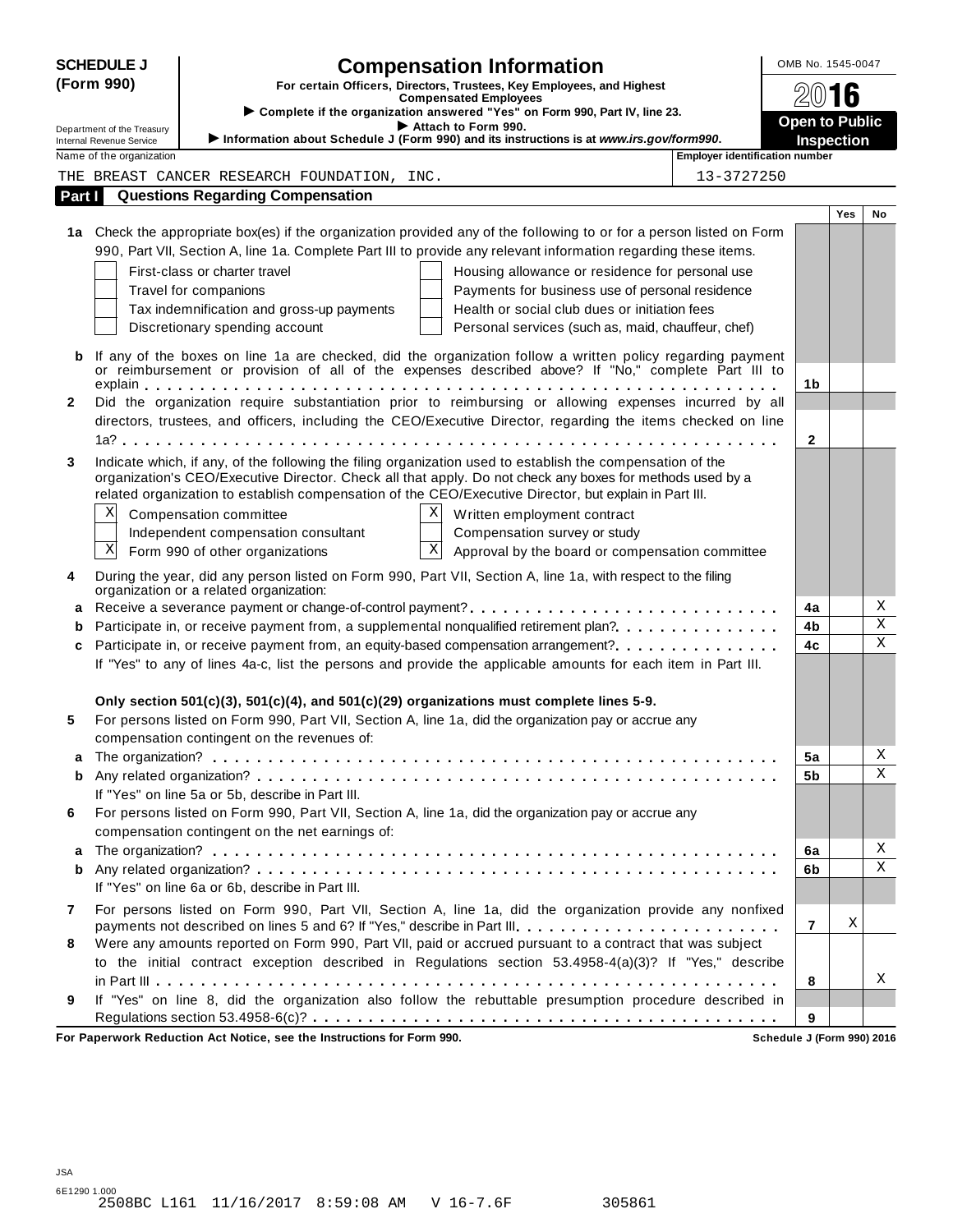Schedule <sup>J</sup> (Form 990) <sup>2016</sup> Page **2**

#### **Part II Officers, Directors, Trustees, Key Employees, and Highest Compensated Employees.** Use duplicate copies ifadditional space is needed.

For each individual whose compensation must be reported on Schedule J, report compensation from the organization on row (i) and from related organizations, described in the instructions, on row (ii). Do not list any individuals that aren't listed on Form 990, Part VII.

Note: The sum of columns (B)(i)-(iii) for each listed individual must equal the total amount of Form 990, Part VII, Section A, line 1a, applicable column (D) and (E) amounts for that individual.

| (A) Name and Title                  |      |                          | (B) Breakdown of W-2 and/or 1099-MISC compensation |                                           | (C) Retirement and             | (D) Nontaxable | (E) Total of columns | (F) Compensation                                           |
|-------------------------------------|------|--------------------------|----------------------------------------------------|-------------------------------------------|--------------------------------|----------------|----------------------|------------------------------------------------------------|
|                                     |      | (i) Base<br>compensation | (ii) Bonus & incentive<br>compensation             | (iii) Other<br>reportable<br>compensation | other deferred<br>compensation | benefits       | $(B)(i)-(D)$         | in column (B) reported<br>as deferred on prior<br>Form 990 |
| MYRA BIBLOWIT                       | (i)  | 713,288.                 | 30,000.                                            | 0.                                        | $\mathbf 0$                    | 71,967.        | 815, 255.            | 0.                                                         |
| 1PRESIDENT                          | (ii) | $\Omega$                 | 0.                                                 | 0.                                        | $\mathbf{0}$ .                 | 0.             | $\Omega$             | $\overline{0}$ .                                           |
| LISA RISI                           | (i)  | 248,452                  | 0.                                                 | $\mathsf{0}$ .                            | $\mathsf{0}$ .                 | 19,414.        | 267,866.             | $\overline{0}$ .                                           |
| 2CHIEF OPERATING OFFICER            | (ii) | $\mathbf 0$              | 0.                                                 | $\mathsf{0}$ .                            | $\mathbf 0$ .                  | 0.             | $\mathbf{0}$         | $\mathsf{0}$ .                                             |
| MARC HURLBERT                       | (i)  | 317,886.                 | $0$ .                                              | $\mathbf{0}$ .                            | $\mathbf 0$                    | 31,261.        | 349, 147.            | $\overline{0}$ .                                           |
| 3CHIEF MISSION OFFICER              | (ii) | $\mathbf{0}$             | 0.                                                 | $\mathsf{0}$ .                            | $\mathbf 0$                    | 0.             | $\mathbf{0}$         | $\overline{0}$ .                                           |
| LUCRETIA GILBERT                    | (i)  | 263,154.                 | $\mathsf{O}$ .                                     | 0.                                        | 0                              | 27,013.        | 290,167.             | $\mathfrak o$ .                                            |
| CHIEF DEVELOPMENT OFFICER           | (i)  | $\mathbf 0$              | $\boldsymbol{0}$ .                                 | 0.                                        | $\mathbf 0$ .                  | $0$ .          | 0.                   | $\overline{0}$ .                                           |
| CHRISTINA MALITO ROSE               | (i)  | 225,024.                 | $\mathsf O$ .                                      | $\overline{0}$ .                          | 0                              | 43,384.        | 268,408.             | $\overline{0}$ .                                           |
| CHIEF PARTNERSHIP OFFICER           | (ii) | $\mathbf{0}$             | $\overline{0}$ .                                   | $\mathsf{0}$ .                            |                                |                |                      |                                                            |
| STEPHANIE HAMBURGER                 | (i)  | 177,449.                 | 0.                                                 | $\mathsf{0}$ .                            | 0                              | 30,269.        | 207,718.             | $0$ .                                                      |
| <b>GEXECUTIVE DIR/PLAY FOR PINK</b> | (ii) | 0                        | $0$ .                                              | $\mathsf{O}\,$ .                          | 0                              | $0$ .          | $\mathbf 0$          | $\overline{0}$ .                                           |
| KATHLEEN TRIPP                      | (i)  | 187,690                  | 0.                                                 | 0.                                        | 0                              | 21,804.        | 209,494.             | $\overline{0}$ .                                           |
| PIRECTOR DIGITAL COMMUNICATION      | (i)  | $\Omega$                 | $\mathbf 0$                                        | 0.                                        | $\mathbf 0$                    | 0.             | $\Omega$             | $\overline{0}$ .                                           |
| MARGARET FLOWERS                    | (i)  | 132,851                  | $\boldsymbol{0}$ .                                 | 0.                                        | 0.                             | 17,821.        | 150,672.             | $0$ .                                                      |
| 8ASSOC DIRECTOR GRANTS PROGRAM      | (ii) | $\mathbf 0$              | 0.                                                 | 0.                                        | $\mathbf 0$ .                  | 0.             | $\mathbf{0}$         | $0$ .                                                      |
|                                     | (i)  |                          |                                                    |                                           |                                |                |                      |                                                            |
| 9                                   | (ii) |                          |                                                    |                                           |                                |                |                      |                                                            |
|                                     | (i)  |                          |                                                    |                                           |                                |                |                      |                                                            |
| 10                                  | (ii) |                          |                                                    |                                           |                                |                |                      |                                                            |
|                                     | (i)  |                          |                                                    |                                           |                                |                |                      |                                                            |
| 11                                  | (ii) |                          |                                                    |                                           |                                |                |                      |                                                            |
|                                     | (i)  |                          |                                                    |                                           |                                |                |                      |                                                            |
| 12                                  | (ii) |                          |                                                    |                                           |                                |                |                      |                                                            |
|                                     | (i)  |                          |                                                    |                                           |                                |                |                      |                                                            |
| 13                                  | (ii) |                          |                                                    |                                           |                                |                |                      |                                                            |
|                                     | (i)  |                          |                                                    |                                           |                                |                |                      |                                                            |
| 14                                  | (ii) |                          |                                                    |                                           |                                |                |                      |                                                            |
|                                     | (i)  |                          |                                                    |                                           |                                |                |                      |                                                            |
| 15                                  | (ii) |                          |                                                    |                                           |                                |                |                      |                                                            |
|                                     | (i)  |                          |                                                    |                                           |                                |                |                      |                                                            |
| 16                                  | (ii) |                          |                                                    |                                           |                                |                |                      |                                                            |

**Schedule J (Form 990) 2016**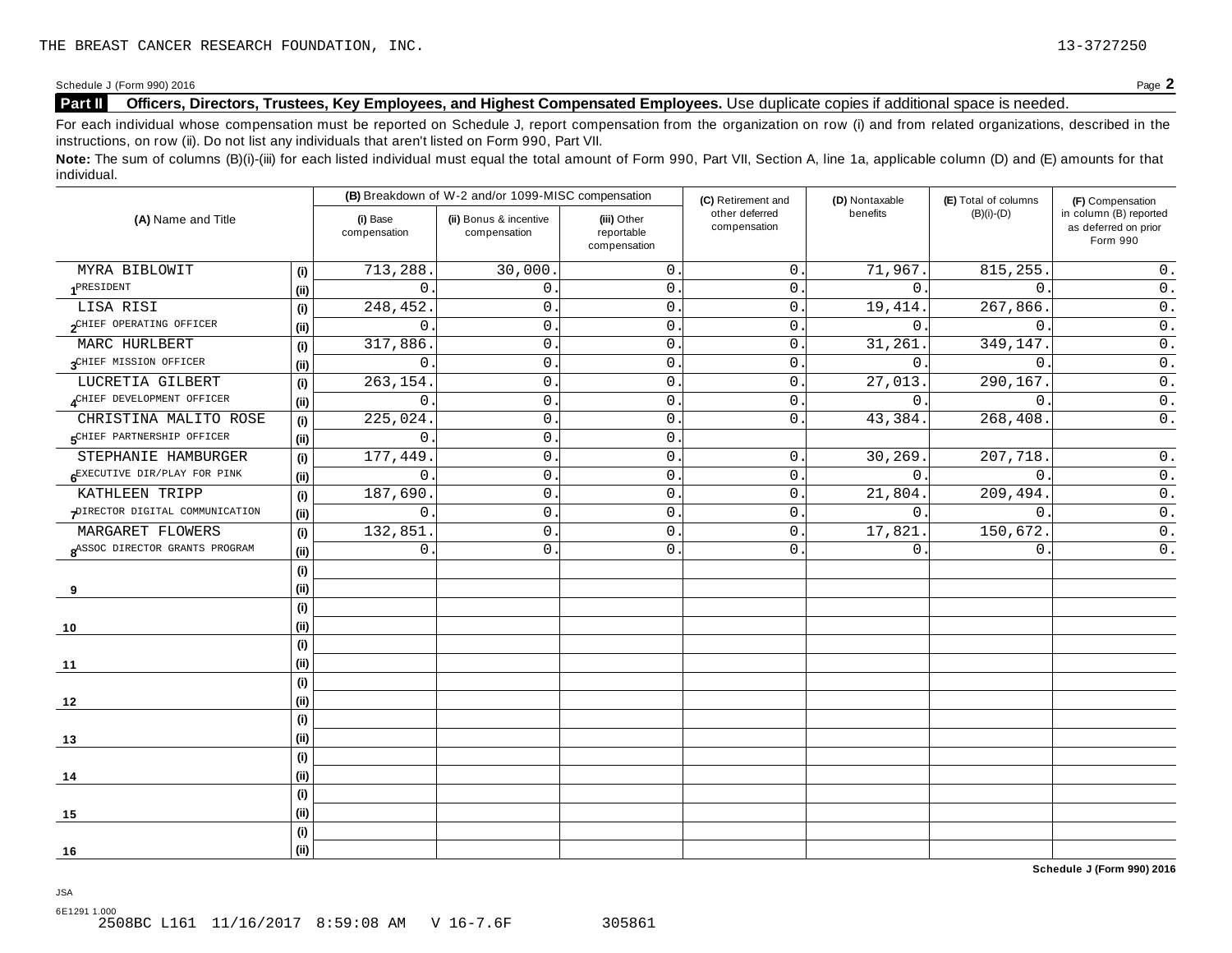Schedule J (Form 990) 2016 Page **3**

### **Part III Supplemental Information**

Provide the information, explanation, or descriptions required for Part I, lines 1a, 1b, 3, 4a, 4b, 4c, 5a, 5b, 6a, 6b, 7, and 8, and for Part II. Also complete this part for any additional information.

FORM 990, SCHEDULE J, PART 1, LINE 7

THE FOUNDATION'S BOARD OF DIRECTORS AUTHORIZED A BONUS FOR THE PRESIDENT

OF THE FOUNDATION.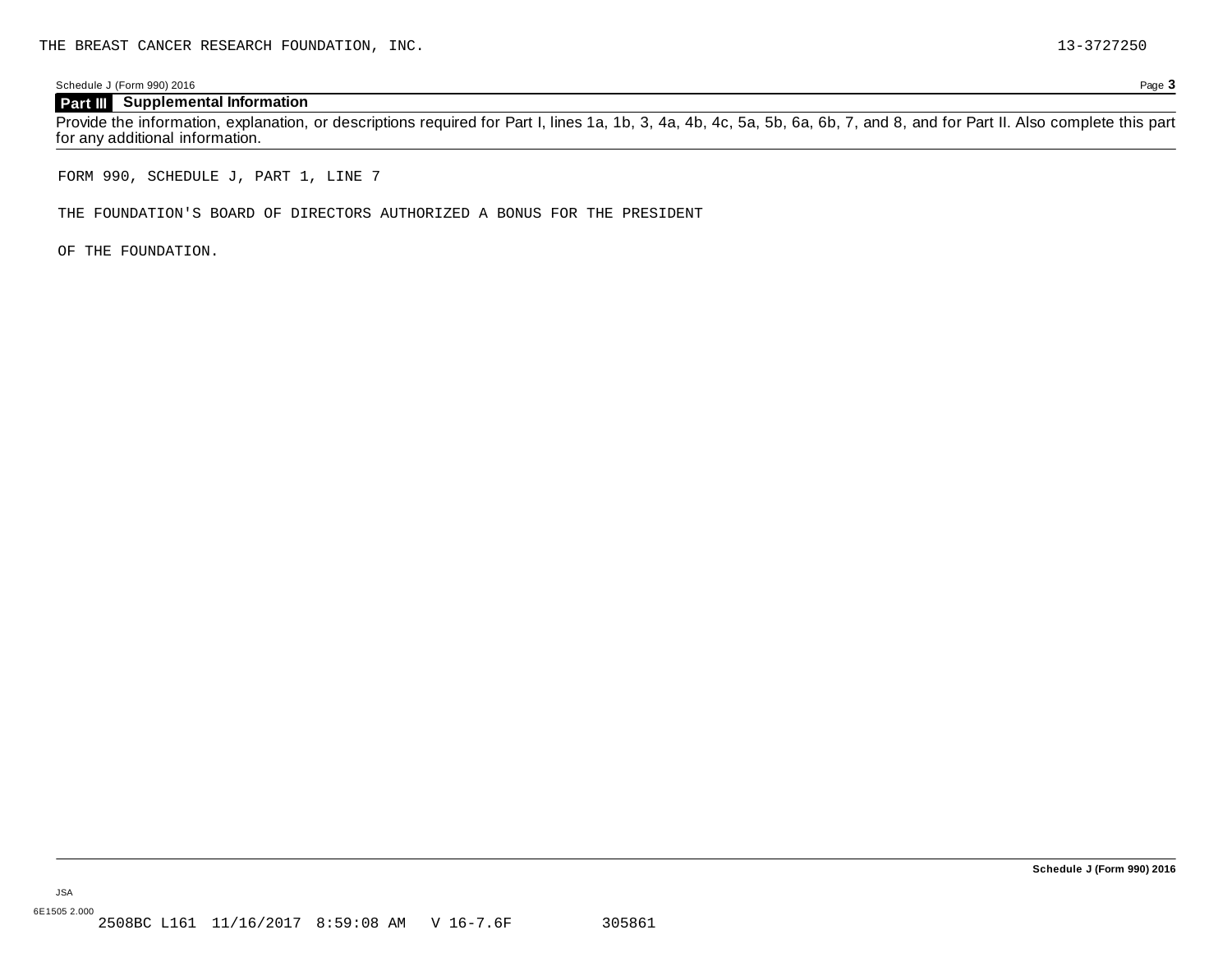| (Form 990 or 990-EZ)<br>Department of the Treasury                                                                                                     |                                       |                                                                                             |                                             | Complete if the organization answered "Yes" on Form 990, Part IV, line 25a, 25b, 26, 27, 28a,<br>28b, or 28c, or Form 990-EZ, Part V, line 38a or 40b.<br>Attach to Form 990 or Form 990-EZ.<br>Information about Schedule L (Form 990 or 990-EZ) and its instructions is at www.irs.gov/form990. | <b>Transactions With Interested Persons</b> |                                       |                                                           |     | <b>Open To Public</b><br><b>Inspection</b> | OMB No. 1545-0047 |                           |
|--------------------------------------------------------------------------------------------------------------------------------------------------------|---------------------------------------|---------------------------------------------------------------------------------------------|---------------------------------------------|---------------------------------------------------------------------------------------------------------------------------------------------------------------------------------------------------------------------------------------------------------------------------------------------------|---------------------------------------------|---------------------------------------|-----------------------------------------------------------|-----|--------------------------------------------|-------------------|---------------------------|
| <b>Internal Revenue Service</b><br>Name of the organization                                                                                            |                                       |                                                                                             |                                             |                                                                                                                                                                                                                                                                                                   |                                             | <b>Employer identification number</b> |                                                           |     |                                            |                   |                           |
| THE BREAST CANCER RESEARCH FOUNDATION, INC.                                                                                                            |                                       |                                                                                             |                                             |                                                                                                                                                                                                                                                                                                   |                                             | 13-3727250                            |                                                           |     |                                            |                   |                           |
| Part I                                                                                                                                                 |                                       |                                                                                             |                                             | Excess Benefit Transactions (section 501(c)(3), section 501(c)(4), and 501(c)(29) organizations only).                                                                                                                                                                                            |                                             |                                       |                                                           |     |                                            |                   |                           |
|                                                                                                                                                        |                                       |                                                                                             |                                             | Complete if the organization answered "Yes" on Form 990, Part IV, line 25a or 25b, or Form 990-EZ, Part V, line 40b.                                                                                                                                                                              |                                             |                                       |                                                           |     |                                            |                   |                           |
| 1<br>(a) Name of disqualified person                                                                                                                   |                                       |                                                                                             | organization                                | (b) Relationship between disqualified person and                                                                                                                                                                                                                                                  |                                             | (c) Description of transaction        |                                                           |     |                                            |                   | (d) Corrected?<br>Yes∣ No |
| (1)                                                                                                                                                    |                                       |                                                                                             |                                             |                                                                                                                                                                                                                                                                                                   |                                             |                                       |                                                           |     |                                            |                   |                           |
| (2)                                                                                                                                                    |                                       |                                                                                             |                                             |                                                                                                                                                                                                                                                                                                   |                                             |                                       |                                                           |     |                                            |                   |                           |
| (3)                                                                                                                                                    |                                       |                                                                                             |                                             |                                                                                                                                                                                                                                                                                                   |                                             |                                       |                                                           |     |                                            |                   |                           |
| (4)                                                                                                                                                    |                                       |                                                                                             |                                             |                                                                                                                                                                                                                                                                                                   |                                             |                                       |                                                           |     |                                            |                   |                           |
| (5)                                                                                                                                                    |                                       |                                                                                             |                                             |                                                                                                                                                                                                                                                                                                   |                                             |                                       |                                                           |     |                                            |                   |                           |
| (6)<br>Enter the amount of tax incurred by the organization managers or disqualified persons during the year<br>$\mathbf{2}$                           |                                       |                                                                                             |                                             |                                                                                                                                                                                                                                                                                                   |                                             |                                       |                                                           |     |                                            |                   |                           |
| Enter the amount of tax, if any, on line 2, above, reimbursed by the organization<br>3<br>Part II<br>Loans to and/or From Interested Persons.          |                                       |                                                                                             |                                             | Complete if the organization answered "Yes" on Form 990-EZ, Part V, line 38a or Form 990, Part IV, line 26; or if the                                                                                                                                                                             |                                             |                                       |                                                           |     |                                            |                   |                           |
|                                                                                                                                                        |                                       |                                                                                             |                                             | organization reported an amount on Form 990, Part X, line 5, 6, or 22.                                                                                                                                                                                                                            |                                             |                                       |                                                           |     |                                            |                   |                           |
| (a) Name of interested person                                                                                                                          | (b) Relationship<br>with organization | (c) Purpose of<br>loan                                                                      | (d) Loan to or<br>from the<br>organization? | (e) Original<br>principal amount                                                                                                                                                                                                                                                                  | (f) Balance due                             |                                       | (g) In default? (h) Approved<br>by board or<br>committee? |     | (i) Written<br>agreement?                  |                   |                           |
|                                                                                                                                                        |                                       |                                                                                             |                                             |                                                                                                                                                                                                                                                                                                   |                                             |                                       |                                                           |     |                                            |                   |                           |
|                                                                                                                                                        |                                       |                                                                                             | To<br>From                                  |                                                                                                                                                                                                                                                                                                   |                                             | <b>Yes</b>                            | No                                                        | Yes | No                                         | Yes               | No.                       |
|                                                                                                                                                        |                                       |                                                                                             |                                             |                                                                                                                                                                                                                                                                                                   |                                             |                                       |                                                           |     |                                            |                   |                           |
|                                                                                                                                                        |                                       |                                                                                             |                                             |                                                                                                                                                                                                                                                                                                   |                                             |                                       |                                                           |     |                                            |                   |                           |
|                                                                                                                                                        |                                       |                                                                                             |                                             |                                                                                                                                                                                                                                                                                                   |                                             |                                       |                                                           |     |                                            |                   |                           |
|                                                                                                                                                        |                                       |                                                                                             |                                             |                                                                                                                                                                                                                                                                                                   |                                             |                                       |                                                           |     |                                            |                   |                           |
|                                                                                                                                                        |                                       |                                                                                             |                                             |                                                                                                                                                                                                                                                                                                   |                                             |                                       |                                                           |     |                                            |                   |                           |
|                                                                                                                                                        |                                       |                                                                                             |                                             |                                                                                                                                                                                                                                                                                                   |                                             |                                       |                                                           |     |                                            |                   |                           |
|                                                                                                                                                        |                                       |                                                                                             |                                             |                                                                                                                                                                                                                                                                                                   |                                             |                                       |                                                           |     |                                            |                   |                           |
|                                                                                                                                                        |                                       |                                                                                             |                                             |                                                                                                                                                                                                                                                                                                   |                                             |                                       |                                                           |     |                                            |                   |                           |
|                                                                                                                                                        |                                       |                                                                                             |                                             |                                                                                                                                                                                                                                                                                                   |                                             |                                       |                                                           |     |                                            |                   |                           |
|                                                                                                                                                        |                                       |                                                                                             |                                             |                                                                                                                                                                                                                                                                                                   |                                             |                                       |                                                           |     |                                            |                   |                           |
| (1)<br>(2)<br>(3)<br>(4)<br>(5)<br>(6)<br>(7)<br>(8)<br>(9)<br>(10)<br>Total<br>Part III<br><b>Grants or Assistance Benefiting Interested Persons.</b> |                                       |                                                                                             |                                             |                                                                                                                                                                                                                                                                                                   | - \$                                        |                                       |                                                           |     |                                            |                   |                           |
|                                                                                                                                                        |                                       | (b) Relationship between interested (c) Amount of assistance<br>person and the organization |                                             | Complete if the organization answered "Yes" on Form 990, Part IV, line 27.                                                                                                                                                                                                                        | (d) Type of assistance                      |                                       |                                                           |     | (e) Purpose of assistance                  |                   |                           |
|                                                                                                                                                        |                                       |                                                                                             |                                             |                                                                                                                                                                                                                                                                                                   |                                             |                                       |                                                           |     |                                            |                   |                           |
|                                                                                                                                                        |                                       |                                                                                             |                                             |                                                                                                                                                                                                                                                                                                   |                                             |                                       |                                                           |     |                                            |                   |                           |
|                                                                                                                                                        |                                       |                                                                                             |                                             |                                                                                                                                                                                                                                                                                                   |                                             |                                       |                                                           |     |                                            |                   |                           |
|                                                                                                                                                        |                                       |                                                                                             |                                             |                                                                                                                                                                                                                                                                                                   |                                             |                                       |                                                           |     |                                            |                   |                           |
|                                                                                                                                                        |                                       |                                                                                             |                                             |                                                                                                                                                                                                                                                                                                   |                                             |                                       |                                                           |     |                                            |                   |                           |
|                                                                                                                                                        |                                       |                                                                                             |                                             |                                                                                                                                                                                                                                                                                                   |                                             |                                       |                                                           |     |                                            |                   |                           |
|                                                                                                                                                        |                                       |                                                                                             |                                             |                                                                                                                                                                                                                                                                                                   |                                             |                                       |                                                           |     |                                            |                   |                           |
| (a) Name of interested person<br>(1)<br>(2)<br>(3)<br>(4)<br>(5)<br>(6)<br>(7)<br>(8)                                                                  |                                       |                                                                                             |                                             |                                                                                                                                                                                                                                                                                                   |                                             |                                       |                                                           |     |                                            |                   |                           |
| (9)                                                                                                                                                    |                                       |                                                                                             |                                             |                                                                                                                                                                                                                                                                                                   |                                             |                                       |                                                           |     |                                            |                   |                           |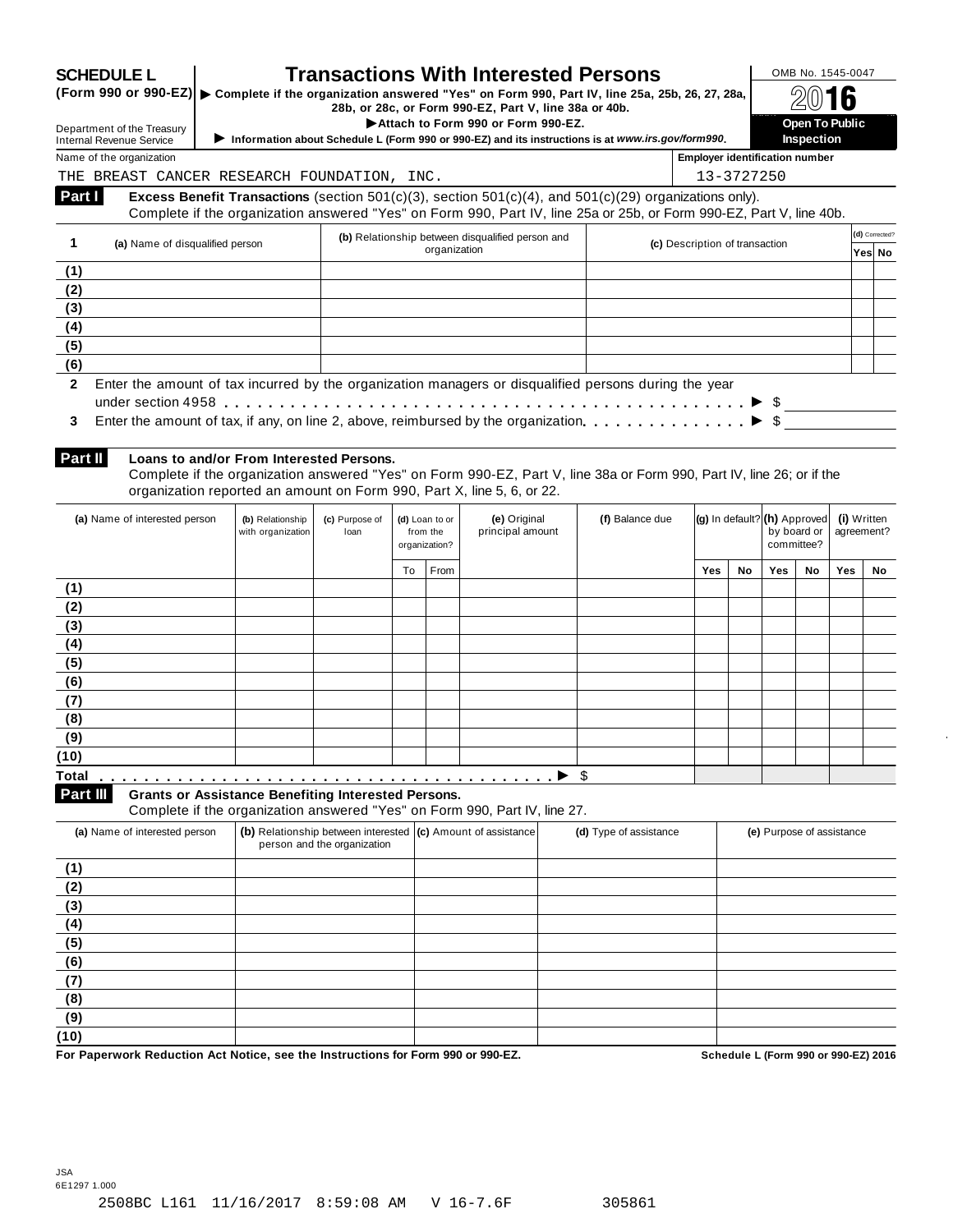#### Schedule <sup>L</sup> (Form <sup>990</sup> or 990-EZ) <sup>2016</sup> Page **2**

**Business Transactions Involving Interested Persons. Part IV** Business Transactions Involving Interested Persons.<br>Complete if the organization answered "Yes" on Form 990, Part IV, line 28a, 28b, or 28c.

| (a) Name of interested person                   | (b) Relationship between<br>interested person and the<br>organization | (c) Amount of<br>transaction | (d) Description of transaction | revenues?  | (e) Sharing of<br>organization's |
|-------------------------------------------------|-----------------------------------------------------------------------|------------------------------|--------------------------------|------------|----------------------------------|
|                                                 |                                                                       |                              |                                | <b>Yes</b> | No                               |
| (1)<br>W. LAUDER (THROUGH ESTEE LAUDER CO)      | SERVES ON BOTH BOARDS                                                 | 6, 763, 412.                 | REIMB.PAYROLL/SHARED EMPLOYEES |            | Χ                                |
| (2)<br>W. LAUDER (THROUGH ESTEE LAUDER CO)      | SERVES ON BOTH BOARDS                                                 | 57,490.                      | REIMB.OFFICE & MISC. EXPENSES  |            | X                                |
| (3)                                             |                                                                       |                              |                                |            |                                  |
| (4)                                             |                                                                       |                              |                                |            |                                  |
| (5)                                             |                                                                       |                              |                                |            |                                  |
| (6)                                             |                                                                       |                              |                                |            |                                  |
| (7)                                             |                                                                       |                              |                                |            |                                  |
| (8)                                             |                                                                       |                              |                                |            |                                  |
| (9)                                             |                                                                       |                              |                                |            |                                  |
| (10)                                            |                                                                       |                              |                                |            |                                  |
| $D = 4M$<br>Original and a metal distance at an |                                                                       |                              |                                |            |                                  |

#### **Supplemental Information**

**PRILAV** Supplemental Information<br>Provide additional information for responses to questions on Schedule L (see instructions).

SCHEDULE L, PART IV

WILLIAM P. LAUDER IS A MEMBER OF THE BOARD OF DIRECTORS OF THE BREAST CANCER RESEARCH FOUNDATION AS WELL AS THE ESTEE LAUDER COMPANIES. ADDITIONALLY, DEBORAH KRULEWITCH IS A CORPORATE OFFICER AND AN EMPLOYEE OF THE ESTEE LAUDER COMPANIES AND SIMILARLY SERVES AS THE SECRETARY OF THE FOUNDATION. THE FOUNDATION REIMBURSES ESTEE LAUDER FOR PAYROLL AND BENEFITS FOR THE FOUNDATION'S STAFF WHO EXCLUSIVELY CONDUCT THE FOUNDATION'S ACTIVITIES AS WELL AS FOR MISCELLANEOUS FUND-RAISING AND OFFICE EXPENSES.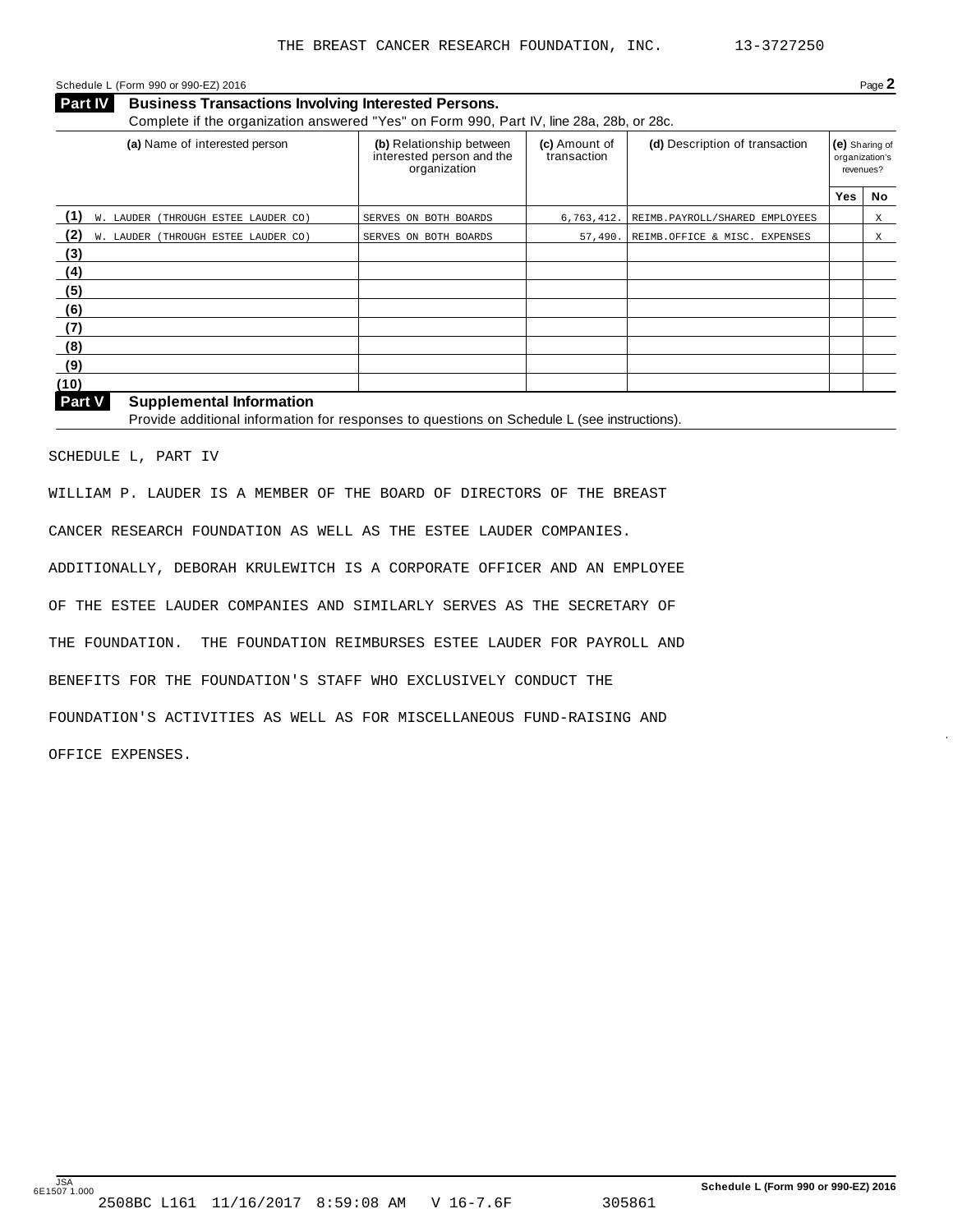# SCHEDULE M
<br> **SCHEDULE** M **S** Complete if the organizations answered "Yes" on Form 990, Part IV, lines 29 or 30.
<br>
2016

|            | NUNGSH OONN INGHUNG                                                                |         |
|------------|------------------------------------------------------------------------------------|---------|
| (Form 990) | Complete if the organizations answered "Yes" on Form 990, Part IV, lines 29 or 30. | $20$ 16 |
|            |                                                                                    |         |

I ► Complete if the organizations answered "Yes" on Form 990, Part IV, lines 29 or 30.<br>Department of the Treasury Attach to Form 990.<br>Department of the Treasury **Department of the Treasury Attach to Form 990.** Internal Revenue Service I**Information about Schedule <sup>M</sup> (Form 990) and its instructions is at** *www.irs.gov/form990.* **Inspection**

Name of the organization **intervalse and the organization intervalse and the organization number intervalse and the organization number** 

| <b>Death Types of Dreparty</b> |  |                                             |            |
|--------------------------------|--|---------------------------------------------|------------|
|                                |  | THE BREAST CANCER RESEARCH FOUNDATION, INC. | 13-3727250 |

| Part I         | <b>Types of Property</b>                                                                                                                                                                                                         |                                   |                                                                                                                        |                                                                                    |                                                              |
|----------------|----------------------------------------------------------------------------------------------------------------------------------------------------------------------------------------------------------------------------------|-----------------------------------|------------------------------------------------------------------------------------------------------------------------|------------------------------------------------------------------------------------|--------------------------------------------------------------|
|                |                                                                                                                                                                                                                                  | (a)<br>Check if<br>applicable     | (b)<br>Number of contributions or<br>items contributed                                                                 | (c)<br>Noncash contribution<br>amounts reported on<br>Form 990, Part VIII, line 1g | (d)<br>Method of determining<br>noncash contribution amounts |
| 1              | Art - Works of art<br>1990 - Part Barry Barry Barry Barry Barry Barry Barry Barry Barry Barry Barry Barry Barry Barry Barry Barry Barry Barry Barry Barry Barry Barry Barry Barry Barry Barry Barry Barry Barry Barry Barry Barr |                                   | the control of the control of the control of the control of the control of                                             |                                                                                    |                                                              |
| $\mathbf{2}$   | Art - Historical treasures                                                                                                                                                                                                       |                                   | the control of the control of the control of the control of the control of                                             |                                                                                    |                                                              |
| 3              | Art - Fractional interests                                                                                                                                                                                                       | <b>Contract Contract Contract</b> | the control of the control of the control of the control of the control of                                             |                                                                                    |                                                              |
| 4              | Books and publications <b>Solutions</b>                                                                                                                                                                                          |                                   |                                                                                                                        |                                                                                    |                                                              |
| 5              | Clothing and household                                                                                                                                                                                                           |                                   |                                                                                                                        |                                                                                    |                                                              |
|                |                                                                                                                                                                                                                                  |                                   |                                                                                                                        |                                                                                    |                                                              |
| 6              | Cars and other vehicles <b>can be a structured</b>                                                                                                                                                                               |                                   |                                                                                                                        |                                                                                    |                                                              |
| $\overline{7}$ | Boats and planes experience in the set of the set of the set of the set of the set of the set of the set of the set of the set of the set of the set of the set of the set of the set of the set of the set of the set of the    |                                   | <u> 1989 - Johann John Stein, markin film yn y brening yn y brening yn y brening yn y brening yn y brening yn y b</u>  | the control of the control of the control of the control of the control of         |                                                              |
| 8              | Intellectual property <b>Algebra</b>                                                                                                                                                                                             | <b>Contract Contract Contract</b> | <u> 1989 - Johann Barn, mars ann an t-Amhain an t-Amhain an t-Amhain an t-Amhain an t-Amhain an t-Amhain an t-A</u>    | the control of the control of the control of the control of the control of         |                                                              |
| 9              | Securities - Publicly traded                                                                                                                                                                                                     | $\mathbf X$                       | 26.                                                                                                                    | $\overline{180}$ , 057.                                                            | FMV                                                          |
| 10             | Securities - Closely held stock                                                                                                                                                                                                  |                                   |                                                                                                                        |                                                                                    |                                                              |
| 11             | Securities - Partnership, LLC,                                                                                                                                                                                                   |                                   |                                                                                                                        |                                                                                    |                                                              |
|                |                                                                                                                                                                                                                                  |                                   |                                                                                                                        |                                                                                    |                                                              |
|                | or trust interests [100]                                                                                                                                                                                                         |                                   |                                                                                                                        |                                                                                    |                                                              |
| 12             | Securities - Miscellaneous                                                                                                                                                                                                       |                                   |                                                                                                                        |                                                                                    |                                                              |
| 13             | Qualified conservation                                                                                                                                                                                                           |                                   |                                                                                                                        |                                                                                    |                                                              |
|                | contribution - Historic                                                                                                                                                                                                          |                                   |                                                                                                                        |                                                                                    |                                                              |
|                | structures                                                                                                                                                                                                                       |                                   |                                                                                                                        |                                                                                    |                                                              |
| 14             | Qualified conservation                                                                                                                                                                                                           |                                   |                                                                                                                        |                                                                                    |                                                              |
|                | contribution - Other [19]                                                                                                                                                                                                        |                                   | <u> 1989 - John Harry Harry Harry Harry Harry Harry Harry Harry Harry Harry Harry Harry Harry Harry Harry Harry</u>    |                                                                                    |                                                              |
| 15             | Real estate - Residential                                                                                                                                                                                                        |                                   | <u> 1989 - Johann John Stein, markin film ar yn y brenin y brenin y brenin y brenin y brenin y brenin y brenin y</u>   | the control of the control of the control of the control of the control of         |                                                              |
| 16             | Real estate - Commercial                                                                                                                                                                                                         |                                   | <u> 1989 - John Harry Harry Harry Harry Harry Harry Harry Harry Harry Harry Harry Harry Harry Harry Harry Harry H</u>  | the control of the control of the control of the control of the control of         |                                                              |
| 17             | Real estate - Other <b>All and The Real estate</b> - Other                                                                                                                                                                       |                                   | <u> 1989 - Johann John Stone, mars et al. 1989 - John Stone, mars et al. 1989 - John Stone, mars et al. 1989 - Joh</u> | the control of the control of the control of the control of the control of         |                                                              |
| 18             | Collectibles [19]                                                                                                                                                                                                                |                                   | <u> 1989 - Johann John Stone, mars et al. (</u>                                                                        |                                                                                    |                                                              |
| 19             | Food inventory                                                                                                                                                                                                                   |                                   | <u> 1989 - Jan James James Jan James James Jan James James Jan James James Jan Jan James James Jan Jan Jan Jan Ja</u>  | the control of the control of the control of the control of the control of         |                                                              |
| 20             | Drugs and medical supplies                                                                                                                                                                                                       |                                   | <u> 1989 - John Harry Harry Harry Harry Harry Harry Harry Harry Harry Harry Harry Harry Harry Harry Harry Harry H</u>  | the control of the control of the control of the control of the control of         |                                                              |
| 21             | Taxidermy                                                                                                                                                                                                                        |                                   | <u> 1989 - John Harry Harry Harry Harry Harry Harry Harry Harry Harry Harry Harry Harry Harry Harry Harry Harry H</u>  |                                                                                    |                                                              |
| 22             | Historical artifacts <b>All Accords</b>                                                                                                                                                                                          |                                   | <u> 1989 - Johann John Stein, fransk politik (f. 1989)</u>                                                             |                                                                                    |                                                              |
| 23             | Scientific specimens <b>Scientific specimens</b>                                                                                                                                                                                 |                                   | <u> 1989 - John Harry Harry Harry Harry Harry Harry Harry Harry Harry Harry Harry Harry Harry Harry Harry Harry H</u>  |                                                                                    |                                                              |
| 24             | Archeological artifacts                                                                                                                                                                                                          | <b>Contract Contract Contract</b> | the control of the control of the control of                                                                           |                                                                                    |                                                              |
| 25             | Other $\blacktriangleright$ ( $\overline{\text{ATCH}}$ 1 )                                                                                                                                                                       |                                   | 255.                                                                                                                   | 372,926.                                                                           |                                                              |
| 26             | Other $\blacktriangleright$ ( $\_\_\_\_\_\_\_\_\_$ )                                                                                                                                                                             |                                   | <u> 1980 - Johann Barn, mars eta inperiodo</u>                                                                         |                                                                                    |                                                              |
| 27             | Other $\blacktriangleright$ ( $\_\_\_\_\_\_\_\_$ )                                                                                                                                                                               |                                   |                                                                                                                        |                                                                                    |                                                              |
| 28             | $_{-}$ )<br>Other $\blacktriangleright$ (                                                                                                                                                                                        |                                   |                                                                                                                        |                                                                                    |                                                              |
|                | 29 Number of Forms 8283 received by the organization during the tax year for contributions for                                                                                                                                   |                                   |                                                                                                                        |                                                                                    |                                                              |
|                | which the organization completed Form 8283, Part IV, Donee Acknowledgement                                                                                                                                                       |                                   |                                                                                                                        |                                                                                    | 29                                                           |
|                |                                                                                                                                                                                                                                  |                                   |                                                                                                                        |                                                                                    | <b>Yes</b><br><b>No</b>                                      |
|                | 30a During the year, did the organization receive by contribution any property reported in Part I, lines 1 through                                                                                                               |                                   |                                                                                                                        |                                                                                    |                                                              |
|                | 28, that it must hold for at least three years from the date of the initial contribution, and which isn't required                                                                                                               |                                   |                                                                                                                        |                                                                                    |                                                              |
|                | to be used for exempt purposes for the entire holding period?                                                                                                                                                                    |                                   |                                                                                                                        |                                                                                    | Χ<br>30a                                                     |
|                | <b>b</b> If "Yes," describe the arrangement in Part II.                                                                                                                                                                          |                                   |                                                                                                                        |                                                                                    |                                                              |
| 31             | Does the organization have a gift acceptance policy that requires the review of any nonstandard                                                                                                                                  |                                   |                                                                                                                        |                                                                                    |                                                              |
|                |                                                                                                                                                                                                                                  |                                   |                                                                                                                        |                                                                                    | Χ<br>31                                                      |
|                | 32a Does the organization hire or use third parties or related organizations to solicit, process, or sell noncash                                                                                                                |                                   |                                                                                                                        |                                                                                    |                                                              |
|                |                                                                                                                                                                                                                                  |                                   |                                                                                                                        |                                                                                    | Χ<br>32a                                                     |
|                | <b>b</b> If "Yes," describe in Part II.                                                                                                                                                                                          |                                   |                                                                                                                        |                                                                                    |                                                              |
| 33             | If the organization didn't report an amount in column (c) for a type of property for which column (a) is checked,                                                                                                                |                                   |                                                                                                                        |                                                                                    |                                                              |
|                | describe in Part II.                                                                                                                                                                                                             |                                   |                                                                                                                        |                                                                                    |                                                              |
|                | For Paperwork Reduction Act Notice, see the Instructions for Form 990.                                                                                                                                                           |                                   |                                                                                                                        |                                                                                    | Schedule M (Form 990) (2016)                                 |
| JSA            |                                                                                                                                                                                                                                  |                                   |                                                                                                                        |                                                                                    |                                                              |
|                |                                                                                                                                                                                                                                  |                                   |                                                                                                                        |                                                                                    |                                                              |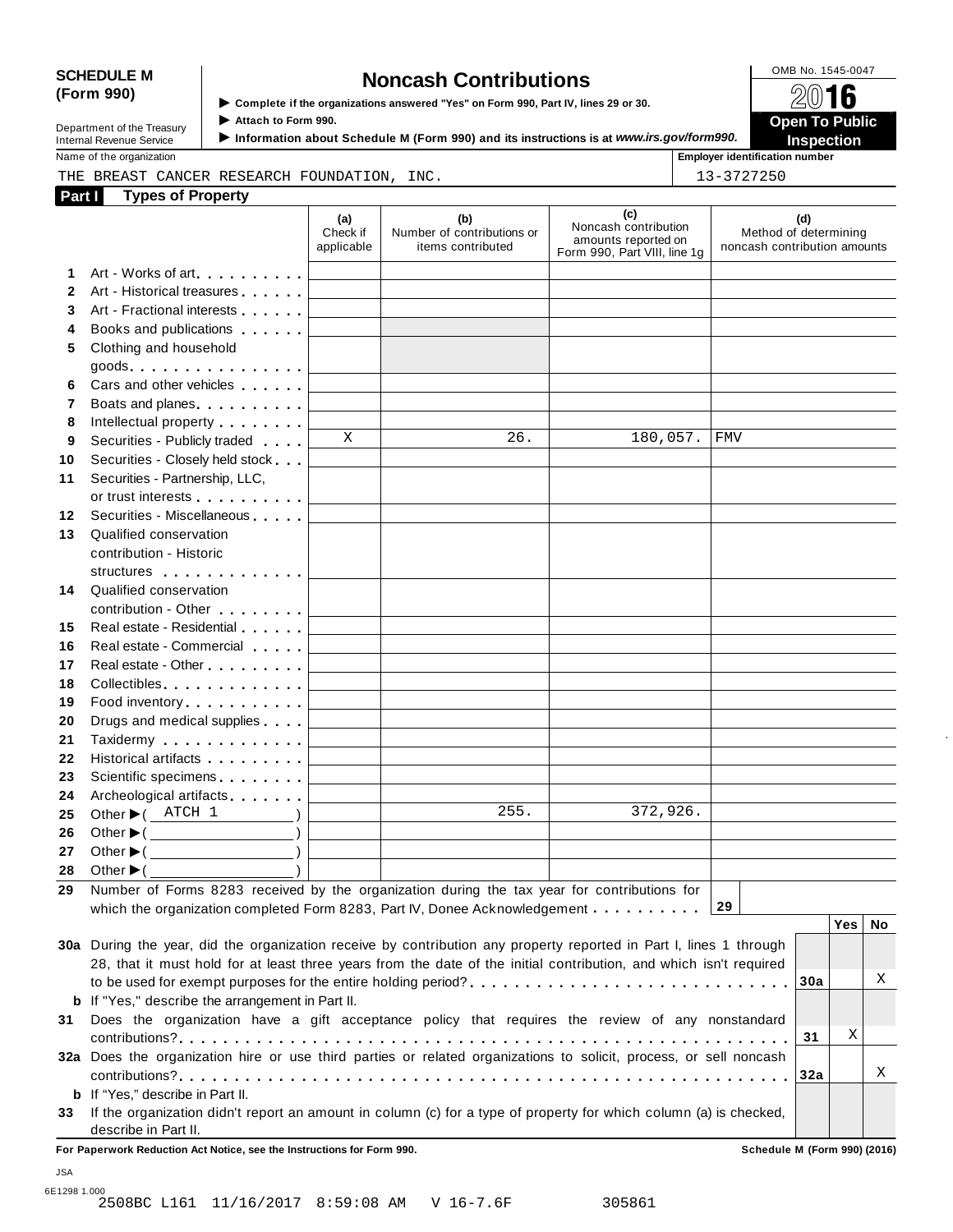<span id="page-65-0"></span>Schedule M (Form 990) (2016) Page **2**

**Supplemental Information.** Provide the information required by Part I, lines 30b, 32b, and 33, and whether the organization is reporting in Part I, column (b), the number of contributions, the number of items received, or a combination of both. Also complete this part for any additional information. **Part II**

|                                                  |           |                                |                             | ATTACHMENT 1                 |
|--------------------------------------------------|-----------|--------------------------------|-----------------------------|------------------------------|
| SCHEDULE M, PART I - OTHER NONCASH CONTRIBUTIONS |           |                                |                             |                              |
| DESCRIPTION                                      | (A) CHECK | (B) NUMBER OF<br>CONTRIBUTIONS | (C)<br>REVENUES<br>REPORTED | (D) METHOD OF<br>DETERMINING |
| ESTEE LAUDER BRAND PRDTS                         | X         | 1.                             | 139,257.                    | FMV                          |
| OTHER GIVEAWAY ITEMS                             | X         | 187.                           | 57,231.                     | FMV                          |
| SPECIAL EVENT GIVEAWAYS                          | X         | 67.                            | 176,438.                    | FMV                          |
| TOTALS                                           |           | 255.                           | 372,926.                    |                              |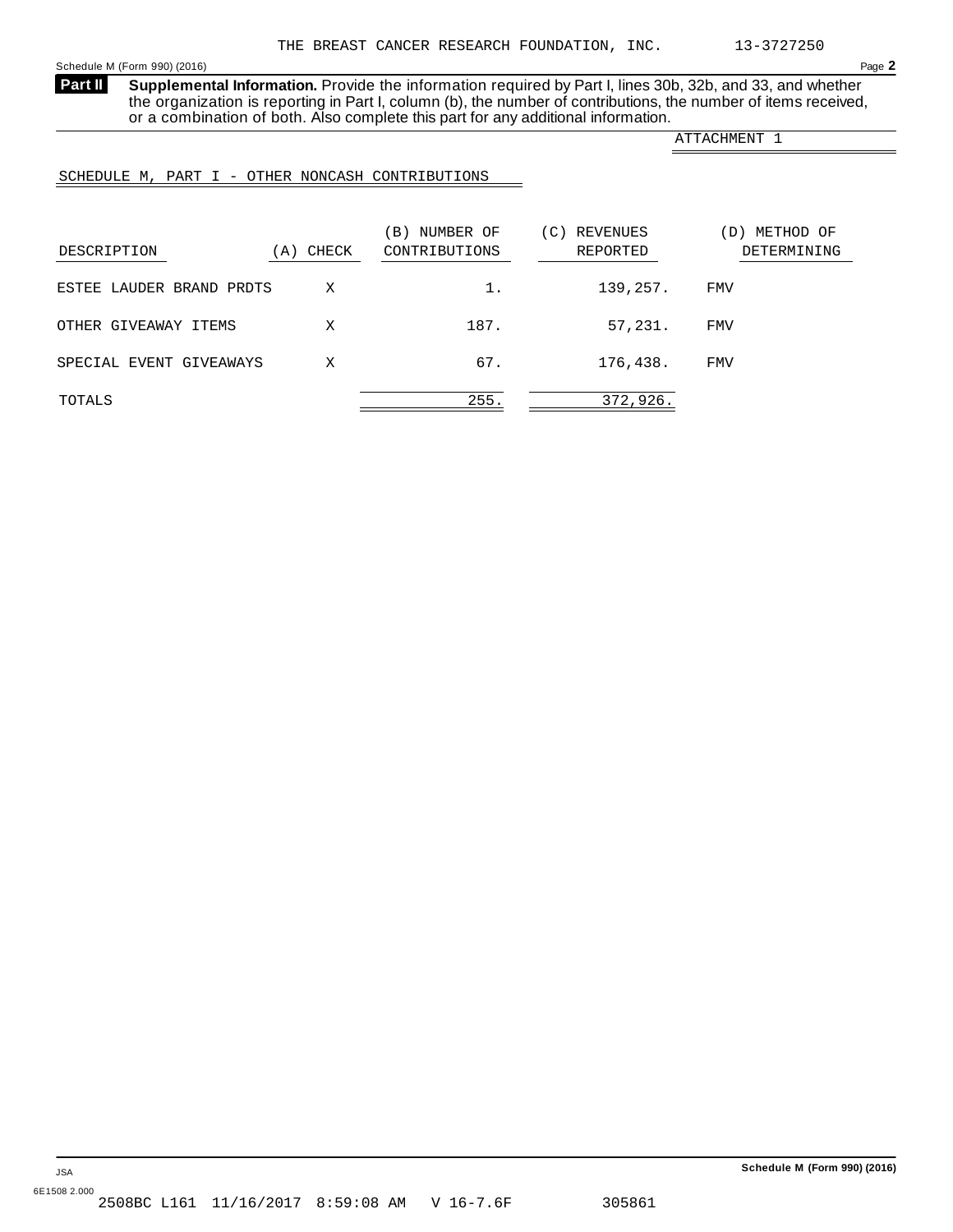Department of the Treasury

### **SCHEDULE O** Supplemental Information to Form 990 or 990-EZ DOMB No. 1545-0047

(Form 990 or 990-EZ) Complete to provide information for responses to specific questions on  $\sim$  2016 Form 990 or 990-EZ or to provide any additional information.<br>
Attach to Form 990 or 990-EZ.<br> **Open to Public** 



| <b>PUPUL LITTURE OF THE FICUSULY</b><br>Internal Revenue Service | Information about Schedule O (Form 990 or 990-EZ) and its instructions is at www.irs.gov/form990. | <b>Inspection</b>                     |
|------------------------------------------------------------------|---------------------------------------------------------------------------------------------------|---------------------------------------|
| Name of the organization                                         |                                                                                                   | <b>Employer identification number</b> |
|                                                                  | INC.<br>THE BREAST CANCER RESEARCH FOUNDATION.                                                    | 13-3727250                            |

FORM 990, PART V, LINE 2A AND 2B AND PART VII

THE FOUNDATION REIMBURSES THE ESTEE LAUDER COMPANIES, INC. TO COVER COMPENSATION AND BENEFITS FOR THE FOUNDATION'S STAFF WHO EXCLUSIVELY CONDUCT THE FOUNDATION'S ACTIVITIES. ALL SUCH EMPLOYEES ARE REPORTED ON ANNUAL W-2 FILINGS THROUGH THE ESTEE LAUDER COMPANIES. ACCORDINGLY, ALL REQUIRED FEDERAL EMPLOYMENT TAX RETURNS ARE FILED BY THE ESTEE LAUDER COMPANIES.

#### FORM 990, PART VI, SECTION A, LINE 2

BOARD OF DIRECTORS' MEMBERS WILLIAM P. LAUDER, DEBORAH KRULEWITCH, AND ROBERT BIGLER ALL WORK, OR HAVE WORKED, FOR THE ESTEE LAUDER COMPANIES, INC. WHERE THEY SERVE, OR HAVE SERVED, AS CORPORATE OFFICERS. TRANSACTIONS BETWEEN THE FOUNDATION AND THE ESTEE LAUDER COMPANIES DO NOT MEET THE REPORTING REQUIREMENTS FOR SCHEDULE R OF THE FORM 990. IN ADDITION, CERTAIN BOARD MEMBERS MAINTAIN BUSINESS RELATIONSHIPS OUTSIDE OF THE FOUNDATION.

#### FORM 990, PART VI, SECTION B, LINE 11

THE DRAFT FORM 990 IS REVIEWED BY MANAGEMENT. AFTER ANY REQUIRED EDITS, THE RETURN IS PROVIDED TO THE FOUNDATION'S AUDIT COMMITTEE FOR THEIR REVIEW AND APPROVAL FOR FILING; THE FINAL FORM 990, AS APPROVED BY THE AUDIT COMMITTEE, IS PROVIDED TO EACH MEMBER OF THE BOARD OF DIRECTORS PRIOR TO THE ULTIMATE FILING WITH THE INTERNAL REVENUE SERVICE.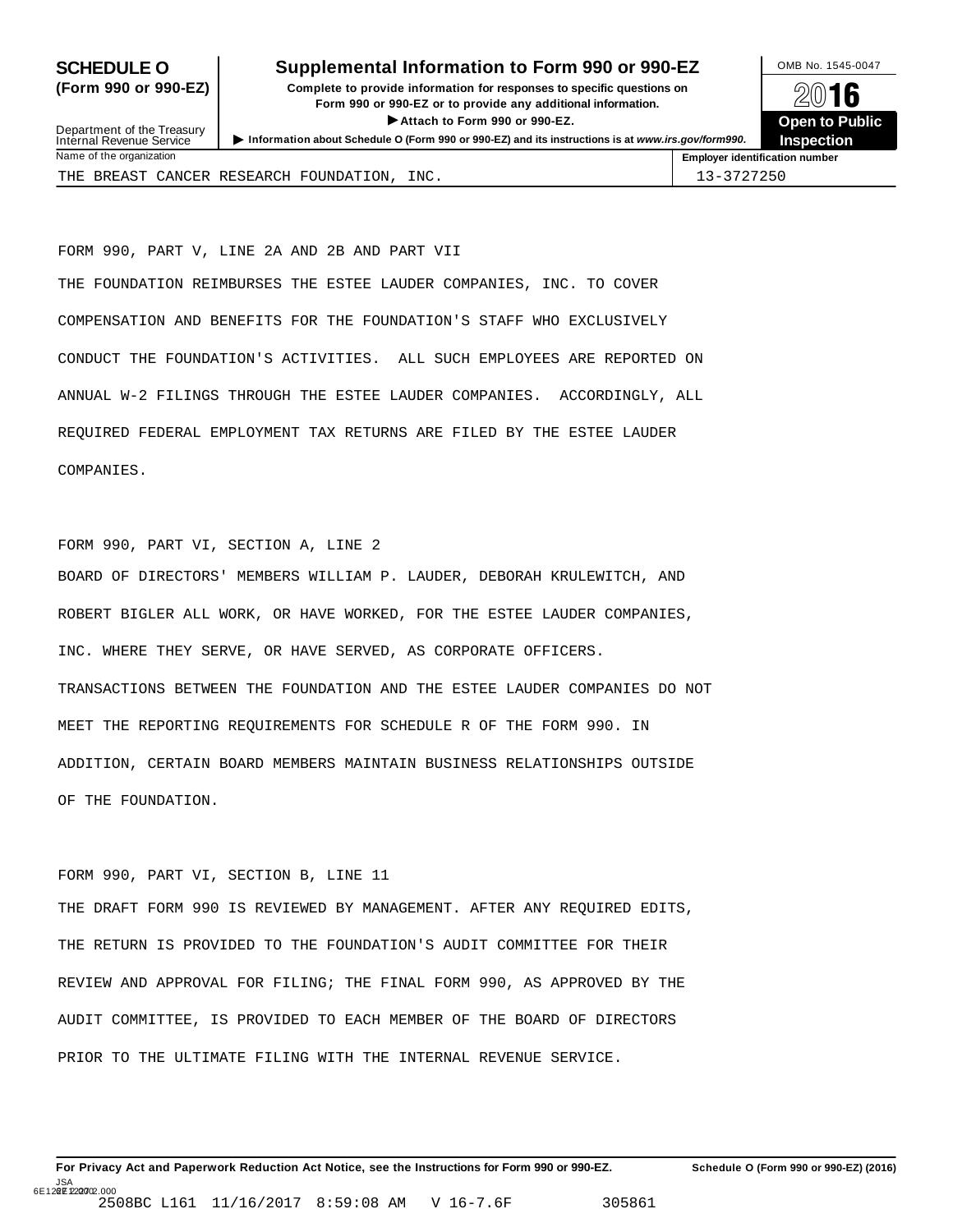| Schedule O (Form 990 or 990-EZ) 2016 |  |                                        |      |                                       | Page 2 |
|--------------------------------------|--|----------------------------------------|------|---------------------------------------|--------|
| Name of the organization             |  |                                        |      | <b>Employer identification number</b> |        |
|                                      |  | THE BREAST CANCER RESEARCH FOUNDATION, | INC. | 13-3727250                            |        |

FORM 990, PART VI, SECTION B, LINE 12C THE FOUNDATION HAS A CONFLICT OF INTEREST POLICY WHICH REQUIRES BOARD MEMBERS TO SIGN AND SUBMIT ANNUAL STATEMENTS OF ANY CONFLICTS OR POTENTIAL CONFLICTS TO THE BOARD SECRETARY. IF A CONFLICT HAS BEEN DISCLOSED, THE INTERESTED PERSON MUST RECUSE THEMSELVES FROM ANY VOTE ON SUCH TRANSACTIONS. ALL CONFLICTS OF INTEREST ARE DISCLOSED TO THE FULL BOARD OF DIRECTORS.

FORM 990, PART VI, SECTION B, LINES 15 A & 15B

AN ANNUAL REVIEW OF COMPENSATION IS PERFORMED BY THE COMPENSATION COMMITTEE (THE "COMMITTEE") FOR KEY MANAGEMENT. THE COMMITTEE PROVIDES A FULL REPORT OF THE COMPENSATION REVIEW PROCESS AND RESULTS TO THE FULL BOARD OF DIRECTORS FOR APPROVAL. THIS REVIEW INCLUDES A COMPARISON OF COMPENSATION AND ORGANIZATIONAL PERFORMANCE TO PEER NON-PROFIT ORGANIZATIONS. THE COMPENSATION OF OTHER EMPLOYEES IS REVIEWED ANNUALLY BY THE PRESIDENT AND CHIEF OPERATING OFFICER AND APPROVED BY THE FULL BOARD OF DIRECTORS AS A COMPONENT OF THE FOUNDATION'S BUDGET. THE FOUNDATION UTILIZES COMPENSATION INFORMATION GLEANED FROM THE FORMS 990 OF OTHER COMPARABLE ORGANIZATIONS TO ASCERTAIN OVERALL REASONABLENESS OF COMPENSATION.

FORM 990, PART VI, SECTION C, LINE 19 THE BREAST CANCER RESEARCH FOUNDATION'S FORM 990 IS AVAILABLE ON THE FOUNDATION'S WEBSITE, THROUGH GUIDESTAR'S WEBSITE AND UPON REQUEST.

FORM 990, PART XI, LINE 9 - OTHER CHANGES IN NET ASSETS BAD DEBT EXPENSE OF \$201,055.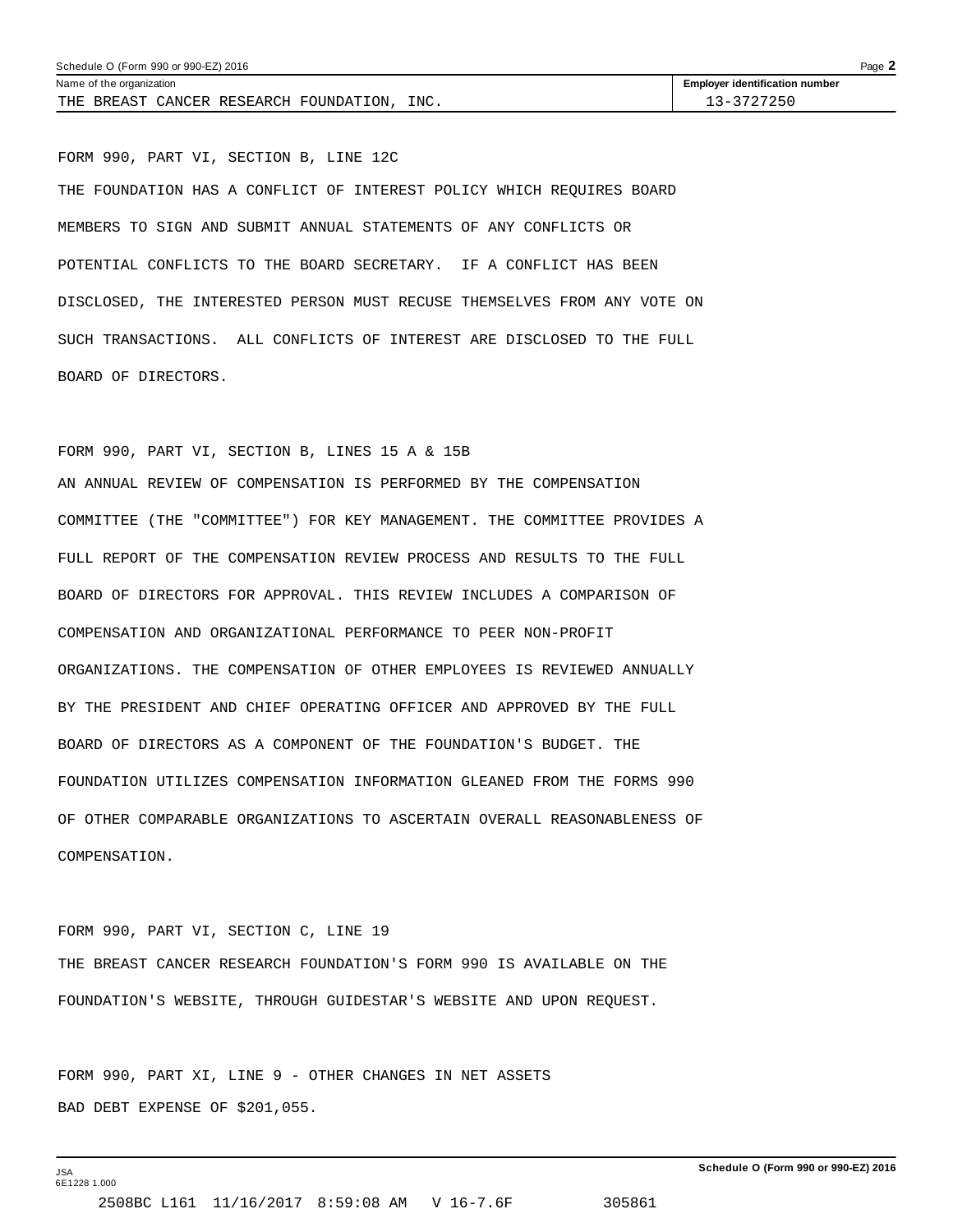| Schedule<br>EZ) 2016<br>990 or<br>$\Omega$<br>⊺(Form | Page |
|------------------------------------------------------|------|
|------------------------------------------------------|------|

| Name of the organization |  |  |  |                                             |  |  |  |  |  |
|--------------------------|--|--|--|---------------------------------------------|--|--|--|--|--|
|                          |  |  |  | THE BREAST CANCER RESEARCH FOUNDATION, INC. |  |  |  |  |  |

**Employer identification number** 13-3727250

ATTACHMENT 1

#### FORM 990, PART III - PROGRAM SERVICE, LINE 4A

THE BREAST CANCER RESEARCH FOUNDATION (BCRF) WAS FOUNDED IN 1993 BY EVELYN H. LAUDER AS AN INDEPENDENT, NOT-FOR-PROFIT 501 (C) (3) ORGANIZATION DEDICATED TO PREVENTING AND CURING BREAST CANCER BY ADVANCING THE WORLD'S MOST PROMISING RESEARCH. BCRF SUPPORTS SCIENTISTS AND LEADING MEDICAL INSTITUTIONS WORLDWIDE WHOSE RESEARCH IS FOCUSED ON ACHIEVING PREVENTION AND A CURE FOR BREAST CANCER IN OUR LIFETIME. BREAST CANCER IS THE MOST COMMON FORM OF CANCER IN WOMEN IN THE U.S. AFTER SKIN CANCER. IT IS ESTIMATED THAT IN 2017, 232,000 NEW CASES OF INVASIVE BREAST CANCER WILL BE DIAGNOSED IN THE UNITED STATES AND APPROXIMATELY 40,000 WOMEN WILL DIE FROM THE DISEASE. THERE ARE MORE THAN 3.1 MILLION BREAST CANCER SURVIVORS IN THE U.S., INCLUDING WOMEN STILL BEING TREATED AND THOSE WHO HAVE COMPLETED TREATMENT. THESE STATISTICS, AND THE FACT THAT CLINICAL RESEARCH CONTINUES TO BE UNDER-FUNDED IN THE PUBLIC SECTOR, SUPPORT THE CRITICAL NEED FOR THE WORK DONE AT THE BREAST CANCER RESEARCH FOUNDATION. SUBSEQUENT TO YEAR-END, IN OCTOBER 2017, THE FOUNDATION DISTRIBUTED GRANTS APPROVED AT JUNE 30, 2017, OF \$59 MILLION, INCLUDING \$3 MILLION FUNDED FROM THE FOUNDER'S FUND TO OVER 275 RESEARCHERS FROM TOP UNIVERSITIES AND MEDICAL INSTITUTIONS ACCROSS THE U.S. AND EUROPE, AND IN AUSTRALIA, CANADA, LATIN AMERICA, THE MIDDLE EAST AND CHINA. A NUMBER OF IMPORTANT ADVANCES IN BREAST CANCER TREATMENT ANNOUNCED OVER THE PAST FEW YEARS - INCLUDING THE DISCOVERY OF NEW DRUG TREATMENTS, NEW GENETIC RISK MARKERS FOR BREAST CANCER, AND THE DEVELOPMENT OF DIAGNOSTIC TESTS TO CUSTOMIZE THERAPY - WERE MADE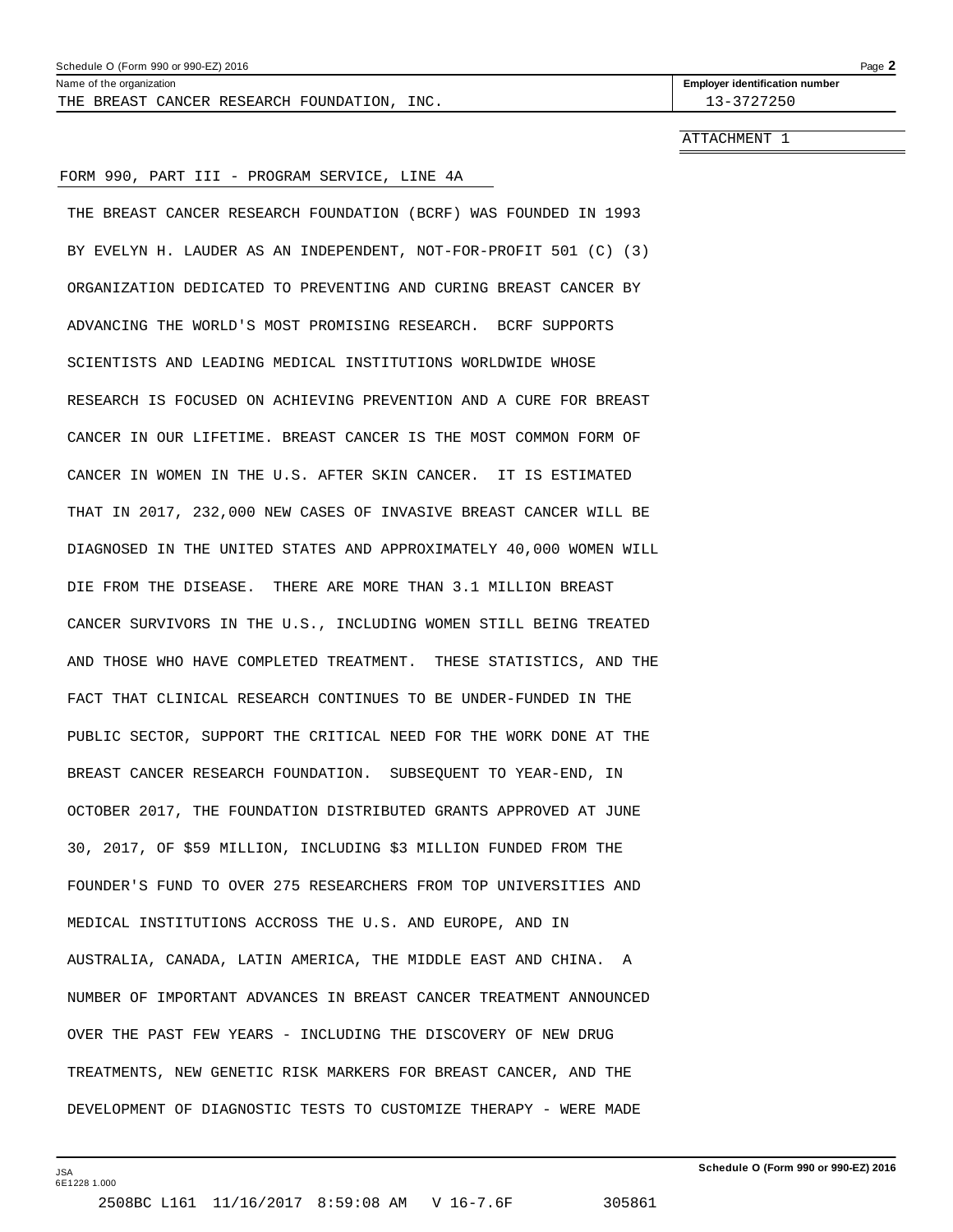| Schedule O (Form 990 or 990-EZ) 2016           | Page $\blacktriangle$                 |
|------------------------------------------------|---------------------------------------|
| Name of the organization                       | <b>Employer identification number</b> |
| INC.<br>THE BREAST CANCER RESEARCH FOUNDATION. | 13-3727250                            |

ATTACHMENT 1 (CONT'D)

POSSIBLE IN PART BY GRANTS FROM THE FOUNDATION. THE FOUNDATION MAXIMIZES ITS PROGRAM INVESTMENTS AND KEEPS ADMINISTRATIVE COSTS AS LOW AS POSSIBLE. AS A RESULT, THE FOUNDATION HAS RECEIVED EXCEPTIONAL RECOGNITION FROM SEVERAL ORGANIZATIONS THAT MONITOR AND PROVIDE COMPREHENSIVE, UNBIASED INFORMATION ON CHARITIES. BCRF IS THE HIGHEST RATED BREAST CANCER ORGANIZATION IN THE U.S. WITH AN A+ RATING FROM CHARITY WATCH AND FOUR OUT OF FOUR STARS FROM CHARITY NAVIGATOR. BCRF IS THE LARGEST PRIVATE FUNDER OF BREAST CANCER RESEARCH IN THE U.S..

ATTACHMENT 2

FORM 990, PART VI, LINE 17 - STATES AL,AK,AZ,AR,CA,CO,CT,DE, DC,FL,GA,HI,ID,IL,IN,IA,KS,KY,LA,ME,MD,MA,MI, MN,MS,MO,MT,NE,NV,NH,NJ,NM,NY,NC,ND,OH,OK,OR,PA, RI,SC,SD,TN,TX,UT,VT,VA,WA,WV,WI,WY

**Schedule O (Form 990 or 990-EZ) 2016**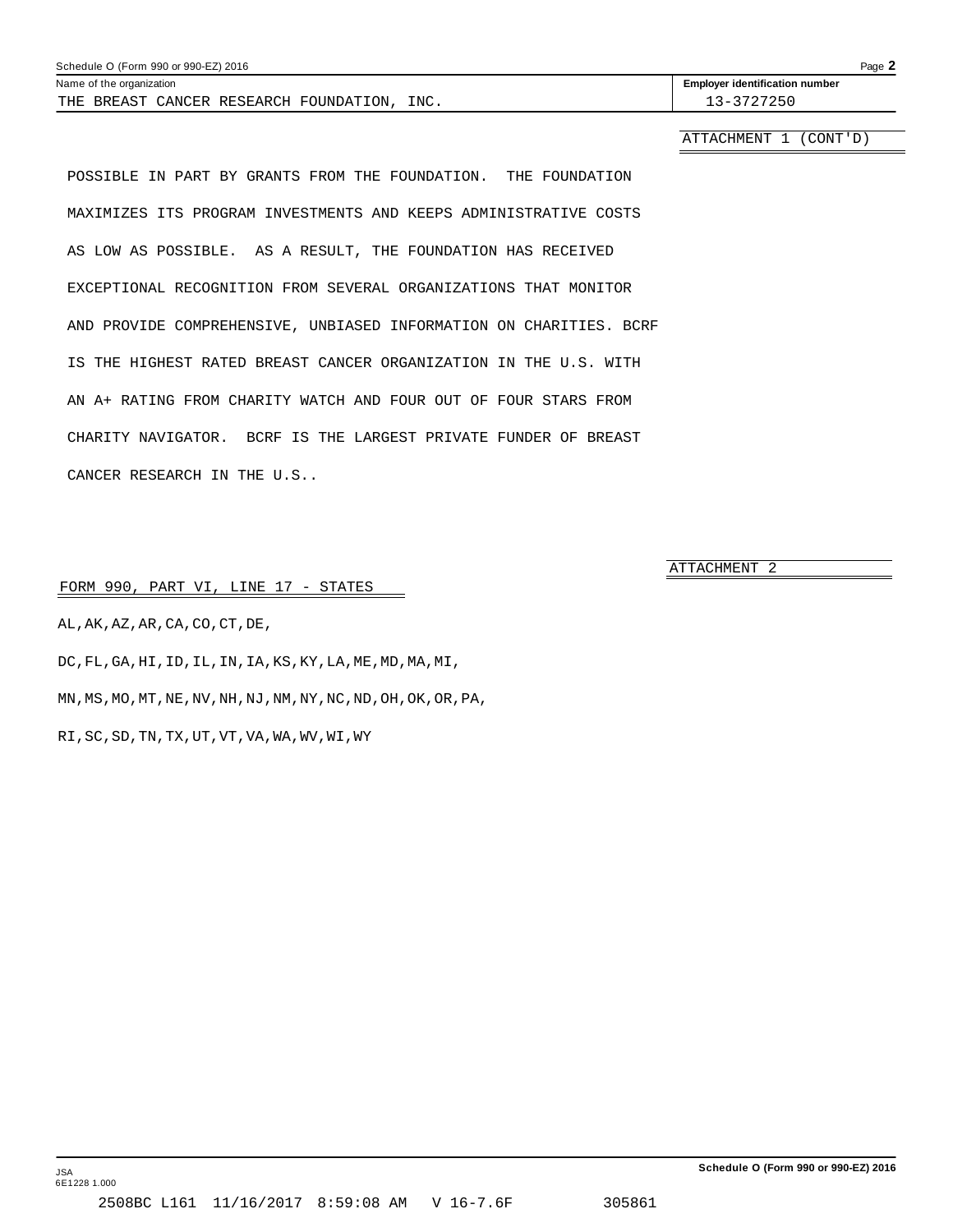## OMB No. 1545-0047 **SCHEDULE R (Form 990) Related Organizations and Unrelated Partnerships**

 $\triangleright$  Complete if the organization answered "Yes" on Form 990, Part IV, line 33, 34, 35b, 36, or 37.  $\overline{A}$  **D**<br>
Attach to Form 990.<br>  $\overline{A}$  Attach to Form 990.

Department of the Treasury<br>
Department of the Treasury Departo Public<br>
Inspection Inspection<br>
Name of the organization **inspection**<br>
Name of the organization **inspection** 

Department of the Treasury<br>Internal Revenue Service

THE BREAST CANCER RESEARCH FOUNDATION, INC. 13-3727250

### **Part I** Identification of Disregarded Entities. Complete if the organization answered "Yes" on Form 990, Part IV, line 33.

| (a)<br>Name, address, and EIN (if applicable) of disregarded entity | (b)<br>Primary activity | (c)<br>Legal domicile (state<br>or foreign country) | (d)<br>Total income | (e)<br>End-of-year assets | (f)<br>Direct controlling<br>entity |
|---------------------------------------------------------------------|-------------------------|-----------------------------------------------------|---------------------|---------------------------|-------------------------------------|
| (1)                                                                 |                         |                                                     |                     |                           |                                     |
|                                                                     |                         |                                                     |                     |                           |                                     |
| (2)                                                                 |                         |                                                     |                     |                           |                                     |
|                                                                     |                         |                                                     |                     |                           |                                     |
| (3)                                                                 |                         |                                                     |                     |                           |                                     |
|                                                                     |                         |                                                     |                     |                           |                                     |
| (4)                                                                 |                         |                                                     |                     |                           |                                     |
|                                                                     |                         |                                                     |                     |                           |                                     |
| (5)                                                                 |                         |                                                     |                     |                           |                                     |
|                                                                     |                         |                                                     |                     |                           |                                     |
| (6)                                                                 |                         |                                                     |                     |                           |                                     |
|                                                                     |                         |                                                     |                     |                           |                                     |

JSA

**Identification of Related Tax-Exempt Organizations.** Complete if the organization answered "Yes" on Form 990, Part IV, line 34 because it had **Part II** one or more related tax-exempt organizations during the tax year.

| (a)<br>Name, address, and EIN of related organization | (b)<br>Primary activity | (c)<br>Legal domicile (state<br>or foreign country) | (d)<br>Exempt Code section | (e)<br>Public charity status<br>(if section $501(c)(3)$ ) | (f)<br>Direct controlling<br>entity | (g)<br>Section $\frac{3}{12(b)(13)}$<br>controlled<br>entity? |    |
|-------------------------------------------------------|-------------------------|-----------------------------------------------------|----------------------------|-----------------------------------------------------------|-------------------------------------|---------------------------------------------------------------|----|
|                                                       |                         |                                                     |                            |                                                           |                                     | Yes                                                           | No |
| (1) BREAST CANCER RESEARCH FOUNDATION CANADA          |                         |                                                     |                            |                                                           |                                     |                                                               |    |
| 100 ALDEN RD L3R 4C1<br>MARKHAM, ONTARIO CA           | RESEARCH                | CA                                                  |                            |                                                           | BCRF (US)                           |                                                               | X  |
| (2)                                                   |                         |                                                     |                            |                                                           |                                     |                                                               |    |
|                                                       |                         |                                                     |                            |                                                           |                                     |                                                               |    |
| (3)                                                   |                         |                                                     |                            |                                                           |                                     |                                                               |    |
|                                                       |                         |                                                     |                            |                                                           |                                     |                                                               |    |
| (4)                                                   |                         |                                                     |                            |                                                           |                                     |                                                               |    |
|                                                       |                         |                                                     |                            |                                                           |                                     |                                                               |    |
| (5)                                                   |                         |                                                     |                            |                                                           |                                     |                                                               |    |
|                                                       |                         |                                                     |                            |                                                           |                                     |                                                               |    |
| (6)                                                   |                         |                                                     |                            |                                                           |                                     |                                                               |    |
|                                                       |                         |                                                     |                            |                                                           |                                     |                                                               |    |
| (7)                                                   |                         |                                                     |                            |                                                           |                                     |                                                               |    |
|                                                       |                         |                                                     |                            |                                                           |                                     |                                                               |    |

**For Paperwork Reduction Act Notice, see the Instructions for Form 990. Schedule R (Form 990) 2016**

**Inspection**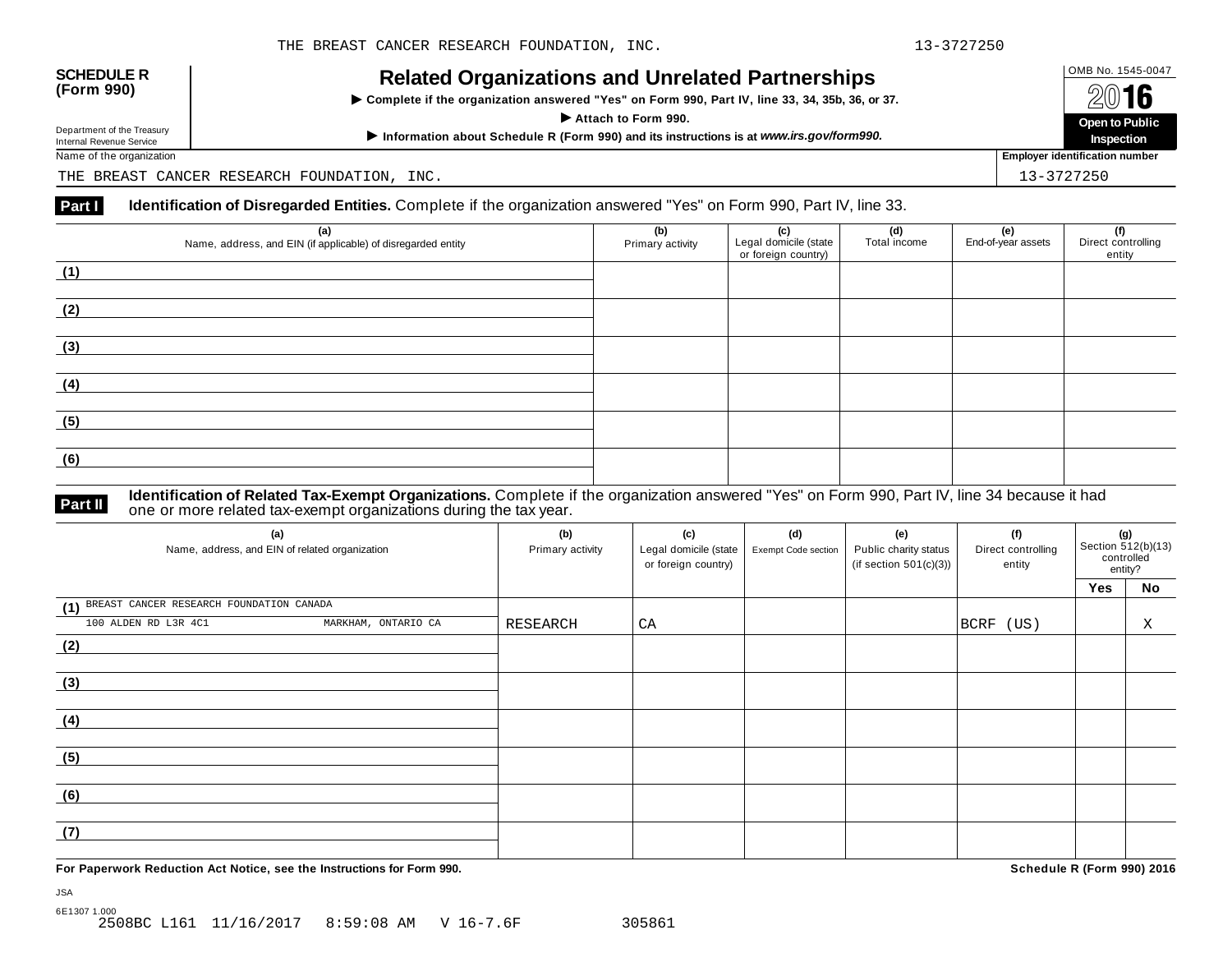Schedule <sup>R</sup> (Form 990) <sup>2016</sup> Page **2**

**Identification of Related Organizations Taxable as a Partnership** Complete if the organization answered "Yes" on Form 990, Part IV, line 34 **because it had one or more related organizations Taxable as a Partnership** Complete in the organization of the tax year.

| (a)<br>Name, address, and EIN of<br>related organization | (b)<br>Primary activity | (c)<br>Legal<br>domicile<br>(state or | (d)<br>Direct controlling<br>entity | (e)<br>Predominant<br>income (related,<br>unrelated,<br>excluded from | (f)<br>Share of total<br>income | (g)<br>Share of end-of-<br>year assets | Disproportionate<br>allocations? | (h) | (i)<br>Code V - UBI<br>amount in box 20<br>of Schedule K-1 | (j)<br>General or<br>managing<br>partner? | (k)<br>Percentage<br>ownership |
|----------------------------------------------------------|-------------------------|---------------------------------------|-------------------------------------|-----------------------------------------------------------------------|---------------------------------|----------------------------------------|----------------------------------|-----|------------------------------------------------------------|-------------------------------------------|--------------------------------|
|                                                          |                         | foreign<br>country)                   |                                     | tax under<br>sections 512-514)                                        |                                 |                                        | Yes No                           |     | (Form 1065)                                                | Yes No                                    |                                |
| (1)                                                      |                         |                                       |                                     |                                                                       |                                 |                                        |                                  |     |                                                            |                                           |                                |
| (2)                                                      |                         |                                       |                                     |                                                                       |                                 |                                        |                                  |     |                                                            |                                           |                                |
| (3)                                                      |                         |                                       |                                     |                                                                       |                                 |                                        |                                  |     |                                                            |                                           |                                |
| (4)                                                      |                         |                                       |                                     |                                                                       |                                 |                                        |                                  |     |                                                            |                                           |                                |
| (5)                                                      |                         |                                       |                                     |                                                                       |                                 |                                        |                                  |     |                                                            |                                           |                                |
| (6)                                                      |                         |                                       |                                     |                                                                       |                                 |                                        |                                  |     |                                                            |                                           |                                |
| (7)                                                      |                         |                                       |                                     |                                                                       |                                 |                                        |                                  |     |                                                            |                                           |                                |

# **Part IV** Identification of Related Organizations Taxable as a Corporation or Trust. Complete if the organization answered "Yes" on Form 990, Part IV,<br>line 34 because it had one or more related organizations treated as a c

| (a)<br>Name, address, and EIN of related organization | (b)<br>Primary activity | (c)<br>Legal domicile<br>(state or foreign<br>country) | (d)<br>Direct controlling<br>entity | (e)<br>Type of entity<br>(C corp, S corp, or<br>trust) | (f)<br>Share of total<br>income | (g) $\left\{\n\begin{array}{c}\n\text{(g)}\n\end{array}\n\right.\n\left\{\n\begin{array}{c}\n\text{(h)}\n\end{array}\n\right.\n\left\{\n\begin{array}{c}\n\text{(i)}\n\end{array}\n\right.\n\left\{\n\begin{array}{c}\n\text{Section}\n\end{array}\n\right.\n\left\{\n\begin{array}{c}\n\text{Section}\n\end{array}\n\right.\n\left\{\n\begin{array}{c}\n\text{Section}\n\end{array}\n\right.\n\left\{\n\begin{array}{c}\n\text{Section}\n\end{array}\n\right.\n\left\{\n\$ |        |
|-------------------------------------------------------|-------------------------|--------------------------------------------------------|-------------------------------------|--------------------------------------------------------|---------------------------------|-----------------------------------------------------------------------------------------------------------------------------------------------------------------------------------------------------------------------------------------------------------------------------------------------------------------------------------------------------------------------------------------------------------------------------------------------------------------------------|--------|
|                                                       |                         |                                                        |                                     |                                                        |                                 |                                                                                                                                                                                                                                                                                                                                                                                                                                                                             | Yes No |
| (1)                                                   |                         |                                                        |                                     |                                                        |                                 |                                                                                                                                                                                                                                                                                                                                                                                                                                                                             |        |
| (2)                                                   |                         |                                                        |                                     |                                                        |                                 |                                                                                                                                                                                                                                                                                                                                                                                                                                                                             |        |
| (3)                                                   |                         |                                                        |                                     |                                                        |                                 |                                                                                                                                                                                                                                                                                                                                                                                                                                                                             |        |
| (4)                                                   |                         |                                                        |                                     |                                                        |                                 |                                                                                                                                                                                                                                                                                                                                                                                                                                                                             |        |
| (5)                                                   |                         |                                                        |                                     |                                                        |                                 |                                                                                                                                                                                                                                                                                                                                                                                                                                                                             |        |
| (6)                                                   |                         |                                                        |                                     |                                                        |                                 |                                                                                                                                                                                                                                                                                                                                                                                                                                                                             |        |
| (7)                                                   |                         |                                                        |                                     |                                                        |                                 |                                                                                                                                                                                                                                                                                                                                                                                                                                                                             |        |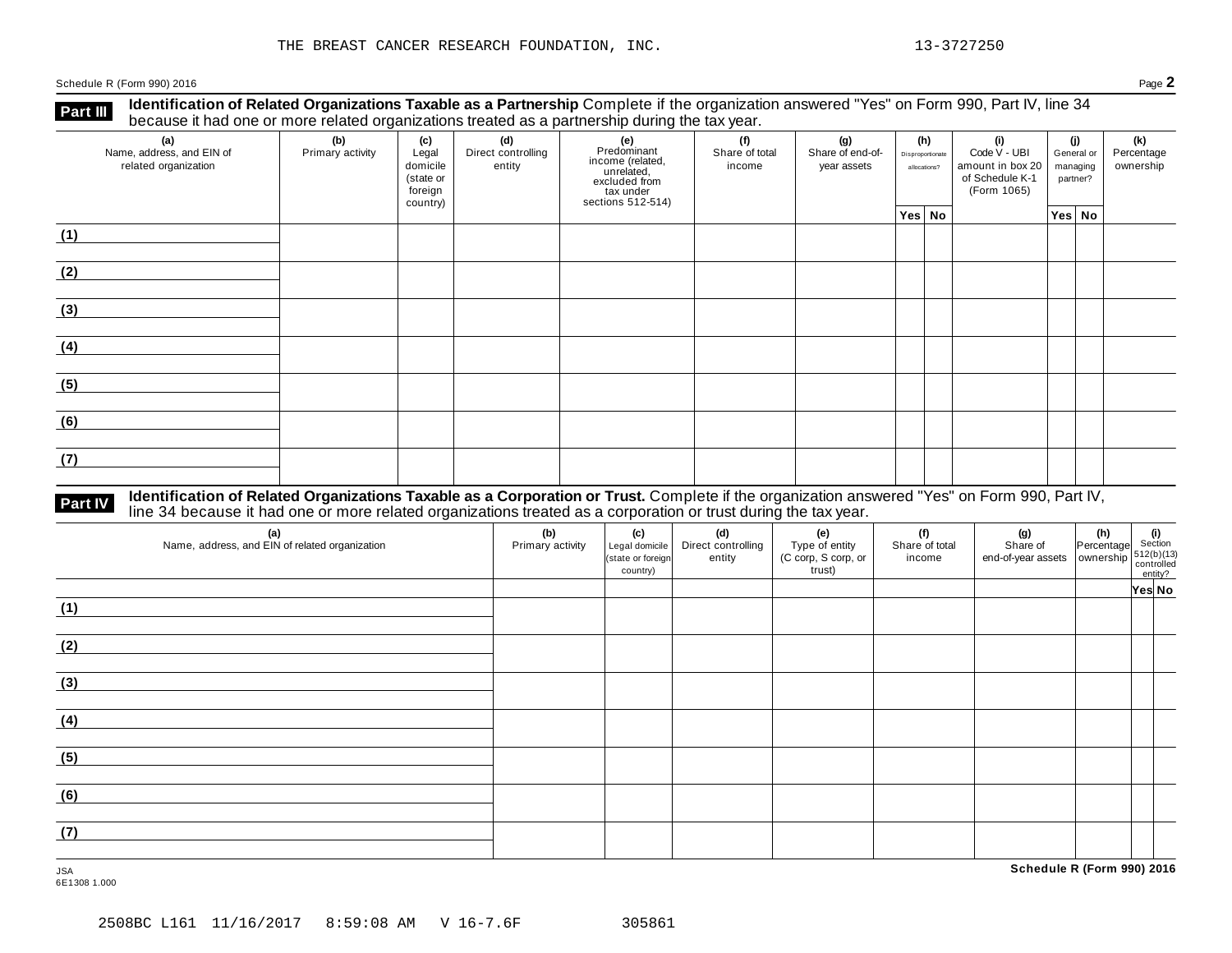THE BREAST CANCER RESEARCH FOUNDATION, INC.  $13-3727250$ 

Schedule R (Form 990) 2016  $\sim$  Page  $\rm 3$ 

| Note: Complete line 1 if any entity is listed in Parts II, III, or IV of this schedule.<br>During the tax year, did the organization engage in any of the following transactions with one or more related organizations listed in Parts II-IV?<br>1a<br>1 <sub>b</sub><br>$\,$ X<br>1c<br>1 <sub>d</sub><br>1e<br>1f<br>f<br>1 <sub>q</sub><br>g<br>1 <sub>h</sub><br>Exchange of assets with related organization(s) enterpreened and according to the content of the content of the content of the content of the content of the content of the content of the content of the content of the conte<br>1i<br>1j<br>1 <sub>k</sub><br>11<br>1 <sub>m</sub><br>1n<br>1o | Yes No                  |
|------------------------------------------------------------------------------------------------------------------------------------------------------------------------------------------------------------------------------------------------------------------------------------------------------------------------------------------------------------------------------------------------------------------------------------------------------------------------------------------------------------------------------------------------------------------------------------------------------------------------------------------------------------------------|-------------------------|
|                                                                                                                                                                                                                                                                                                                                                                                                                                                                                                                                                                                                                                                                        |                         |
|                                                                                                                                                                                                                                                                                                                                                                                                                                                                                                                                                                                                                                                                        |                         |
|                                                                                                                                                                                                                                                                                                                                                                                                                                                                                                                                                                                                                                                                        | X                       |
|                                                                                                                                                                                                                                                                                                                                                                                                                                                                                                                                                                                                                                                                        | $\overline{\mathbf{x}}$ |
|                                                                                                                                                                                                                                                                                                                                                                                                                                                                                                                                                                                                                                                                        |                         |
|                                                                                                                                                                                                                                                                                                                                                                                                                                                                                                                                                                                                                                                                        | Χ                       |
|                                                                                                                                                                                                                                                                                                                                                                                                                                                                                                                                                                                                                                                                        | $\mathbf{X}$            |
|                                                                                                                                                                                                                                                                                                                                                                                                                                                                                                                                                                                                                                                                        |                         |
|                                                                                                                                                                                                                                                                                                                                                                                                                                                                                                                                                                                                                                                                        |                         |
|                                                                                                                                                                                                                                                                                                                                                                                                                                                                                                                                                                                                                                                                        | $\mathbf X$             |
|                                                                                                                                                                                                                                                                                                                                                                                                                                                                                                                                                                                                                                                                        | $\overline{X}$          |
|                                                                                                                                                                                                                                                                                                                                                                                                                                                                                                                                                                                                                                                                        | $\overline{\mathbf{x}}$ |
|                                                                                                                                                                                                                                                                                                                                                                                                                                                                                                                                                                                                                                                                        | $\mathbf X$             |
|                                                                                                                                                                                                                                                                                                                                                                                                                                                                                                                                                                                                                                                                        |                         |
|                                                                                                                                                                                                                                                                                                                                                                                                                                                                                                                                                                                                                                                                        | X                       |
|                                                                                                                                                                                                                                                                                                                                                                                                                                                                                                                                                                                                                                                                        | $\overline{\mathbf{x}}$ |
|                                                                                                                                                                                                                                                                                                                                                                                                                                                                                                                                                                                                                                                                        | $\mathbf X$             |
|                                                                                                                                                                                                                                                                                                                                                                                                                                                                                                                                                                                                                                                                        | $\mathbf X$             |
|                                                                                                                                                                                                                                                                                                                                                                                                                                                                                                                                                                                                                                                                        | X                       |
|                                                                                                                                                                                                                                                                                                                                                                                                                                                                                                                                                                                                                                                                        |                         |
| 1p                                                                                                                                                                                                                                                                                                                                                                                                                                                                                                                                                                                                                                                                     | X                       |
| 1q                                                                                                                                                                                                                                                                                                                                                                                                                                                                                                                                                                                                                                                                     | $\mathbf X$             |
|                                                                                                                                                                                                                                                                                                                                                                                                                                                                                                                                                                                                                                                                        |                         |
| 1r                                                                                                                                                                                                                                                                                                                                                                                                                                                                                                                                                                                                                                                                     | Χ<br>$\,$ X             |
| 1s<br>2 If the answer to any of the above is "Yes," see the instructions for information on who must complete this line, including covered relationships and transaction thresholds.                                                                                                                                                                                                                                                                                                                                                                                                                                                                                   |                         |
| (b)<br>(a)<br>(c)<br>(d)                                                                                                                                                                                                                                                                                                                                                                                                                                                                                                                                                                                                                                               |                         |
| Name of related organization<br>Amount involved<br>Method of determining<br>Transaction                                                                                                                                                                                                                                                                                                                                                                                                                                                                                                                                                                                |                         |
| amount involved<br>type $(a-s)$                                                                                                                                                                                                                                                                                                                                                                                                                                                                                                                                                                                                                                        |                         |
|                                                                                                                                                                                                                                                                                                                                                                                                                                                                                                                                                                                                                                                                        |                         |
| $\mathcal{C}$<br>542,342.<br>BCRF-CANADA<br><b>FMV</b><br>(1)                                                                                                                                                                                                                                                                                                                                                                                                                                                                                                                                                                                                          |                         |
|                                                                                                                                                                                                                                                                                                                                                                                                                                                                                                                                                                                                                                                                        |                         |
| (2)                                                                                                                                                                                                                                                                                                                                                                                                                                                                                                                                                                                                                                                                    |                         |
| (3)                                                                                                                                                                                                                                                                                                                                                                                                                                                                                                                                                                                                                                                                    |                         |
|                                                                                                                                                                                                                                                                                                                                                                                                                                                                                                                                                                                                                                                                        |                         |
| (4)                                                                                                                                                                                                                                                                                                                                                                                                                                                                                                                                                                                                                                                                    |                         |
| (5)                                                                                                                                                                                                                                                                                                                                                                                                                                                                                                                                                                                                                                                                    |                         |
| (6)                                                                                                                                                                                                                                                                                                                                                                                                                                                                                                                                                                                                                                                                    |                         |
| Schedule R (Form 990) 2016<br><b>JSA</b><br>6E1309 1.000                                                                                                                                                                                                                                                                                                                                                                                                                                                                                                                                                                                                               |                         |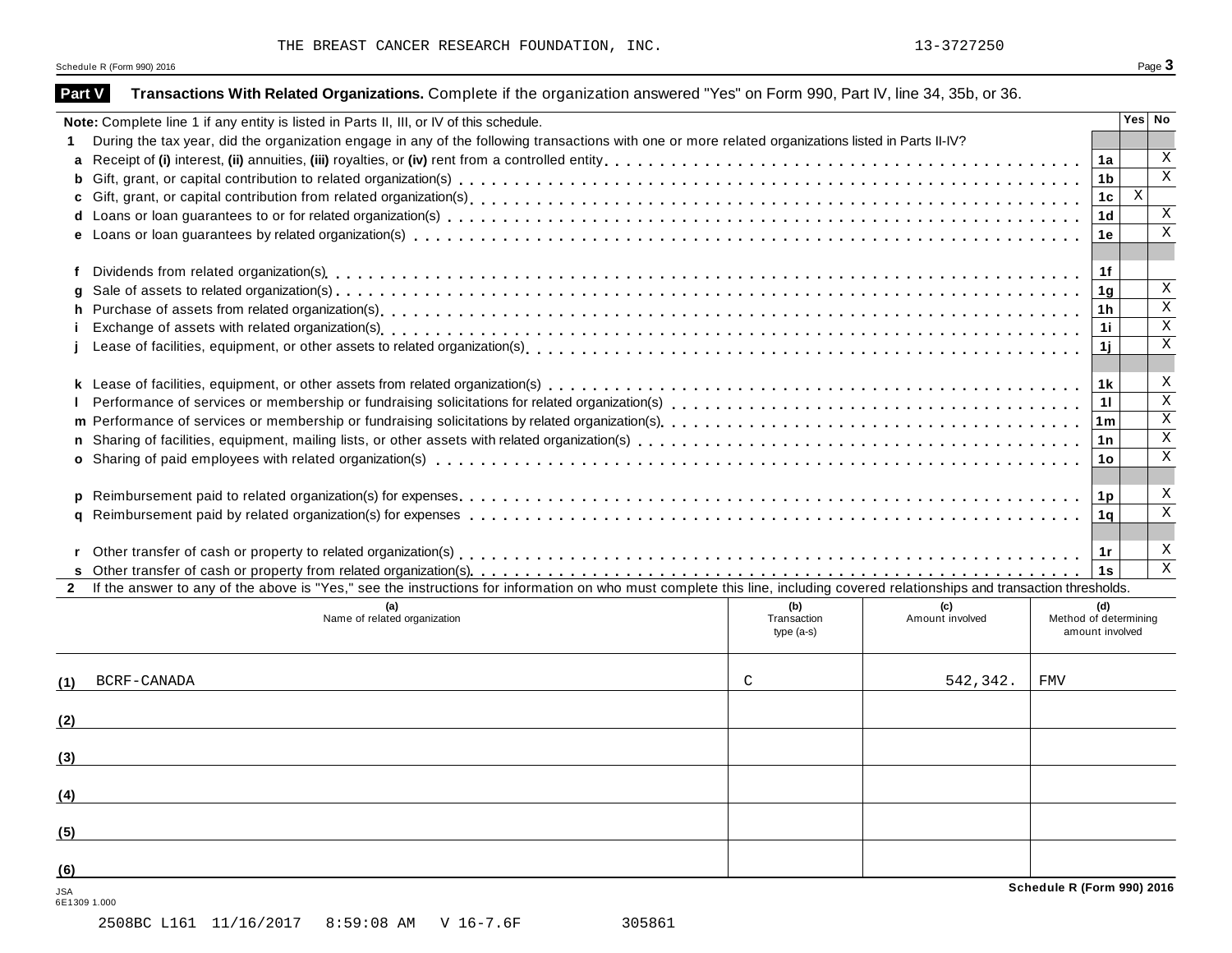## **Part VI Unrelated Organizations Taxable as a Partnership.** Complete if the organization answered "Yes" on Form 990, Part IV, line 37.

Provide the following information for each entity taxed as a partnership through which the organization conducted more than five percent of its activities (measured by total assets or gross revenue) that was not a related organization. See instructions regarding exclusion for certain investment partnerships.

| $\tilde{}$<br>$\epsilon$<br>(a)<br>Name, address, and EIN of entity | $\tilde{\phantom{a}}$<br>(b)<br>Primary activity | $\tilde{\phantom{a}}$<br>$\overline{(c)}$<br>Legal domicile<br>(state or foreign<br>country) | $\tilde{\phantom{a}}$<br>(d)<br>Predominant<br>income (related,<br>unrelated, excluded<br>from tax under<br>sections 512-514) | (e)<br>Are all partners<br>section<br>501(c)(3)<br>organizations? |               | . .<br>(f)<br>Share of<br>total income | (g)<br>Share of<br>end-of-year<br>assets | (h)<br>Disproportionate<br>allocations? |           | $(i)$<br>Code $\vee$ - UBI<br>amount in box 20<br>of Schedule K-1<br>(Form 1065) | (j)<br>General or<br>managing<br>partner? |           | (k)<br>Percentage<br>ownership |
|---------------------------------------------------------------------|--------------------------------------------------|----------------------------------------------------------------------------------------------|-------------------------------------------------------------------------------------------------------------------------------|-------------------------------------------------------------------|---------------|----------------------------------------|------------------------------------------|-----------------------------------------|-----------|----------------------------------------------------------------------------------|-------------------------------------------|-----------|--------------------------------|
|                                                                     |                                                  |                                                                                              |                                                                                                                               |                                                                   | $Yes \mid No$ |                                        |                                          | Yes                                     | <b>No</b> |                                                                                  | Yes                                       | <b>No</b> |                                |
| (1)                                                                 |                                                  |                                                                                              |                                                                                                                               |                                                                   |               |                                        |                                          |                                         |           |                                                                                  |                                           |           |                                |
| (2)                                                                 |                                                  |                                                                                              |                                                                                                                               |                                                                   |               |                                        |                                          |                                         |           |                                                                                  |                                           |           |                                |
| (3)                                                                 |                                                  |                                                                                              |                                                                                                                               |                                                                   |               |                                        |                                          |                                         |           |                                                                                  |                                           |           |                                |
| (4)                                                                 |                                                  |                                                                                              |                                                                                                                               |                                                                   |               |                                        |                                          |                                         |           |                                                                                  |                                           |           |                                |
| (5)                                                                 |                                                  |                                                                                              |                                                                                                                               |                                                                   |               |                                        |                                          |                                         |           |                                                                                  |                                           |           |                                |
| (6)                                                                 |                                                  |                                                                                              |                                                                                                                               |                                                                   |               |                                        |                                          |                                         |           |                                                                                  |                                           |           |                                |
| (7)                                                                 |                                                  |                                                                                              |                                                                                                                               |                                                                   |               |                                        |                                          |                                         |           |                                                                                  |                                           |           |                                |
| (8)                                                                 |                                                  |                                                                                              |                                                                                                                               |                                                                   |               |                                        |                                          |                                         |           |                                                                                  |                                           |           |                                |
| (9)                                                                 |                                                  |                                                                                              |                                                                                                                               |                                                                   |               |                                        |                                          |                                         |           |                                                                                  |                                           |           |                                |
| (10)                                                                |                                                  |                                                                                              |                                                                                                                               |                                                                   |               |                                        |                                          |                                         |           |                                                                                  |                                           |           |                                |
| (11)                                                                |                                                  |                                                                                              |                                                                                                                               |                                                                   |               |                                        |                                          |                                         |           |                                                                                  |                                           |           |                                |
| (12)                                                                |                                                  |                                                                                              |                                                                                                                               |                                                                   |               |                                        |                                          |                                         |           |                                                                                  |                                           |           |                                |
| (13)                                                                |                                                  |                                                                                              |                                                                                                                               |                                                                   |               |                                        |                                          |                                         |           |                                                                                  |                                           |           |                                |
| (14)                                                                |                                                  |                                                                                              |                                                                                                                               |                                                                   |               |                                        |                                          |                                         |           |                                                                                  |                                           |           |                                |
| (15)                                                                |                                                  |                                                                                              |                                                                                                                               |                                                                   |               |                                        |                                          |                                         |           |                                                                                  |                                           |           |                                |
| (16)                                                                |                                                  |                                                                                              |                                                                                                                               |                                                                   |               |                                        |                                          |                                         |           |                                                                                  |                                           |           |                                |
| <b>JSA</b>                                                          |                                                  |                                                                                              |                                                                                                                               |                                                                   |               |                                        |                                          |                                         |           |                                                                                  |                                           |           | Schedule R (Form 990) 2016     |

6E1310 1.000